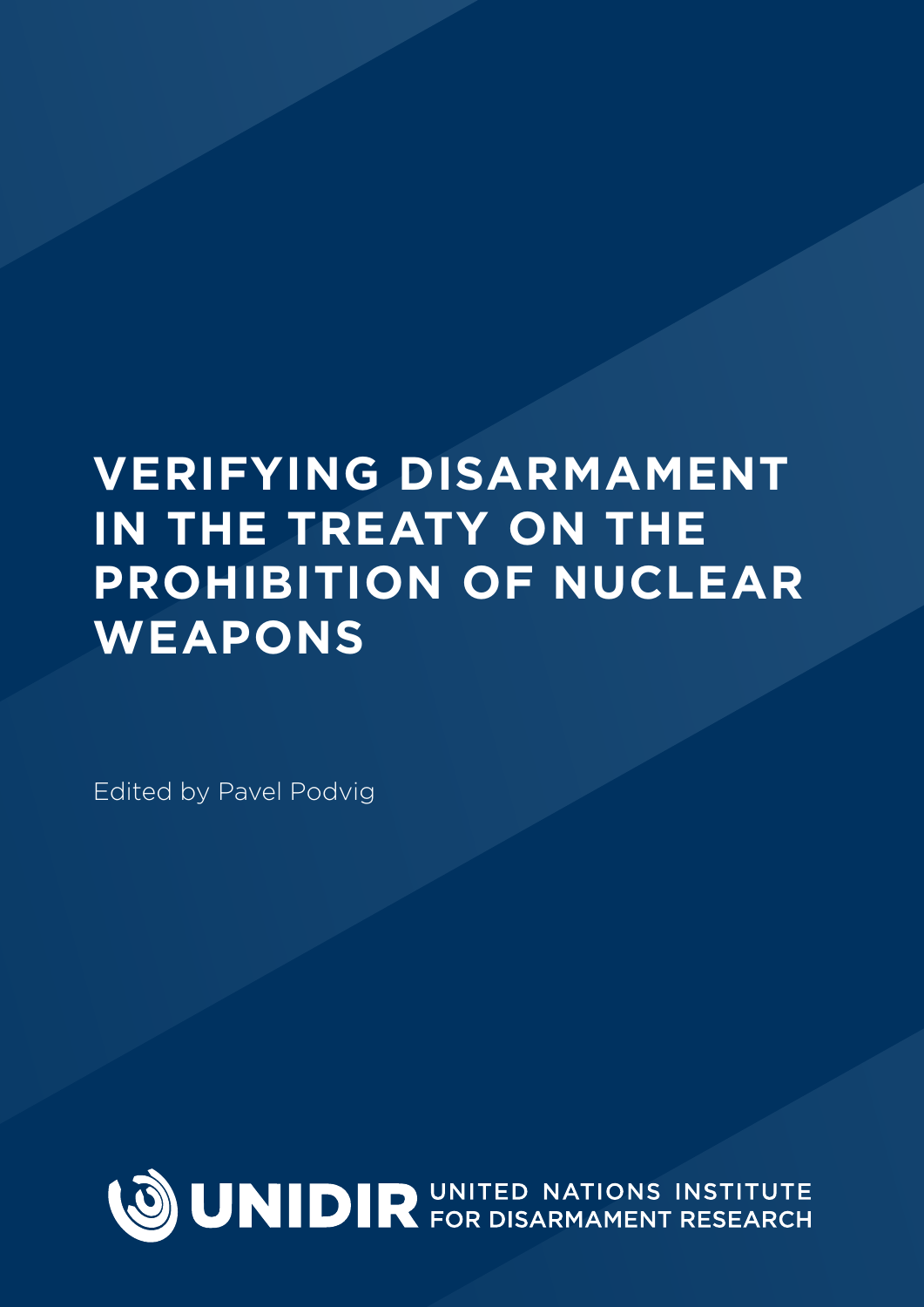#### ACKNOWLEDGEMENTS

Support from UNIDIR core funders provides the foundation for all of the Institute's activities. This research project of the Weapons of Mass Destruction. Programme is supported by the Government of New Zealand.

UNIDIR's María Garzón Maceda, James Revill and Wilfred Wan provided invaluable advice, support and assistance on this report. In April 2022, UNIDIR hosted a two-day online workshop during which the authors and invited experts had an opportunity to discuss the report and its key findings. We are grateful to all the workshop participants for their comments and feedback, and in particular for the contributions of James Acton, Andrey Baklitskiy, Laura Considine and Gaukhar Mukhatzhanova.

#### ABOUT UNIDIR

The United Nations Institute for Disarmament Research (UNIDIR) is a voluntarily funded, autonomous institute within the United Nations. One of the few policy institutes worldwide focusing on disarmament, UNIDIR generates knowledge and promotes dialogue and action on disarmament and security. Based in Geneva, UNIDIR assists the international community to develop the practical, innovative ideas needed to find solutions to critical security problems.

#### NOTE

The designations employed and the presentation of the material in this publication do not imply the expression of any opinion whatsoever on the part of the Secretariat of the United Nations concerning the legal status of any country, territory, city or area, or of its authorities, or concerning the delimitation of its frontiers or boundaries. The views expressed in this publication are the individual author's sole responsibility. They do not necessarily reflect the views or opinions of the United Nations, UNIDIR, its staff members or sponsors.

#### CITATION

Podvig, Pavel (ed.). 2022. Verifying disarmament in the Treaty on the Prohibition of Nuclear Weapons. Geneva, Switzerland: UNIDIR. https://doi.org/10.37559/WMD/22/TPNW/01

[www.unidir.org | © UNIDIR 2](www.unidir.org)022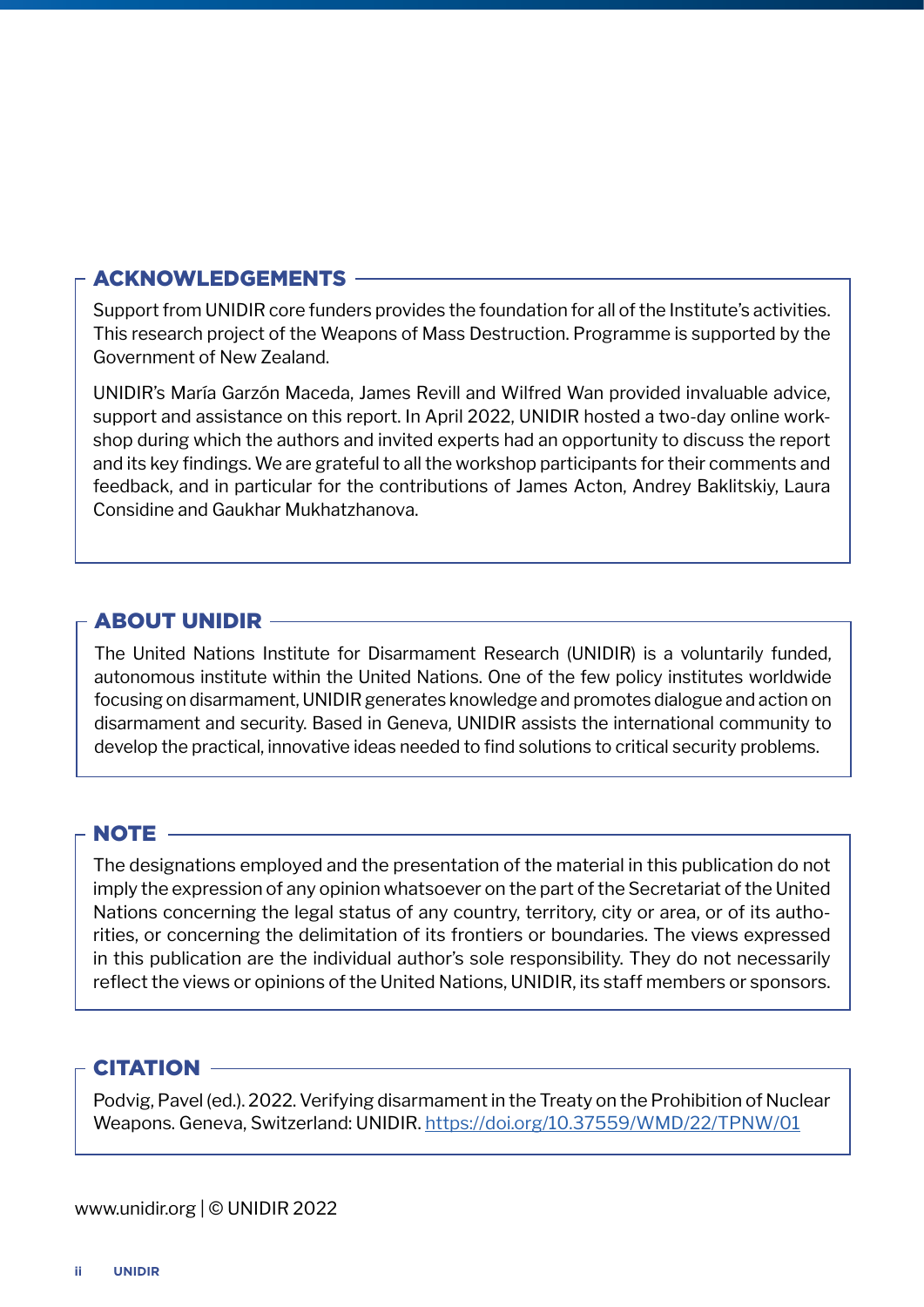# **Table of contents**

| <b>INTRODUCTION</b>                                                     |  |
|-------------------------------------------------------------------------|--|
| 1. The TPNW and nuclear disarmament verification: shifting the paradigm |  |
| 2. Constructing verification: power, politics and discourse             |  |
| 3. Secrecy and verification in nuclear disarmament                      |  |
| 4. Kazakhstan's nuclear history: lessons for the future of disarmament  |  |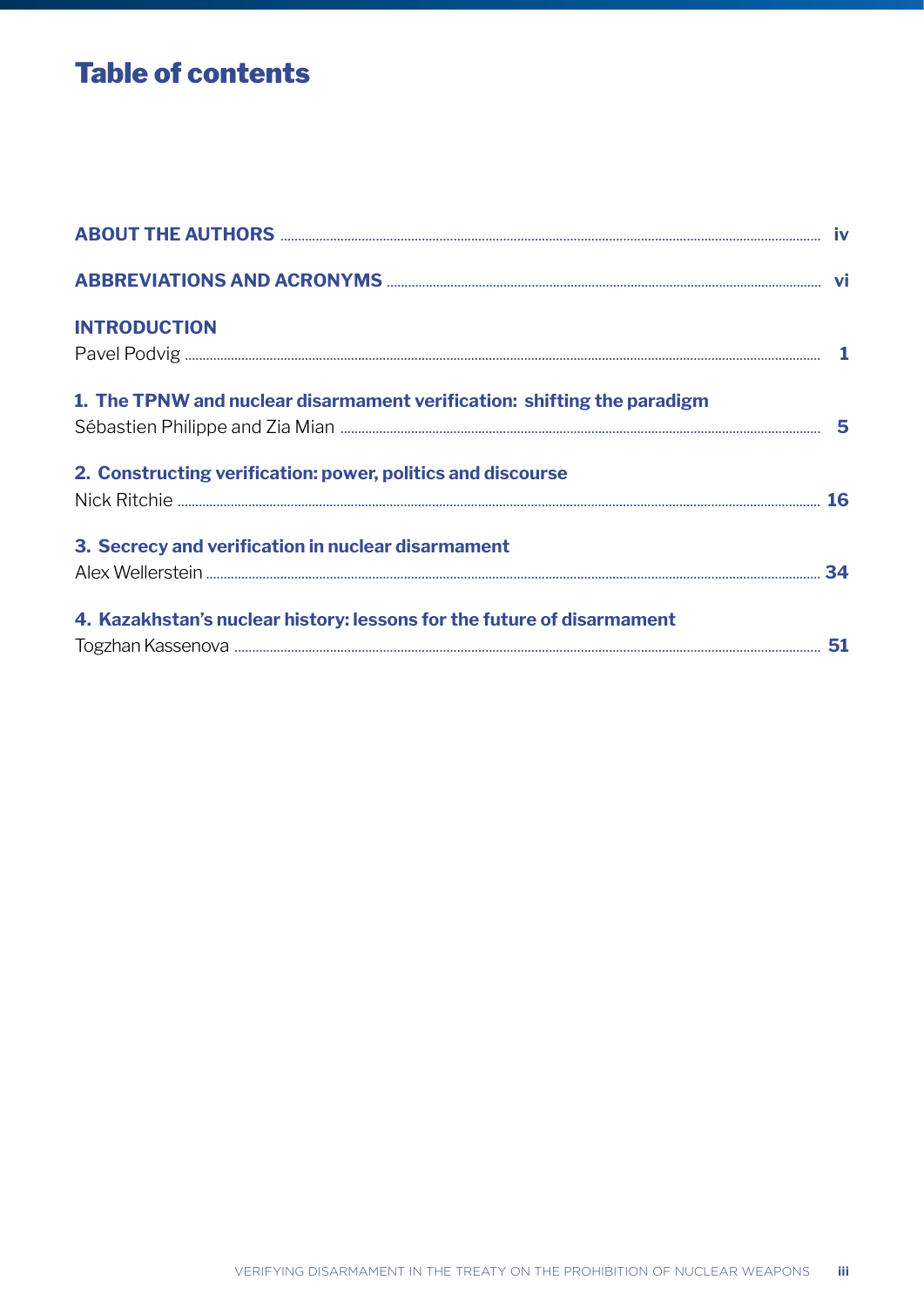### ABOUT THE AUTHORS



**PAVEL PODVIG** is a Senior Researcher for UNIDIR's Weapons of Mass Destruction (WMD) and Other Strategic Weapons Programme. His current research focuses on nuclear disarmament, arms control and nuclear security. Podvig started his career at the Centre for Arms Control Studies at the Moscow Institute of Physics and Technology (MIPT). He is also a researcher with the Program on Science and Global Security at Princeton University and a member of the International Panel on Fissile Materials. He runs his own research project, Russian Nuclear Forces. He has a physics degree from MIPT and a doctorate in political science from the Institute of World Economy and International Relations (IMEMO), Moscow.



**SÉBASTIEN PHILIPPE** is a scientist and Associate Research Scholar with Princeton University's Program on Science and Global Security. He is also an associate faculty with the Nuclear Knowledges programme at Sciences-Po Paris. His research focuses on nuclear arms control, disarmament, verification and justice issues. He was a postdoctoral fellow at the Harvard Kennedy School and holds a doctorate in mechanical and aerospace engineering from Princeton University.



**ZIA MIAN** is a Senior Researcher Scholar and Co-Director of Princeton University's Program on Science and Global Security, part of the School of Public and International Affairs, where he has worked since 1997. His current research focuses on nuclear disarmament, the Treaty on the Prohibition of Nuclear Weapons, arms control and non-proliferation. He is co-chair of the International Panel on Fissile Materials and a co-founder of the Physicists Coalition for Nuclear Threat Reduction. He serves on the United Nations Secretary-General's Advisory Board on Disarmament Matters. He has a doctorate in physics.



**NICK RITCHIE** is a Senior Lecturer in International Security at the Department of Politics, University of York, UK. His research and teaching focus on global nuclear politics, international relations, and US and British national security. He previously worked as a Research Fellow at the Department of Peace Studies, University of Bradford, and as a researcher on nuclear disarmament at the Oxford Research Group, a British non-governmental organization. His recent publications include "Universalising the TPNW: Challenges and Opportunities" with Alexander Kmentt in *Journal for Peace and Nuclear Disarmament* (2021) and "A Hegemonic Nuclear Order: Understanding the Ban Treaty and the Power Politics of Nuclear Weapons" in *Contemporary Security Policy* (2019).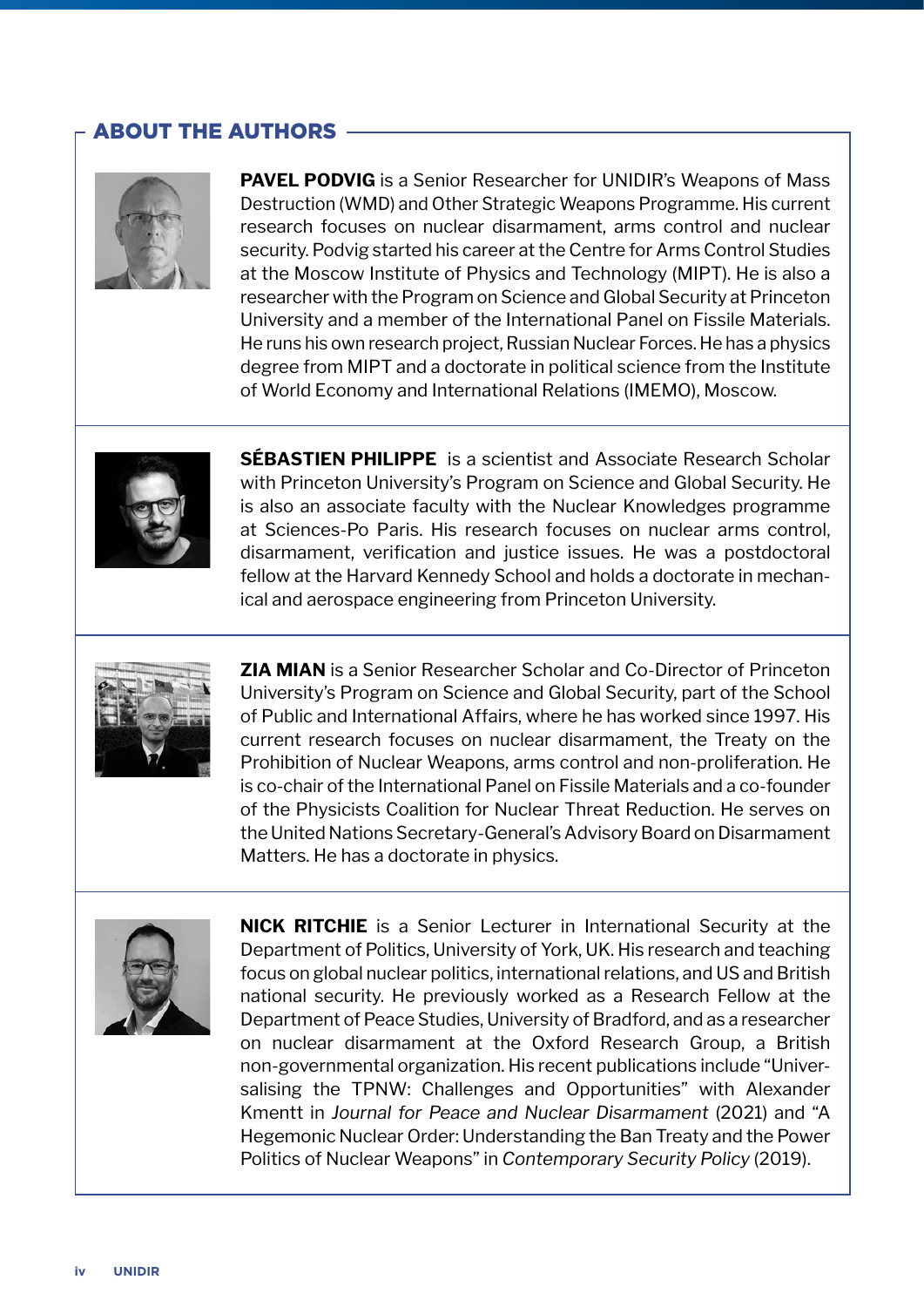#### ABOUT THE AUTHORS



**ALEX WELLERSTEIN** is an Associate Professor and the Director of the Science and Technology Studies programme at the Stevens Institute of Technology in Hoboken, New Jersey. He is a historian of science who specializes in the history of nuclear weapons, and is the author of *Restricted Data: The History of Nuclear Secrecy in the United States*  (University of Chicago Press, 2022). He has a bachelor's degree in history from the University of California, Berkeley, and a doctorate in the history of science from Harvard University.



**TOGZHAN KASSENOVA** is Senior Fellow with the Project on International Security, Commerce, and Economic Statecraft (PISCES) at the Center for Policy Research, SUNY-Albany, and a non-resident fellow with the Nuclear Policy Program of the Carnegie Endowment for International Peace. She is an expert on nuclear politics and financial crime prevention. She currently works on issues related to proliferation financing controls, exploring ways to minimize proliferators' access to the global financial system. From 2011 to 2015, Kassenova served on the United Nations Secretary-General's Advisory Board on Disarmament Matters. Kassenova is the author of *Atomic Steppe: How Kazakhstan Gave Up the Bomb* (Stanford University Press, 2022) and holds a doctorate in politics from the University of Leeds.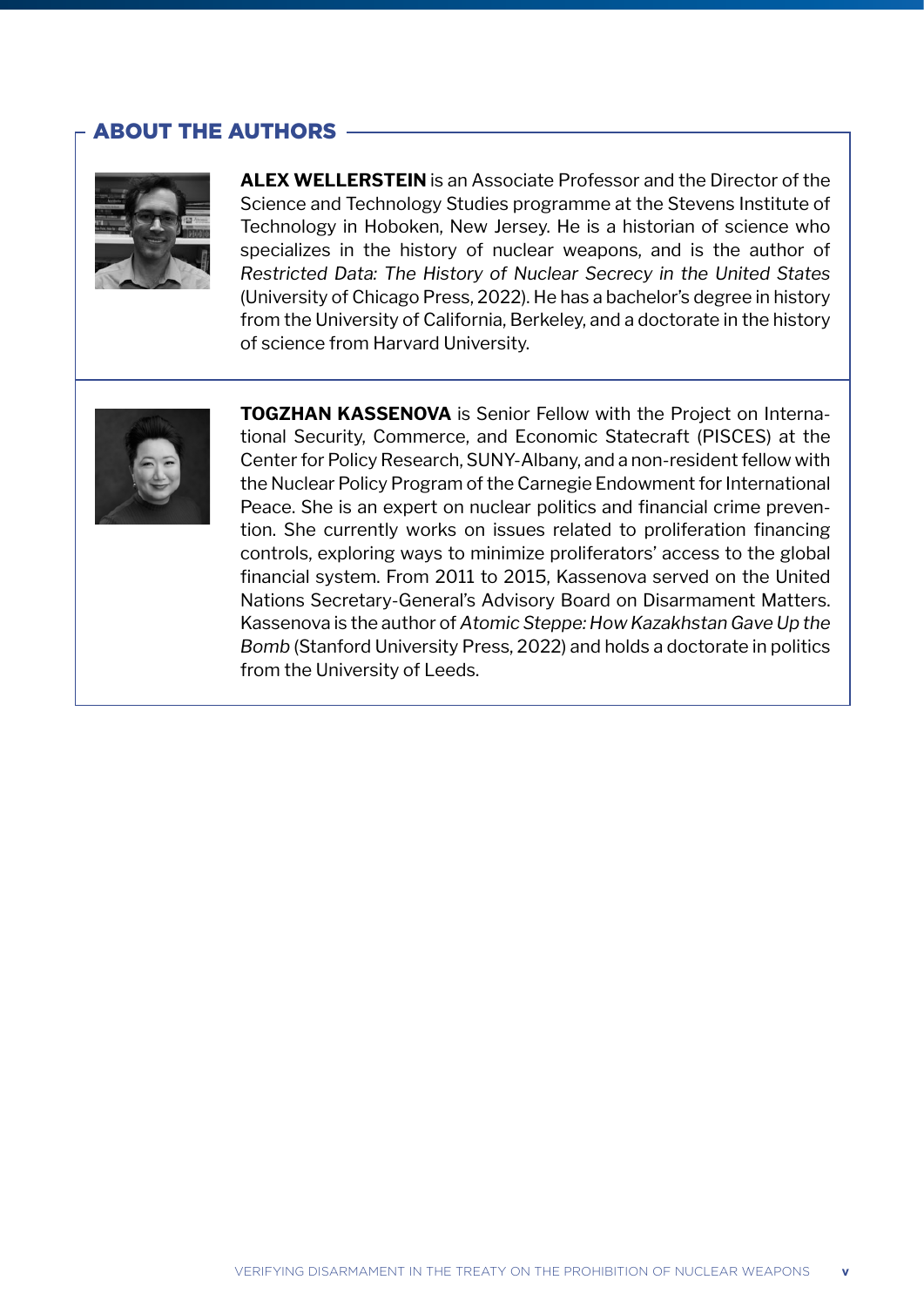# Abbreviations and acronyms

| <b>CSA</b>       | Comprehensive Safeguards Agreement                             |
|------------------|----------------------------------------------------------------|
| <b>CTBT</b>      | Comprehensive Nuclear-Test-Ban Treaty                          |
| <b>CTBTO</b>     | Comprehensive Nuclear-Test-Ban Treaty Organization             |
| <b>CTR</b>       | Cooperative Threat Reduction (programme)                       |
| <b>DOE</b>       | Department of Energy                                           |
| <b>DPRK</b>      | Democratic People's Republic of Korea                          |
| <b>GGE</b>       | <b>Group of Governmental Experts</b>                           |
| <b>HEU</b>       | Highly enriched uranium                                        |
| <b>IAEA</b>      | <b>International Atomic Energy Agency</b>                      |
| <b>ICBM</b>      | Intercontinental ballistic missile                             |
| <b>IPNDV</b>     | International Partnership for Nuclear Disarmament Verification |
| <b>JCPOA</b>     | Joint Comprehensive Plan of Action                             |
| <b>LEU</b>       | Low enriched uranium                                           |
| <b>MPC&amp;A</b> | Material Protection, Control and Accounting                    |
| <b>NATO</b>      | North Atlantic Treaty Organization                             |
| <b>NDV</b>       | Nuclear disarmament verification                               |
| <b>NNC</b>       | <b>National Nuclear Center</b>                                 |
| <b>NPT</b>       | Treaty on the Non-Proliferation of Nuclear Weapons             |
| <b>NTI</b>       | <b>Nuclear Threat Initiative</b>                               |
| <b>SALT</b>      | <b>Strategic Arms Limitation Treaty</b>                        |
| <b>START</b>     | <b>Strategic Arms Reduction Treaty</b>                         |
| <b>STS</b>       | Semipalatinsk Test Site                                        |
| <b>TPNW</b>      | Treaty on the Prohibition of Nuclear Weapons                   |
| <b>WMD</b>       | Weapons of mass destruction                                    |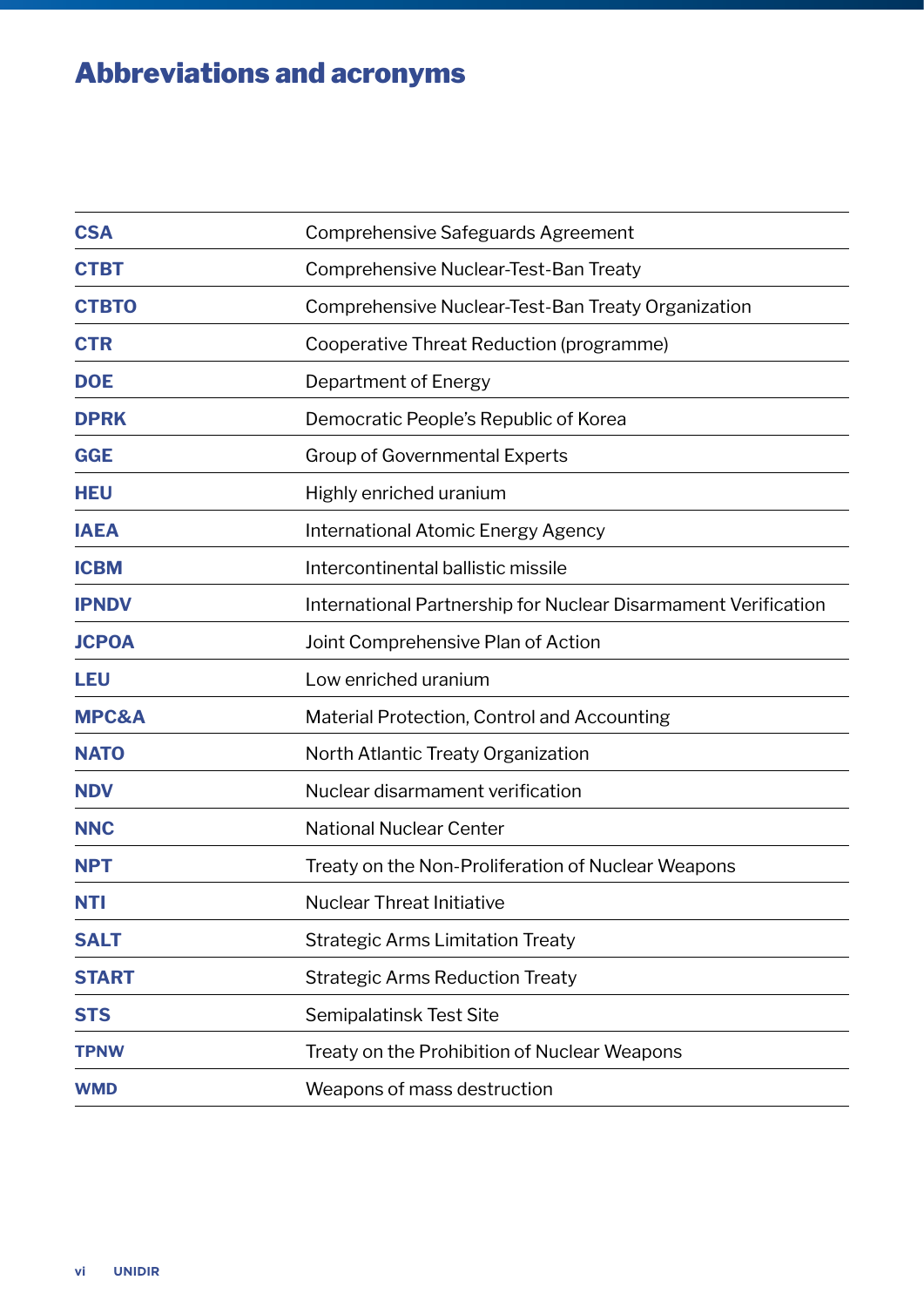Nuclear weapons occupy a special place in international power politics. In addition to being weapons of mass destruction in the fullest sense of this term, nuclear weapons have long been considered a legitimate instrument of power in international affairs. Over the years, nuclear weapons have become embedded in many international institutions through a system of treaties, alliances and rivalries as well as through their constant presence – often implicit – in policies, academic discourse and public consciousness. Unlike most other kinds of weapon, nuclear weapons exist not only as material objects with tremendous destructive power but also as a social phenomenon that reflects the relationships between people, societies and states and their ideas about national identity, power and hierarchy.

These relationships and these ideas are in a state of constant evolution, and the legitimacy of nuclear weapons has never been universally accepted. It is, however, only recently that a group of states negotiated the 2017 Treaty on the Prohibition of Nuclear Weapons (TPNW). This seeks to delegitimize nuclear weapons by committing its parties not to develop, possess, use or threaten to use nuclear weapons. While none of the current nuclear-armed states have signed the Treaty, the TPNW contains provisions that allow such a state to join if it eliminates its nuclear weapons and its nuclear weapon programme. Given how deeply embedded nuclear weapons are in the existing structures of power, it is hardly surprising that most nuclear-armed states openly opposed the TPNW, and many states and experts have expressed doubts about the ability of the Treaty to support nuclear disarmament. These doubts in part reflect the fact that nuclear disarmament is much more than the elimination of weapons as physical items: it is a process that will affect some of the key elements of the current international security system. For some states, this generates concern over the loss of the special status that nuclear weapons seem to secure for them. Others are concerned about potential consequences of the change.

Nevertheless, the change is already under way. The fact that the TPNW was negotiated and entered into force is a dramatic development in its own right. More recently, Russia's invasion of Ukraine and the rhetoric regarding nuclear weapons that has surrounded this conflict drew renewed attention to these weapons, their role and the consequences of their use. If anything, the war in Ukraine showed that nuclear weapons are far from being a stabilizing force in international relations and that their existence carries an enormous risk of a nuclear confrontation with potentially catastrophic consequences.

In this context, it is extremely important to develop a positive vision of a world without nuclear weapons and to strengthen institutions that can turn this vision into reality. This is a challenging task as these institutions must demonstrate their credibility even in the face of non-participation or, in some cases, active opposition from some nucleararmed states. Overcoming these obstacles requires building capacity and assembling a critical mass – economic, institutional, bureaucratic and maybe military as well – to support a world that does not rely on nuclear weapons. This will certainly be a long process and the TPNW is only one of its elements. However, it is important that the TPNW states parties are seeking to advance this process through consolidating the efforts of those who believe that nuclear weapons have no place in the international security system.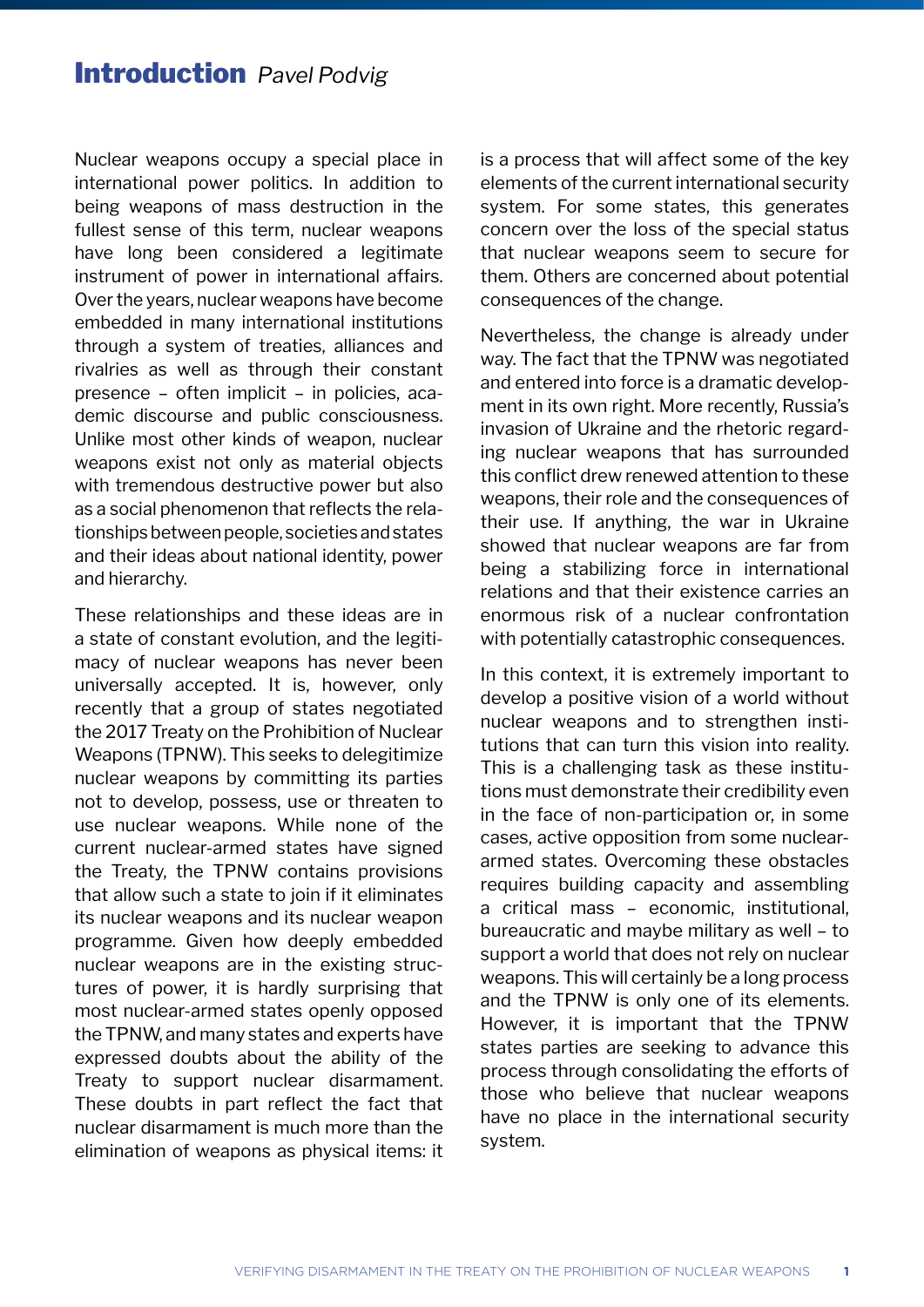One of the core issues that the TPNW will need to address as part of this process is how to achieve and sustain a nuclear-free world. In the end, even though nuclear disarmament is a political undertaking, it must include the physical elimination of nuclear weapons and the dismantlement of nuclear weapon programmes. It must also create mechanisms that would guard against the reconstitution of nuclear arsenals. This is a difficult task especially since it must be achieved in a verifiable manner that ensures confidence in compliance. It is understandable that nuclear disarmament verification became one of the points of contention in the political debate about the TPNW.

#### **Report summary**

Like disarmament, verification is more than a set of technical tools and procedures; it is also a political concept, the meaning of which can change in different circumstances. This report explores the concept of nuclear disarmament verification in the TPNW context and outlines how various TPNW verification issues can be addressed. The authors do not attempt to develop a set of step-by-step instructions (and indeed argue that the TPNW has enough flexibility to accommodate different approaches), but rather present a framework for thinking about disarmament verification under the TPNW and its various aspects. These include the importance of cooperation and transparency; the role of technical tools and procedures; and approaches to handling sensitive weapon-related information. The key points that can be drawn from this analysis are outlined below.

As Sébastien Philippe and Zia Mian argue in chapter 1, the depth to which nuclear weapons are embedded in the internal structures of the state means that a decision to relinquish nuclear weapons and join the TPNW would necessarily be accompanied by a deep transformation of the state. This

transformation will affect the state's core views on national security as well as its perceived place in the international community. A state would not join the TPNW to bolster its defence or to secure a balance between its military capabilities and those of other states. As Togzhan Kassenova shows in chapter 4, the decision not to seek nuclear weapons is very closely linked to the identity of a state, and this link helps sustain the disarmament process. That process is further supported by the emergence of institutions that define national interests in terms that align with the core principles of the TPNW.

The transformation that would be required for a state to commit to the principles of the TPNW would therefore be a highly visible process. The disarming state would be actively seeking cooperation with the international community to demonstrate its commitment to the obligations it assumed by joining the Treaty. Kazakhstan, which actively cooperated with the International Atomic Energy Agency (IAEA), the United States and the Russian Federation to eliminate its Soviet nuclear legacy and remove weapon-grade fissile materials from its territory, is a case in point. Another example is the openness in some nuclear weapon states in the 1990s; this was when the end of the Cold War led to a significant shift in the security climate, and these states sought to demonstrate the depth and importance of this transformation. Among the steps taken at the time were on-site inspections, the elimination of missiles and aircraft, the shutdown of fissile material production facilities, and ambitious declassification efforts. As those examples show, a record of transparency and cooperation is probably the strongest indicator of the strength of a state's commitment to its disarmament obligations (or, for that matter, of its limits).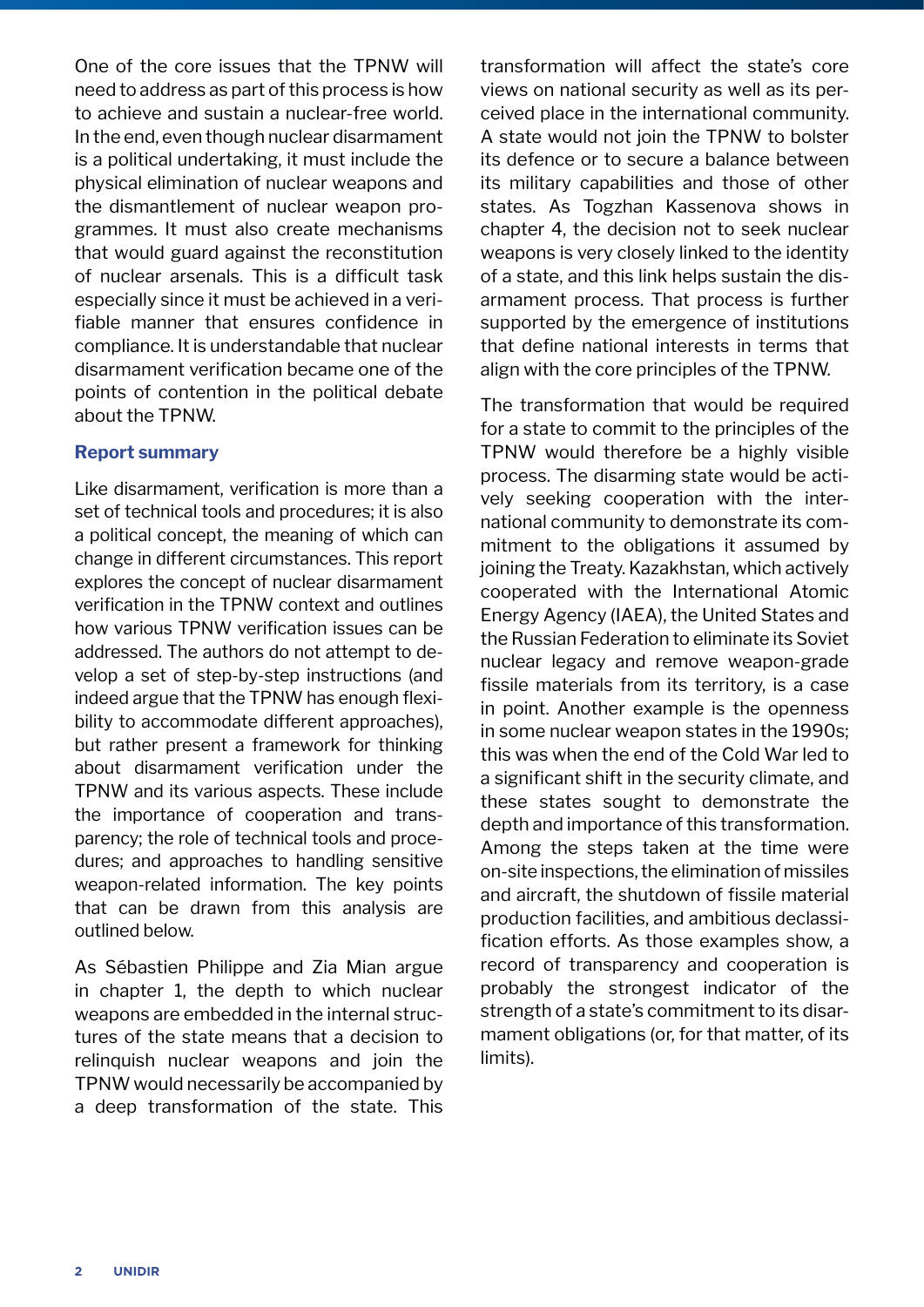The view of disarmament as a cooperative process also significantly expands the set of tools that can be used to verify compliance with the TPNW. The traditional highly technical approach of IAEA safeguards is an extremely important element of the verification toolbox, but it is far from the only one. Indeed, the most important role of technical verification measures is their ability to give states a mechanism for positively proving their compliance by following a well-defined procedure and cooperating with the verification body. This mechanism could also be complemented by other political steps, such as an effort to secure or remove all weapon-usable fissile materials or a decision to forgo development of certain technologies. Taken together, these measures create an environment in which the judgement about compliance no longer relies solely on an outcome of a certain technical procedure.

Indeed, as Nick Ritchie convincingly argues in chapter 2, the idea of the primacy of technical verification procedures is rooted in the understanding of disarmament as a deeply adversarial or even coercive process. It is also closely linked to the idea that nuclear weapons retain considerable value to a state, a notion that the TPNW states explicitly reject. The framing of verification as a purely technical and politically impartial process is in fact a political move that shapes the disarmament discourse in a way that questions the feasibility of nuclear disarmament. In reality, verification is a political process that works best when it focuses on cooperation, transparency, problem-solving and consultation. Technical procedures and precise legal definitions are still important, but mostly to the extent that they support this "managerial" approach to verification.

Secrecy is another concept that plays a prominent role in nuclear disarmament verification. In chapter 3, Alex Wellerstein follows the history of nuclear secrecy back to the early years of the nuclear age. He shows that the idea of secrecy has changed over time

with changes in the international environment and the development of institutions that have been created to protect nuclear secrets. For the most part, these secrets are a product of the adversarial environment of the Cold War, and most of them would be irrelevant in the TPNW context. Some information related to weapons would still have to be carefully managed and protected, but this in no way impedes reliable verification of nuclear disarmament. As scientists have argued since the early years of the nuclear age, the most reliable way to prevent nuclear proliferation is to control access to fissile materials. In the end, this was the approach adopted by the 1968 Treaty on the Non-Proliferation of Nuclear Weapons (NPT). It also means that it is possible to build a TPNW disarmament process in a way that would not require inspectors to access nuclear weapons or any sensitive information about them.

The elimination of the nuclear weapon-related infrastructure in Kazakhstan, described by Togzhan Kassenova in chapter 4, illustrates many of the above points about nuclear disarmament verification. Although Kazakhstan never had its own nuclear weapon programme, it hosted a significant number of Soviet nuclear facilities on its territory. Having made an early strategic decision not to retain any weapon-related facilities or materials, Kazakhstan actively cooperated with the IAEA, the United States and Russia to demonstrate in practice its commitment to that choice. In addition to joining the NPT as a non-nuclear weapon state, Kazakhstan signed an additional protocol to its safeguards agreement with the IAEA, worked to remove all weapon-grade material from its territory, and actively participated in eliminating all legacy nuclear facilities. While compliance with the IAEA safeguards obligations is, of course, critically important, it is this record of cooperation that provides the most reliable proof of Kazakhstan's commitment to its non-nuclear future.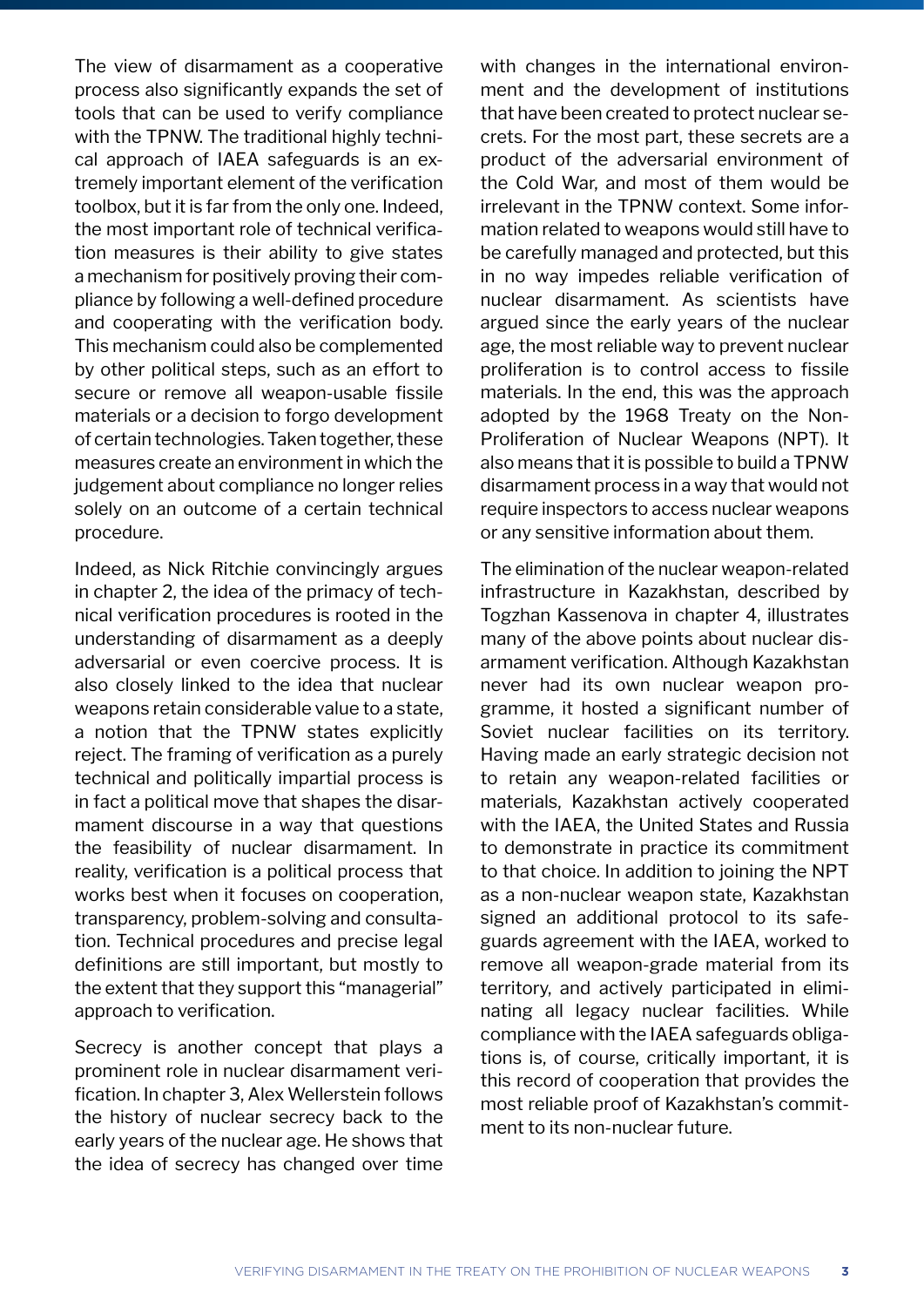The prospect of a nuclear-armed state joining the TPNW may seem remote at present, yet this possibility cannot be and should not be ruled out. As mentioned earlier, this would not be an easy process, since nuclear weapons are deeply embedded in the structure of political institutions, domestic as well as international. Nevertheless, it is important to outline the course of action that a disarming state would follow. The TPNW correctly leaves open that issue of specific disarmament and verification activities. However, the contours of the technical part of the verification programme are very clear – it would include dismantlement of nuclear weapons, placement of all fissile material production under international control and establishment of appropriate IAEA safeguards. None of these steps requires knowledge of nuclear weapons (other than that already possessed by the disarming state) or access to any sensitive information about weapon-origin materials. The most important part of the disarmament process is the political commitment of a state and its cooperation with the competent authorities designated by the TPNW states parties in the course of implementing the disarmament programme. None of this is unprecedented, and there is nothing that cannot be accomplished.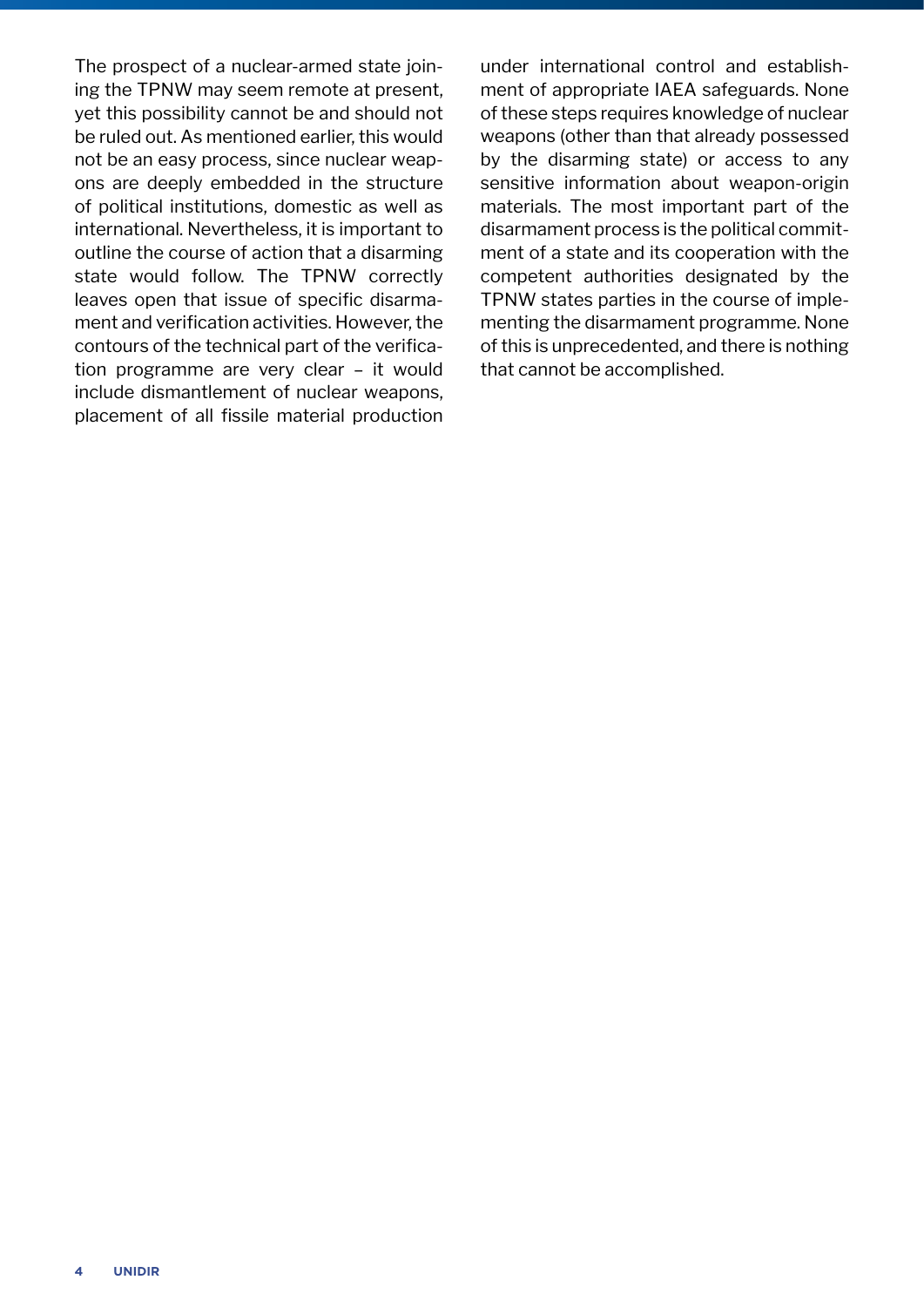# 1. The TPNW and nuclear disarmament verification: shifting the paradigm *Sébastien Philippe and Zia Mian*

The 2017 Treaty on the Prohibition of Nuclear Weapons (TPNW) represents a major shift, long in the making, in how states organize themselves and the international order on the issues of the prudential and moral risks associated with nuclear weapons, as well as the responsibilities for their elimination. The preamble to the treaty and its core obligations reflect the states parties' recognition of the "catastrophic humanitarian consequences that would result from any use of nuclear weapons" and that "any use of nuclear weapons would be contrary to the rules of international law applicable in armed conflict, in particular the principles and rules of international humanitarian law". It makes clear that, for states parties, "the risks posed by the continued existence of nuclear weapons" for "the security of all humanity" outweigh any possible benefits, and there are thus "ethical imperatives for nuclear disarmament", which is "a global public good of the highest order, serving both national and collective security interests".1

By joining the Treaty, states signal to their national populations and institutions, to each other and to the broader international community that they fully adhere to these principles. This would also be the case for a nucleararmed state acceding to the Treaty. In publicly preparing itself to join the Treaty, a nuclear weapon state would need to go through transformative processes involving its national decision-making to confront and renounce its nuclear weapon status, as well as the related steps involved in complying with the Treaty's core prohibitions and disarmament obligations. It is in this context of high-level political debates and decisions to remake national identity, national priorities, and national security institutions, practices and ideas, and to cultivate a sense of belonging to a trusted international political community that a former nuclear weapon state would need to cooperate with other state parties and a TPNW-designated competent authority or authorities for "the purpose of verifying the irreversible elimination of its nuclear weapon programme".2

This essay reflects on the nature, significance and implications of this approach to disarmament and the paradigm shift in verification it allows. It outlines a perspective on what the Treaty describes as "irreversible, verifiable and transparent" disarmament leading a state through to the "elimination of its nuclear weapon programme". It outlines how TPNW verification processes could reflect this paradigm of irreversible and transparent disarmament that focuses on the nuclear weapon programme level, rather than copying verification measures from agreements to restrain or limit nuclear weapon numbers – the latter being shaped by ideas and practices of distrust, opacity and secrecy involved in protecting weapon stockpiles, nuclear deterrence policies and related programmes.

Unlike past nuclear weapon agreements, TPNW disarmament-verification arrangements would not be the result of a bargaining process for the purpose of regulating the nuclear weapon capabilities and competition relationship between competing adversarial states. On the contrary, the purposes of verification would be to demonstrate the profound ongoing reforms – political, legal, military, institutional, social and technological – that a state is undertaking to demonstrate adherence to the Treaty's core principles

<sup>1</sup> Treaty on the Prohibition of Nuclear Weapons, A/CONF.229/2017/8, 7 July 2017, [https://undocs.org/en/A/](https://undocs.org/en/A/CONF.229/2017/8) [CONF.229/2017/8](https://undocs.org/en/A/CONF.229/2017/8), Preamble.

<sup>2</sup> Treaty on the Prohibition of Nuclear Weapons, Article 4.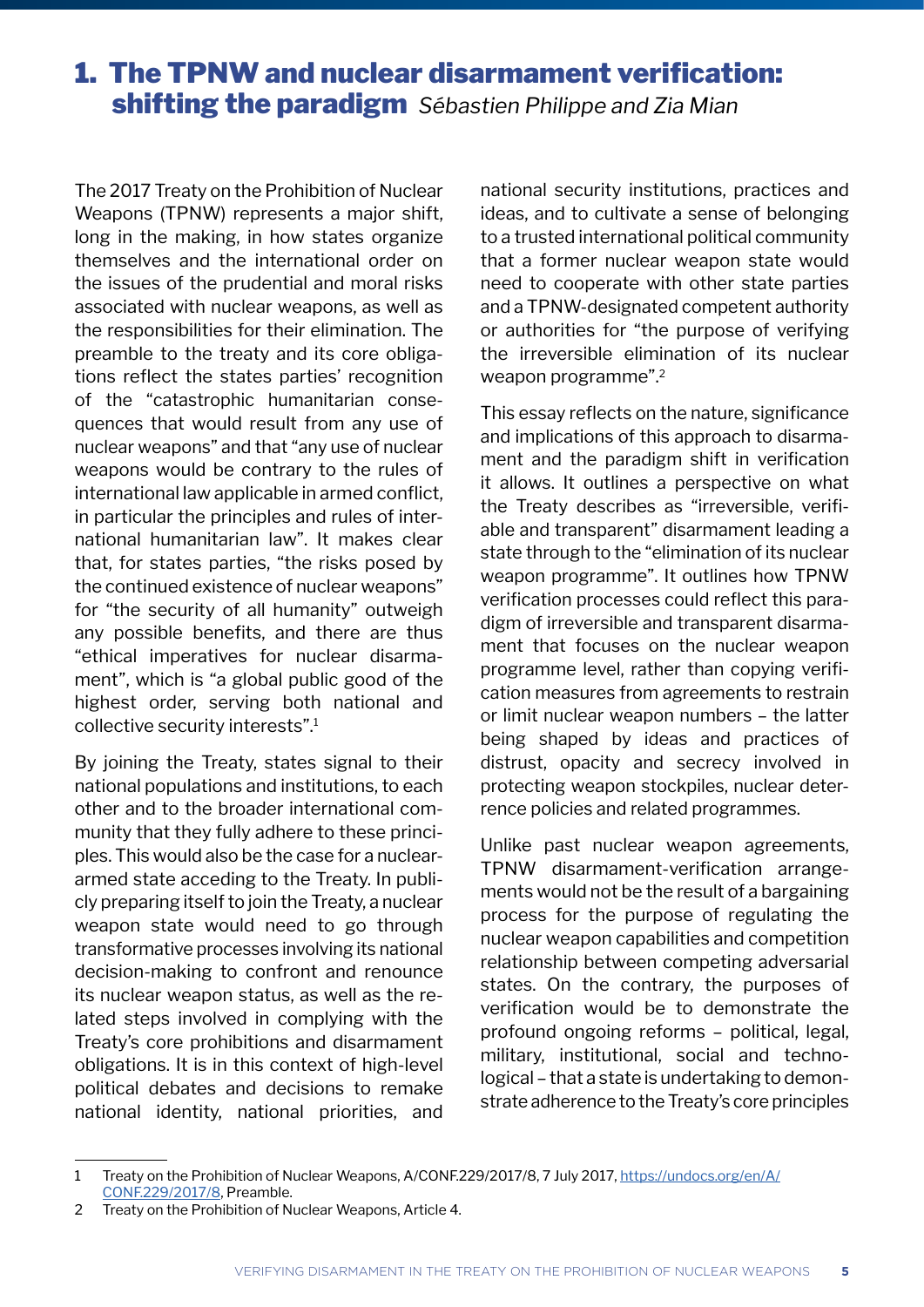and prohibitions at home and abroad. Such arrangements may be different whether a nuclear weapon state disarms first and then joins the Treaty, or vice versa. In the latter case, the disarming state is required to play a proactive role in the verification process by submitting the first version of "a legally binding, time-bound plan for the verified and irreversible elimination of that State Party's nuclear-weapon programme, including the elimination or irreversible conversion of all nuclear-weapons-related facilities" to a competent authority designated by the state parties.3 The Treaty requires the International Atomic Energy Agency (IAEA) to be involved in monitoring the enduring non-nuclear status of states that had nuclear weapons and that disarmed before or after joining the Treaty.

Here we understand verification as the combination of national political, institutional and technical arrangements and mechanisms that are leveraged to demonstrate – domestically as well as internationally – a state's transformation into one that is transparently and irreversibly in compliance with the obligations it undertakes as part of the TPNW. This is similar to the model of verification as "active reassurance" regarding disarmament commitments through public voluntary unilateral steps described by Bruce Larkin.<sup>4</sup> The emphasis in such active reassurance measures would be showing to all concerned the scope of the public renunciation and transformation of the particular policies, institutions, technologies, investments and capabilities that constitute a nuclear weapon programme and allow a state to be a nucleararmed state.

As we will discuss, beyond familiar approaches that focus on nuclear weapons and nuclear weapon material, disarmament verification can leverage these profound political, institutional and legal transformations that are expected to take place as a state renounces nuclear weapons. We will then show how important these transformations can be in

shaping the judgement of others who must decide on the adequacy of this disarmament process in terms of the TPNW goals and obligations. Understanding the implications of this paradigm shift is useful for the future institutionalization of the Treaty and the development of disarmament-verification arrangements that would best fit its goals and purpose. It is also a chance for TPNW state parties to offer a new practical path towards disarmament, rather than swait for the nuclear-armed states to continue stumbling along the stop–start, one step forward two steps back journey of adversarial arms control put in place 50 years ago, in May 1972, with the first US–Soviet Strategic Arms Limitation Treaty (SALT I) and the Anti-Ballistic Missile Treaty.

#### **Putting disarmament and verification in context**

The notion of nuclear disarmament here is not simply as a policy goal to be reached, but disarmament as processes of profound state transformation involving the unmaking of deeply entrenched and embedded national identity, policy, priorities, and political and institutional commitments and capabilities attached to nuclear weapons and the threat of their use. William Walker has observed that,

The anchors of nuclear weaponry are to be found more within states than in their external relations—in the preoccupation with identity, in vested interests, in entrenched loyalties and bureaucratic processes, in material "facts on the grounds" and weapon succession processes, in cultures of conformity and in factional struggles among other things.<sup>5</sup>

These anchors are what sustain the "thrust of exterminism" in nuclear-armed states, identified by E.P. Thompson as a configuration "whose institutional base is the weapons system, and the entire economic, scientific, political and ideological support system to that weapons system, the social system

<sup>3</sup> Treaty on the Prohibition of Nuclear Weapons, Article 4, paragraph 2.

<sup>4</sup> B.D. Larkin, Designing Denuclearization: An Interpretive Encyclopedia, 2008.

<sup>5</sup> W. Walker, "On Nuclear Embeddedness and (Ir)Reversibility", Program on Science and Global Security", Working paper, Princeton University, February 2020, <https://sgs.princeton.edu/sites/default/files/2020-02/walker-2020.pdf>.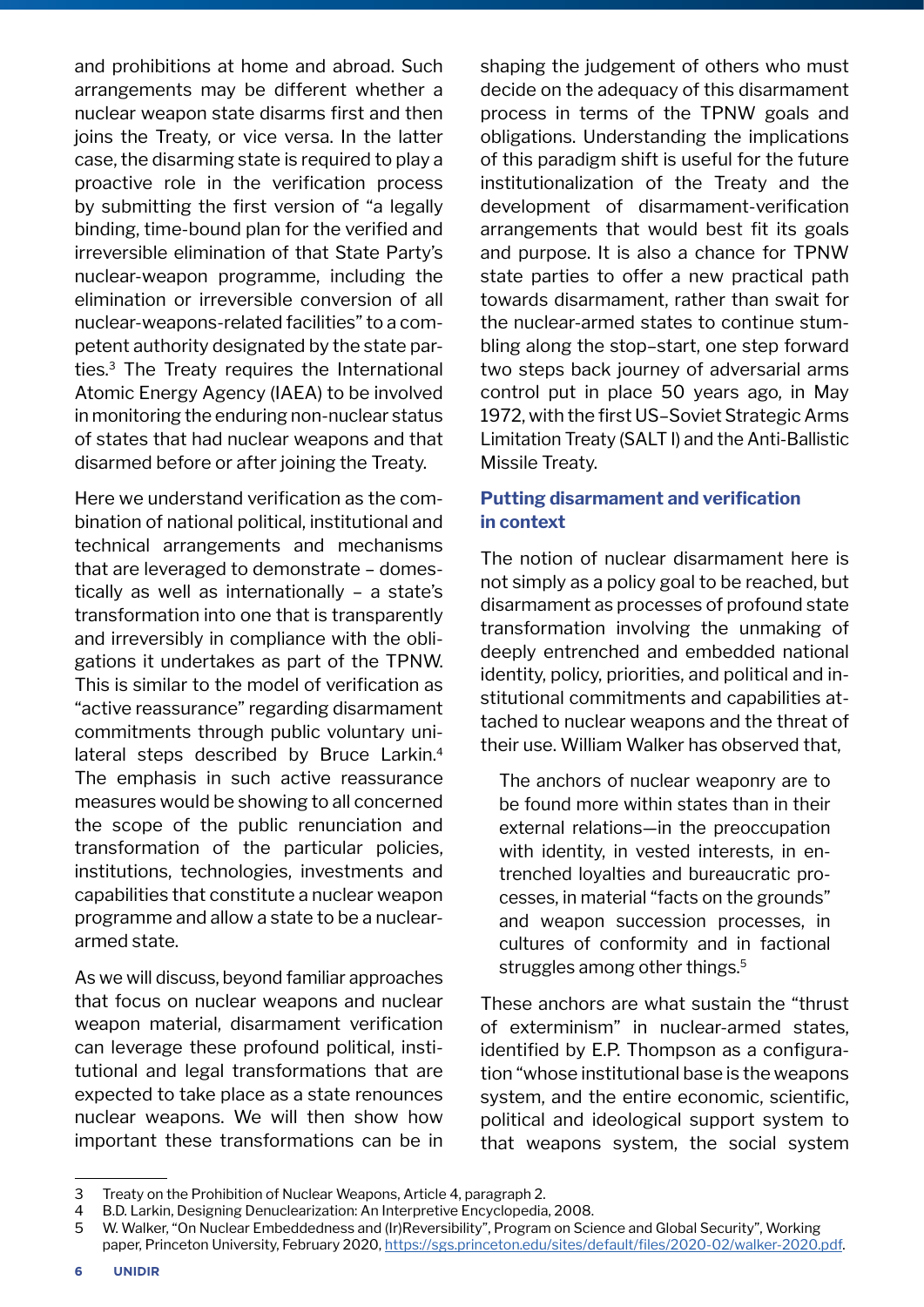which researches it, 'chooses' it, produces it, policies it, justifies it and maintains it in being".6 It is these "internal sources of embeddedness" and this "exterminist" structure that will need "disembedding" as part of a disarmament transition from nucleararmed state to nuclear weapon-free state in the TPNW. To echo William Walker, "nuclear disarmament and significant steps in its direction must always involve, beyond the traditional effort in persuasion, negotiation and regulation, an exercise in disembedding an enterprise and set of beliefs, attitudes and ideas that have deep and resilient foundations."7

The context in which nuclear-armed states decide to disarm and the political judgements and narratives that are at work to make and justify this decision matter.<sup>8</sup> Policymakers in nuclear-armed states will need to argue for and justify a shift to disarmament as part of their internal policy debates, to domestic public audiences, to rival states and allies, and to the broader international community. They will need to shift away from longstanding official narratives of national security that have served to justify a role for nuclear weapons. The role of national identity and national narratives will be as important for disarmament as it seems to have been for states seeking nuclear weapons and for such states working to maintain their nuclear weapons and status.<sup>9</sup>

In the past, important disarmament debates have been framed in a security-first perspective, with great weight attached to the need to restrain adversaries, the possibility of technological and strategic substitutes for nuclear weapons, and options for keeping or gaining strategic and military advantage.10 In 1999, the US Secretary of State, Madeline Albright, argued that the 1996 Comprehensive Nuclear-Test-Ban Treaty (CTBT) served to create a major US advantage: "Under the CTBT, America would gain the security benefits of outlawing nuclear tests by others, while locking in a technological status quo that is highly favorable to us. We have conducted more than 1,000 nuclear tests hundreds more than anyone else."11

For the TPNW, however, the argument for disarmament aims to break the link between nuclear weapons and security and to reject claims about the utility, morality and legality of using and threatening to use nuclear weapons. It relies on making the case that nuclear weapons are intrinsically a crime against humanity and should be seen and treated as immoral, illegal and illegitimate. This allows policymakers in nuclear weapon states to frame arguments for joining the TPNW in ways other than managing national and international security. They could for instance highlight the 1961 United Nations General Assembly resolution that "any state using nuclear and thermo-nuclear weapons

 <sup>6</sup> E.P. Thompson, "Notes on Exterminism, The Last Stage of Civilization", New Left Review, no. 121, May/June 1980, p. 22.

 <sup>7</sup> Walker, "On Nuclear Embeddedness and (Ir)Reversibility".

 <sup>8</sup> Z. Mian, "Beyond the Security Debate: The Moral and Legal Dimensions of Abolition", in G. Perkovich and J. Acton (eds.), Abolishing Nuclear Weapons: A Debate, Carnegie Endowment, 2009, [https://carnegieendowment.](https://carnegieendowment.org/2009/02/13/abolishing-nuclear-weapons-debate-pub-22748) [org/2009/02/13/abolishing-nuclear-weapons-debate-pub-22748](https://carnegieendowment.org/2009/02/13/abolishing-nuclear-weapons-debate-pub-22748).

 <sup>9</sup> M.J. Sherwin, A World Destroyed: Hiroshima and the Origins of the Arms Race, 1975; D. Holloway, Stalin and the Bomb, 1994; S.D. Sagan, "Why Do States Build Nuclear Weapons? Three Models in Search of a Bomb", International Security, vol. 21, no. 3, 1997, pp. 54–86; J.E.C. Hymans, The Psychology of Nuclear Proliferation: Identity, Emotions and Foreign Policy, 2006; W. Walker, A Perpetual Menace: Nuclear Weapons and International Order, 2011; B. Heuser, Nuclear Mentalities?: Strategies and Beliefs in Britain, France and the FRG, 1998; N. Ritchie, "Valuing and devaluing nuclear weapons", Contemporary Security Policy, vol. 34, no. 1, 2013, pp. 146–173; J. Baylis and K. Stoddart, The British Nuclear Experience: The Role of Beliefs, Culture and Identity, 2015; B. Pelopidas, Repenser les Choix Nucléaires [Rethinking Nuclear Choices], 2022.

<sup>10</sup> Z. Mian, "The American Problem: The United States and Noncompliance in the World of Arms Control and Nonproliferation", in E. C. Luck and M. W. Doyle (eds.), International Law and Organization: Closing the Compliance Gap, 2004.

<sup>11</sup> M. Albright, "A Call for American Consensus", Time, 22 November 1999.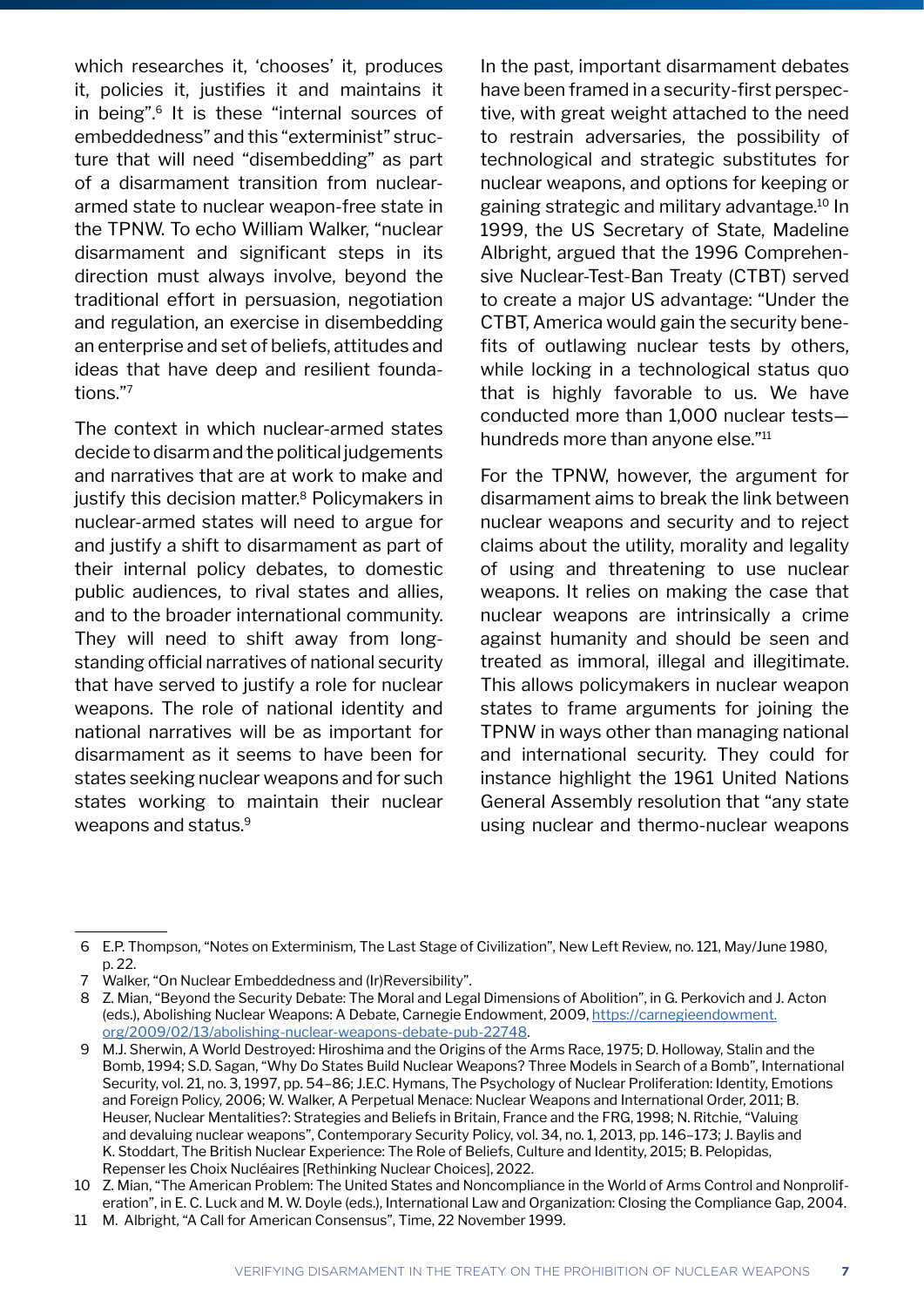is to be considered as violating the Charter of the United Nations, as acting contrary to the laws of humanity and as committing a crime against mankind and civilization".12

Humanitarian arguments have the benefit of being about people and not being about "enemies". These arguments are universal in application and available equally to all states and all audiences. They can be used consistently both at home and abroad. They also serve both to expand the elite policy process and to mobilize domestic constituencies for a policy of disarmament that can help counter opposition from existing entrenched and vested interests. Finally, these arguments serve to strengthen a way of thinking, a set of values and national self-images that allow states to break with the embedded securitydilemma sensibility that today shapes their interpretation of the intentions and actions of others, and their responses to such interpretations. This break and the new structure of feeling it allows can create a particular kind of political community with embedded "properties of trust" that would help restrain states from building nuclear weapons and taking other kinds of hostile action, including resorting to war.<sup>13</sup>

Security-dilemma thinking has been key to approaches towards both arms control and verification in existing nuclear arms control and non-proliferation agreements. As US arms control theorist Thomas Schelling observed, the need in the Cold War nuclear arms race was to find ways to "tranquilize relations… while hating and distrusting".14 During the Cold War, verification was often designed as a technical remedy for the absence of US political trust in the Soviet Union and for the lack of transparency that the United States associated with the Soviet political regime. As Arvid Schors has noted, "The history of nuclear arms control negotiations during the Cold War was, if nothing else, a history of the US government openly flaunting that it could not and would not trust the Soviets under any circumstances."15

In a classic analysis of the US politics of verification as part of arms control, Alan Krass has argued that,

On the US side the almost total absence of trust in the Soviet Union is generally asserted as the foundation of US compliance policy… To the USA, verification must be based on the premise of distrust, that is, the assumption that states (or at least the Soviet Union) sign treaties while maintaining the option, if not the conscious intent, of secretly violating the agreements if an opportunity presents itself in the form of either complacency or irresolution on the other side.<sup>16</sup>

For Krass, "this almost ritualistic incantation" of mistrust and thus verification "serves the purpose of demonstrating that the speaker is not a sentimental disarmer or unwitting dupe of Soviet trickery. To some extent it is a "credibility ritual" which US actors have come to expect of anyone with pretensions to expertise in arms control verification". Krass also notes that there is also a practical constraint posed by the nature of nuclear arms control, since "Arms control agreements are limited instruments which regulate only relatively narrow aspects of the military and political competition. It is assumed that the competition continues unabated in all areas not covered by the agreement. Anything not forbidden is permitted."17

16 A. S. Krass, Verification: How Much is Enough?, SIPRI, 1985, p. 161.

17 Ibid., p. 162.

<sup>12</sup> General Assembly Resolution 1653, "Declaration on the Prohibition of the Use of Nuclear and Thermo-Nuclear Weapons", 24 November 1961, https://undocs.org/en/A/RES/1653(XVI).

<sup>13</sup> K. Booth and N.J. Wheeler, The Security Dilemma: Fear, Cooperation and Trust in World Politics, 2008.

<sup>14</sup> T.C. Schelling, "Reciprocal Measures for Arms Stabilization", Daedalus: Proceedings of the American Academy of Arts and Sciences, vol. 89. no.4, fall 1960, p. 894.

<sup>15</sup> A. Schors, "Trust and Mistrust and the American Struggle for Verification of the Strategic Arms Limitation Talks, 1969–1979", in M. Klimke, R. Kreis and C. F. Ostermann (eds.), "Trust, but Verify": The Politics of Uncertainty & the Transformation of the Cold War Order, 1969–1991, 2016; N.J. Wheeler, Trusting Enemies, 2016.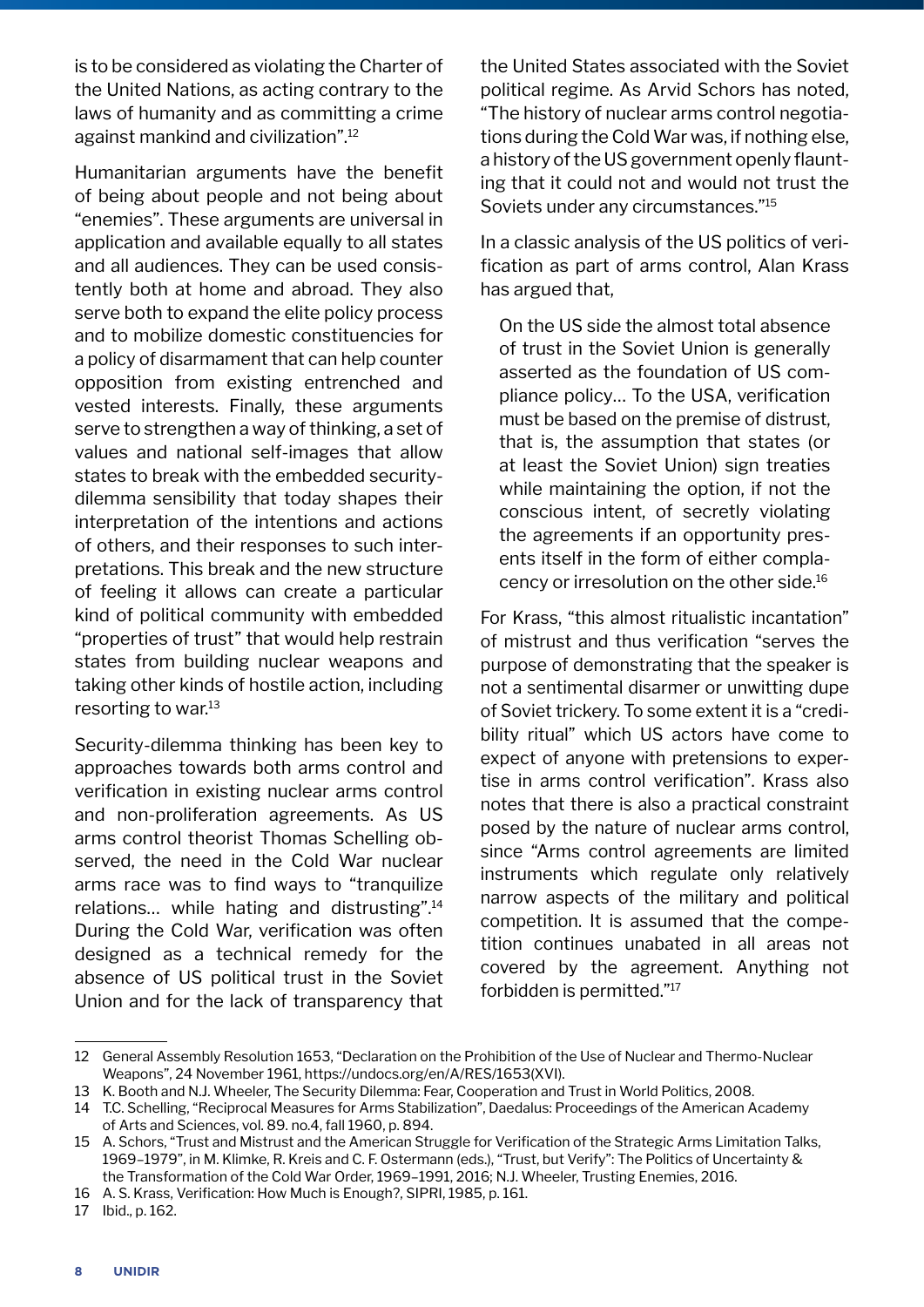In the Soviet Union, arms control was seen as much more of a political process to address security concerns than a technical approach to managing strategic stability.18 Technical verification arrangements and, in particular, on-site inspections were often painted as unnecessary and intrusive and providing little benefit as long as both states agreed politically in principle on arms reductions and limitations.19 This inherent tension could only be resolved through protracted negotiations, which under some circumstances can constitute and reflect practices of trust-building.20 Even with a view supporting the primacy of reaching political agreement and direct negotiations, the trust is clearly partial since nuclear weapons and adversarial postures remain.

Another clear expression of the intrinsically distrustful dynamics built into arms control and related verification processes can be seen in one particular feature of existing nuclear arms control and non-proliferation agreements: the explicitly or implicitly privileged role of national technical means and intelligence gathering that exists outside and separate from negotiated verification processes. The lead US negotiator of the 2010 US–Russian New Strategic Arms Reduction Treaty (New START), Rose Gottemoeller, has highlighted that,

From the earliest days of negotiated nuclear arms control in the 1970s, noninterference with national technical verification has been a basic principle to which both sides can agree … Noninterference with national technical verification was one of the earliest and easiest points of agreement in the New START negotiations. 21

This probably reflects how, in both the United States and the Russian Federation, there is a prevailing view that national technical means and intelligence are a more trusted basis for domestic political judgement about treaty compliance by a treaty partner than the mechanisms under the treaty's agreed verification regime. This reliance on national technical means carries the implicit assumption that a state that has agreed to a treaty and its verification measures is still not to be trusted to comply and that the agreed verification may prove inadequate.

The entrenchment of Cold War nuclear weapon institutions, arsenals, policies and ways of thinking extends to current discussions of the nature, role and practices of arms control and non-proliferation verification, even when it comes to global nuclear disarmament.22 Post-Cold War agreements dealing with nuclear weapon issues include long and detailed text and annexes on verification. Examples include New START and the 2015 Joint Comprehensive Plan of Action (JCPOA) on the nuclear programme of the Islamic Republic of Iran. Without such specificity, treaties are seen as nothing but an empty shell. For decades, these Cold War arms control verification ideas and practices have served effectively as a paradigm, especially in the United States, in that they have provided shared "model problems and solutions to a community of practitioners" based on "examples which include law, theory, application, and instrumentation together" and have worked "implicitly to define the legitimate problems and methods … for succeeding generations of practitioners".23 One attribute and function of a paradigm is to prepare each new generation to join and build on the work

<sup>18</sup> R. Ranger, Arms and Politics 1958–1978: Arms Control in A Changing Political Context, 1979.

<sup>19</sup> Krass, Verification.

<sup>20</sup> N.J. Wheeler, J. Baker and L. Considine, "Trust or Verification? Accepting Vulnerability in the Making of the INF Treaty", in Kimke et al. (eds.), "Trust, but Verify"; Wheeler, Trusting Enemies.

<sup>21</sup> R. Gottemoeller, "The New START Verification Regime: How Good is it?", Bulletin of the Atomic Scientists, 21 May 2020,<https://thebulletin.org/2020/05/the-new-start-verification-regime-how-good-is-it>.

<sup>22</sup> N.E. Busch and J. F. Pilat. The Politics of Weapons Inspections: Assessing WMD Monitoring and Verification Regimes, 2017.

<sup>23</sup> T. Kuhn, The Structure of Scientific Revolutions (2nd edn. enlarged), 1970, pp. 10–11.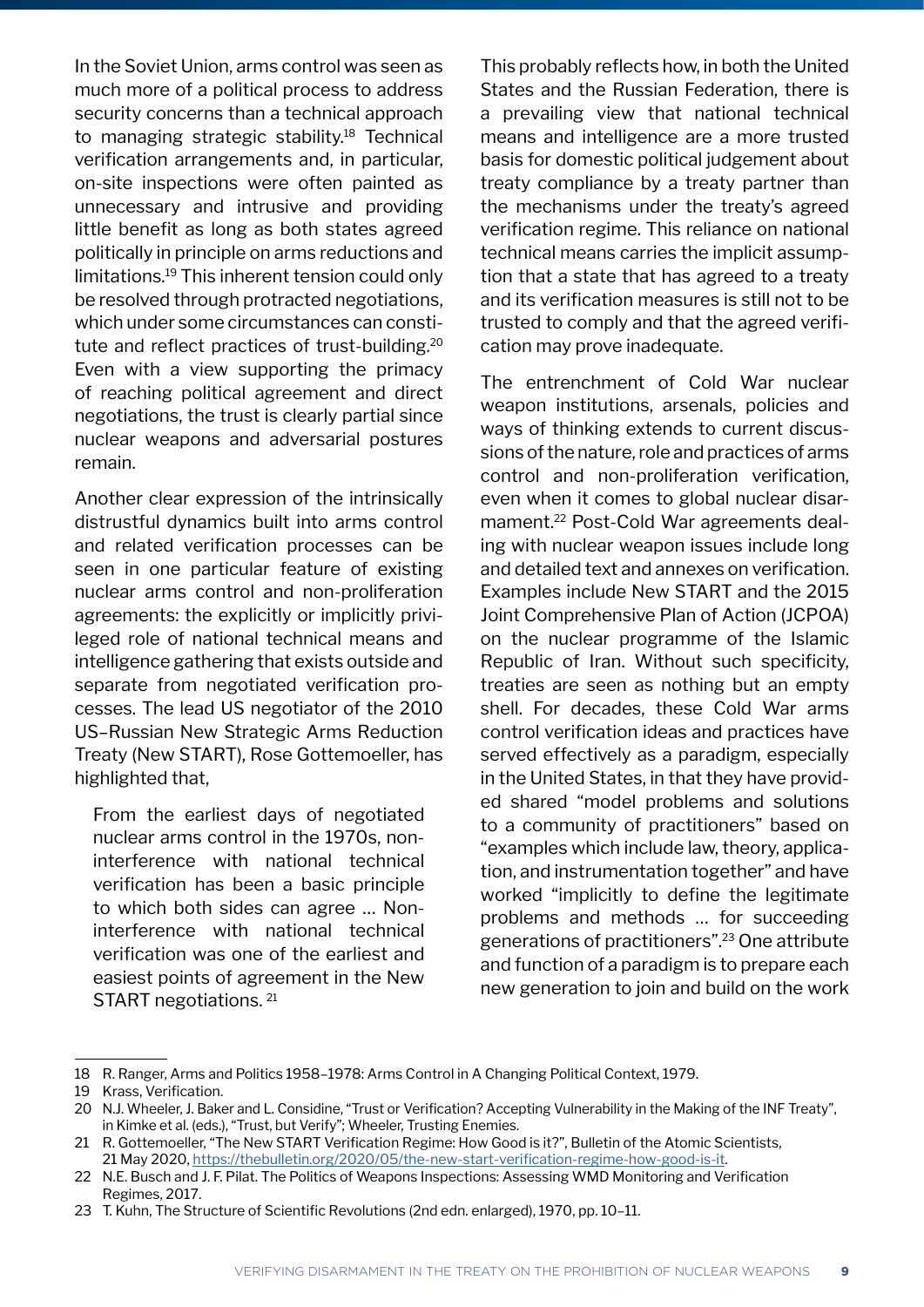of others already in the community "who learned the bases of their field from the same concrete models, [and whose] subsequent practice will seldom evoke overt disagreement over fundamentals".24 This all works as ways of "signaling the gestalt in which the situation is to be seen".<sup>25</sup>

Seeing traditional arms control and its verification as a paradigm highlights the limits of the critique that the TPNW is weak with regard to verification since it does not include the familiar perspectives and arrangements related to verification (including a priori suspicion of possible cheating and requirement to deter non-compliance).26 This of course shows only that the TPNW is not just another arms control treaty – it is not similar to the earlier models and examples familiar to nuclear arms control and is not intended to be so. The debate does highlight the importance of seeing verification and, in a broader sense, judgments about compliance, as not just the sole product of explicit treaty-specified often-technical arrangements, and of national technical means where available, that are disconnected from existing and emerging institutional, political, legal and technical contexts.

Historically, the United States has relied on its national technical means as a critical source of independent information for its assessments of treaty obligations. In contrast, many other states see such a capability as unnecessary or simply unfeasible. Such states are much more trusting in institutional arrangements between states and with third parties. For example, the non-nuclear weapon states in the 1968 Treaty on the Non-Proliferation of Nuclear Weapons (NPT) do not inspect each other; they accept inspection arrangements negotiated with the IAEA. States within nuclear weapon-free zones accept the commitments made by their neighbours based only on arrangements that these neighbours have made separately through the NPT. It is notable that even the Brazilian–Argentinian bilateral monitoring system, the Brazilian–Argentine Agency for Accounting and Control (ABACC), has the IAEA as a third partner.

The TPNW relies first on a competent international authority (or authorities) to be designated and possibly shaped by the state parties to verify the irreversible elimination of an acceding state's nuclear weapon programme, and second on the IAEA for the postdisarmament safeguards agreement providing "credible assurance of the non-diversion of declared nuclear material from peaceful nuclear activities and of the absence of undeclared nuclear material and activities in that state [party] as a whole".27 In this way, the Treaty recognizes that it is not operating in a vacuum and leverages existing international instruments and institutions. But it also implicitly – and significantly – recognizes the need for dedicated and possibly new institutions to facilitate a disarmamentverification process that has been largely dominated by nuclear weapon states.

The competent international authority (or authorities), whose goal is to negotiate verification arrangements related to the elimination of nuclear weapon programmes, has yet to be designated. Proposals have ranged from creating a new dedicated organization to establishing an evolutionary organization that can be adapted to be fit-for-purpose when needed, rather than a permanent set of capabilities given the material and financial constraints of state parties.<sup>28</sup> Whatever models

<sup>24</sup> Ibid., p. 11.

<sup>25</sup> Ibid., p. 189.

<sup>26</sup> NATO, "Speech by NATO Secretary General Jens Stoltenberg at the 16th Annual NATO Conference on Weapons of Mass Destruction, Arms Control, Disarmament and Non-Proliferation", 10 November 2020, [https://www.nato.int/](https://www.nato.int/cps/en/natohq/opinions_179405.htm) [cps/en/natohq/opinions\\_179405.htm;](https://www.nato.int/cps/en/natohq/opinions_179405.htm) Nuclear Threat Initiative, "Treaty on the Prohibition of Nuclear Weapons (TPNW)", Fact sheet, September 2019, [https://media.nti.org/documents/tpnw\\_fact\\_sheet.pdf](https://media.nti.org/documents/tpnw_fact_sheet.pdf).

<sup>27</sup> Treaty on the Prohibition of Nuclear Weapons, Article 4, paragraph 1.

<sup>28</sup> T. Shea, Verifying Nuclear Disarmament, 2018; T. Patton, S. Philippe and Z. Mian, "Fit for Purpose: An Evolutionary Strategy for the Implementation and Verification of the Treaty on the Prohibition of Nuclear Weapons", Journal for Peace and Nuclear Disarmament, vol. 2, no. 2, 2019, pp. 387–409.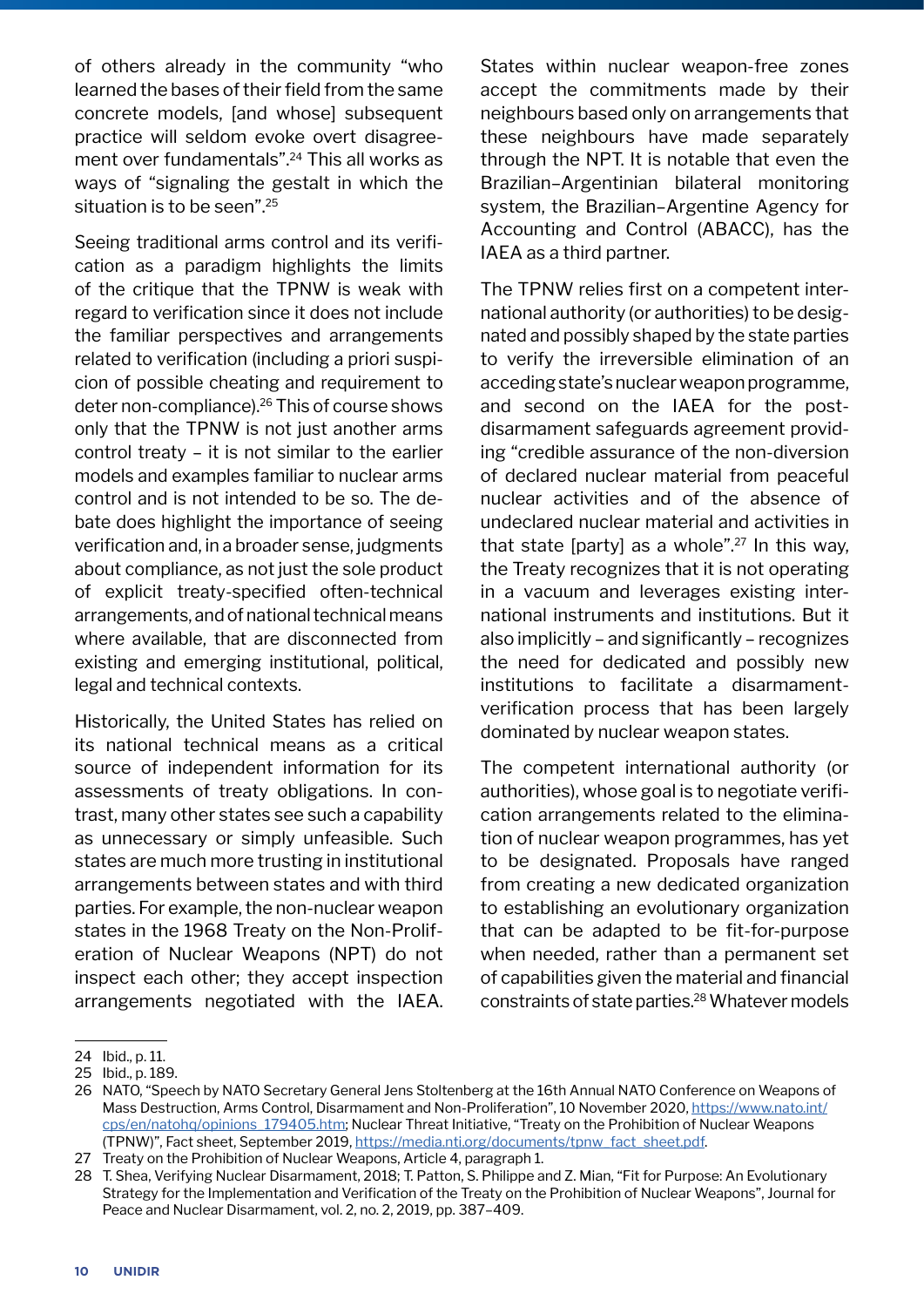will emerge, the implementation of the treaty is an opportunity for expanding the who (experts) and the what (institutions) that are responsible for crafting disarmamentverification approaches and methods away from existing structures of power that may act contrary to the goals of the TPNW.

Given past experiences with arms control and non-proliferation agreements, the absence from the TPNW of a detailed one-size-fits-all plan for verifying the irreversible elimination of any and all nuclear weapon programmes is more a strength than a weakness. The reason is twofold. First, because verification is political in nature, influenced by both international and domestic politics, and highly contextual, tailoring verification arrangements on a case-by-case basis is a far better strategy for the states parties that agree on the end goal. Second, the Treaty recognizes the prevalence of politics over technical and control arrangements in facilitating disarmament. By asking states to publicly commit domestically and internationally to a process of disarmament and verification upon acceding to the Treaty, rather than signing on to a fixed set of preconditions, the TPNW enables a state to model its verification arrangements as part of its own particular transition from nuclear-armed state to nuclear weapon-free state. This will allow each disarming state to put forward the most appropriate "active reassurance" measures in the form of public voluntary unilateral steps as part of its proposed legally binding, time-bound plan for the verified and irreversible elimination of its nuclear weapon programme.

Part of the paradigm shift enabled by the TPNW is also to change the purpose of verification and thus the relationship of goals, ends and means – the why, what for, and when, the who, and the what of the verification process. As Nick Ritchie explains in chapter 2, the adversarial framing of verification and its current focus on the dismantlement of nuclear warheads is to a large extent politically motivated. It reflects the entrenched structures of power that assume among other things that nuclear weapons have enormous value and carry very sensitive and by implication valuable and desirable information. Because the assumptions that nuclear weapons have value and are desirable are explicitly rejected in the TPNW, there is no reason to focus so intensely on these aspects when designing disarmament-verification arrangements. As Alex Wellerstein shows in chapter 3, the protection of proliferation-sensitive information is also largely a social construct and there are political and technical ways to deal with it. And, as Togzhan Kassenova discusses in chapter 4, once a state decides to become non-nuclear, it can do a lot to demonstrate that it is serious about this commitment – including by getting rid of material and infrastructure and by getting involved in cooperative verification mechanisms.

#### **Shutting down a nuclear weapon programme**

To design the verification arrangements of the TPNW, the first step is to understand the politics and context involved in shutting down a nuclear weapon programme. For disarming nuclear weapon states that would decide to join the TPNW, the Treaty offers two options: to join first, then materially disarm; or to first materially disarm and then join. While the two paths call for possibly different verification arrangements, the end goal of verification remains the same: to verify that all nuclear weapon activities and programmes have been terminated, facilities eliminated or irreversibly converted, and any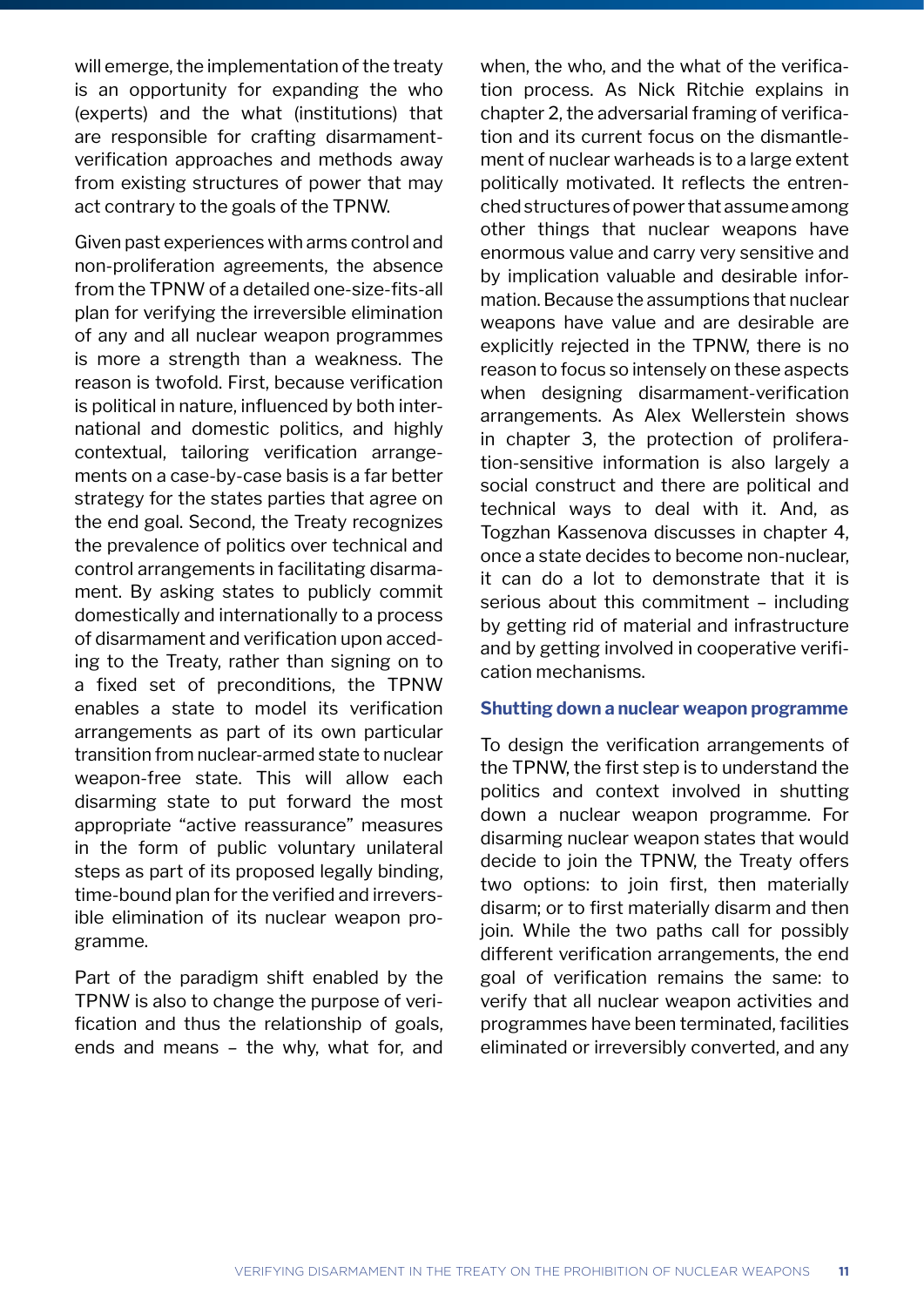nuclear material not disposed of is in peaceful use only. There is a body of technical work and the past experiences of states parties with disarmament and non-proliferation that provide some confidence in verifying compliance with a disarmament process aimed at this goal.<sup>29</sup>

In sum, the treaty demands nothing more than former nuclear-armed states become non-nuclear weapon states in good standing as currently defined by existing international standards.

While nuclear weapon programmes it seems are always launched in secret, terminating them will be, to a much larger extent, a public and transparent process. For each of the current nuclear weapon states, shutting down and eliminating their nuclear weapon programme in a process of nuclear disarmament would be a major endeavour involving largely unprecedented political, economic, military and administrative processes. Important historical precedents exist but have been limited in scope and scale. Three former Soviet republics – Belarus, Kazakhstan and Ukraine – returned nuclear warheads to Russia and destroyed legacy weapons and infrastructures after the collapse of the Soviet Union.30 South Africa unilaterally dismantled its clandestine nuclear weapon programme before revealing officially its existence.<sup>31</sup>

In addition to these four cases, China, France, Russia, the United States, and the United Kingdom are known to have stopped and dismantled some infrastructure associated with nuclear activities (e.g., fissile material production and nuclear weapon testing), as well as scrapped various types of nuclear weapon either unilaterally or as part of arms control agreements. None of these experiences have led to fundamental changes in the role of nuclear weapons in these states' national security strategies, but they are indicative of what public signalling can look like when eliminating weapon systems and infrastructure.<sup>32</sup>

The renunciation of nuclear weapons by one, several or all nine current nuclear weapon states would be likely to involve major speeches and decisions by government leaders, parliamentary votes, the enactment of new legislation, the signature of new or accession to existing international agreements, the opening of nuclear sites for visits and possible inspections, the removal of delivery vehicles from operational status, public displays of weapon destruction and dismantlement, and the closure, clean-up, elimination or conversion of facilities associated with nuclear weapon activities. The latter would include weapon deployment sites, warhead assembly and storage facilities, weapon component design and manufacturing facilities, research and development centres, and even private companies involved in the nuclear weapon enterprise.

The fact is that most facilities associated with existing nuclear weapon programmes are known through the numerous public sources that have documented these programmes over time, combined with today's information landscape and the democratization of spacebased assets that allow for the global daily

<sup>29</sup> IPFM, Global Fissile Material Report 2009: A Path to Nuclear Disarmament, October 2009, [https://fissilematerials.](https://fissilematerials.org/library/gfmr09.pdf) [org/library/gfmr09.pdf](https://fissilematerials.org/library/gfmr09.pdf); H. Feiveson, A. Glaser, Z. Mian and F.N. von Hippel, Unmaking the Bomb: A Fissile Material Approach to Nuclear Disarmament and Nonproliferation, 2014; Z. Mian, T. Patton and A. Glaser, "Addressing Verification in the Nuclear Ban Treaty", Arms Control Today, vol. 47, no. 5, 2017, pp. 14–22; P. Podvig, "Practical Implementation of the Join-and-Disarm Option in the Treaty on the Prohibition of Nuclear Weapons", Journal for Peace and Nuclear Disarmament, vol. 4, no. 1, 2021, pp. 34–49; J. Scheffran, "Verification and Security of Transformation to a Nuclear-Weapon-Free World: The Framework of the Treaty on the Prohibition of Nuclear Weapons", Global Change, Peace & Security, vol. 30, no. 2, 2018, pp. 1–20..

<sup>30</sup> M.D. Skootsky, "An Annotated Chronology of Post-Soviet Nuclear Disarmament 1991–1994", Nonproliferation Review, spring–summer 1995, pp. 64–105; M. Budjeryn, "Was Ukraine's Nuclear Disarmament a Blunder?", World Affairs, vol. 179, no. 2, 2016, pp. 9–20; T. Kassenova, Atomic Steppe: How Kazakhstan Gave Up the Bomb, 2022. On the case of Kazakhstan see also chapter 4 in this volume.

<sup>31</sup> P. Liberman, "The Rise and Fall of the South African Bomb", International Security, vol. 26, no. 2, 2001, pp. 45–86; N. Von Wielligh and L. Von Wielligh-Steyn, The Bomb: South Africa's Nuclear Weapons Programme, 2015.

<sup>32</sup> K. Egeland, "Who Stole Disarmament? History and Nostalgia in Nuclear Abolition Discourse", International Affairs, vol. 96, no. 5, 2020, pp. 1387–1403.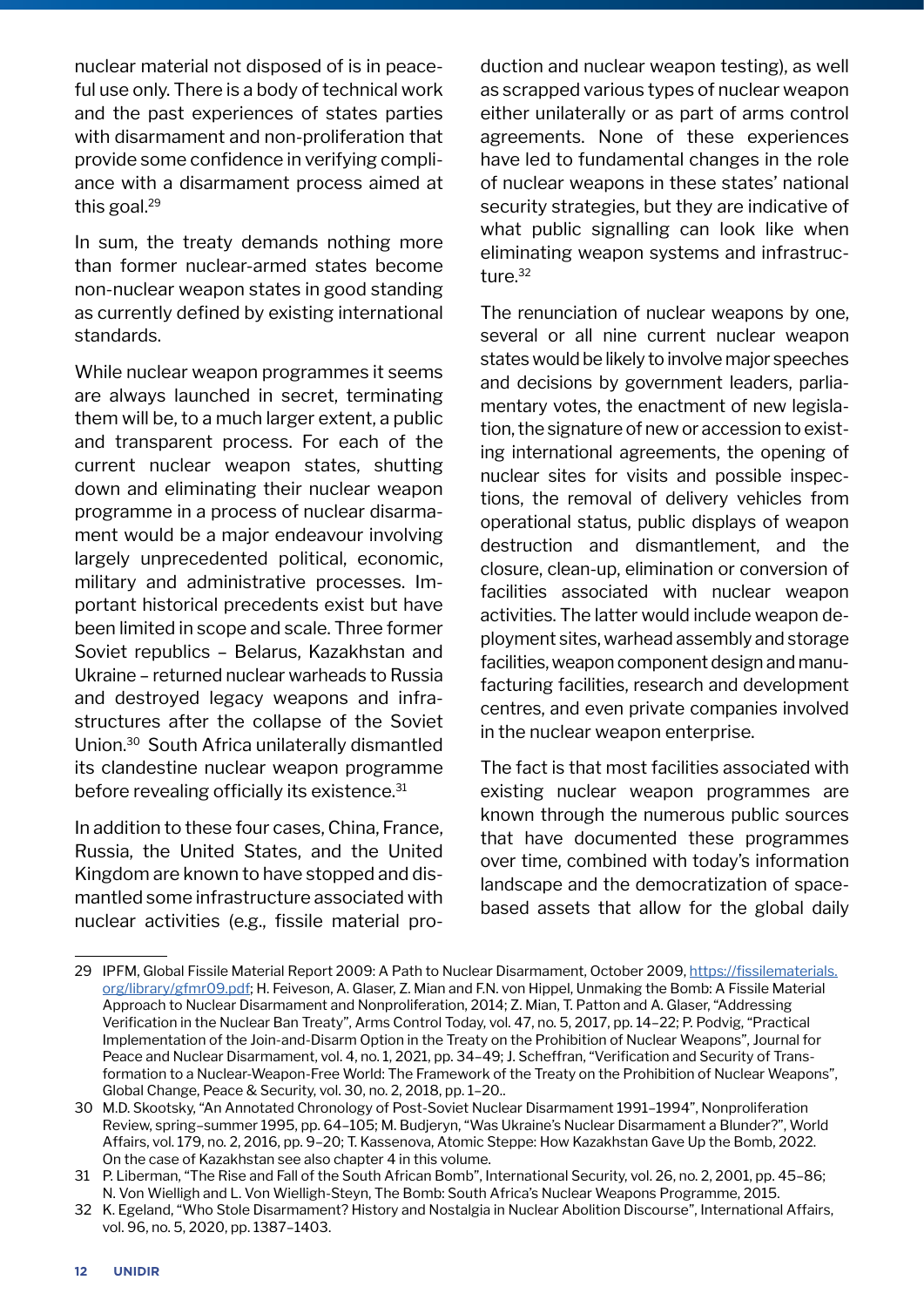(if not hourly) monitoring of the Earth's surface.<sup>33</sup> This suggests that most of the material steps of the disarmament process would happen in plain sight.

Some past disarmament and dismantlement experiences have shown the importance of performative behaviour and the need to publicly exhibit truthfulness when engaging in the deconstruction and destruction activities associated with disarmament measures. For example, the United States and Russia have both displayed disabled long-range strategic bombers in aircraft "boneyards" in accordance with arms control treaties for instance under the 1991 START agreement: "A heavy bomber or former heavy bomber shall remain visible to national technical means of verification during the entire elimination process", a process that can take no longer than 60 days.34 This facilitated verification from satellite imagery. By 1992, the United States had terminated fissile material production for weapons and naval nuclear reactors and by the end of 2020 the public demolition of the Oak Ridge gaseous diffusion uranium enrichment plants was complete, with hundreds of buildings removed, and the site is now being redeveloped into an airport.<sup>35</sup> After France closed its fissile material production facilities, it invited international experts to witness the dismantlement of key sites.<sup>36</sup> It also closed

down its former silo-based missile forces, filling up silos and firing missile engines on the ground.37 After Ukraine renounced nuclear weapons in 1994, it blew up missile silos and returned nuclear warheads to Russia in front of international media and politicians.<sup>38</sup>

A commitment to public display and candour and the inclusion of nuclear programme workers, domestic civil society and international visitors as stakeholders in the process – rather than the current practices of secrecy and exclusion – suggests that assessing commitment to and progress towards disarmament would be straightforward for the most part once the political and material processes involved begin. If certain steps of the disarmament process were to happen behind closed doors, such as when South Africa dismantled its small nuclear arsenal, it may be important for TPNW states to make explicit that careful documentation and thorough record-keeping would facilitate post facto verification.<sup>39</sup> It would be even possible for a disarming state to document the entire history of its nuclear program at the onset of the disarmament process and commit to this history and associated digital records using established cryptography techniques, and make them available later as required.<sup>40</sup>

<sup>33</sup> I. Moric, "Capabilities of Commercial Satellite Earth Observation Systems and Applications for Nuclear Verification and Monitoring", Science & Global Security, 2022, pp. 1–28.

<sup>34</sup> Protocol on Procedures Governing the Conversion or Elimination of the Items Subject to the Treaty between the United States of America and the Union of Soviet Socialist Republics on the Reduction and Limitation of Strategic Offensive Arms", 31 July 1991, <https://2009-2017.state.gov/documents/organization/27363.pdf>; A.H. Rotstein, "U.S. Air Force Turns B-52 Bombers into Scrap Metal", Los Angeles Times, 11 September 1994, <https://www.npr.org/2013/12/19/255551327/once-a-mighty-bomber-a-b-52-meets-its-end-in-the-desert>.

<sup>35</sup> US Department of Energy, Office of Environmental Management, "Workers Achieve Historic Cleanup of Uranium Enrichment Complex", October 2020, [https://www.energy.gov/em/articles/workers-achieve-historic-cleanup-urani](https://www.energy.gov/em/articles/workers-achieve-historic-cleanup-uranium-enrichment-complex)[um-enrichment-complex](https://www.energy.gov/em/articles/workers-achieve-historic-cleanup-uranium-enrichment-complex); "Former US Enrichment Site Ready for Redevelopment", World Nuclear News, 9 September 2021,<https://www.world-nuclear-news.org/Articles/Former-US-enrichment-site-ready-for-redevelopment>.

<sup>36</sup> Republic of France, "Dismantling the Fissile Material Production Facilities for Nuclear Weapons", France TNP 2010, [https://onu.delegfrance.org/IMG/pdf\\_100329PM\\_BD.pdf](https://onu.delegfrance.org/IMG/pdf_100329PM_BD.pdf).

<sup>37</sup> Republic of France, "Le Démentèlement de la Composante sol–sol" [The Dismantling of the Ground–Ground Component], France TNP 2010,<https://www.francetnp.gouv.fr/IMG/pdf/06-FR-Albion.pdf>.

<sup>38</sup> K. Oliynyk, "The Destruction of Ukraine's Nuclear Arsenal", Radio Free Europe, 9 January 2019, <https://www.rferl.org/a/the-destruction-of-ukraines-nuclear-arsenal/29699706.html>.

<sup>39</sup> This was a decision implemented by South Africa when it dismantled its clandestine programme. Analysis of archival records was key in verifying the completeness of the South African fissile material declaration to the IAEA. See Von Wielligh and Von Wielligh-Steyn, The Bomb; A. Allen, Apparent Discrepancies: The Verification of South Africa's Nuclear Disarmament, Princeton University Senior Thesis, 2022.

<sup>40</sup> S. Philippe, A. Glaser and E.W. Felten, "A Cryptographic Escrow for Treaty Declarations and Step-by-Step Verification", Science & Global Security, vol. 27, no. 1, 2019, pp. 3–14.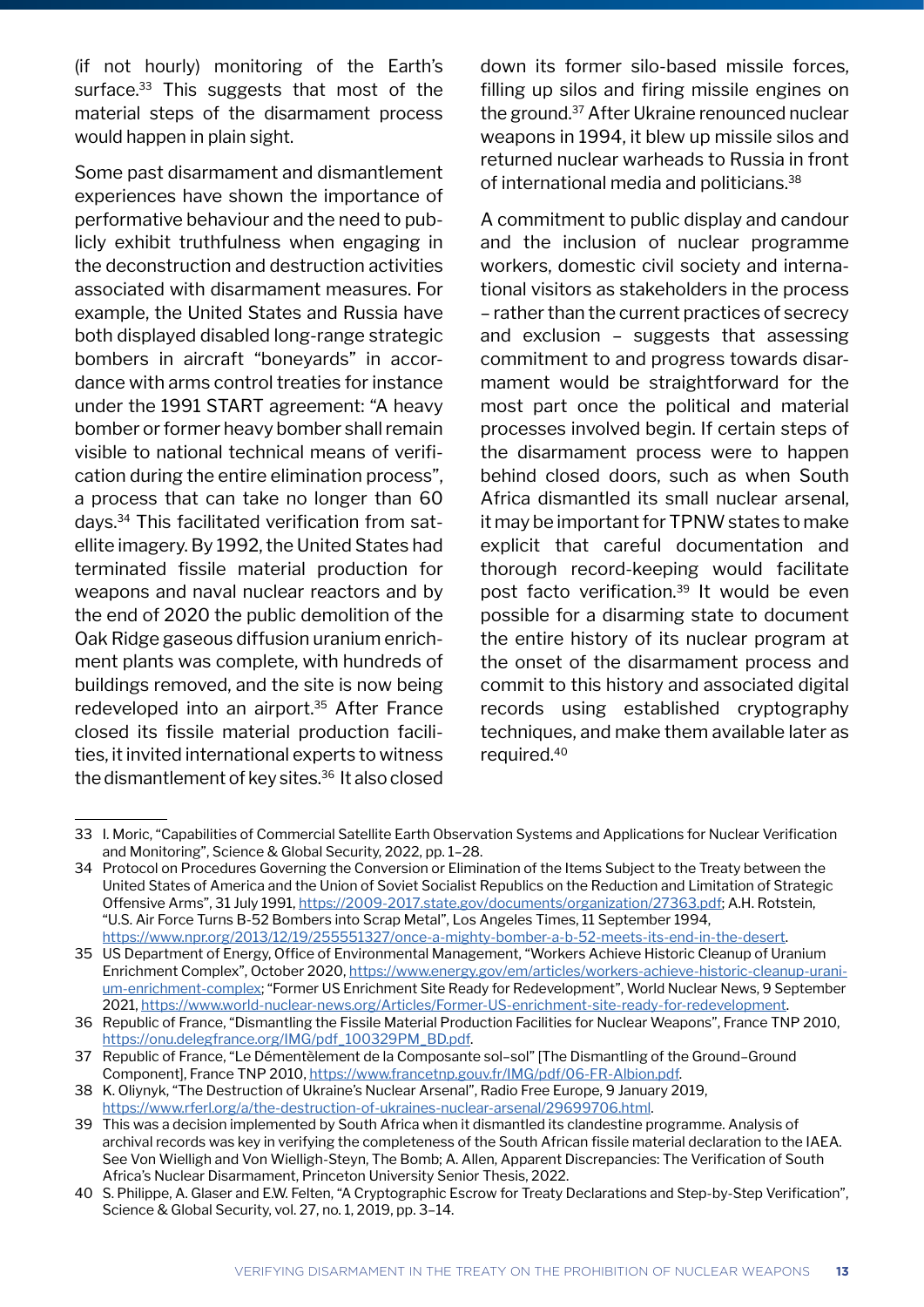The more limited activities involving the destruction of nuclear weapons are required by the TPNW to be completed "as soon as possible," and it is proposed that for any weapon state this need not take longer than at most 10 years.41 Some key facilities involved in the dismantlement of warheads, the storage of weapon-grade material and so on may take the longest to be closed and eliminated, or converted. These would be well-defined places that could be monitored from the outside and eventually safeguarded once a state has completed its disarmament processes and made the required arrangements with the IAEA.<sup>42</sup> National laboratories dealing with nuclear weapon research and development would need to shift the focus of their mission, giving up all nuclear weapon related capabilities, or shut down. Nuclear military commands and capabilities and sites would be reformed or terminated. Bases would shut down and be eliminated or be converted. Personnel would need to be transferred to new units or discharged from duty. National reports on the status of disarmament activities could be regularly made public and discussed openly in parliamentary bodies (or their equivalent). How long this process would take will be dependent on the scope and scale of particular programmes.

There are important terms of reference related to verification that will require working definitions to allow for the design and implementation of the TPNW verification process. These include specifying what constitutes a nuclear weapon programme (people, institutions, facilities, equipment, material, data, software and records), what the elimination or conversion of nuclear weapon-related facilities entails, and what "irreversibly" means in the context of eliminating or converting material, facilities, technologies, and institutions.

As argued above, all this institutional dismantlement and elimination of the nuclear weapon programme would be in the context of a broader national political, legislative and military "disembedding of an enterprise and set of beliefs, attitudes and ideas". New annual statements of posture or national defence white papers and national budgets would redefine national security strategies and priorities. New domestic laws would codify the TPNW prohibitions and include prohibitions and penalties for acts of commission and acts of omission, as for example in Ireland's 2019 Prohibition of Nuclear Weapons Act.<sup>43</sup>

Under TPNW Article 5, each state party is required to put in place national measures "to implement its obligations under this Treaty" and to "take all appropriate legal, administrative and other measures, including the imposition of penal sanctions, to prevent and suppress any activity prohibited to a State Party under this Treaty undertaken by persons or on territory under its jurisdiction or control".44 Along with undoing the institutionalized secrecy and classification practices typical of nuclear weapon programmes, states could introduce institutional public commitments to nuclear candour. National implementation measures could include a public right to know, and a legal obligation to report any and all information and activities of concern with regard to meeting any of the Treaty obligations and establish protection for such reporting and whistle-blowing.

Such transparency and truth-telling obligations and protections would enable an active citizenry, especially scientists and technicians in the former nuclear weapon programme, to practice societal verification of the disarmament process. They would serve as "the chief guardians of the arrangement",

<sup>41</sup> M. Kütt and Z. Mian, "Setting the Deadline for Nuclear Weapon Destruction under the Treaty on the Prohibition of Nuclear Weapons", Journal for Peace and Nuclear Disarmament, vol. 2, no. 2, 2019, pp. 410–430.

<sup>42</sup> Podvig, "Practical Implementation of the Join-and-Disarm Option in the Treaty on the Prohibition of Nuclear Weapons".

<sup>43</sup> See, for example, Republic of Ireland, Prohibition of Nuclear Weapons Act, 11 December 2019, <https://www.oireachtas.ie/en/bills/bill/2019/60>.

<sup>44</sup> Treaty on the Prohibition of Nuclear Weapons, Article 5: National.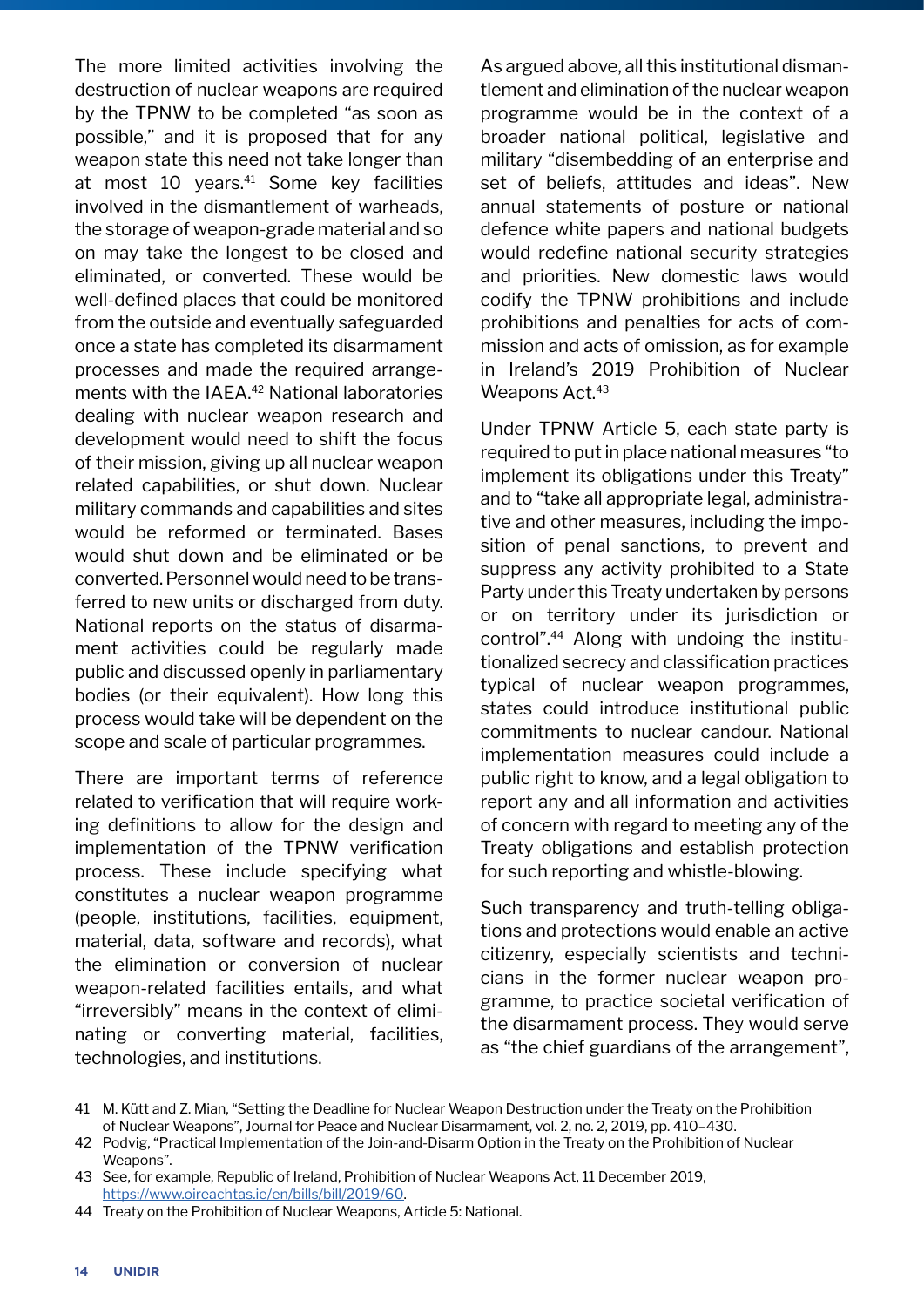as proposed in 1946 by physicist Leo Szilard, who first had the idea of a nuclear chain reaction.45 Joseph Rotblat, the Manhattan Project physicist who co-founded and for many years led the Pugwash movement of scientists against nuclear weapons, proposed in 1993 that any future nuclear disarmament treaty should include the "right and the civic duty of the citizen" to report untoward nuclear activities and this also should be "part of the national codes of law in the countries party to the treaty".46 Since the TPNW is now in force, as part of the enduring practices of active reassurance, disarming states should include such a Rotblat clause as part of their national implementation measures.<sup>47</sup>

#### **Conclusion**

The traditional nuclear weapon-centred model of nuclear arms control verification is shaped by active suspicion and distrust of treaty partners and by national security imperatives to protect nuclear weapon information, arsenals, capabilities and policies. Verification in the TPNW can be distinctly different for a disarming nuclear weapon state, since it involves the presentation of the fundamental transformation of its state identity and national security perspectives, institutions, policies, practices and ideas as it joins a new community.

As a new paradigm, the TPNW opens a new political and technical space for innovation and offers opportunities for a new generation of disarmament science researchers and disarmament practitioners from around the world with different kinds of skills to identify possible disarmament-verification measures that would be significantly different from those identified as part of the existing arms control experience.

Rather than focusing solely on nuclear weapons, their delivery systems and the fissile material that make nuclear weapons possible – all of which have been wrapped in state secrecy for decades – new more holistic disarmament-verification approaches may be possible. These would aim at the TPNW-specified obligation to not just destroy nuclear weapons but to eliminate weapon programmes. This will mean disembedding the long and deeply entrenched military, scientific, political and ideological, and economic support systems that also constitute and sustain such weapon programmes.

There is work to be done in understanding the full repertoire of possible public voluntary "active reassurance" measures from which a state could choose in preparing its initial legally binding, time-bound plan for the verified and irreversible elimination of its nuclear weapon programme. States and publics will need to explore what kinds of public signalling are relevant when renouncing and eliminating nuclear weapon programmes and related infrastructures, ideas and identities. They will also need to understand the national political, institutional and technical arrangements and mechanisms available in any given state to reliably and transparently demonstrate its enduring transformation from a nuclear-armed state to a nuclear weapon-free state in the TPNW.

<sup>45</sup> L. Szilard, "Can We Avert an Arms Race by an Inspection System?", in D. Masters and K. Way (eds.), One World or None: A Report to the Public on the Full Meaning of the Atomic Bomb, 2007, pp. 167–179.

<sup>46</sup> J. Rotblat, "Societal Verification", in J, Rotblat, J. Steinberger and B. Udgaonkar (eds.), A Nuclear-Weapon-Free World, 1993, pp. 103–118. See also IPFM, Global Fissile Material Report 2009, pp. 114–123.

<sup>47</sup> Mian et al., "Addressing Verification in the Nuclear Ban Treaty".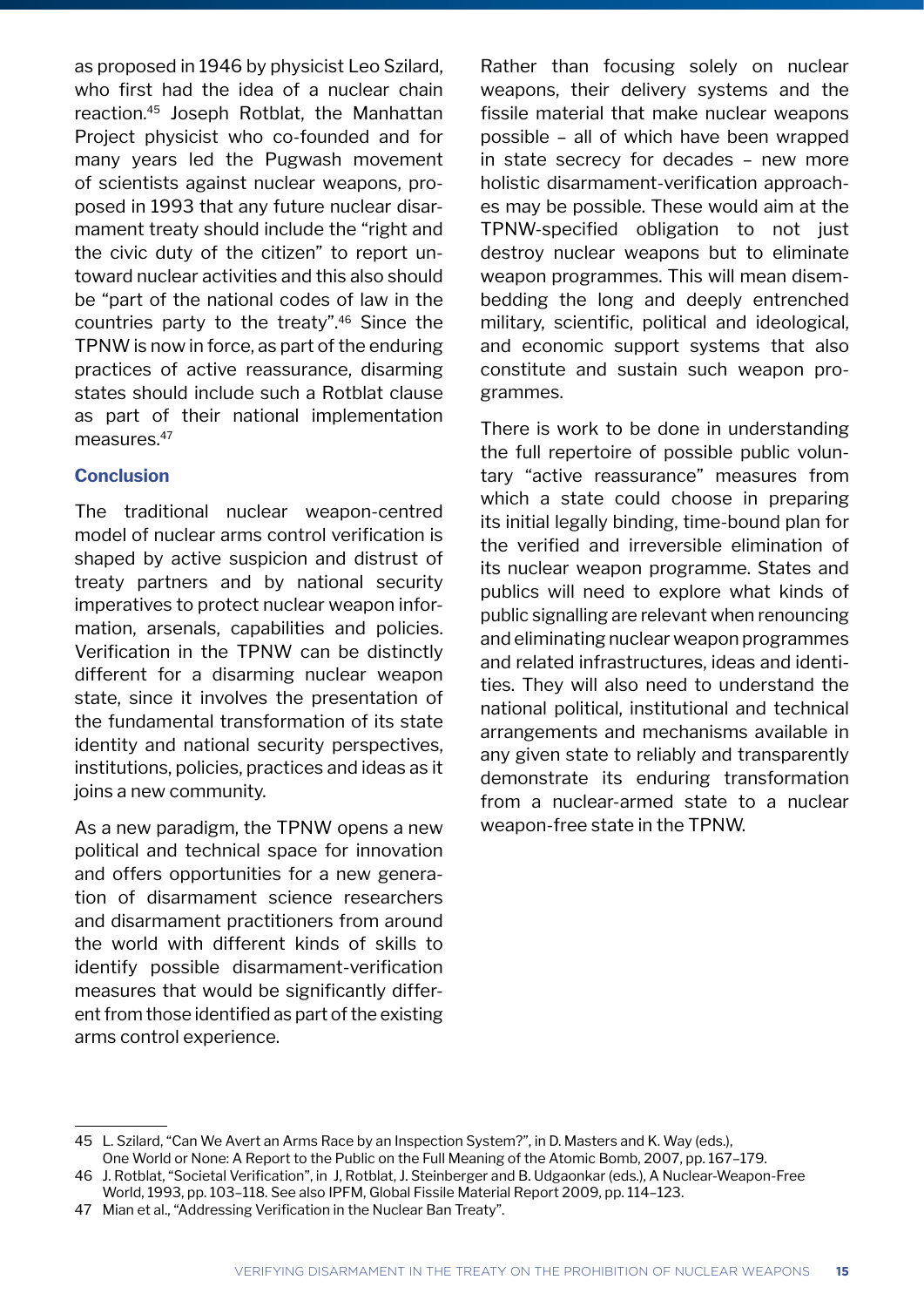# 2. Constructing verification: power, politics, and discourse *Nick Ritchie*

The purpose of this chapter is to open up our thinking about nuclear disarmament verification (NDV) in the context of a nuclear-armed state deciding to relinquish nuclear weapons and join the 2017 Treaty on the Prohibition of Nuclear Weapons (TPNW). The chapter argues that, in such a context, the ways in which we currently think about NDV and the requirements this generates will change quite considerably. Specifically, the disarmament verification process will be a cooperative one given the political transformation that would accompany a strategic decision to disarm and the very significant changes in the value of nuclear weapons for the disarming state. Unpacking this enables us to see more clearly the ways in which power shapes the current debate on NDV and the importance of making ideas and practices that have become embedded as NDV "common sense" – and that inhibit the possibility of actual nuclear disarmament – seem less natural.

The chapter does not argue that verification is not needed in this context, nor does it provide a blueprint for verification. A system of verification will be a necessary part of any future nuclear disarmament process, but what that system will look like and how the politics of framing verification today shape the possibilities for nuclear disarmament tomorrow are important questions.

The first section of the chapter argues that verification is infused with politics and power and that we need to take this seriously if we are to think about NDV in the context of the TPNW. The second section looks at where prevailing ideas about NDV have come from and unpacks the contemporary logic of NDV,

the power to shape the agenda and the contested ideas that underpin it. In particular, it highlights the emergence of requirements for a deeply intrusive and increasingly elaborate regime of technology-driven verification applied to a disarming state's entire nuclear complex and the challenges this poses for the possibility of actual nuclear disarmament. It argues that these were borne out of an adversarial Cold War experience of East– West nuclear arms control and the post-Cold War experience of trying to eliminate the nuclear weapon programmes of so-called rogue states and that they have become normalized in the contemporary NDV agenda.

The final section asks what happens when this NDV agenda meets the TPNW and the "competent international authority" that the Treaty specifies will have to verify the disarmament of any nuclear-armed state that decides to join. Here, the chapter argues that the difference between a disarmament process involving a state and an international organization compared to an interstate nuclear arms control process is crucial. This, combined with the likely asymmetric power relationships in favour of a disarming global or regional power, means that the NDV process will necessarily be a cooperative process in which the perceived value of nuclear weapons will have diminished significantly, if not completely. This enables a different way of thinking about the prevailing NDV agenda, its logic and the salience of its core challenges. In doing so, it draws on a distinction between a deterrence approach to verification and a management approach to verification set out by Nancy Gallagher and Antonia and Abram Chayes.<sup>1</sup>

<sup>1</sup> Nancy Gallagher, The Politics of Verification, 1999; Abram Chayes and Antonia Chayes, The New Sovereignty: Compliance with International Regulatory Agreements, 1995.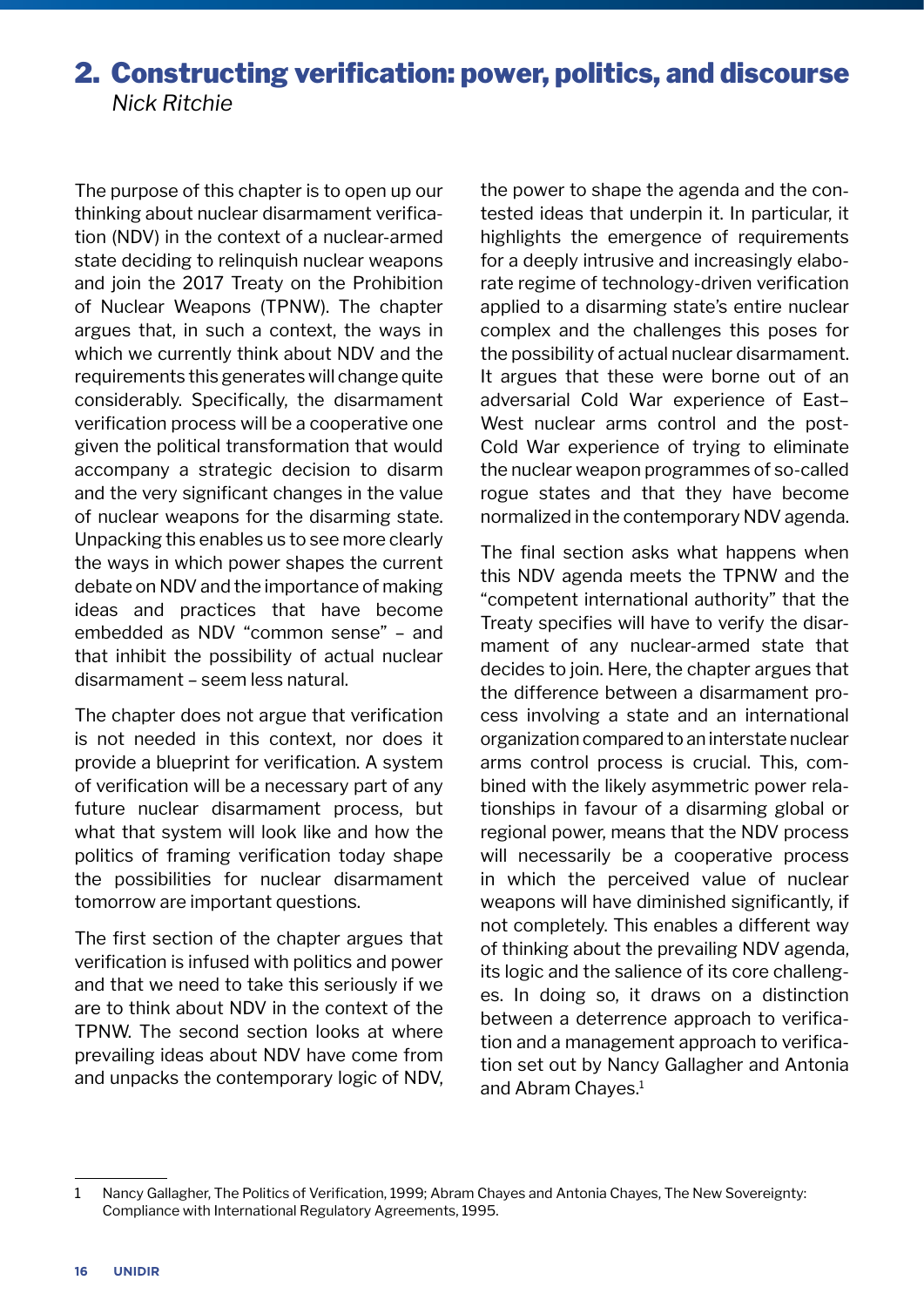#### **Power, politics and verification**

Verification is often framed as a technical process of measurement through methodologies that have been agreed by participants in the process. This generates objective conclusions about the extent of a state's compliance with agreed rules. But verification is also a political process involving political judgements. As the Nuclear Threat Initiative (NTI) describes it, "verification is a set of national and cooperative activities, tools, procedures, analytical processes, and fundamentally, judgments about what is happening with regard to specific activities defined in an agreement".2 Understanding power and seeing it at work is essential to understanding the global politics of nuclear weapons, including current thinking on NDV.

Power takes multiple forms in world politics, and we see these at work in NDV. Examples include direct coercive power, such as the threat or use of military violence and economic harm; institutional power exercised through the capacity to shape institutional agendas, choices, practices and coalitions; discursive power to shape the identities of self and other in a verification relationship, what counts as legitimate knowledge, and what counts as possible, acceptable and meaningful action; and structural power, which describes the ways in which some actors are empowered by virtue of their place in social, economic and political structures.<sup>3</sup>

For the purposes of this chapter, the power to shape the ideas and institutions of nuclear order, especially ideas about what counts as "nuclear order" and how it should be realized, are really important. This power is centred on the five states recognized by the 1968 Treaty on the Non-Proliferation of Nuclear Weapons

(NPT) as nuclear weapon states, which are also the permanent members of the United Nations Security Council, along with their supporters such as the member states of the North Atlantic Treaty Organization (NATO). These five states, together with US allies in Europe and East Asia, exercise considerable power to shape ideas about global nuclear order, its core institutions, its material landscape of warheads, delivery systems, fissile materials and nuclear complexes, and its practices of export controls, disciplinary actions, safeguards systems and verification regimes. These ordering ideas take the form of shared understandings about what nuclear weapons mean, what they can do in terms of security, stability and deterrence, how and why they are valued, and which nuclear actions and nuclear actors count as legitimate or illegitimate in world politics.<sup>4</sup> These shared understandings can become accepted, or naturalized, as a "regime of truth" about nuclear weapons and nuclear politics.

Verification is part and parcel of this framework of power, politics and nuclear order; it is part of the fabric of its prevailing ideas, institutions, practices and material landscape. It is not, therefore, a depoliticized technical exercise located somewhere "beyond the politics of nuclear disarmament", and therefore outside of structures of power.<sup>5</sup> It is, as Wyn Bowen et al. argue, very much part of nuclear politics. In fact, denying the politics of verification is itself a political move. As Gallagher argues, the idea that verification can be depoliticized is problematic, and calls to depoliticize verification are more often than not "political strategies to obtain a desired outcome by empowering people who share one's starting assumptions".6

<sup>2 &</sup>quot;Innovating Verification: New Tools & New Actors to Reduce Nuclear Risks. Overview", Cultivating Confidence Verification Series, Nuclear Threat Initiative, July 2014, [http://www.nti.org/media/pdfs/VPP\\_Overview\\_FINAL.pdf](http://www.nti.org/media/pdfs/VPP_Overview_FINAL.pdf), p. 5. In the context of the TPNW, this will be a set of international activities undertaken by the Treaty's competent authority on behalf of its membership.

<sup>3</sup> Michael Barnett and Robert Duvall, "Power in Global Governance", in Michael Barnett and Robert Duvall (eds.), Power in Global Governance, 2005, pp. 1–32.

<sup>4</sup> Nick Ritchie, "Valuing and Devaluing Nuclear Weapons", Contemporary Security Policy, vol. 34, no. 1, 2013, pp. 146–73, <https://doi.org/10.1080/13523260.2013.771040>.

<sup>5</sup> Wyn Bowen et al., Trust in Nuclear Disarmament Verification, 2018, p. 7.

<sup>6</sup> Nancy Gallagher, "The Politics of Verification: Why 'How Much?' Is Not Enough", Contemporary Security Policy, vol. 18, no. 2, 1997, [https://doi.org/10.1080/13523269708404165,](https://doi.org/10.1080/13523269708404165) p. 141.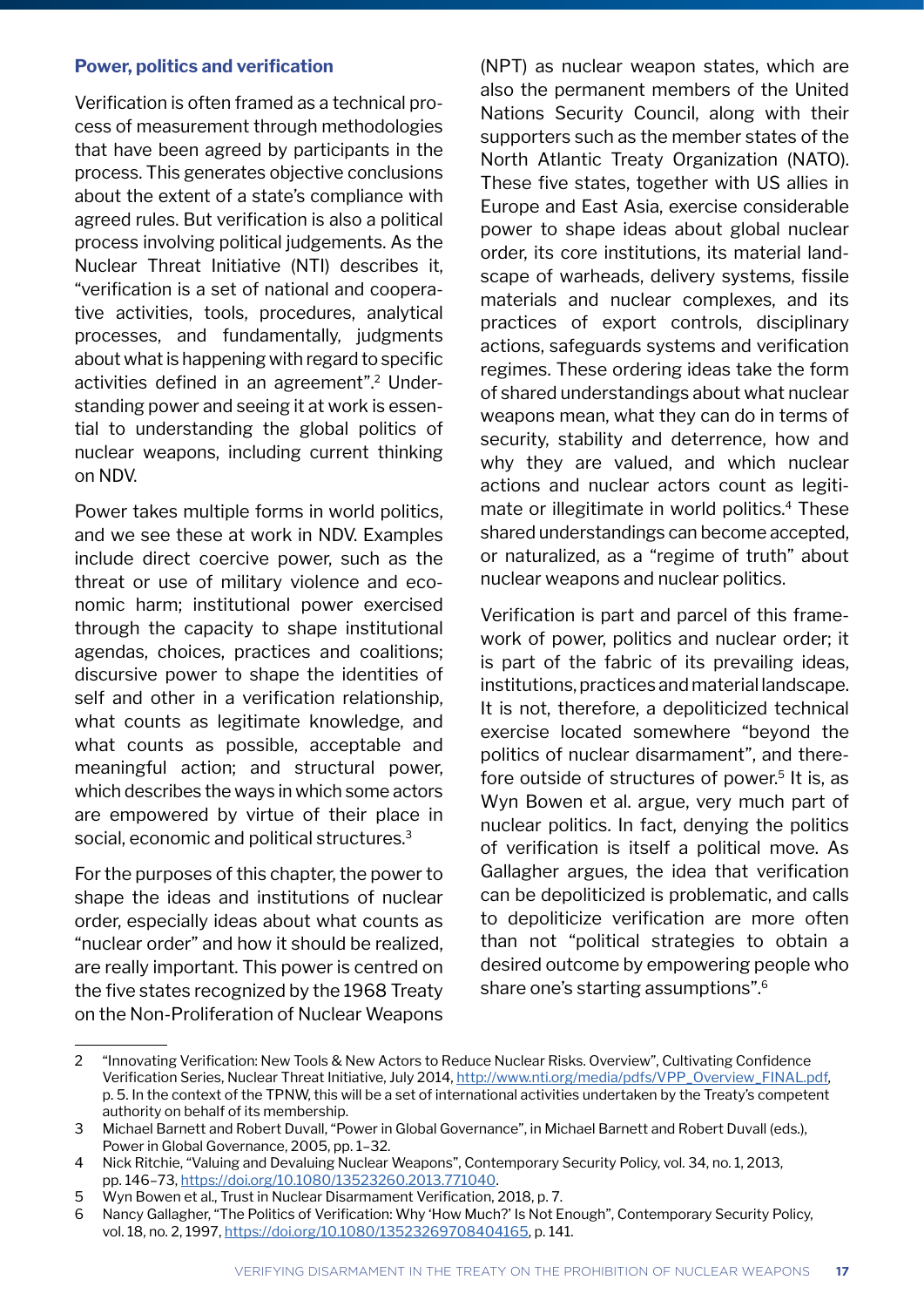Power is exercised in the politics of verifying nuclear disarmament through the ways in which particular threats and conceptions of security are understood and how practices of verification are constructed as necessary and legitimate in response. It operates at the international level through shaping the content, priorities and resourcing of an international NDV agenda. It is exercised through decisions by states and international organizations about the structure, purpose and practices of a verification regime; that is, decisions about who and what needs verifying and about how the verification can and should be undertaken.

Power and politics are at work in the processes of interpretating and evaluating data and reaching judgements about non-compliance and responses to it. Determining non-compliance, framing an appropriate response and mobilizing support for it can be deeply political depending on the perceived severity of the transgression and the interests at stake. Drawing conclusions about non-compliance is often, therefore, an interpretive task involving political judgements in which lots of actors will have political interests in the outcome. Making these judgements appear objective and apolitical is in itself a very powerful political act.

This can be dangerous by allowing powerful actors to shape verification processes and outcomes to justify violence, as in the case of Iraq in 2003, but it can also be productive by providing political space for acceptable compromises. For example, the International Atomic Energy Agency (IAEA) reserves the right to reach its own judgements on the seriousness of cases of non-compliance with safeguards commitments brought by its member states and how to respond.<sup>7</sup> Similarly, the United States and the Soviet Union/ Russian Federation have demonstrated flexibility and political judgement in efforts to reach mutually acceptable compromises on suspected violations of nuclear arms control agreements through consultative mechanisms established in their bilateral treaties.<sup>8</sup>

The power to shape the ideas and institutions of NDV is often experienced through relations of power. This is where context is very important because verification is a relational practice insofar as it only has meaning as an idea and a practice within the social and historical context of relations between a specific group of actors. Verification has particular meanings in the context of the US–Russian arms control relationship, but it would be very likely to have different meanings in the context of a disarmament relationship between the TPNW and a nucleararmed state or states. But across most of these contexts, two foundational ideas give verification meaning: (1) the idea of mutual restraint on the means of violence for mutual benefit; and (2) the idea of building confidence for mutual benefit through demonstrable adherence to an agreement. Arms control debates during the Cold War showed just how contested these basic ideas could be and revealed the politics of privileging some meanings and ideas about verification over others. NDV is therefore not apolitical but part of a framework of power, politics and nuclear order. Interpretation and judgment lie at its heart, context is crucial and even these foundational ideas have been contested.

#### **Where have these ideas come from?**

This section unpacks the contemporary NDV agenda and its underlying logic by looking first at the origins of the prevailing NDV paradigm in the experience of Cold War nuclear arms control. Then it looks at how some of these core ideas were cemented in the challenges of dealing with the nuclear programmes of Iraq, the Islamic Republic of Iran and the Democratic People's Republic of Korea (DPRK) in the post-Cold War period. What emerges is an adversarial NDV paradigm based on a requirement for extensive

<sup>7</sup> Olli Heinonen, "IAEA Mechanisms to Ensure Compliance with NPT Safeguards", UNIDIR, 2020, p. 25.

<sup>8</sup> Pavel Podvig and Amy Woolf, "Monitoring, Verification and Compliance resolution in US–Russian Arms Control", UNIDIR, 2019.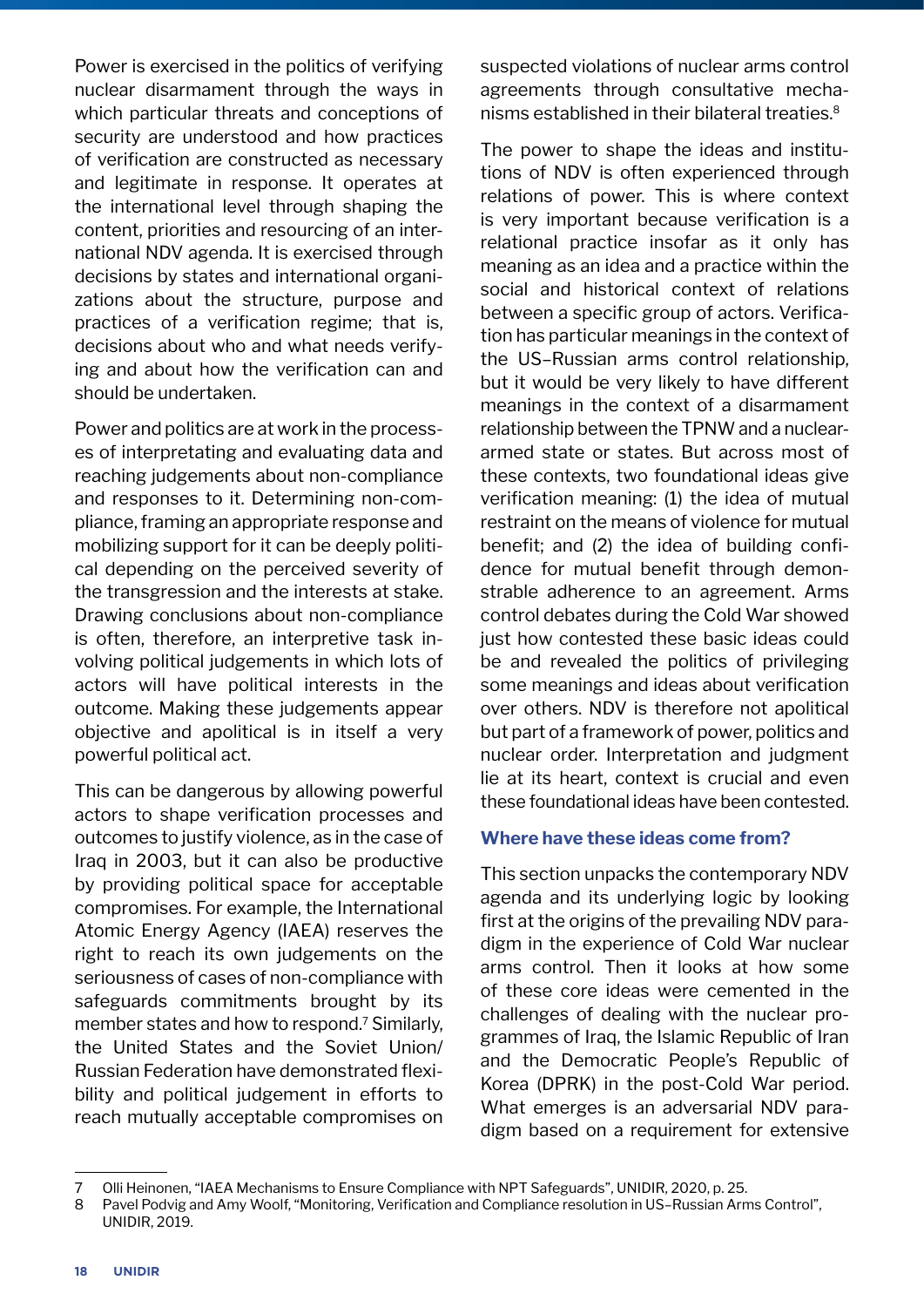surveillance through transparency and intrusiveness. This is aided by technological solutions that maximize the ability to detect non-compliance that could be militarily significant even at low levels and thereby deter transgressions through the risk of being caught. The analysis seeks to make some of what has been normalized in this NDV paradigm – and the requirements that are often read off from it – seem less natural.

#### **Cold War arms control verification ideas and culture**

The origins of the current NDV paradigm lie in the Cold War experience of East–West nuclear arms control, especially the Western experience. This saw the United States and the Soviet Union verify ceilings on the number of nuclear delivery vehicles and then reductions in various types of nuclear weapon through ever more intrusive inspections. Both sides still retained and modernized thousands of weapons deployed across their territories, Europe and parts of East Asia. The political relationship was adversarial and characterized by mutual suspicion and deep mistrust that assumed some degree of duplicity. Worst-case scenarios of the consequences of non-compliance became the norm and partial and uncertain evidence of non-compliance was often treated as sufficient proof. In this context, competing ideas about nuclear arms control verification emerged. The current agenda of nuclear disarmament verification is very much an extension of this.

Gallagher argues in her detailed study of the politics of verification that the verification of nuclear arms control was broadly understood by its protagonists as a "self-help" process in a world of zero-sum adversarial politics. This

meant that neither side could be seen to gain any sort of advantage through an arms control agreement and possible non-compliance that might go undetected. $9$  As the Cold War unfolded, "parity" between the strategic nuclear arsenals of the United States and the Soviet Union became a core principle for arms control.10 The idea of parity became politically important even if it meant little in terms of the ability of either side to destroy the other with a nuclear first strike or a retaliatory nuclear attack. In the United States, security in the Cold War came to be based on the idea that only a careful military balance would deter Soviet military expansionism. Following this logic, while parity in strategic nuclear weapons could be cemented through arms control agreements, each side was vulnerable to changes in the military balance if the other did not comply and its non-compliance went undetected.

As a result of the emphasis on nuclear parity and military balance as the basis for security, a consensus emerged in the United States that a verification regime for nuclear arms control agreements would need to be sufficiently intrusive so as to detect non-compliance at a level that would not lead to an immediate military advantage and would give the United States enough time to respond with its own military programmes. $11$  Such a level of verification would deter non-compliance because the gains would be low (in terms of military advantage before detection) and the costs high (in terms of recrimination, sanctions, countermeasures and the risk that the arms control regime might collapse altogether).12

 <sup>9</sup> Gallagher, "The Politics of Verification: Why 'How Much?' Is Not Enough", p. 139.

<sup>10</sup> David Mutimer, "From Arms Control to Denuclearization: Governmentality and the Abolitionist Desire",

Contemporary Security Policy, vol. 31, no. 1, 2011, pp. 57–75,<https://doi.org/10.1080/13523260.2011.556844>.

<sup>11</sup> For example, the 1990 JASON report on Verification Technology in the context of verifying the US-Soviet START treaty stated that a verification system must "meet two necessary and sufficient conditions, neither more nor less: We must be able to detect violations of a scale that could upset the military balance and threaten our security; We must be able to detect violations soon enough to enable us to respond in a timely fashion. These define the requirements of 'effective' verification." S. Drell et al., "Verification Technology: Unclassified Version", JASON Report JSR-89-100A, MITRE Corporation JASON Program Office, 1990, p. 3

<sup>12</sup> Chayes and Chayes, The New Sovereignty, p. 176.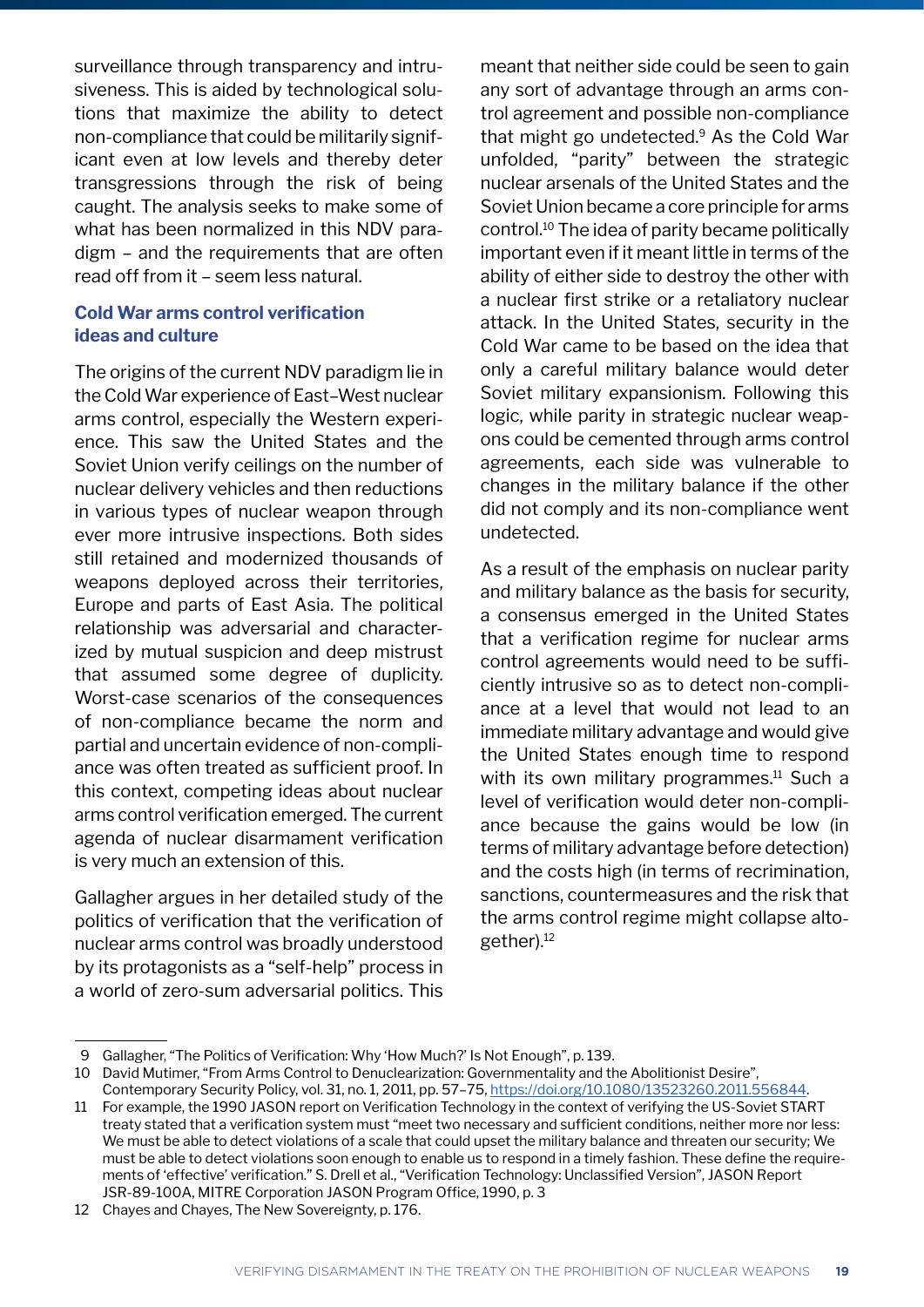The result, as Chayes and Chayes put it,

was an attitude of hypervigilance, rooted neither in military necessity nor in the requirements of normal political relationships, but in these ingrained ideological attitudes. A driving assumption was that relatively small changes in the size or structure of nuclear forces could directly affect the military balance and endanger American security.13

Consequently, the need for very high levels of confidence in compliance and the ability to detect low levels of non-compliance was often framed as a problem of increasing transparency through intrusiveness enabled by technological solutions.<sup>14</sup> Keith Krause and Andrew Latham argue that this approach to verification based on observation and empirical validation through "intrusive and detailed measures" became normalized as "virtually indispensable elements of arms control agreements" in a Western nuclear arms control and disarmament culture.<sup>15</sup> The embedding of this as normal is power at work.

Politically, the central questions became "how much verification is enough?" and whether arms control was worth the risks of being duped, knowing that transparency and therefore confidence in compliance could never be complete. Sceptics of arms control argued that the degree of intrusiveness required for a credible verification regime was not possible, or that it would only be possible between friendly states when it was not needed. Very similar arguments were made by Cold War realists about arms control more broadly.16 Arms controllers assuaged critics by arguing that a verification approach based on a high degree of intrusiveness would be sufficient, because it would allow the United States to "obtain incontrovertible evidence of any violation" and thereby minimize the risk and effects of non-compliance.<sup>17</sup>

Uncertainties in the ability to detect noncompliance prompted more research on technological solutions for more precise monitoring or to hedge against non-compliance.<sup>18</sup> To that end, Chayes and Chayes argued that "the United States organized a costly system of surveillance, relying on complex advanced technology developed for both verification and intelligence purposes".19

#### **Doubling down with "rogue" states**

This approach to verification was moderated in the post-Cold War period insofar as the verification regimes for the 2002 Strategic Offensive Reductions Treaty (SORT) and 2010 New Strategic Arms Reduction Treaty (New START) were less extensive than those developed in the 1980s and early 1990s for START I and START II. As Amy Woolf argues, this was due in part to the long experience of verification under the START regime but also a shift in US threat perceptions about Russia that diluted immediate concerns in Washington about the military significance of potential treaty violations.<sup>20</sup>

Nevertheless, the Cold War culture of verification based on requirements for deep intrusiveness, empirical validation and an assumption of adversarial relations was reinforced through efforts to contain and roll back the nuclear programmes of so-called rogue states after the Cold War, notably the DPRK, Iraq and Iran. After the 1991 Gulf War, Iraq was subjected to a coercive and intrusive verification regime through the inspection

<sup>13</sup> Ibid., p. 178.

<sup>14</sup> Gallagher, "The Politics of Verification: Why 'How Much?' Is Not Enough", p. 142.

<sup>15</sup> Keith Krause and Andrew Latham, "Constructing Non-Proliferation and Arms Control: The Norms of Western Practice", Contemporary Security Policy, vol. 19, no. 1, 1998, [https://doi.org/10.1080/13523269808404178,](https://doi.org/10.1080/13523269808404178) p. 30.

<sup>16</sup> Colin Gray, House of Cards: Why Arms Control Must Fail, 1992.

<sup>17</sup> Gallagher, "The Politics of Verification: Why 'How Much?' Is Not Enough", p. 157.

<sup>18</sup> Ibid., pp. 155, 165.

<sup>19</sup> Chayes and Chayes, The New Sovereignty, p. 174.

<sup>20</sup> Any Woolf, "Monitoring and Verification in Arms Control", CRS Report R4102, Congressional Research Service, 2011, p. 9.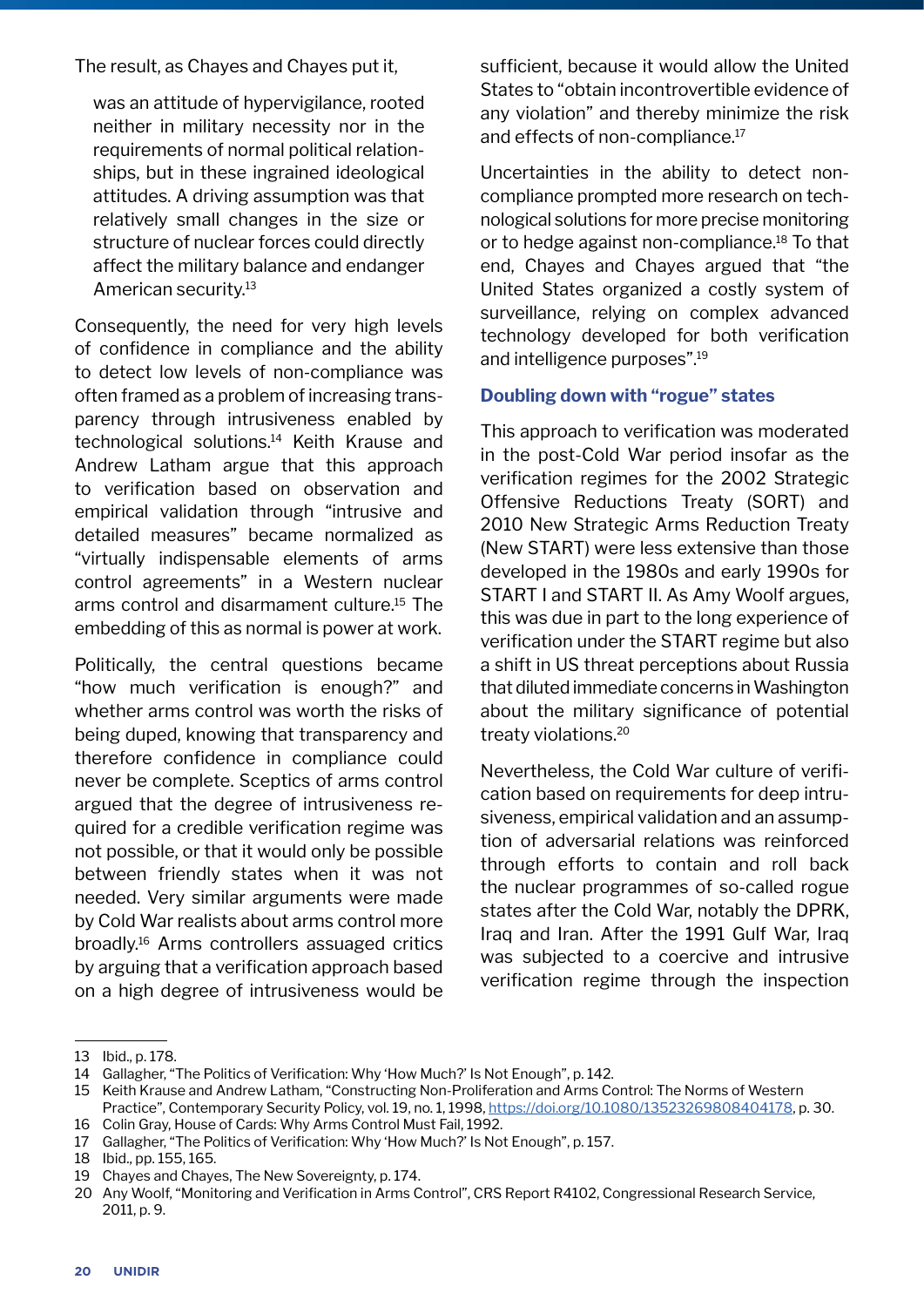processes of the United Nations Special Commission (UNSCOM) and later the United Nations Monitoring, Verification and Inspection Commission (UNMOVIC), which enjoyed widespread support. The discovery of the extent of Iraq's clandestine nuclear programme also prompted the development of the IAEA's Additional Protocol to authorize the agency "to provide assurances as to the absence of undeclared nuclear material and activities in a State".<sup>21</sup> The new Model Additional Protocol was approved by the IAEA's Board of Governors in 1997 and also enjoyed widespread (although not universal) support. It enabled the agency to collect a wider set of data on state nuclear activities for a more comprehensive technical analysis than permitted under a standard Comprehensive Safeguards Agreement (CSA).

Similarly, international efforts to denuclearize the DPRK and contain Iran's nuclear prgramme centred on intrusive verification requiring very detailed knowledge of current and past nuclear activities in order to arrive at a determination of compliance with IAEA safeguards commitments and additional requirements. For the DPRK, these requirements took the form of the 1994 Agreed Framework with the United States, then a more comprehensive "complete, verifiable and irreversible dismantlement" (CVID) approach that informed the six-party talks process in the 2000s, which involved the United States, the DPRK, China, the Republic of Korea, Japan and Russia. For Iran, the additional requirements took the form of the Joint Comprehensive Plan of Action (JCPOA) negotiated between Iran and the United States, the United Kingdom, Russia, France, China and Germany along with the European Union.

In all three cases, the power asymmetries between Iran, Iraq and the DPRK on the one hand and their interlocutors on the other were considerable, and coercive verification was understood as an adversarial process. This was particularly so for the United States, given the history of conflict and open hostility with all three states. In the case of Iraq, the verification regime was imposed by the United Nations Security Council and supplemented by a sanctions regime and air strikes. In the cases of Iran and the DPRK, the verification regimes were negotiated, but in a context of punitive sanctions and threats of military violence should negotiations fail. In the Iraq and DPRK cases, the outcomes for compliance were dismal and calls for a more cooperative approach were ignored.<sup>22</sup> The jury is still out on Iran as participants in the JCPOA come close to piecing it back together at the time of writing following the US withdrawal from the agreement in 2018.

The experience with these three states cemented an adversarial and intrusive approach to verification that required the recovery of extensive information about each country's nuclear programme through maximum transparency and compliance monitoring to deter transgressions. It also went further, to become a form of verificationas-proof of absence of nuclear programmes, with all the challenges of proving a negative that this entailed. This was understood as necessitating a state-wide approach to verification, with unrestricted access for inspectors to sites they judge necessary in order to assure compliance, given the adversarial context.

<sup>21</sup> IAEA, "Model Protocol Additional the Agreement(s) between State(s) and the International Atomic Energy for the Application of Safeguards", INFCIRC/540, 1997.

<sup>22</sup> On the DPRK, Siegfried Hecker, Robert Carlin and Elliot Serbin at Stanford University have developed a "technicallyinformed, risk management roadmap to 'denuclearization'" of the DPRK based on cooperation and détente. They argued that a coercive approach to denuclearization and intrusive verification "will be virtually impossible in a confrontational environment" and note its failures to date. Siegfried Hecker, Robert Carlin and Elliot Serbin, "A Technically-Informed, Risk Management Roadmap for North Korea's Denuclearization", 28 May 2018, Center for International Security and Cooperation, Stanford University, [https://fsi-live.s3.us-west-1.amazonaws.com/](https://fsi-live.s3.us-west-1.amazonaws.com/s3fs-public/hecker_carlin-serbin_denuc_rlc.pdf) [s3fs-public/hecker\\_carlin-serbin\\_denuc\\_rlc.pdf](https://fsi-live.s3.us-west-1.amazonaws.com/s3fs-public/hecker_carlin-serbin_denuc_rlc.pdf). Similarly, Pavel Podvig has developed a detailed approach based on verifying a freeze on fissile material production and slowly building from there. Pavel Podvig, "Freeze and Verify: Ending Fissile Material Production on the Korean Peninsula", UNIDIR, 2020.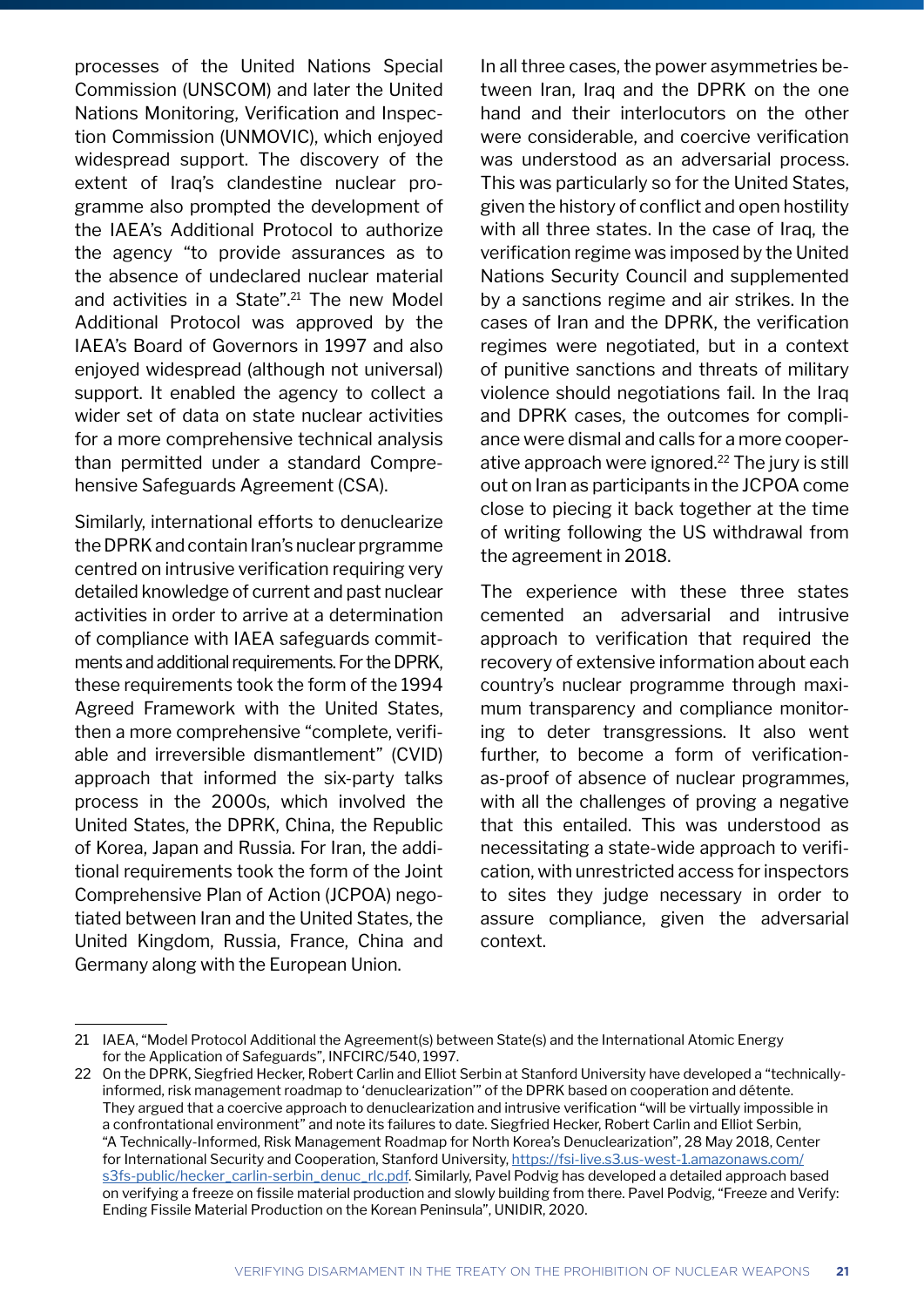#### **The current NDV discourse**

The prevailing NDV discourse therefore has a particular historical context and logic that are important to understand and problematize if we want to open up how we might think about NDV in relation to the TPNW. This discourse reflects a specific set of meanings derived from the East–West Cold War experience, the post-Cold War experience with rogue states, and largely Western ideas about verification and its requirements.23

The contemporary form of this discourse has moderated this logic through a focus on nuclear disarmament verification rather than nuclear arms control verification. It has also focused on capacity building and cooperation to develop verification technologies and methodologies through exercises and joint programmes. This has been developed through a number of Western initiatives, including the UK–Norway Initiative (UKNI) instigated in 2007, the International Partnership for Nuclear Disarmament Verification (IPNDV),<sup>24</sup> the Quad Nuclear Verification Partnership (involving the United Kingdom, the United States, Sweden and Norway) that followed on from the UKNI, and the Franco-German Nuclear Disarmament Verification (NuDiVe) exercises in 2019 and 2022 under the auspices of the IPNDV. These were complemented by the United Nations Groups of Governmental Experts (GGEs) on NDV of 2018–2019 and 2021–2022, whose members were selected on the basis of equitable geographical representation and represented a more diverse set of perspectives.<sup>25</sup> Nevertheless, the contemporary NDV agenda remains a very Western enterprise that encompasses many of the assumptions of nuclear arms control verification.

One of the main issues on this agenda is the challenge of intrusive verification while eliminating the possibility of deliberate or inadvertent disclosure of information deemed "proliferative" or classified. That includes information relating to warhead design, fissile material composition or operational environment that could aid other states' actual or potential nuclear weapon programmes.<sup>26</sup> The specific challenge is extracting sufficient information from the verified dismantlement of nuclear warheads to give inspectors confidence that the object being presented for dismantlement is, in fact, a nuclear warhead and even a warhead of a specific type, while denying access to information the disarming state considers proliferative or classified. For example, the United Kingdom and Norway stated that the research agenda for their joint project on the verification of nuclear warhead dismantlement "aimed at developing effective verification measures which protect proliferative or otherwise sensitive information whilst providing sufficient, accurate and truthful information for verification purposes".27 Addressing

<sup>23</sup> For an overview, see David Cliff, Andreas Persbo and Hassan Elbahtimy, "Verifying Warhead Dismantlement Past, Present, Future", Verification Research Report no. 9, VERTIC, 2010; Tim Caughley, "Nuclear Disarmament Verification: Survey of Verification Mechanisms", UNIDIR, 2016.

<sup>24</sup> IPNDV was established in 2014 by the US State Department and the Washington-based NTI to investigate technical and procedural challenges and solutions associated with nuclear disarmament verification and monitoring. It has three working groups, led by the Netherlands and Italy, Australia and Poland, and the United States and Sweden. These are US treaty allies. Other members alongside these six states in Phase I were Argentina, Belgium, Brazil, Canada, Chile, Finland, France, Germany, the Holy See, Indonesia, Japan, Jordan, Kazakhstan, Mexico, Norway, Philippines, Poland, South Korea, Switzerland, Turkey, the United Arab Emirates and the United Kingdom, plus the European Union. Of the 26 states (excluding the United States and European Union), 12 are European and 13 are US treaty allies. Russia and China began as observers and then withdrew their participation.

<sup>25</sup> General Assembly, "Final Report of the Group of Governmental Experts to Consider the Role of Verification in Advancing Nuclear Disarmament", A/74/90, 15 May 2019,<https://undocs.org/en/A/74/90>.

<sup>26</sup> The NPT is often cited as the reason why certain information must be categorized as proliferative, but the NPT actually says very little about this. The text provides only a general proscription in Articles I and II. For example, Article I says, "Each nuclear-weapon State Party to the Treaty undertakes not to transfer to any recipient whatsoever nuclear weapons or other nuclear explosive devices or control over such weapons or explosive devices directly, or indirectly; and not in sany way to assist, encourage, or induce any non-nuclear-weapon State to manufacture or otherwise acquire nuclear weapons or other nuclear explosive devices, or control over such weapons or explosive devices" (emphasis added).

<sup>27</sup> United Kingdom and Norway, "The United Kingdom–Norway Initiative: Further Research into the Verification of Nuclear Warhead Dismantlement", Working Paper, NPT/CONF.2015/WP.31, 22 April 2015, [https://www.un.org/en/](https://www.un.org/en/conf/npt/2015/pdf/NPT-CONF2015-WP.31_E.pdf) [conf/npt/2015/pdf/NPT-CONF2015-WP.31\\_E.pdf](https://www.un.org/en/conf/npt/2015/pdf/NPT-CONF2015-WP.31_E.pdf).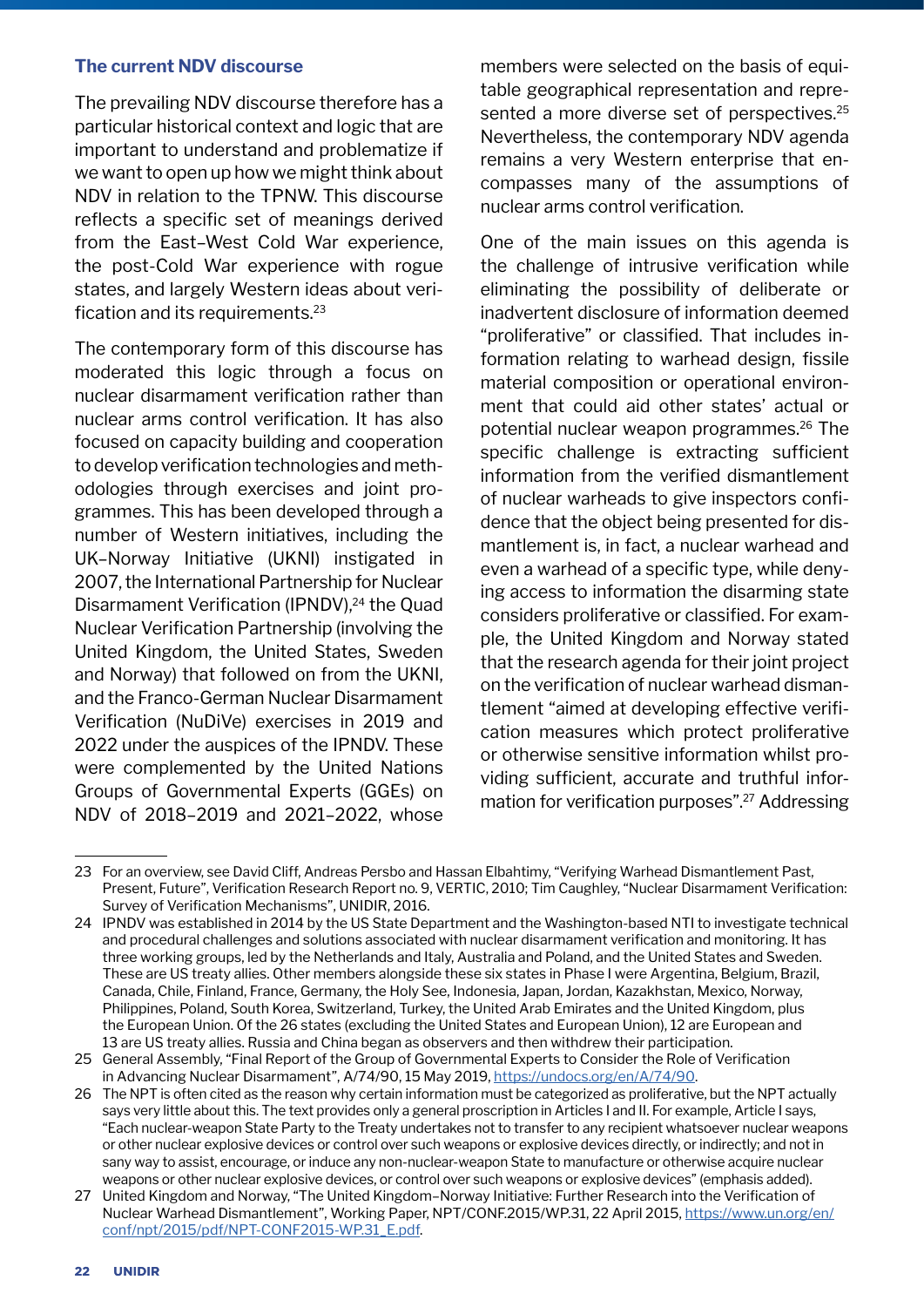this problem has led to an NDV agenda based on developing elaborate technological solutions to the political challenges of verification understood in terms of a requirement for ever more comprehensive, intrusive and technologically assured verification as a condition of disarmament. A second key issue is the fear of nuclear "breakout".

#### **The fear of nuclear "breakout"**

The mainstream logic of NDV is that it must be deeply intrusive to maximize transparency and deter non-compliance that could lead to a military advantage. In the context of verifying nuclear disarmament, this logic is underpinned by the fear of nuclear breakout. This refers to the fear that a state could violate a nuclear disarmament agreement, that the violations go undetected, and that the violator is able to reveal a small hidden nuclear arsenal or a clandestinely reconstituted nuclear arsenal, and then use this to coerce others to win political victories or to engage in territorial aggression and threaten nuclear use if others attempt a forceful return to the status quo ante.<sup>28</sup>

This concern reflects the ways in which a very high value is currently ascribed to nuclear weapons by nuclear-armed states and their supporters. Breakout scenarios are based on the underlying assumption that nuclear weapons will remain of very high value to a nuclear-armed state that has made a strategic decision to relinquish them.29 Nuclear disarmament, if it ever happens, will take place under a condition of reluctance, distrust, scepticism and caution, with plans to redeploy nuclear weapons if necessary over some period of time, perhaps even rapidly.

For the nuclear-armed states, the pathways to tomorrow's disarmament therefore reflect the ways in which nuclear weapons are not only valued today, but have an enduring value that could, in certain circumstances, be outweighed by the value of collective nuclear disarmament, but not negated by it: according to this logic, the value of nuclear weapons would remain through and after a disarmament process. The requirements of a verification regime are read off from these understandings of the enduring value of nuclear weapons through the way in which the possibility of nuclear breakout is framed as a decisive, perhaps paralysing, advantage.30 Typical of the idea is the statement by Bowen et al. that, "when it comes to monitoring nuclear warhead dismantlement, a step that is usually thought of as happening at low numbers of nuclear weapons, it is clear that more intrusive measures would need to be employed as the diversion of a single weapon could prove strategically significant".31

One of the working papers submitted to the GGE on NDV echoed this refrain that, "As the number of nuclear weapons decreases during the disarmament process, *the strategic value of a single nuclear warhead will increase*, as will the level of assurance required for verification on disarmament treaties".32 This relationship between the intensity of verification and the depth of disarmament was captured as early as 1961 by Jerome Wiesner and is known as the Wiesner Curve. According to the curve, the lower the number of weapons, the greater the level of inspection.<sup>33</sup>

<sup>28</sup> See Charles Glaser, "The Flawed Case for Nuclear Disarmament", Survival, vol. 40, no. 1, 1998.

<sup>29</sup> See, for example, Thomas Shea, Verifying Nuclear Disarmament, 2019, p. 5.

<sup>29</sup> Thomas Schelling, "A World without Nuclear Weapons?", Daedalus, vol. 138, no. 4, 2009, pp. 124–129.

<sup>30</sup> Bowen et al., Trust in Nuclear Disarmament Verification, p. 57.

<sup>31</sup> Michael Biontino, "Considerations on the Role of Verification in Advancing Nuclear Disarmament: Background Paper", Working Paper by Germany, GE-NDV/2018/4, 2018 (emphasis added).

<sup>32</sup> Allan Krass, Verification: How Much Is Enough?, SIPRI, 1985, p. 168

<sup>33</sup> Allan Krass, Verification: How Much Is Enough?, SIPRI, 1985, p. 167.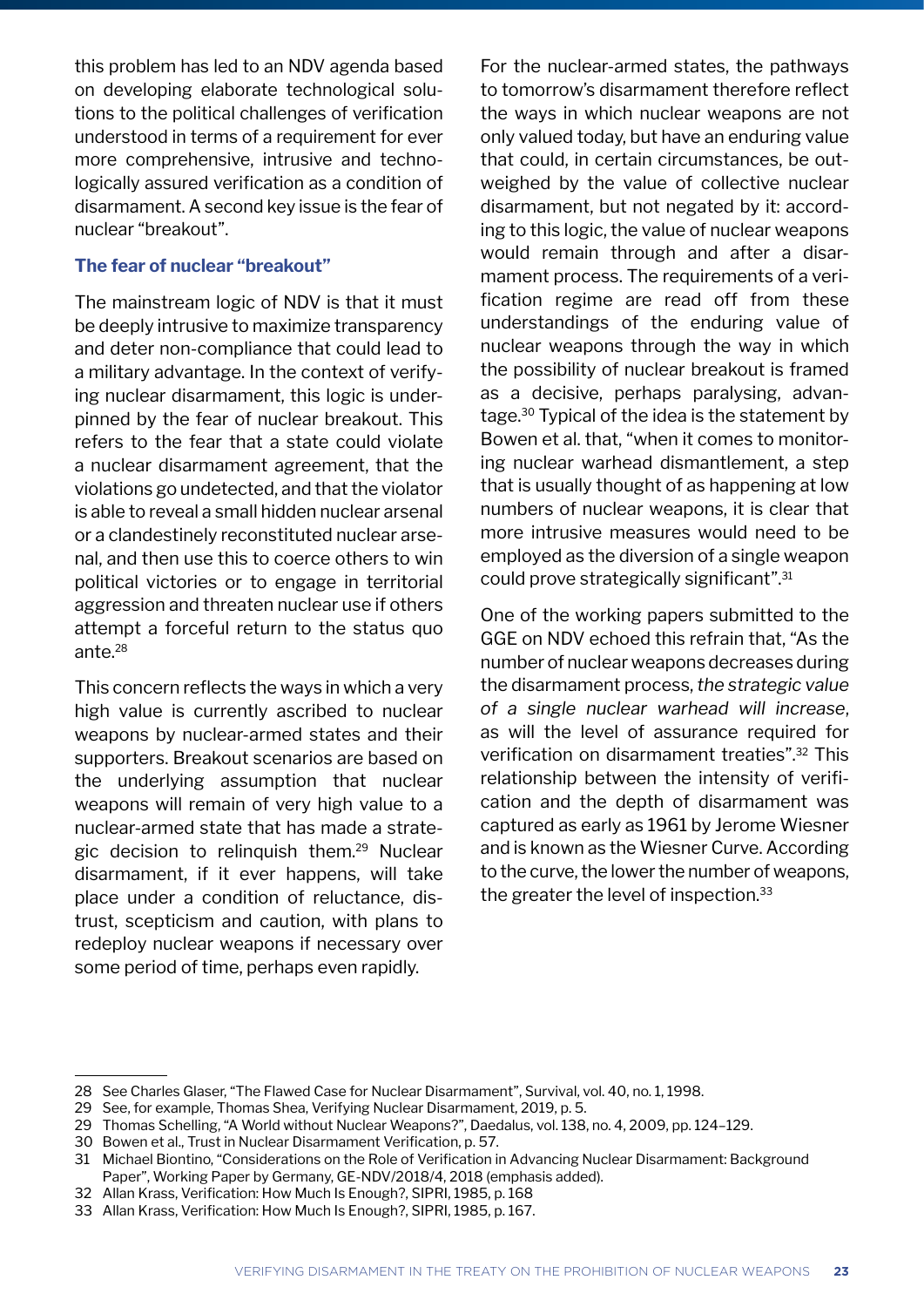This logic, in turn, can mitigate against the very idea of nuclear disarmament because the current nuclear-armed world of imperfect nuclear deterrence, with thousands of nuclear weapons organized for rapid warfighting, is considered less risky than a world without nuclear weapons subject to an imperfect verification system. As Allan Krass put it, "Extending this argument to its logical conclusion leads to the prediction that complete nuclear disarmament is an unstable and potentially very dangerous situation, since a marginal advantage of only a few weapons could give its possessor enormous power".34

#### **The logic of the current NDV discourse**

What we discern from this overview is an NDV discourse dominated by four core ideas:

- **1.** A broad process of nuclear disarmament will be an extrapolation of the US–Soviet/ Russian nuclear arms control verification experience, and therefore shaped by its ideas, practices and adversarial character. It is based on continued US–Russia reductions extending from nuclear delivery vehicles to warheads (picking up where US and Russian discussions on a framework for START III left off in the late 1990s), expanding to include other NPT nuclear weapon states, and then all nuclear-armed states.
- **2.** Nuclear weapons remain highly valued assets because the logic of nuclear deterrence prevails, and this will remain so during and beyond any future disarmament process. Any change in a "balance" of nuclear capabilities at very low numbers would therefore be very significant and dangerous. Effective nuclear disarmament therefore requires a very high level of intrusiveness in order to deter and, if necessary, respond in a timely manner to non-compliance and potential nuclear breakout.
- **3.** Even if extraordinary intrusiveness becomes politically permissible, its extent is inescapably circumscribed by a requirement to contain proliferative or classified information about nuclear warheads and fissile materials. The scope of such information is determined by the nucleararmed states, but this barrier to progress can be overcome through a series of technological solutions that could, potentially, generate very high levels of confidence in NDV outcomes.
- **4.** This is all necessary because of the unacceptable risks of cheating that could lead to a breakout nuclear monopoly that would be unacceptably dangerous given the high value accorded to nuclear weapons. The risk of breakout (in terms of its probability and the significance of its occurrence) is considered high. Therefore, if NDV is perceived to be unable to verify to the degree of assurance required (which is subjective) in order to reduce that risk below a threshold (which is subjective), then nuclear disarmament itself will be considered too risky.

Krause and Latham describe this discourse as "a socially constructed 'script'… embedded in a specific cultural context" rooted in the Cold War experience.35 The discourse establishes a set of requirements for the verification of nuclear disarmament that have been established by nuclear-armed states for nucleararmed states. They are framed as objective and therefore a justifiable reason for delaying disarmament until the requirements can be demonstrably met, along with other disarmament conditions beyond verification.

<sup>34</sup> Allan Krass, Verification: How Much Is Enough?, SIPRI, 1985, p. 167.

<sup>35</sup> Krause and Latham, "Constructing Non-Proliferation and Arms Control", p. 46.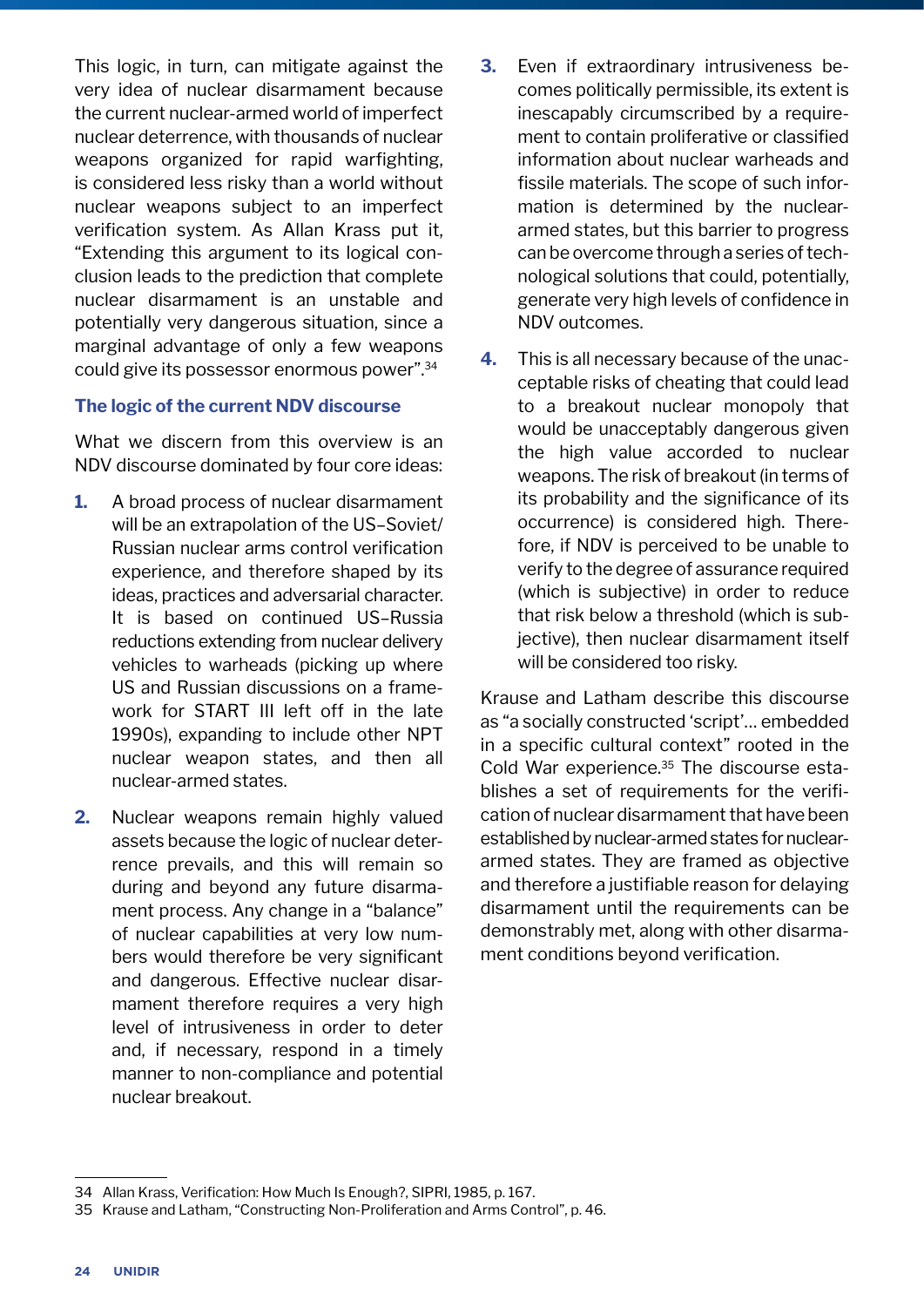The problem is that this logic of NDV and its requirements then make actual nuclear disarmament seem almost impossible. This is because these requirements are derived from the ways in which nuclear weapons are currently valued very highly by nuclear-armed states. This NDV discourse and its requirements then reproduce and naturalize this value through the ways in which non-compliance and breakout from a disarmament process are framed as an unacceptable risk. Moreover, the challenge of meeting these requirements reinforces a perception of nuclear disarmament as impossible and idealistic. The practical impossibility of nuclear

disarmament then reinforces the value ascribed to nuclear weapons in a permanently nuclear-armed world, generating a cyclical logic (figure 2.1). In that way, the main discourse of NDV circulating at the centre of nuclear order reproduces the idea that nuclear disarmament is, in fact, just not possible, despite repeated statements by nucleararmed states that they do eventually intend to disarm. Requirements for ever more demanding verification processes becomes an effective means of endlessly delaying progress on actual disarmament while claiming to work towards it.





The assumption that verification will take place in an adversarial context that requires a deep level of intrusiveness sits at the heart of the current discourse. This has led to a bet on technologies to enable such intrusiveness without giving away information considered classified or proliferative by the disarming state. As a result, the development, institutionalization and proven capabilities of an intrusive nuclear verification system have become a necessary condition for nuclear disarmament. The degree of intrusiveness for such a regime is shaped by nuclear-armed states, who then judge whether this is sufficient to tip the balance of risk in favour of nuclear disarmament at some future point. In fact, significant work has been done on intrusive arms control processes, with conclusions reached of high confidence in some of the practices and technologies developed to date and identification of a research agenda to increase that confidence. This approach has now become normalized to the extent that the politics of NDV can often recede into the background, leaving a "depoliticized" and "objective" science and technology programme as the NDV agenda. $36$  It is in this sense that we see power at work in setting underlying assumptions, framing the degree of intrusiveness and normalizing a particular approach.

<sup>36</sup> IPNDV, "Phase I Summary Report: Creating the Verification Building Blocks for Future Nuclear Disarmament", 2017.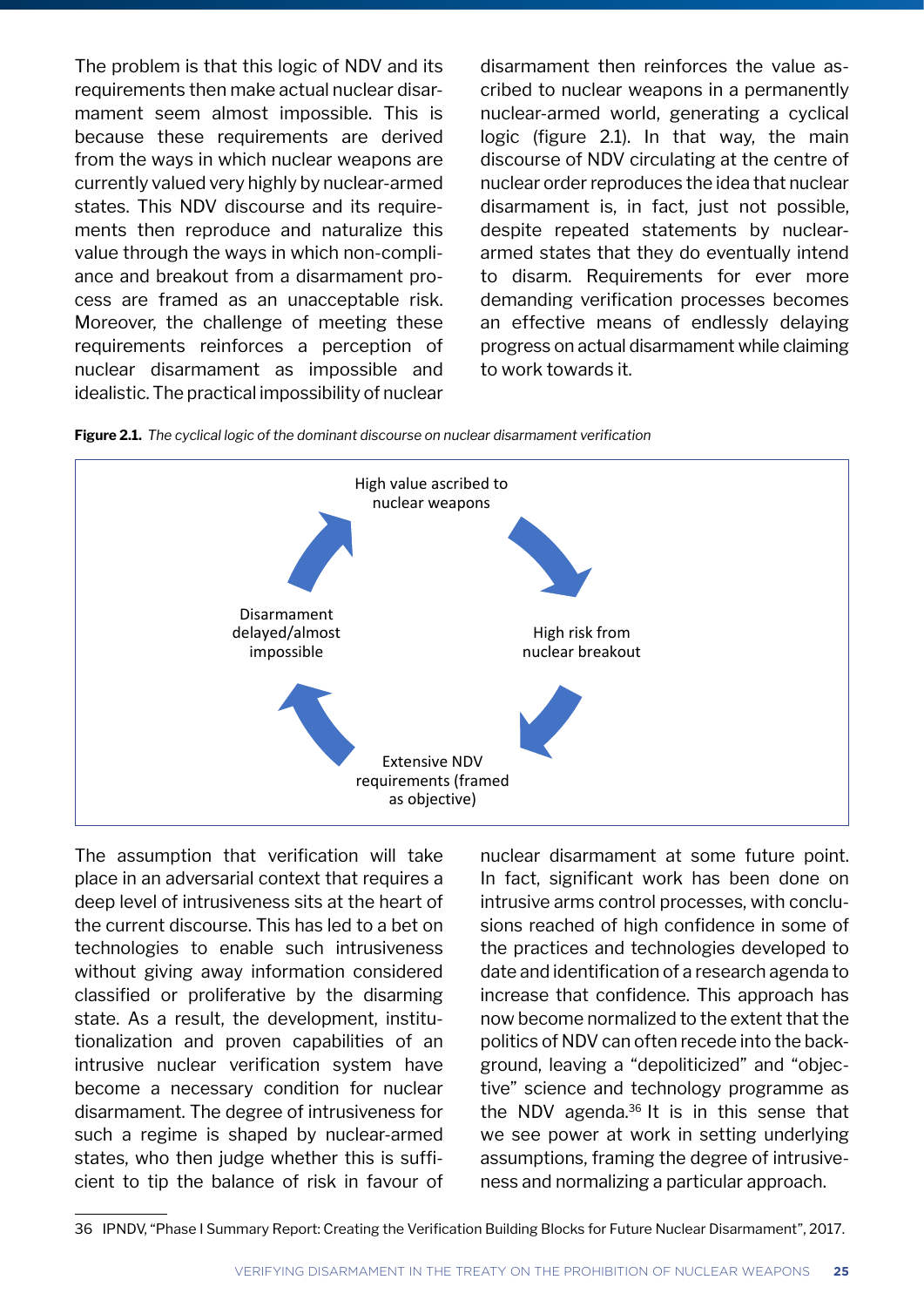#### **The NDV paradigm and the TPNW**

The political effects of the prevailing NDV discourse are therefore substantial: it privileges technological solutions and managed access methodologies to overcome the proliferative information problem; it normalizes increasing intrusiveness to mitigate the problem of breakout; and it assumes a broadly adversarial context in which nuclear disarmament is an extension of nuclear arms control. Power therefore plays a central role in the politics of verification not only in terms of how a prevailing culture of security and arms control shapes our understandings of NDV, but also in terms of the power relations between the actors involved in a verification relationship.

It is important to note, however, that verification will be necessary even in a cooperative environment. The Treaty text states that the irreversible elimination of the state's nuclear weapon programme will be verified by the "competent international authority or authorities" designated by the states parties. This does not mean, however, that the approach to verification has to follow the prevailing NDV discourse.

#### **An asymmetry of power and the case for cooperation**

A nuclear disarmament process through the TPNW will not be an extension of interstate nuclear arms control, but a different type of endeavour. Arms control is an attempt to manage and regulate a system of security based on nuclear weapons and deterrence in which nuclear weapons are very highly valued and the risk of nuclear violence must be managed since it cannot be eliminated.<sup>37</sup> Disarmament is an attempt to manage a system of security without nuclear weapons and nuclear deterrence, one in which nuclear weapons are of low or negative value (i.e., they are considered a serious liability) and the risk of nuclear violence must be eliminated since it cannot be managed indefinitely. The voluntary disarmament of nuclear-armed states joining the TPNW through a cooperative verification process would therefore constitute the negotiation of a new nuclear order and the dismantling of the current one, which relies on nuclear weapons. Nuclear arms control, in contrast, is about managing a nuclear-armed world in ways that reproduce it, whether with a smaller number of weapons or with different weapons. The underlying assumptions of these two approaches about cooperation and trust in the politics of NDV are therefore different.

Within this context, a power asymmetry to shape the NDV process will favour the disarming state when it is a global or regional power (e.g., the United States, China, Russia or India) in terms of preferences and costs. This stands in contrast to the comparatively equal power relationship between the United States and the Soviet Union/Russia in East– West nuclear arms control and the asymmetry of power against the disarming states in post-Cold War experiences with Iran, Iraq and the DPRK. Power, here, refers to the power to shape the discourse of disarmament verification, institutional power through the TPNW and related institutions (e.g., the United Nations Security Council, the IAEA and the NPT), and the wider structural power of major powers in world politics. Powerful nucleararmed states will not be coerced into disarming, but in the event that such a state makes a strategic decision to willingly disarm and join the TPNW, then the verification process will necessarily have to be cooperative rather than adversarial or coercive. This has a number of implications.

<sup>37</sup> In fact, these two approaches to nuclear weapons, risk and security are in the end incommensurable, since the logic of nuclear arms control is fundamentally incompatible with the logic of nuclear disarmament, as David Mutimer shows. Mutimer, "From Arms Control to Denuclearization: Governmentality and the Abolitionist Desire".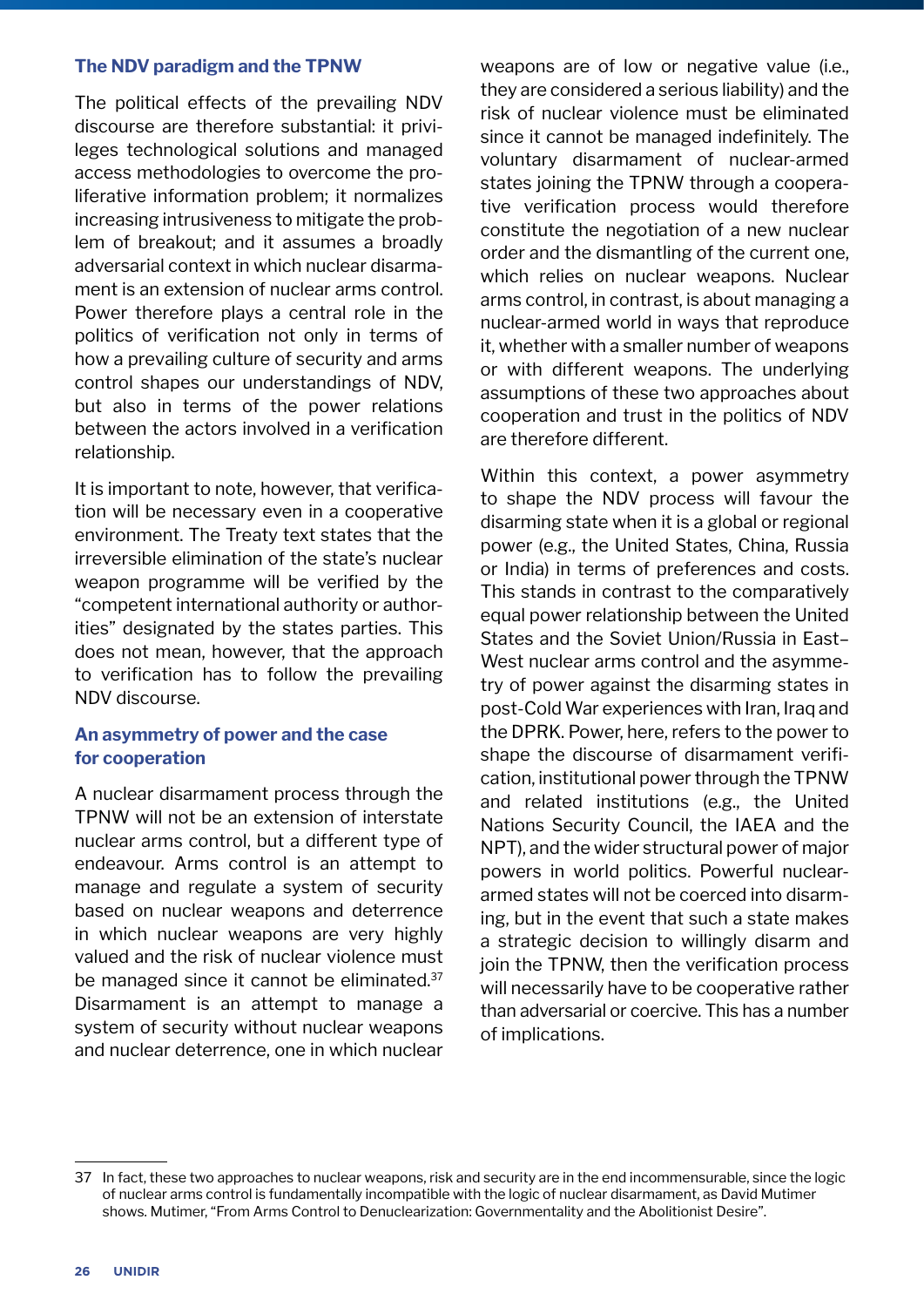First, it means that the disarming state will largely define the degree of intrusiveness to which it is willing to subject its nuclear weapon complex based on its judgements of the balance between secrecy, transparency, reassurance, the domestic and international political context, and the timeline for disarmament, which could be substantial. Under the TPNW, the competent authority would, of course, play a substantial role, but the asymmetry of power would be substantial even as the disarming state is acting in good faith and cooperating fully.38 History shows that the power to shape disarmament-verification regimes has historically resided with the world's powerful states, not least the United States and Russia. For example, the crafting of the verification regimes for the 1993 Chemical Weapons Convention (CWC) and the 1996 Comprehensive Nuclear-Test-Ban Treaty (CTBT) was driven in large part by the interests, preferences and capacities of the main chemicaland nuclear-armed states, notably the United States and Russia.39 This is in part because those states with substantial experience of chemical or nuclear weapons and with large military-scientific complexes with centres of research expertise on verification practices were best-placed to shape verification regimes. Organizations like the IPNDV and the Comprehensive Nuclear-Test-Ban Treaty Organization (CTBTO) recognize this and have specific capacity-building programmes to enable a wider range of states to actively participate in verification practices.40

Second, an asymmetric power relationship between a global or regional power and the TPNW's competent authority will be compounded by the requirement under Article 9(3) of the TPNW for the disarming state to bear the full costs of its disarmament process, including the costs of implementing verification measures negotiated with the competent authority. The costs of a very intrusive process could be significant, given the requirement to verify the irreversible elimination of the state's nuclear weapon programme and the elimination or irreversible conversion of all of its nuclear weapon-related facilities.<sup>41</sup> This power dynamic means that a disarming global or regional power will probably be able to resist a preconceived NDV methodology to which it might have objections, even if it is committed to relinquishing its nuclear weapons. This suggests that the TPNW's competent authority will need to take a tailored and cooperative approach to verification that does not stick rigidly to a predetermined NDV process, particularly if a very detailed level of verification becomes prohibitively expensive.

Third, the asymmetry could be compounded if a state chooses the TPNWs "destroy-thenjoin" option by dismantling and eliminating its nuclear weapons and nuclear complex facilities and only then joining the Treaty and opening the residual complex to external verification. This would follow the example of South Africa, which destroyed its small nuclear arsenal prior to joining the NPT in July 1991 and then inviting the IAEA first to verify its initial declaration on nuclear facilities and nuclear material inventories under the CSA negotiated with the agency in September 1991, and then to verify the dismantlement of its nuclear weapon programme. This route works against an intrusive verification system designed to verify a disarmament process, rather than a disarmament outcome.<sup>42</sup>

<sup>38</sup> Thanks to Pavel Podvig for this point.

<sup>39</sup> Rebecca Johnson, Unfinished Business: The Negotiation of the CTBT and the End of Nuclear Testing, UNIDIR, 2009, chapter 7.

<sup>40</sup> International Partnership for Nuclear Disarmament Verification, "Working Group 1: Deliverable 3. The Skills, Areas of Expertise and Resources Needed, and the Ways Forward for Building these Capacities", November 2017, <http://ipndv.org/wp-content/uploads/2017/11/WG1-Deliverable-Three-Final-.pdf>; Mao Sato, "Advancing Nuclear Test Verification without Entry into Force of the CTBT", Journal for Peace and Nuclear Disarmament, vol. 4, no. 2, 2021, pp. 251–267.

<sup>41</sup> Shea, Verifying Nuclear Disarmament, p. 6.

<sup>42</sup> Pavel Podvig and Joseph Rodgers, "Deferred Verification: Verifiable Declarations of Fissile-Material Stocks for Disarmament Purposes", Nonproliferation Review, vol. 26, nos 3–4, 4 May 2019, pp. 209–217, [https://doi.org/10.108](https://doi.org/10.1080/10736700.2019.1628414) [0/10736700.2019.1628414](https://doi.org/10.1080/10736700.2019.1628414); Zia Mian, Tamara Patton and Alexander Glaser, "Addressing Verification in the Nuclear Ban Treaty", Arms Control Today, June 2017, [https://www.armscontrol.org/act/2017-06/features/addressing-verifi](https://www.armscontrol.org/act/2017-06/features/addressing-verification-nuclear-ban-treaty)[cation-nuclear-ban-treaty](https://www.armscontrol.org/act/2017-06/features/addressing-verification-nuclear-ban-treaty).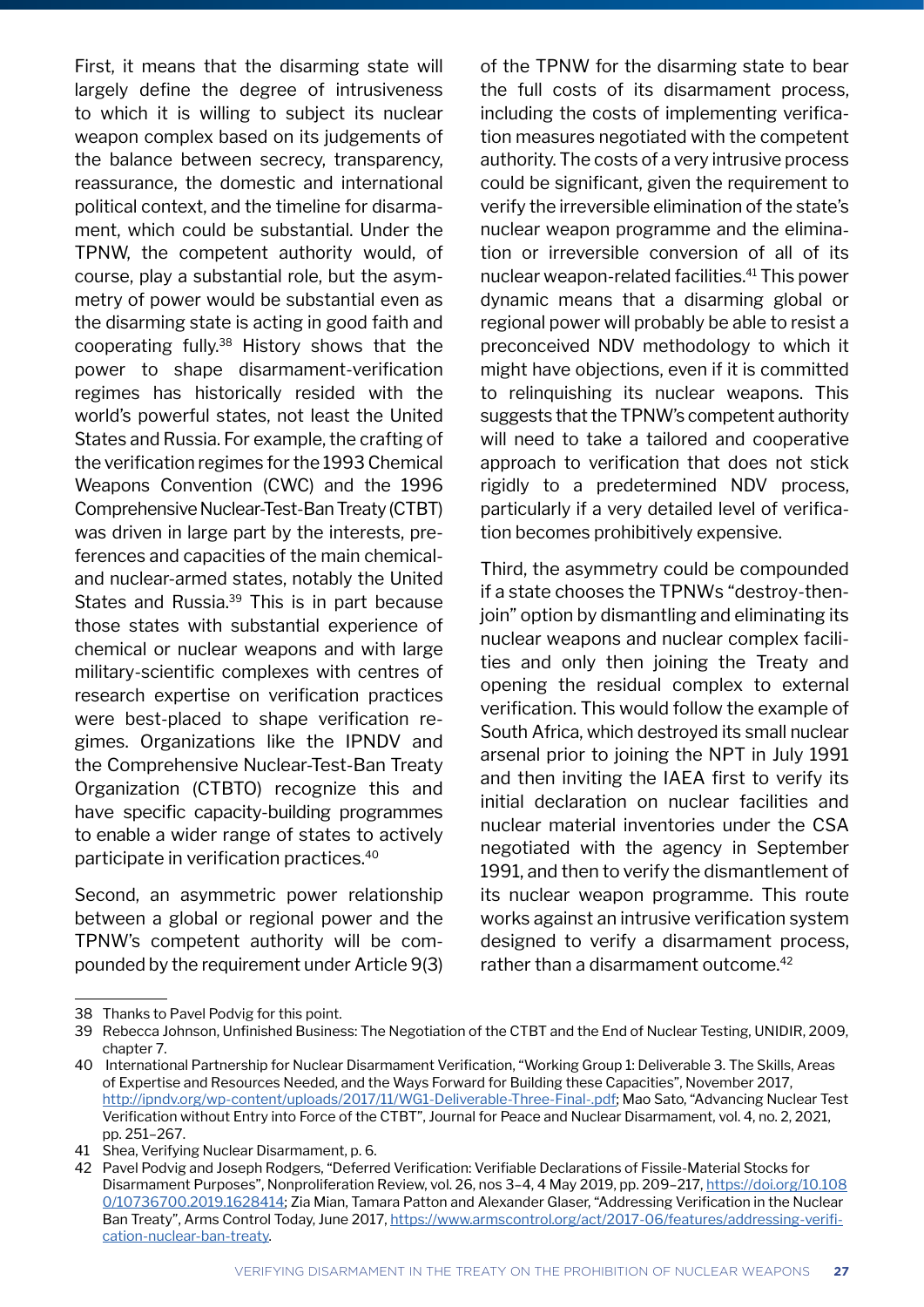However, the power relationship will not be entirely one-way. There is a weight of expectation among non-nuclear-armed states that a disarming state must be subjected to a sufficient level of verification to assure nonnuclear-armed states that it has, in fact, dismantled and destroyed its nuclear weapons and dismantled or repurposed its nuclear weapon complexes. Moreover, non-nucleararmed states have shown increasing interest in active participation in NDV through the GGE and the IPNDV.<sup>43</sup> The context of the TPNW is important here insofar as the Treaty emerged as an exercise of collective agency by comparatively disempowered non-nucleararmed states to push the disarmament agenda forward at the international level.<sup>44</sup> The TPNW is, in part, about the democratization of the global politics of nuclear weapons and disarmament, and a right to have a say, including in NDV through the TPNW's competent authority. This is supported as a matter of principle in a report of the United Nations Disarmament Commission that set out 16 principles of verification. These included that "all States have equal rights to participate in the process of international verification agreements to which they are parties", which was reaffirmed by the 2018–2019 United Nations GGE on NDV.<sup>45</sup> In the event that a nuclear-armed state is prepared to relinquish its nuclear arsenal, there will be pressure from the non-nuclear-armed states to have a clear say on the scope and process of verification through the competent authority.

For these reasons, both the disarmed/ disarming state and the TPNW's competent authority will seek a cooperative, rather than a coercive, approach to NDV. A verification process is therefore more likely to look like what Gallagher and Chayes and Chayes describe as a cooperative managerial approach to NDV and less like an adversarial deterrence or enforcement approach.46 Gallagher sets out a verification-as-management approach in contrast to a verification-asdeterrence approach based on adversarial relationships and worst-case assumptions. Verifiction-as-management is based on a cooperative approach to security in which verification is a form of regulatory management through "consultation, clarification, and dispute resolution that are increasingly multilateral and managerial despite conflicts of interest and lingering doubts about motivations".47 She draws on the experience of the US–Russian Cooperative Threat Reduction (CTR) programme established in the early 1990s as a prime example.<sup>48</sup> The experience of Kazakhstan in dismantling the nuclear infrastructure it inherited form the Soviet Union also testified to the value of cooperative approach to verification (see chapter 4 of this report).

Chayes and Chayes draw a similar distinction between an "enforcement model" and a "managerial model", drawing on their professional experiences in US nuclear arms control. For them, a managerial approach to verification focuses on cooperation, transparency, dispute settlement, capacity building, persuasion, problem-solving and

<sup>43</sup> VERTIC, "Exploring Multilateral Verification of Nuclear Disarmament: Scenarios, Modelling and Simulations", VERTIC Research Reports no. 12, 2015, p. 15.

<sup>44</sup> Nick Ritchie and Kjolv Egeland, "The Diplomacy of Resistance: Power, Hegemony and Nuclear Disarmament", Global Change, Peace and Security, vol. 30, no. 2, 2018, pp. 121–141,<https://doi.org/10.1080/14781158.2018.1467393>.

<sup>45</sup> Disarmament Commission, "Review of the Implementation of the Recommendations and Decisions Adopted by the General Assembly at Its Tenth Special Session", Report of the Disarmament Commission, A/Sl/182/Rev.1, 2 June 1999. This is also supported in practice by the democratization of nuclear verification through the CTBTO's International Monitoring System (IMS). This has established over 300 facilities across the globe with 130 governments able to receive data from the organization, making verification "a highly collaborative endeavor". Lassina Zerbo, "Attracting a Crowd: What Societal Verification Means for Arms Control", Bulletin of the Atomic Scientists, vol. 69, no. 3, 2013,<https://doi.org/10.1177/0096340213485932>, p. 11.

<sup>46</sup> Gallagher, "The Politics of Verification: Why 'How Much?' Is Not Enough"; Gallagher, The Politics of Verification; Chayes and Chayes, The New Sovereignty.

<sup>47</sup> Gallagher, "The Politics of Verification: Why 'How Much?' Is Not Enough", p. 164.

<sup>48</sup> Ibid., pp. 164–166.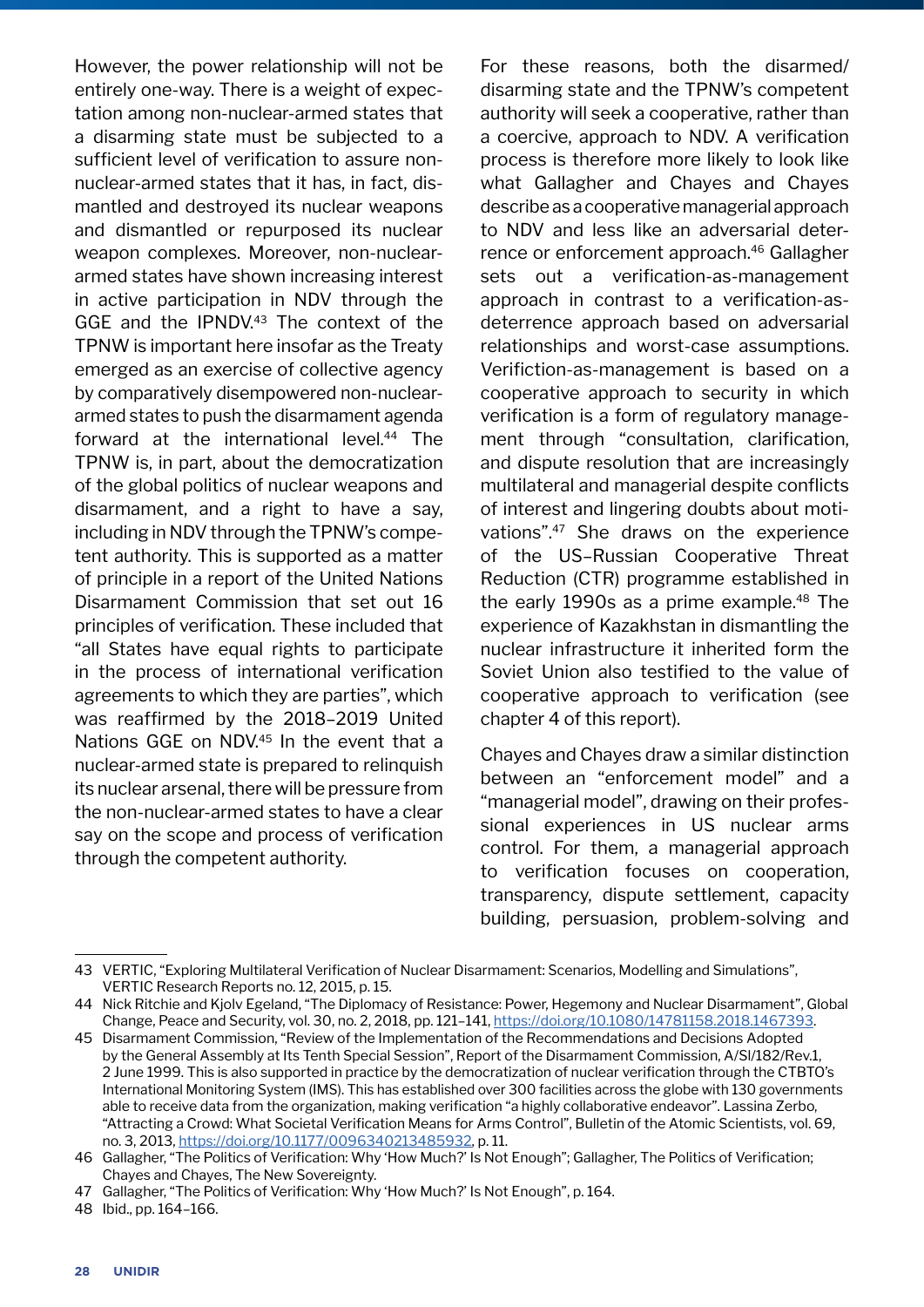consultation to address non-compliance concerns, rather than enforcement through an adversarial process of threats and punishment.49 Their analysis of treaty regimes shows that, "For the most part, compliance strategies seek to remove obstacles, clarify issues, and convince parties to change their behaviour. The dominant approach is cooperative rather than adversarial. Instances of apparent non-compliance are treated as problems to be solved, rather as than wrongs to be punished."50 They challenge the efficacy of a coercive, accusatory and adversarial approach to compliance and verification and conclude that it is "as misguided as it is costly".51 In these studies, a managerial approach frames verification and compliance as an evolving and iterative process of learning "in which not only national positions but also conceptions of national interest evolve and change".52 The iterative nature of a cooperative and managerial NDV process is illustrated by the South African experience as well as that of Kazakhstan.53

This sort of cooperative managerial approach is likely to be the only plausible pathway for a NDV process between a disarmed/disarming nuclear-armed state and the TPNW's competent authority. From this starting point, we can unpick the prevailing logic of NDV set out above and look again at the requirements it generates for deeply intrusive verification based on elaborate technological solutions to questions of political judgement rooted in fear of nuclear breakout.

#### **Rethinking the problem of nuclear breakout in a TPNW disarmament process**

A nuclear disarmament-verification system under the TPNW must balance assurance of compliance with the Treaty's prohibitions with enabling actual elimination of nuclear weapons and the dismantling of nuclear weapon complexes.<sup>54</sup> The perfection of a NDV process must not become the enemy of good (or "good enough") nuclear disarmament. The main driver of "perfection" has been the fear of non-compliance leading to a military advantage through the idea of nuclear breakout. Reducing this risk requires a deeply intrusive and elaborate verification system according to the logic of NDV set out above. For some, this risk would be so great that nuclear disarmament must not be entertained.

The breakout narrative is powerful, but its power would wane considerably in the context of a disarmament process through the TPNW because of the necessarily significant change in value and legitimacy assigned to nuclear weapons through and after disarmament. Specifically, the argument that a state with a new-found nuclear monopoly could coerce other states is speculative and contested.<sup>55</sup> The notion that this would be so significant as to require so extensive a verification system as to practically preclude disarmament is based on a set of assumptions about what nuclear weapons mean and what states can actually achieve through

<sup>49</sup> Chayes and Chayes, The New Sovereignty, pp. 25–26.

<sup>50</sup> Ibid., p. 109.

<sup>51</sup> Ibid., p. 22.

<sup>52</sup> Ibid., p. 4.

<sup>53</sup> See Olli Heinonen, "Lessons Learned from Dismantlement of South Africa's Biological, Chemical, and Nuclear Weapons Programs", Nonproliferation Review, vol. 23, nos 1–2, 2016, pp. 147–162, [https://doi.org/10.1080/1073670](https://doi.org/10.1080/10736700.2016.1182685) [0.2016.1182685](https://doi.org/10.1080/10736700.2016.1182685).

<sup>54</sup> Proponents of the TPNW rejected an alternative proposal from Seth Baum to reduce the total number of nuclear weapons to 50 worldwide on the basis that if they were to be simultaneously detonated, the risk of severe nuclear winter catastrophe would be very unlikely to occur. Seth Baum, "Winter-safe Deterrence: The Risk of Nuclear Winter and Its Challenge to Deterrence", Contemporary Security Policy, vol. 36, no. 1, 2015, pp. 123–148, <https://doi.org/10.1080/13523260.2015.1012346>.

<sup>55</sup> Mathew Fuhrman and Todd Sechser, Nuclear Weapons and Coercive Diplomacy, 2017.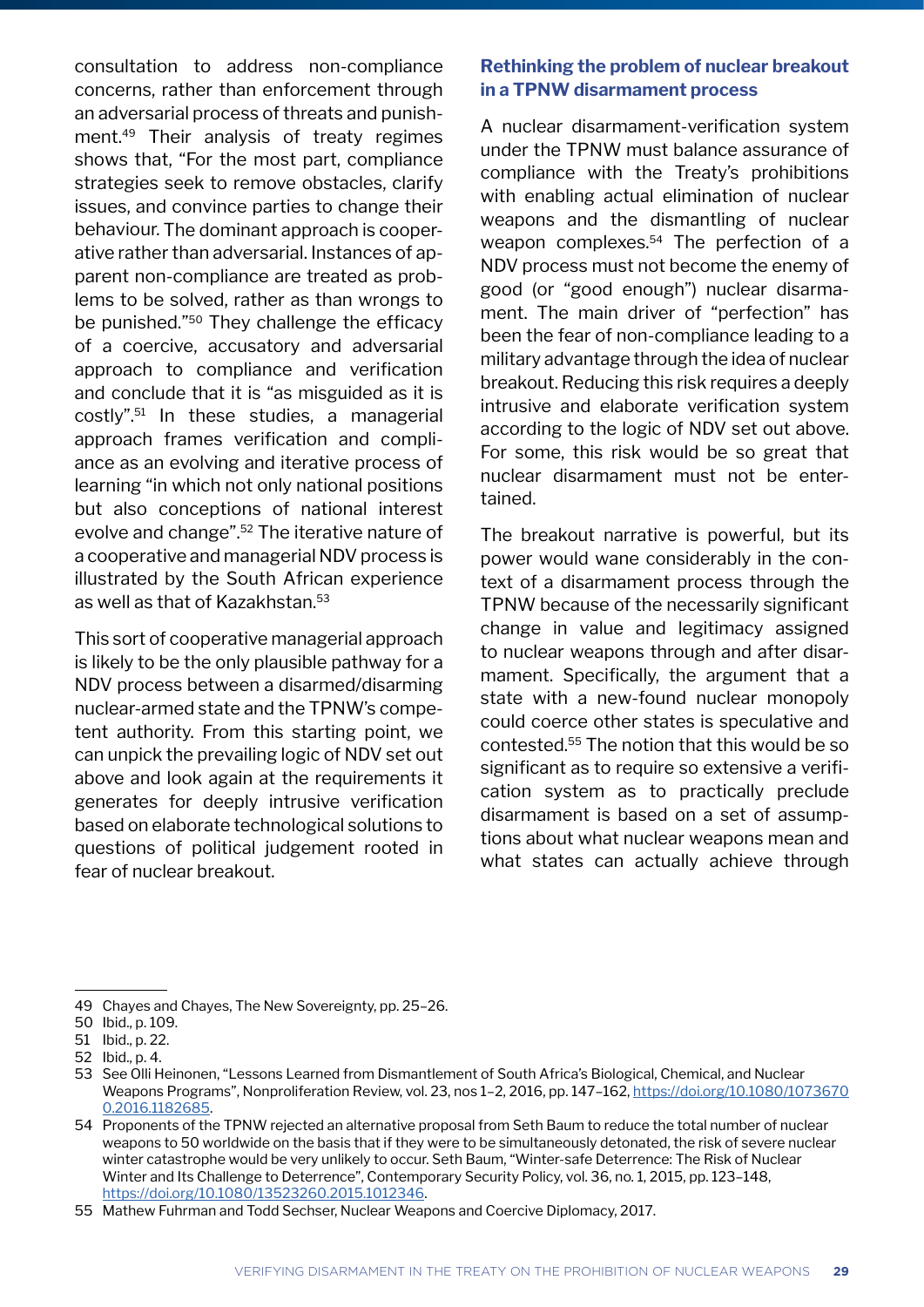nuclear threat-making. If a nuclear-armed state considers a single nuclear weapon, or perhaps a handful, clandestinely concealed from a verification regime to be revolutionary, then it is likely to be placing sufficiently high a value on nuclear weapons as to forgo the strategic decision to disarm in the first place.

The validity of the Wiesner Curve that captures the prevailing logic of NDV has been challenged on precisely this basis.<sup>56</sup> Richard Falk and Richard Barnett show that this logic is based on the premise that the degree of mistrust will remain constant in a disarmament process, such that the closer we get to disarmament the more verification is required because our security is at more risk from the military significance of violations. They unpack the problems with this logic and argue that

If the process of disarmament, once commenced, were to continue, it would almost necessarily transform both the attitudes of states toward one another and the general character of international society. It seems implausible to postulate as constant the political atmosphere that exists today during the course of disarmament from beginning to end. Either trust and harmony would emerge to a much greater extent than they exist today, or the disarmament process would not proceed very far. That is, we must accompany the idea of disarmament with an expectation of political transformation, the nature of which cannot be anticipated with any precision.<sup>57</sup>

Unpicking this logic (and at the risk of being tautological), if a political context permissive of disarmament is one in which nuclear weapons have been devalued perhaps to the point of obsolescence (and potentially also delegitimized and stigmatized), then the political and military significance of a state acquiring or reacquiring a small number of nuclear weapons would be serious but not revolutionary. Consequently, the requirement for so intrusive a verification system as to preclude the possibility of this type of breakout can be questioned, thereby opening up other ways of thinking about a verification process. Moreover, evidence suggests that the United States did not gain much leverage from its nuclear monopoly in the late 1940s.<sup>58</sup> Scott Sagan and others have argued that there would be a shared interest in mobilizing forcefully against a state that did breakout with a clandestine nuclear weapon capability.<sup>59</sup>

In sum, the current high value ascribed to nuclear weapons that generates requirements for very intrusive verification-asdeterrence in order to preclude dangerous breakout scenarios. This in turn undermines the possibilities for actual nuclear disarmament because the requirements are so onerous.

#### **Rethinking the problem of proliferative information in a TPNW disarmament process**

Moderating requirements for deeply intrusive verification also moderates requirements for increasingly elaborate technological solutions. These are intended to eliminate the possibility of accidental or deliberate transfer of information relating to warhead design, fissile material composition or operational environments considered proliferative or classified. The context of a disarmed/ disarming state joining the TPNW in a cooperative NDV process will allow more room for political judgement and generate fewer requirements for a deeply intrusive and elaborate technological process of systematic verification derived from the largely adversarial logic set out above. Chapter 3 of this report covers the issues around handling

<sup>56</sup> Krass, Verification, pp. 167–171.

<sup>57</sup> Richard Falk and Richard Barnett, Security in Disarmament, 1965, p. 47.

<sup>58</sup> McGeorge Bundy, "Atomic Diplomacy Reconsidered", Bulletin of the American Academy of Arts and Sciences, vol. 38, no. 1, 1984.

<sup>59</sup> Scott Sagan, "Shared Responsibilities for Nuclear Disarmament", Daedalus, vol. 138, no. 4, 2009, p. 166; Muller, "Icons off the Mark", p. 555.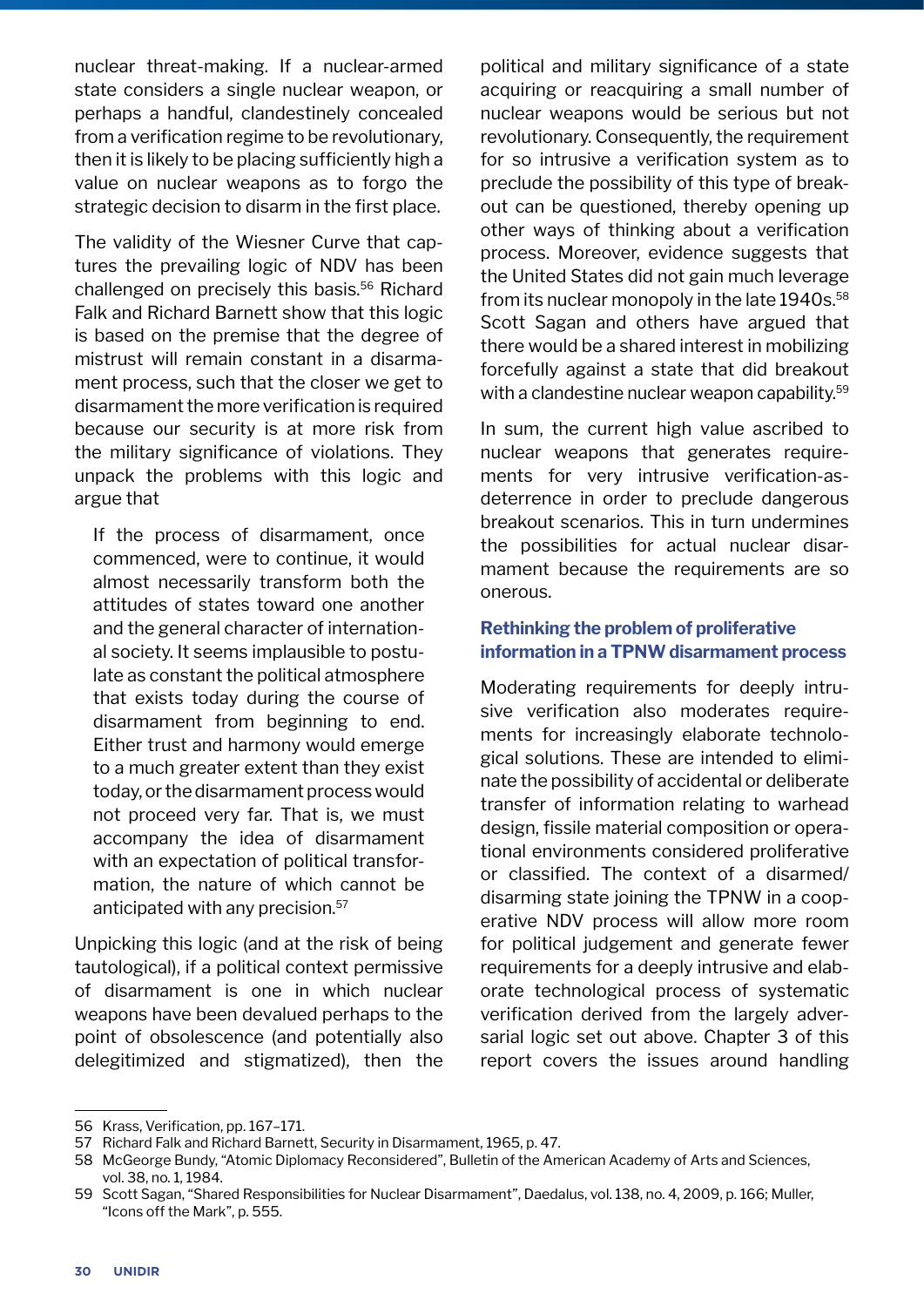nuclear weapon related information and associated secrecy in more detail. This section describes the aspects of the problem that are linked to the power dynamics in the verification process.

The level of intrusiveness in the verification process will be limited by the power of the disarmed/disarming state. Here, the power to decide what counts as proliferative or classified information in a verification process negotiated with the TPNW's competent authority will lie largely with the joining state. The power to define these categories circumscribes the availability of information and therefore the shape of the NDV process, and that power will reside far more with the disarming party than the inspectorate.<sup>60</sup> This would pertain even if the inspectorate comprised inspectors from one or more nuclear-armed states given their different classification and security regimes. The boundaries of these categories of information are open to debate, but it is difficult for non-nuclear-armed states, international organizations or even other nuclear-armed states to challenge the basis upon which a nuclear-armed state categorizes certain information as proliferative or classified because of this power–knowledge asymmetry.

In this way, a disarming state occupies a powerful structural position in the politics of nuclear disarmament because it can set the parameters for a NDV process that will not, in its judgment, disclose what it categorizes as proliferative or classified information. For example, in its peer review of the United Kingdom's NDV programme in 2011, the British Pugwash Group noted that "The main basis for the UK's uncompromising stance on

the release of proliferation-sensitive information has been *its interpretation* of the provisions of the NPT – i.e. that there should be no disclosure of information to any party which would assist anybody in designing a weapon".61 A disarming state could even use this position to deny the TPNW and non-nucleararmed states from playing any part in an NDV process. For example, Russia stated unequivocally at the United Nations GGE on NDV that "without authorized access to highly classified and proliferation-sensitive information pertaining to actual nuclear weapons and their delivery means, [external] scientific and technical experts will be unable to make any relevant contribution to shaping future nuclear arms control agreements and regimes".62

Deeply intrusive verification methodologies based on a suite of technological solutions might be possible in the future, but requirements for such methodologies are currently read-off the prevailing NDV discourse derived from an adversarial nuclear arms control context. The very different context of a disarmed/disarming state joining the TPNW presupposes a degree of political transformation that has sufficiently devalued and perhaps delegitimized nuclear weapons as to warrant disarmament. This, coupled with the power to decide what counts as proliferative or classified information, is very likely to dilute current verification requirements and open up different methodologies in which the challenges of revealing proliferative information are moot, such as those developed by Pavel Podvig and others.<sup>63</sup> This is important, because an NDV regime based on intrusive verification that also protects proliferative

<sup>60</sup> As the final report of the United Nations' high-level expert preparatory group for a fissile material cut-off treaty (FMCT) noted in relation to fissile material, "the determination of what is in 'non-sensitive form' remains primarily a national prerogative". General Assembly, "Report of the High-Level Fissile Material Cut-Off Treaty Expert Preparatory Group", A/73/159, 13 July 2018, https://undocs.org/en/A/73/159, p. 16 fn 5.

<sup>61</sup> Brian Anderson et al., "Verification of Nuclear Weapon Dismantlement: Peer Review of the UK MoD Programme", Research Report, British Pugwash Group, 2012, p. 10 (emphasis added).

<sup>62</sup> Vladimir Leontiev, "Establishment of Group of Scientific and Technical Experts on Nuclear Disarmament Verification (GSTE-NDV)", Working Paper by the Russian Federation, GE-NDV/2019/2, 2019.

<sup>63</sup> Pavel Podvig and Joseph Rodgers, "Deferred Verification"; Pavel Podvig, "Practical Implementation of the Join-and-Disarm Option in the Treaty on the Prohibition of Nuclear Weapons", Journal for Peace and Nuclear Disarmament, vol. 4, no. 1, 2021.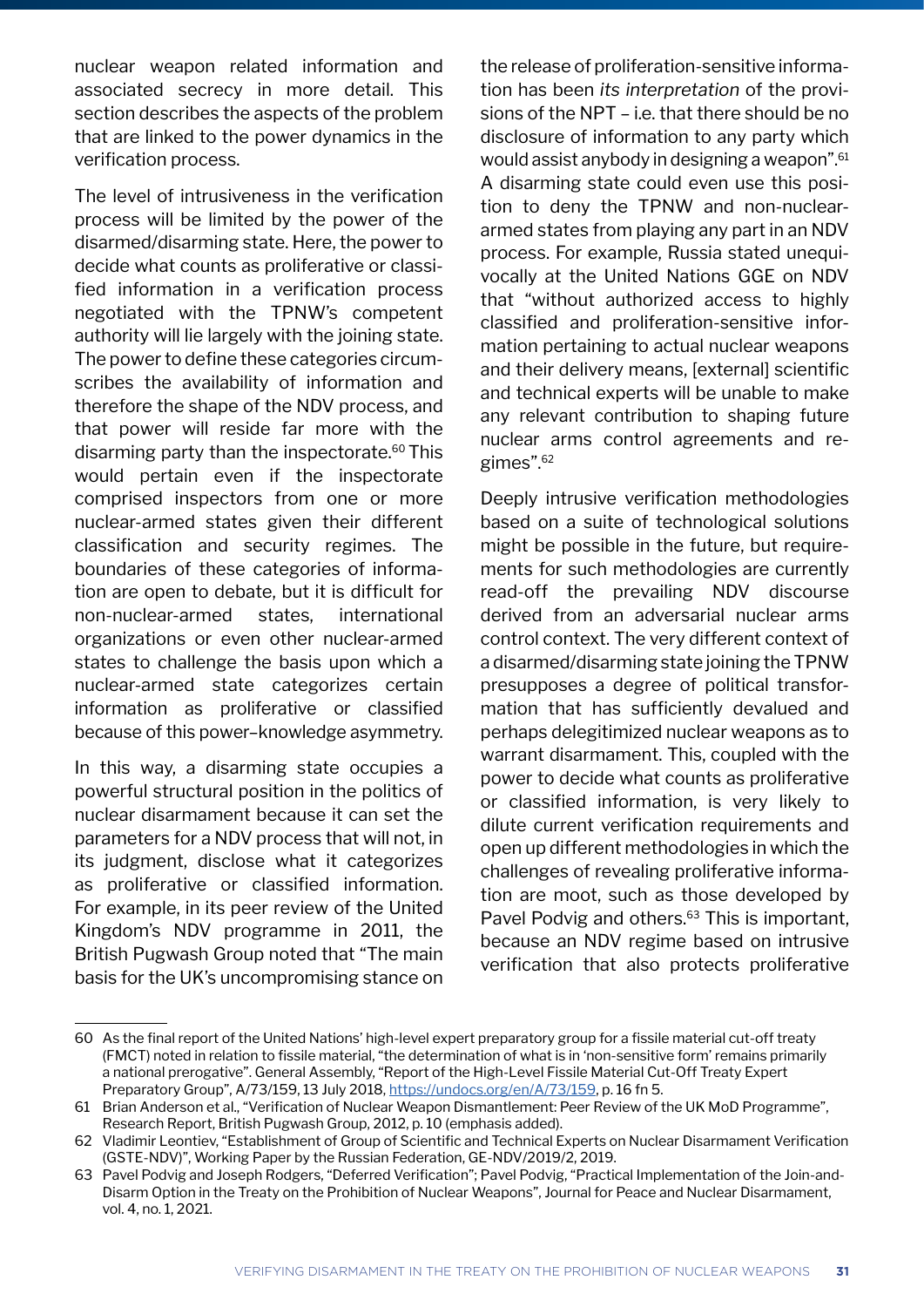and classified information is often framed as a prerequisite for moving close to nuclear disarmament when the need to do so might be of limited necessity for an actual disarmament process.

#### **Conclusion**

This chapter has explored some of the politics and power relationships shaping nuclear disarmament verification in relation to the TPNW. Drawing on previous work, it has argued that NDV sits within the wider structures of a global nuclear order and is part of its fabric of prevailing ideas, institutions, practices and structures of power. At the centre of power of this nuclear order are the five NPT-defined nuclear weapon states, which exercise considerable power over the ideas and practices of NDV. It is in this context that the chapter argues that the prevailing discourse of NDV reflects a specific set of meanings derived from the East–West Cold War experience, largely Western ideas about verification and its requirements that were cemented in the post-Cold War experience with Iran, Iraq and the DPRK.

However, the verification context of a nuclear disarmament process through the TPNW will differ from a verification context of interstate nuclear arms control, not least because nuclear weapons will have necessarily been considerably devalued and perhaps also delegitimized. Also, the power asymmetry in favour of the disarming state will necessitate a cooperative rather than coercive approach. A more cooperative and managerial process will open up more room for political judgement and reduce demands for a deeply intrusive elaborate technological process of systematic verification.

The threat of nuclear breakout, which shapes most current approaches to NDV, will be quite different because of changes in the perceived value of nuclear weapons by nuclear-armed states by virtue of their participation in a voluntary and cooperative disarmament process. The salience of this fear and the power of this narrative will change in relation to the declining value and legitimacy of nuclear weapons in an actual nuclear disarmament process under the TPNW.

This, of course, is not an argument against the development of a suite of NDV technologies and methodologies that could prove to be essential to further arms-reduction treaties and disarmament steps. And this does not suggest that political judgement should or can replace technical verification procedures. But it is important to ask questions about whether and how a traditional arms control verification-as-deterrence approach serves or inhibits actual nuclear disarmament as imagined under the TPNW. A nuclear disarmament-verification system, or system of systems, will be essential to enable, support and sustain a world without any nuclear weapons. However, there is an ongoing process whereby the high value ascribed to nuclear weapons generates requirements for very intrusive verificationas-deterrence. These requirements undermine the possibilities for actual nuclear disarmament that would, by definition, shift the meanings of nuclear weapons in the direction of devaluing and delegitimizing them. This will enable a nuclear disarmament process to be initiated in such a way that the requirements for very intrusive verification-asdeterrence are reduced or displaced by something like a verification-as-management approach.

Finally, when we ask "how–possible" questions about a phenomenon like the current political configuration of the NDV agenda, we can foreground some of the core assumptions that make that phenomenon make sense in its political context. Here, the chapter argues that this agenda is underpinned by a particular set of power relations and a discourse of nuclear value that ripples through the assumptions, agendas and logic of NDV, something that the TPNW actively seeks to challenge. This discourse of requirements and the science and technology agenda to try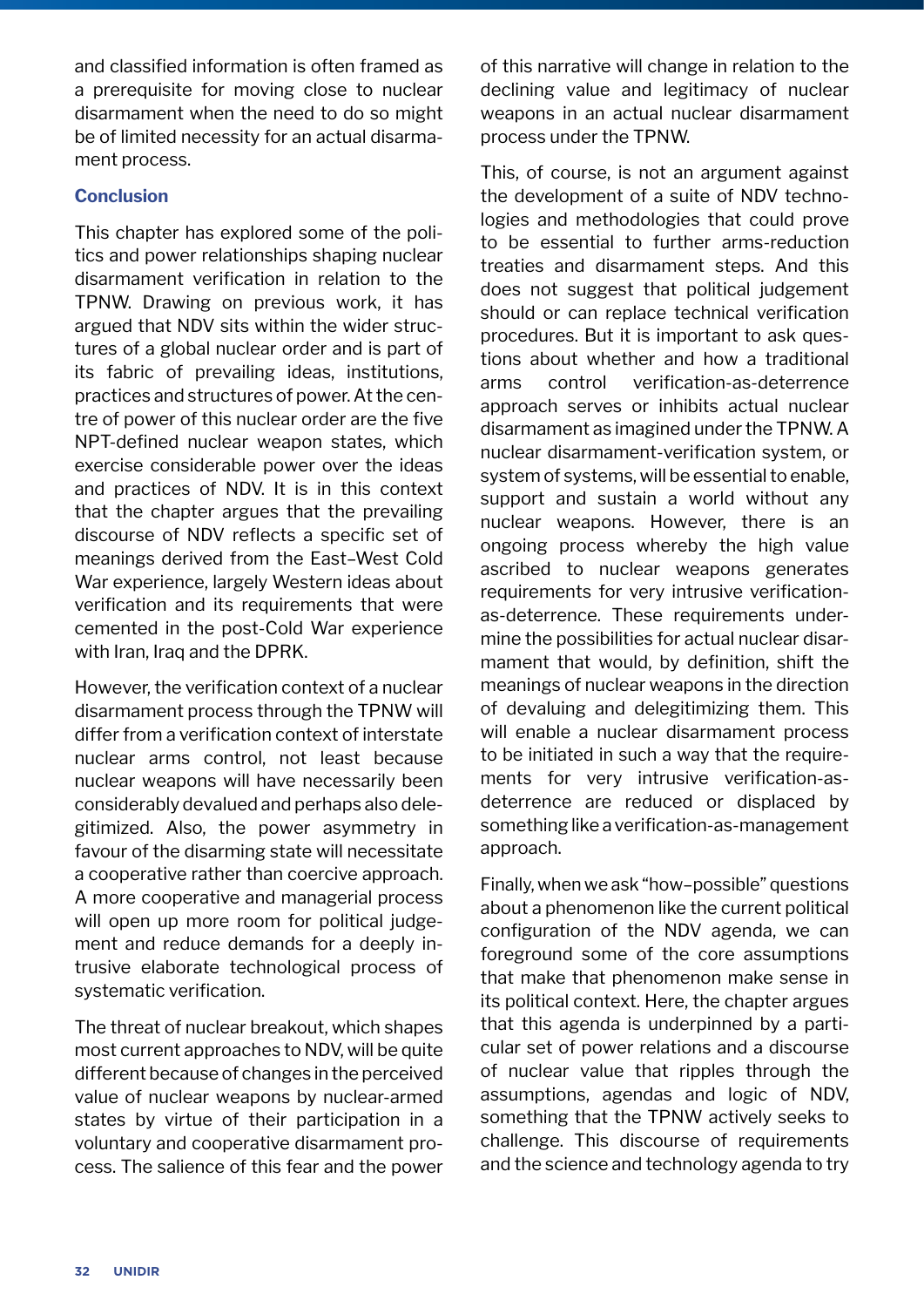and find solutions to political problems is rarely contested. From one perspective, then, the technological NDV agenda is seeking solutions to a particular framing of the problem; from another, it reproduces the value and legitimacy of nuclear weapons in ways that inhibit nuclear disarmament through its production of very difficult requirements that are framed as objective and necessary.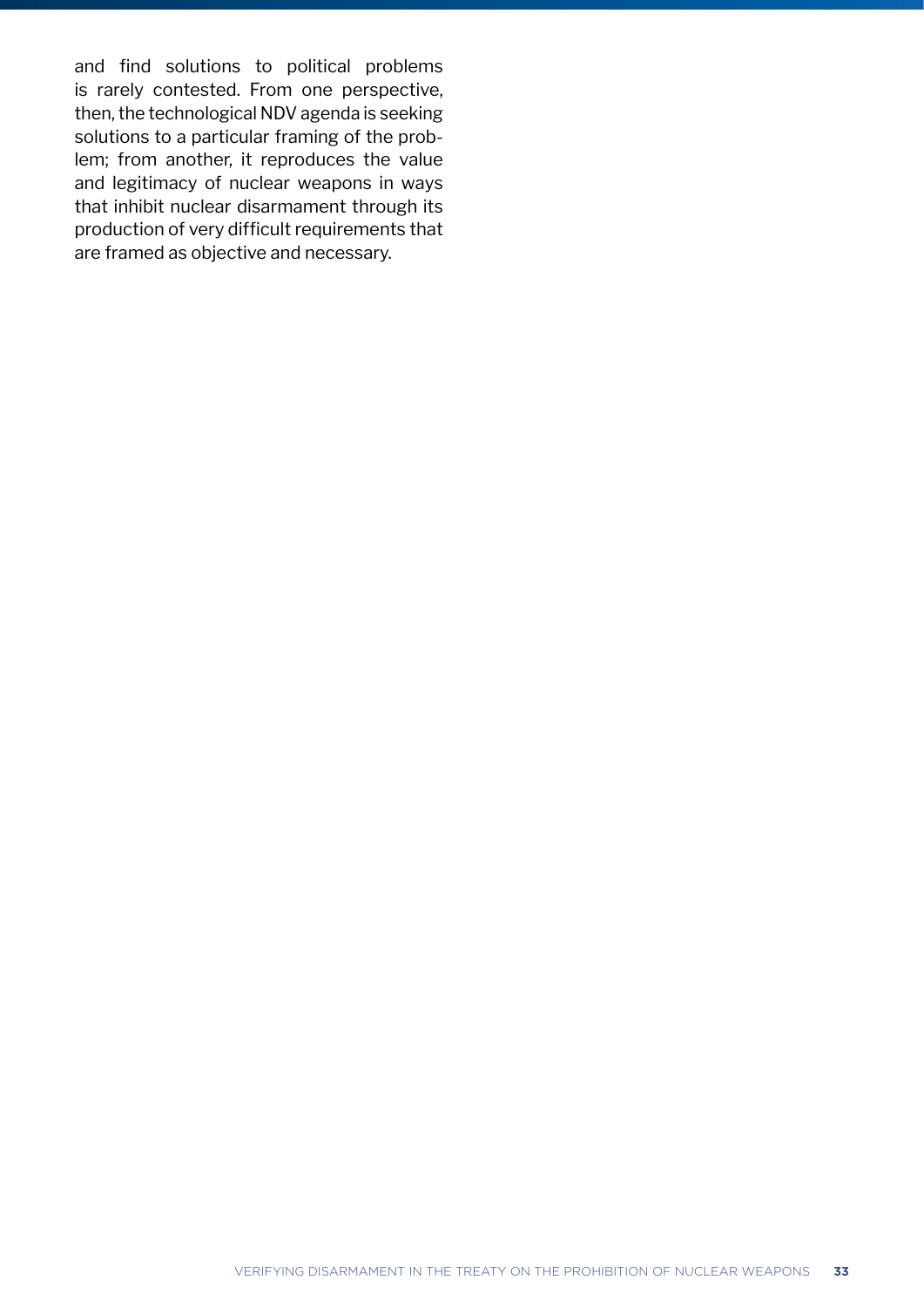## 3. Secrecy and verification in nuclear disarmament *Alex Wellerstein*

Since their invention, nuclear weapons have existed within extensive regimes of state secrecy. Historically, this began within the context of their origins within state-run programmes often developed clandestinely out of a fear of attempted pre-emption, sabotage or negative pressures imposed by both enemies and allies.<sup>1</sup> Once established, the secrecy mindset quickly spread to nearly all aspects of the development of such weapons and their deployment.

If history is any indication, it is incredibly hard to scale back this secrecy, even when there are serious attempts at reform. Two main official rationales are typically given for this: that knowledge of nuclear weapon design information can enable both proliferation and innovation of nuclear weapons abroad; and that intimate knowledge of a state's nuclear weapon systems could lead an enemy state to increased aggression. Against this background, there have been arguments that the aforementioned secrecy concerns can and have been used by nuclear-armed states as a means to discourage the development of and participation in a total disarmament treaty – such as the 2017 Treaty for the Prohibition of Nuclear Weapons (TPNW) – by non-nucleararmed states, as discussed by Nick Ritchie in chapter 2. This chapter gives an overview of potential issues posed by secrecy, and discusses their possible resolutions.

#### **Historical overview**

The problem of secrecy and arms control has been a prominent one since the very dawn of the nuclear age. The first discussions about "international control of atomic energy" – what we would today call total, verifiable nuclear disarmament – began within the United

States Government even before the bombing of Hiroshima, centred around questions of secrecy. Specifically, arms control was the antithesis of nuclear secrecy. To facilitate a world without nuclear weapons, the scientist Niels Bohr argued that what was necessary was an openness, at least among scientists. Only through the ability to go anywhere and ask anything could it be established that another state was not trying to become a clandestine nuclear power. Other versions of international control sometimes included some secrecy for hard-won and very applied "manufacturing details", but generally saw their effectiveness as being about creating a regime of inspection (a form of openness) as the core to their work.

Both the Acheson–Lilienthal Report and the Baruch Plan of 1946 saw an opposition to state secrecy – notably the state secrecy associated with the Soviet Union – as absolutely core to their approaches to nuclear regulation. The scientific advisors who helped create both emphasized that nuclear secrets were at best only temporary, because other states could independently discover the same principles through their own research, if not espionage, whereas arms control based on material substances (e.g., the production of fissile material) would necessarily be far more secure. In these schemes, what secrets the United States currently possessed would be released to the world upon the establishment of a treaty that would guarantee against nuclear arms races.<sup>2</sup>

It was recognized by those in favour of international control that this was a very radical proposition for several reasons. One is that the Soviet Union, which most saw as a primary

<sup>1</sup> See, e.g., Jeffery Richelson, Spying on the Bomb: American Nuclear Intelligence from Nazi Germany to Iran and North Korea, 2007.

<sup>2</sup> See Alex Wellerstein, Restricted Data: The History of Nuclear Secrecy in the United States, 2021, especially chapter 4.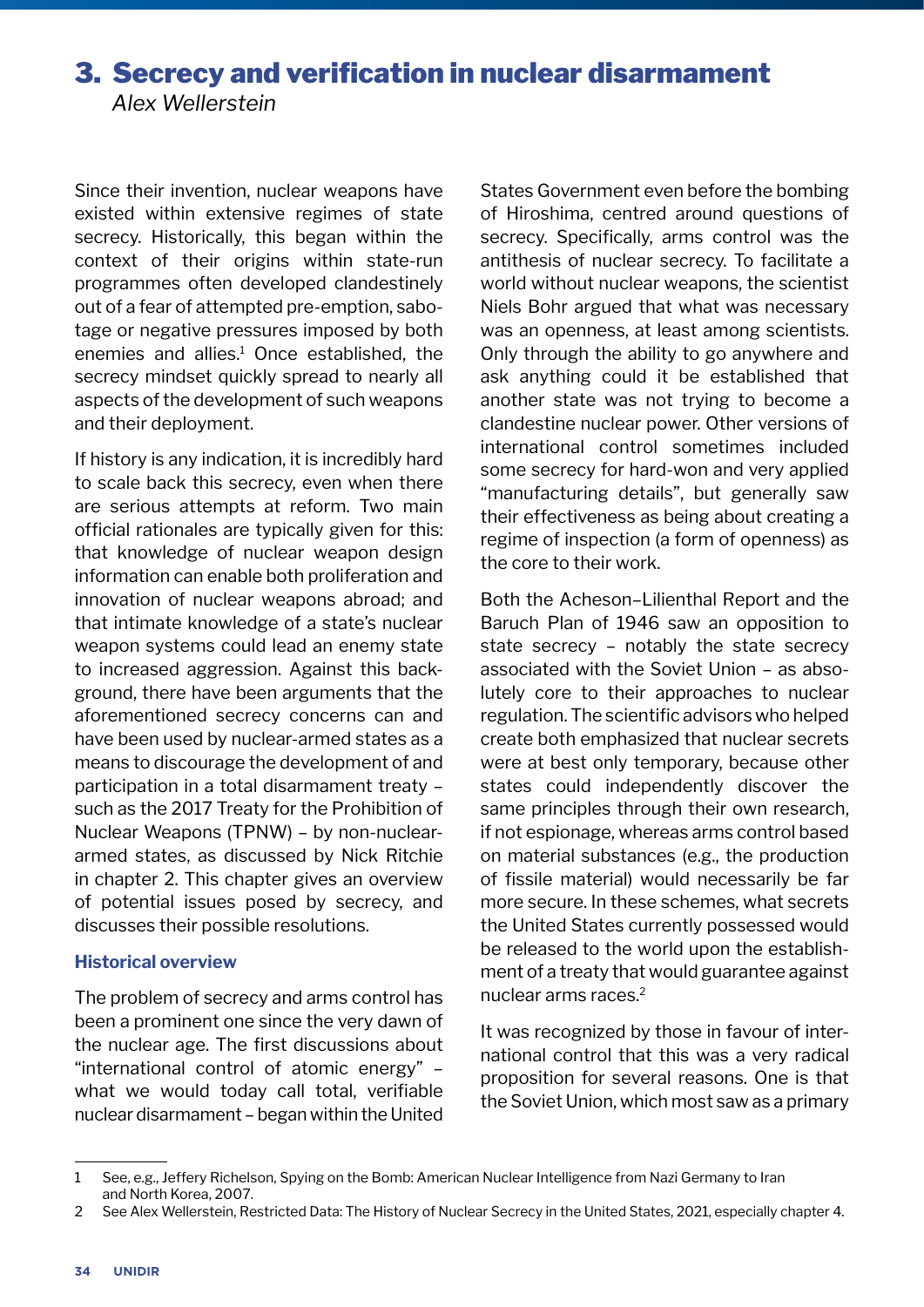contender for the next nuclear power and the main antagonist in a future nuclear arms race, was a notoriously closed society that operated under extreme secrecy, especially under Joseph Stalin. Bohr in particular was well aware that this was not only the means of avoiding an arms race, but would amount to "a revision of the relationship between sovereign nations so radical that it would hardly be feasible unless there were a question of unprecedented common dangers which can be averted only by cooperation in true confidence".3 It was hoped that the end of World War II, the creation of the United Nations and the emergence of a new category of possibly civilization-destroying weapons could serve as an impetus for such a radical reorganization of global power. The fact that this did not come to pass makes it easy, in retrospect, to dismiss such advocacy as either idealism or naivete, but it interesting to note that, especially in the early post-war period, before the Cold War power relations had calcified, there was considerable popular support for such ideas.

The second problem was that it would require both the United States to abandon its new capabilities and the Soviet Union to foreswear them. The United States was willing to make earnest proposals for international control in the United Nations, which itself is somewhat surprising in retrospect. But it is not clear that, even if it had been supported by the Soviets, it would have been politically capable of following through on the proposals for domestic reasons. As it was, the Soviet Union in retrospect gave these proposals no sincere support; it did offer up a counterproposal, the Gromyko Plan, which simply declared that nuclear weapons were banned but had no verification measures. This was understandably rejected by an untrusting United States.

Similarly, the Soviet Union did not trust the aspects of the Baruch Plan which would require total cooperation from the Soviet Union before the United States would itself be subjected to disassembling its own nuclear weapons. The arguably justified lack of mutual trust between the two superpowers at the end of World War II was an apparently insuperable obstacle towards a working disarmament treaty.

Secrecy was core to this discussion, as noted. Aside from the questions of sovereignty that international control proposals brought up, the US representatives were under the impression that their nuclear secrets should be preserved in the short term as a sort of incentive for Soviet participation in a control agreement: if the Soviet Union signed an agreement, it would get information that might have important economic implications (e.g., for the creation of nuclear power plants). This approach appears in retrospect to have been badly miscalculated, not only because the possible peaceful incentives did not balance the security concerns that the Soviets had, but also because, as became known a few years after the international control debate had essentially died, the Soviets had an impressive espionage network throughout parts of the US nuclear programme, and had already acquired enough information to jumpstart their own nuclear infrastructure. The Soviet Union was also, it turned out, entirely willing and capable of doing its own costly research.4

Despite this initial failure, it is important to note that the approach taken by the Acheson– Lilienthal Report and the Baruch Plan, with their focus on fissile material monitoring and other non-information-based approaches to halting nuclear weapon development, is the

<sup>3</sup> Niels Bohr, "Addendum to Memorandum of July 3, 1944", 24 March 1945, copy in Correspondence ("Top Secret") of the Manhattan Engineer District, 1942–1946, microfilm publication M1109, National Archives and Records Administration, 1980, Roll 3, Target 5, Folder 20, "Miscellaneous".

<sup>4</sup> On the very limited value of "secrets" to the Soviet nuclear programme, see Michael D. Gordin, Red Cloud at Dawn: Truman, Stalin, and the End of the Atomic Monopoly, 2009. Gordin emphasizes that ultimately the Soviet nuclear accomplishment was not a product of "information" so much as creating the material infrastructure necessary for bomb development. He further argues, following work by Alexei Kojevnikov, that espionage information was of less value to the Soviet programme than has been traditionally thought because the Soviets deliberately did not use the information as efficiently as they might have since they did not fully trust it.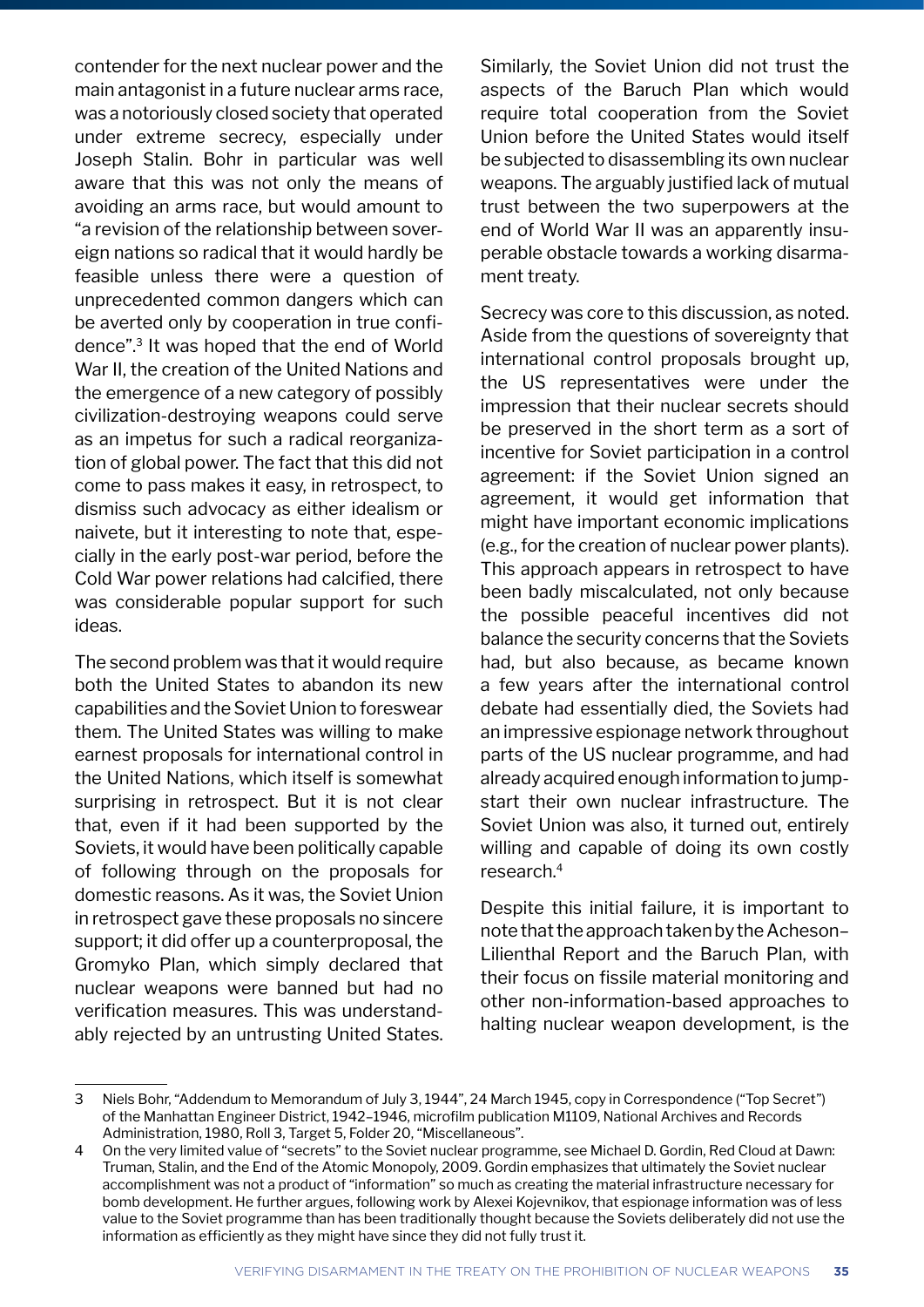primary approach used today by the International Atomic Energy Agency (IAEA) regarding compliance with the safeguards regime of the 1968 Treaty on the Non-Proliferation of Nuclear Weapons (NPT). Modern non-proliferation efforts at the international level are less about the monitoring or control of secrets, and more about the monitoring and control of material goods, which are both easier to actually monitor and control and are what makes the difference between a state with nuclear weapons and one without them. This material-based approach to non-proliferation and arms control presents the major cogent alternative to secrecy as a model for the control of nuclear weapons, and has done so since the 1940s despite very public obsessions with "secrets".5 This view does not argue that information about, say, weapon design cannot be of use to other states, only that it is of much less use than many nuclear weapon states estimate (i.e., it is not as big a barrier to nuclear acquisition as is often believed), and it is a much less productive vector along which to target non-proliferation than, say, the production of fissile materials.

Despite international control not coming to pass, these issues would return again in the attempts to create new arms control agreements in the 1950s, notably the US Atoms for Peace initiative. One of the proposals offered by the United States was that it and the Soviet Union ought to offer up a large quantity of fissile material as part of a pool that would be made available for global, peaceful nuclear research. The Soviets objected that, because the United States already had such a large accumulation of fissile material, this proposal would not affect its ability to simultaneously produce nuclear weapons, and would thus not be a meaningful arms control measure. The United States countered that it would take the fissile material for its contribution from existing weapons that it was dismantling, thus tying the issues together. A difficulty immediately presented itself: how could the

United States reasonably prove to a sceptical Soviet Union that it was actually dismantling weapons, and vice versa? This "adversarial" approach to verification occupies a considerable amount of the energy and attention of the existing verification literature and is the sort of work that generated many internal studies from the 1950s onward.

Several of the arms control treaties between the United States and the Soviet Union of the détente period, notably the Strategic Arms Limitation Treaties (SALT I and SALT II), included verified limits on deployments of weapons. A core concept of these verifications was that states could use "national technical means" without hinderance: things like overflights, satellite photography, telemetry and other aids to remote intelligence gathering. SALT I notably prohibited any "deliberate concealment measures" that might impede verification by these means. This approach of remote verification, as opposed to the more intrusive safeguards and inspection regime eventually developed for non-nuclear weapon states as part of the NPT, was clearly a balance between the demands of verification and the desire for secrecy, as remote verification could only give broad indications of compliance for large scale deployments of missiles, sub-marines and bombers, but would avoid the intrusiveness of on-site inspections.

Later treaties, notably the 1991 Strategic Arms Reduction Treaty (START), added on-site inspections and on-site monitoring systems as parts of a broader verification regime. It has often been noted that these kinds of activity, separate from whatever specific intelligence they may give, are also valuable as cooperative measures that indicate a good-faith approach to treaty compliance. These kinds of interaction are generally considered to be increasing "transparency", tacitly framed as in opposition to the traditional secrecy associated with such categories of arms.<sup>6</sup>

<sup>5</sup> See Wellerstein, Restricted Data, chapters 4, 8 and 9; and David Kaiser, "The Atomic Secret in Red Hands? American Suspicions of Theoretical Physicists During the Early Cold War", Representations, vol. 90, no. 1, 2005, pp. 28–60.

<sup>6</sup> Amy Woolf, "Monitoring and Verification in Arms Control", Congressional Research Service, R41201, 23 December 2011, <https://sgp.fas.org/crs/nuke/R41201.pdf>.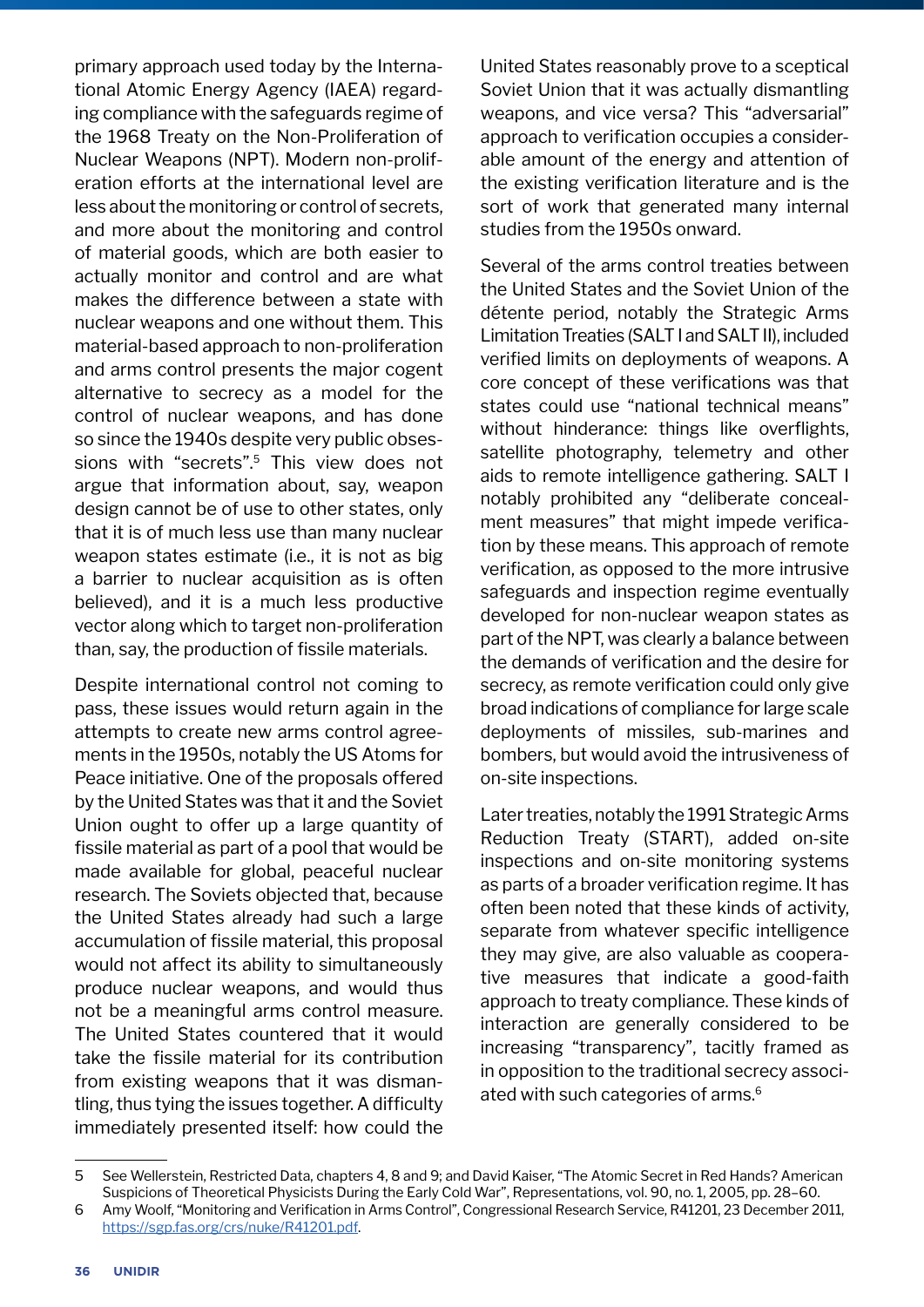Moving away from the superpowers, the NPT and the safeguards regime created by the IAEA in the 1960s offer some instructive guidance on how secrecy and safeguards can coexist. INFCIRC/26, the policy establishing the IAEA's pre-NPT safeguards system in 1961, specifically prohibited IAEA staff from disclosing "any industrial secret or other confidential information" that they learned in the course of their inspection duties.<sup>7</sup> Subsequent policies strengthened this language, instructing the agency to take "every precaution to protect commercial and industrial secrets" in particular.<sup>8</sup>

Similar language was part of the later, NPT safeguards policy, that would also be used for nuclear weapon-free zone regimes. Safeguards agreements between the IAEA and states would, again, provide for the protection of "commercial and industrial secrets and other confidential information" that the IAEA might acquire through its safeguards inspections, and the IAEA itself was prohibited from publishing or communicating "to any State, organization or person" any information that it acquired from an inspected state with the exceptions of information specifically related to implementing the safeguards themselves and summarized information about "nuclear material" being safeguarded. A further provision makes clear that the issue is that the IAEA inspectors could come into the knowledge of "industrial secrets and … other confidential information" in the course of their duties, and that they must "ensure lits] protection".<sup>9</sup>

The framing of all of these agreements is instructive: the IAEA is acknowledging that states have their own internal regimes for both proprietary and military classified information. It also acknowledges, tacitly, that any safeguards regime it might impose will be likely to expose its inspectors to information that a state might consider confidential for one of these reasons. The agency is thus charged to make sure that such information does not leak out. In other words, this is an approach that acknowledges that there are multiple reasons that states might have information controls, but in principle that ought not to prohibit inspections.

The NPT itself says nothing specifically about secrecy. However, Article I – in which every nuclear weapon state party to the treaty agrees "not in any way to assist, encourage, or induce" non-nuclear weapon states to manufacture nuclear arms – has, at times, been interpreted by nuclear weapon states as implying that part of their treaty obligations is to maintain secrecy over nuclear weapon design information. For example, in the late 1990s, the United States and the Russian Federation, as part of their increased transparency measures and arms reductions in the post-Cold War, agreed to endeavour to find "technical methods" that would "protect sensitive nuclear weapons information and to prevent its disclosure", as part of their interpretation of Article I.10

 <sup>7</sup> IAEA, INFCIRC/26, 30 March 1961, [https://www.iaea.org/sites/default/files/publications/documents/infcircs/1961/](https://www.iaea.org/sites/default/files/publications/documents/infcircs/1961/infcirc26.pdf) [infcirc26.pdf](https://www.iaea.org/sites/default/files/publications/documents/infcircs/1961/infcirc26.pdf).

 <sup>8</sup> IAEA, INFCIRC/66, 3 December 1965, h[ttps://www.iaea.org/sites/default/files/publications/documents/infcircs/1965/](https://www.iaea.org/sites/default/files/publications/documents/infcircs/1965/infcirc66.pdf) [infcirc66.pdf](https://www.iaea.org/sites/default/files/publications/documents/infcircs/1965/infcirc66.pdf).

<sup>9</sup> IAEA, INFCIRC153 (Corrected), June 1972, [https://www.iaea.org/sites/default/files/publications/documents/inf](https://www.iaea.org/sites/default/files/publications/documents/infcircs/1972/infcirc153.pdf)[circs/1972/infcirc153.pdf](https://www.iaea.org/sites/default/files/publications/documents/infcircs/1972/infcirc153.pdf). The only other acknowledgement that "classified knowledge" might be relevant to safeguards inspections is a short section on "non-peaceful" activities, in which states are allowed to use special nuclear materials for military activities that do not involve the production of nuclear weapons (presumably including things like fuels for military propulsion reactors). In such cases, the IAEA is tasked with issuing quick "agreements" acknowledging that this material has been taken out of the safeguards regime legally, but said agreements "shall not involve any approval or classified knowledge of the military activity or relate to the use of the nuclear material there".

<sup>10</sup> Dirk Schiefer, "Evolution of IAEA Verification in Relation to Nuclear Disarmament", IAEA-SM-367/02/06, <https://www-pub.iaea.org/MTCD/publications/PDF/ss-2001/PDF files/Session 2/Paper 2-06.pdf>.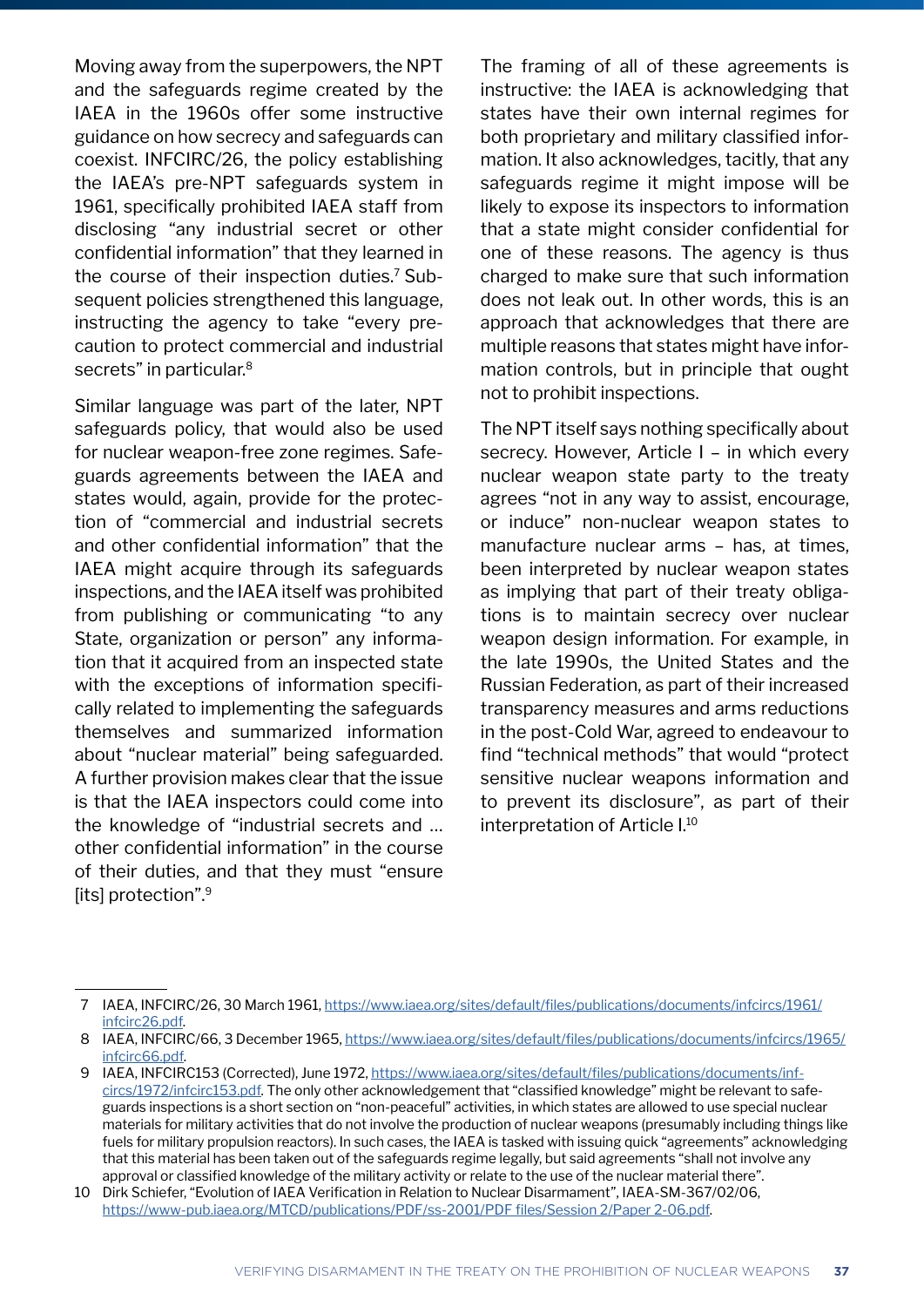It is worth very briefly noting the case of the one fully nuclear-armed state that transitioned into a former nuclear-armed state: South Africa. The South African nuclear programme was kept in in a state of "absolute secrecy", where even its existence was itself a secret. When it was decided in the early 1990s to dismantle the programme, President Frederik de Klerk is said to have ordered the destruction of "sensitive documents" relating both to technical developments as well as strategy and policy. $11$ This was, one source reports, done in order to prevent future post-apartheid governments from reconstructing the weapon prgramme.<sup>12</sup> Some records were, however, deliberately preserved, in part to demonstrate that dismantlement had taken place.<sup>13</sup>

In recent years, considerable attention has been given to the question of verifiable warhead dismantlement in the context of hypothetical future treaties that might put a cap on total warheads, and not just deployments of weapons. Verifying warhead dismantlement is of especial interest regarding secrecy because (as discussed in the next section) nuclear warhead design information is usually one of the primary categories of nuclear secrecy desired to be maintained by nuclear-armed states. How, then, can an inspector confirm that an object to be dismantled is a warhead without learning proprietary information about warhead design? Since the 1960s, various solutions have been

proposed based either on a trade-off between classified information released and confidence in verification, or on novel "zeroknowledge proof" approaches that use technical means to achieve verification without any design information possibly being used.

These approaches are all interesting in their own right, but, for the purposes of this chapter, they can probably be put to the side. They are dismantlement approaches that rest very heavily on both adversarial assumptions about what a potential "cheater" might be attempting, and with an "arms control" mindset that assumes that some number of weapons and their systems will be maintained. This is, as Sébastien Philippe and Zia Mian argue in chapter 1, probably the wrong framework for thinking about a total disarmament treaty like the TPNW. The details of warhead dismantlement in such a regime are less important than accounting for fissile material quantities and a dismantlement of delivery systems, as has been argued at length elsewhere.<sup>14</sup>

In summarizing the above capsule history, a few things stand out. One is that nuclear secrecy is fairly exclusively a creation of national nuclear programmes. It is not imposed at an international level, except inasmuch as NPT states parties interpret Article I as potentially including avoiding the transfer of sensitive weapon information as part of its non-proliferation expectations.15 As the next section will discuss,

<sup>11</sup> David Albright with Andrea Stricker, Revisiting South Africa's Nuclear Weapons Program: Its History,

Dismantlement, and Lessons for Today, Institute for Science and International Security, 2016, pp. 204–206.

<sup>12</sup> Mitchell Reiss, Bridled Ambition: Why Countries Constrain Their Nuclear Capabilities, 1995, pp. 18–19.

<sup>13</sup> Albright and Sticker, Revisiting South Africa's Nuclear Weapons Program, pp. 206–207.

<sup>14</sup> Pavel Podvig, "Practical Implementation of the Join-and-Disarm Option in the Treaty on the Prohibition of Nuclear Weapons", Journal for Peace and Nuclear Disarmament, vol. 4, no. 1, 3 June 2021, pp. 34–49, <https://doi.org/10.1080/25751654.2021.1936993>.

<sup>15</sup> I have only found one example, as an aside, of an NPT state party being cited as infringing its Article I responsibilities on the basis of the widespread publication of information that another state party regarded as sensitive (as opposed to the clandestine transfer of classified information to a non-nuclear weapon state). Apparently, following the publication of Dalton E.G. Barroso's *A Física dos Explosivos Nucleares* ("The Physics of Nuclear Explosives"), the IAEA requested that Brazil "recall" the book. The Brazilian Government reportedly refused. Barroso's book is a self-described independent analysis of the physics behind both fission and thermonuclear weapons, with detailed equations and results from computer models used to analyse nuclear weapon designs, including the classified US W88 nuclear warhead. The Brazilian Defence Minister, in his rebuttal of the IAEA's request, indicated that he believed the open publication of the book indicated Brazil's commitment to non-military uses of atomic energy. Presumably, the IAEA complaint, however, was not about Brazil's status as a nuclear aspirant, but on the basis that such a book could "assist" or "encourage" a non-nuclear weapon state to design nuclear weapons. Such censorship attempts on already-published books, it should perhaps be noted, tend only to draw attention to the works – even in the past, much less in our information age, recalling information already released is requently impossible, and censorship efforts only validate that the book contains information of interest to a potential proliferator or terrorist. On the Barroso case, see Steven Aftergood, "Brazil Book on Nuclear Weapons Draws Scrutiny", Secrecy News (Federation of American Scientists), 21 September 2009, [https://fas.org/blogs/secrecy/2009/09/brazil\\_](https://fas.org/blogs/secrecy/2009/09/brazil_nuclear) [nuclear](https://fas.org/blogs/secrecy/2009/09/brazil_nuclear). On the validating effect of mismanaged censorship attempts, see Wellerstein, Restricted Data, chapter 8.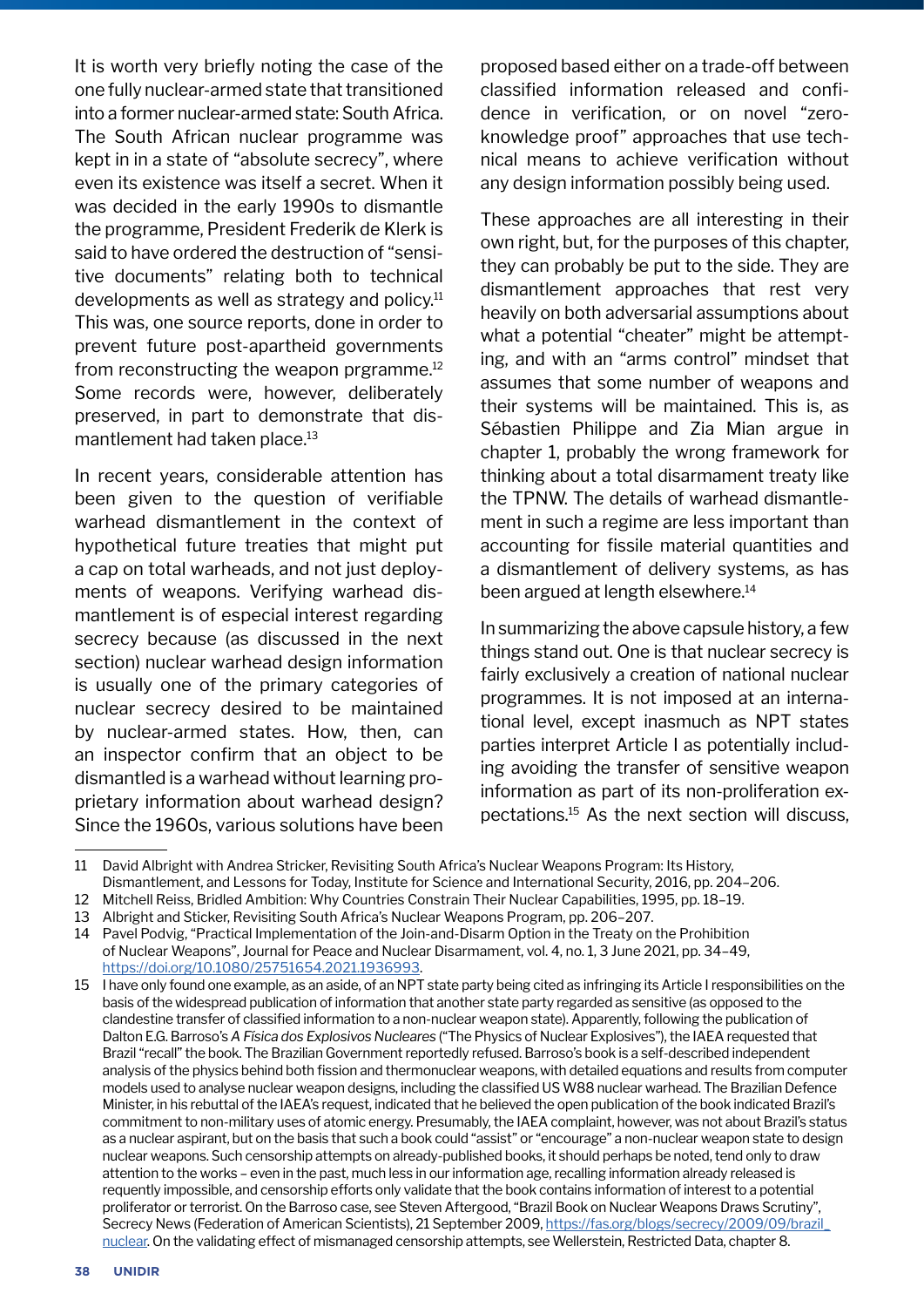what exactly might be considered "sensitive weapon information" has been historically contingent and hotly debated – there is no apparent international standard for this. Initially, disarmament proposals, like the post-war "international control" proposals, assumed that verified disarmament would require an almost totalizing rejection of secrecy and embrace of transparency and openness. Arms control proposals of the Cold War, however, found ways to accommodate verification and secrecy simultaneously, both by choosing carefully what to verify and with agreements on the specific means of doing verification. Lastly, one looking at this might conclude that secrecy is primarily a concern only of active or former nuclear-armed states. There is some truth to this, but, as the next section will outline, there are places where one might imagine secrecy to be a potential component of international disarmament regimes.

#### **What are nuclear secrets?**

The attempt to control the spread of and innovation in nuclear weapons by limiting access to putatively sensitive information about them – nuclear secrecy – has a long and complex history. It is worth considering a few classes of "secrets" before continuing, both in the effort to demystify the concept (and make it more tangible) and to illustrate several aspects of nuclear secrecy that may not be obvious when viewed from afar.

Historically, what has been a nuclear secret has varied dramatically in scope and scale over the years, ranging from the measurement of specific physical properties (e.g., the average number of neutrons released per fission of a given isotope, which was arguably the first nuclear secret), all the way up to the details of plans for nuclear war. For our purpose, it is worth considering the following as a list of the sorts of "secret" about which at

least the United States has indicated (more through its actions than through explicit acknowledgment) concern about being able to keep in the context of disarmament verification. The following descriptions also indicate whether the information would potentially be seen as something that would need to remain a secret under a regime of total nuclear disarmament.

• *The specific design principles used to create a nuclear explosion.* The gun-type design, the implosion design, the Teller– Ulam design, the principle of core levitation, the principle of boosting and so on are examples of broad classes of secret which have been declassified in the United States. Beyond the broad concepts, however, are a wealth of secret details. For example, on thermonuclear weapon design, only the following statement is officially declassified, with any further elaboration officially secret: "The fact that, in thermonuclear weapons, radiation from a fission explosive can be contained and used to transfer energy to compress and ignite a physically separate component containing thermonuclear fuel".16 The exact substances, geometrical arrangements, and so on for achieving this end are classified, as are the variety of ways that it can be put into practical engineering effect. Over time, a vast number of scientific and technical facts have been kept by states in this class of secret, although it is relatively rare that states coordinate on which facts are so designated. A consequence is that it is not uncommon for some nuclear-armed states to regard different scientific and technical information as being classified, with some being able to publish openly on it, and some restricted by their national legislation and regulations.<sup>17</sup>

<sup>16</sup> Item V.C.1.e. in "Restricted Data Declassification Decisions 1946 to the Present (RDD-7)", 1 January 2001, <https://sgp.fas.org/othergov/doe/rdd-7.html>.

<sup>17</sup> Examples of this, historically, have included a wide variety of things, including the possibility of peaceful nuclear fusion at all, which was classified in the United States until 1958, but was published quite openly by many other countries prior to this point. See Wellerstein, Restricted Data, chapter 6.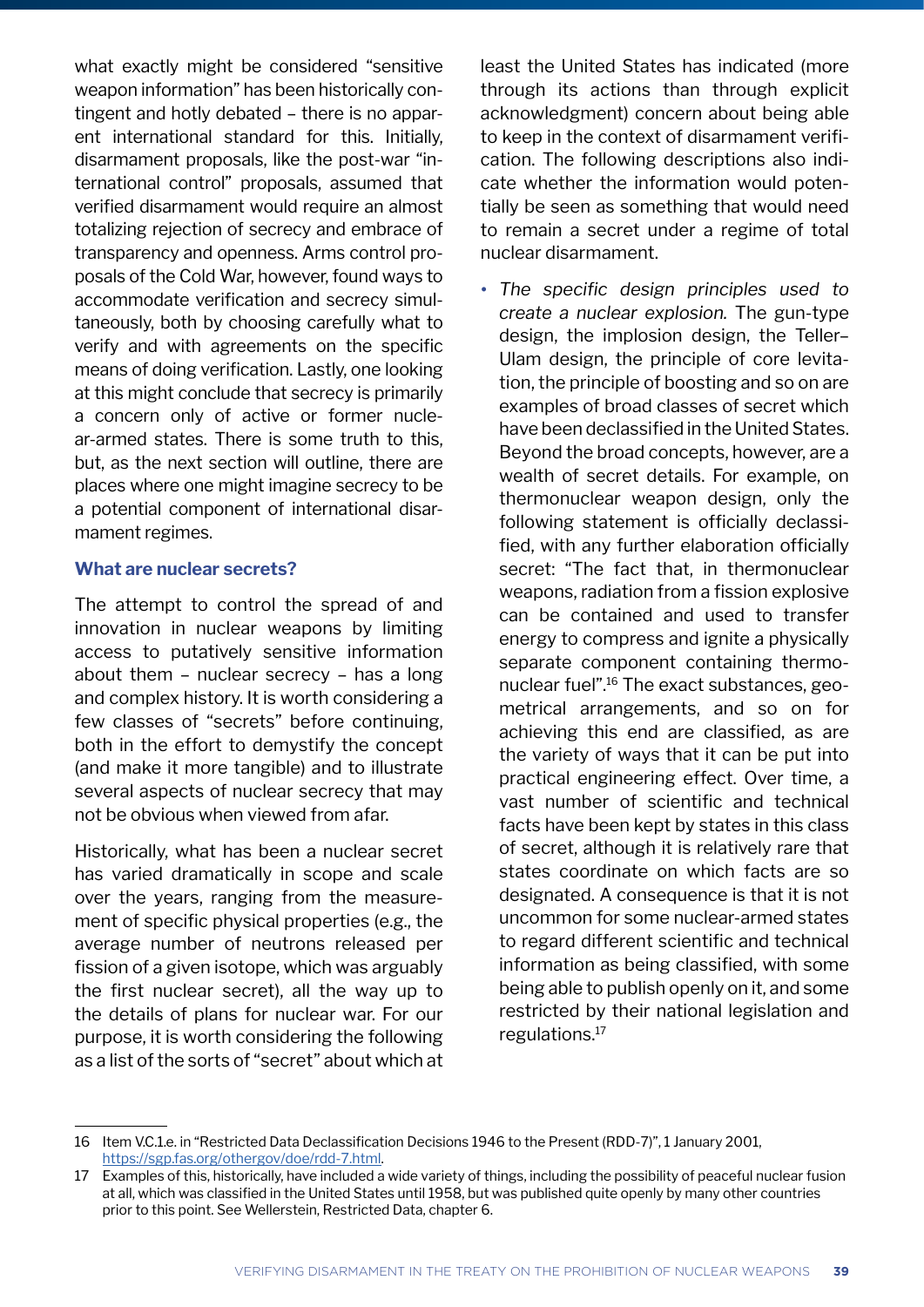• *The specifics of any given weapon design in the United States arsenal, past or present.* This includes the internal geometries of the various materials (including, but not exclusive to, the fissile material). While considerable information has leaked out over time about several specific warheads (e.g., the weapons dropped on Hiroshima and Nagasaki, or some of the principles used in modern warheads like the W88).<sup>18</sup> the official US position is that details of even historically antiquated warhead designs, much less ones presently in use, pose grave risks for proliferation or (depending on their simplicity) nuclear terrorism. Note that this does not mean that all information about actual weapons, especially previous ones, is necessarily classified secret – but, generally speaking, the assumption is that the bulk of such information is and should be classified, and any disclosures should be careful exceptions to that. With present weapons, it is worth noting that the fear extends to the possibility of defeat mechanisms as well: that if an enemy state understood a weapon's internal workings to a high level of precision and confidence, they could devise strategies to mitigate their effects or even disable them before detonation.19 In the event of a total disarmament treaty, this would only be still secret to the extent that it gave away very practical design knowledge. It might be considered an even more sensitive class of secret than the "general principles" class, because copying a specific design is potentially easier than designing a new weapon from scratch, especially for very

simple weapon designs. The problem of warhead vulnerabilities would disappear generally in the event of total disarmament.

• *The specific amounts and types of fissile material used in the primaries and secondaries of warheads.* This is a subset of weapon design information, but one worth drawing specific attention to in the context of verification and disarmament since inspecting some amount of fissile material at the end of the dismantlement process is a likely outcome. Historically, the sensitivity of this kind of information derived largely from the fact that knowing this could allow an enemy state to extrapolate production capacity and stockpile size. Presently, in states where fissile material supplies are abundant, that is less of a concern, but it would still be a concern in states where there is presumably a close relationship between the active production of fissile material and their arsenals (such as India, Pakistan and the Democratic People's Republic of Korea). There are indications that the United States views this information as sensitive in part because modern weapons can use very small amounts of fissile material (far lower than the "significant quantity" figures used by the IAEA). The reasons why this is a concern seem unarticulated, but one might speculate that, if acknowledged, this fact could create greater regulatory difficulties or could spur a less-advanced nuclear-armed state towards new design work that would greatly expand its arsenal size. Under a treaty for total disarmament, there would be great

<sup>18</sup> See, for example, John Coster-Mullen, Atom Bombs: The Top Secret Inside Story of Little Boy and Fat Man, selfpublished manuscript, 2002, rev. 2020; Dan Stober and Ian Hoffman, A Convenient spy: Wen Ho Lee and the Politics of Nuclear Espionage, 2001; and Chuck Hansen, The Swords of Armageddon: U.S. Nuclear Weapons Development since 1945, 1995, updated 2007.

<sup>19</sup> A very simple and historically out-of-date example of this: the weapons dropped on Hiroshima and Nagasaki had small radar devices that could detect their altitudes and begin the detonation sequence once they were at their desired height above the ground. If the Japanese had had exact knowledge of how these worked and were tuned, they could have potentially developed technology to cause the radar devices to send their detonation signals prematurely, leading to a less effective weapon. More modern concerns involve what have historically been labelled as "warhead vulnerability" issues, which include things like whether a given warhead or its components will fail under certain induced conditions (e.g., high amounts of heat, X-rays, neutrons (which in some historical designs, could induce premature detonation), or electromagnetic pulse). Such information is of relevance to designing anti-ballistic missile systems, for example, or knowing how much accuracy a given yield of weapon would need for counter-force targeting.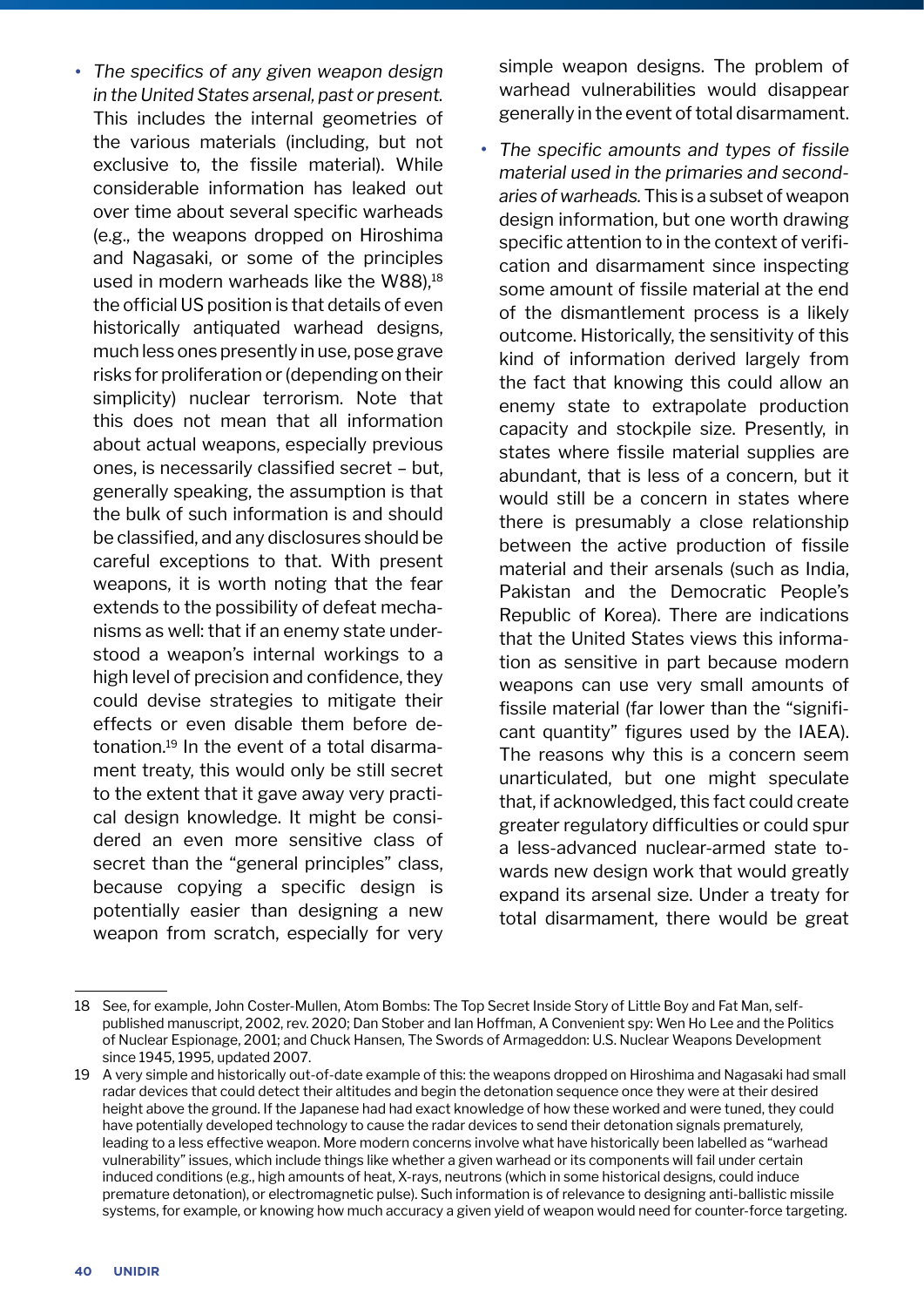incentive to release this kind of information as it would be necessary for an effective fissile material regulation regime. Arguably, even without such a treaty, it should be disclosed for exactly this reason – if regulations and safeguards are based on erroneous ideas of what a militarily significant amount of fissile material is, then that is potentially quite dangerous.<sup>20</sup>

- *Nuclear capabilities for active weapons. These include explosive yields and accuracy of delivery vehicles, but also things like failure rates*. Some information on these characteristics is published by some nucleararmed states. However, as they can relate very directly to nuclear strategy and credibility (e.g., how many warheads would need to be targeted at a given target to guarantee some decree of destruction, etc.), they can be very sensitive indeed, especially if the information is surprising in one direction or another (surprisingly accurate, surprisingly inaccurate, etc.).
- *Information relevant to the production of fissile material and "special nuclear materials" like tritium*. Historically, this meant that all information relating to isotopic enrichment and nuclear reactor design and operation was originally classified. Starting in the early 1950s, the United States began to declassify many theoretical and some practical aspects of these technologies as part of its effort to stimulate a domestic nuclear industry. Some of these older tech-nologies (e.g., gaseous diffusion enrichment) and newer technologies (e.g., laser isotope enrichment) remain heavily classified. The Zippe-type gas centrifuge, having been developed outside the United States, is an interesting counterexample to the norm.<sup>21</sup>
- *The specific technological developments, capabilities, countermeasures, and so on.*  These could relate to a variety of nuclear delivery systems, command and control systems, early warning systems, and so on.
- The specifics of nuclear war planning, policies and procedures.
- Proprietary information that might related to industrial secrets of the commercial corporations that are involved as producers or contractors for nuclear weapons. In many states, the manufacture and even design of nuclear weapons is handled not exclusively by central governments, but in various kinds of public–private hybrid arrangements that may involve complex intellectual property regimes as well as their state secrecy regimes. This aspect is frequently overlooked in discussions of nuclear infrastructure and secrecy. It is easy to overlook such things as comparatively minor when stacked up against the previous items on the list, but historically such concerns have added significant complications to some state secrecy regimes, and, as indicated above, are accommodated by existing the IAEA safeguards regime. 22
- Information acquired either through cooperation or intelligence operations about the nuclear programmes of other states, or information that would have diplomatic consequences if it were to be released. For example, the United States undoubtedly has information about the Israeli nuclear programme that it would not want to release because it would endanger US– Israeli relations and could compromise sources and methods of intelligence acquisition. Also, during the Cold War, the United States was often hesitant to release infor-

<sup>20</sup> As an example of where this could be an issue, IAEA regulations allow for amounts of up to 1 kilogram of plutonium to be exempted from certain safeguards. But, as Pavel Podvig has noted, there is evidence that at least one Soviet test in 1953 involved a core of only 0.8 kg of plutonium, which apparently achieved a yield of over a kiloton of TNT equivalent. Pavel Podvig, "Interesting Document about Soviet Nuclear Tests in 1953", Russian Strategic Nuclear Forces, 1 October 2012, [https://russianforces.org/blog/2012/10/interesting\\_document\\_on\\_soviet.shtml](https://russianforces.org/blog/2012/10/interesting_document_on_soviet.shtml).

<sup>21</sup> See Wellerstein, Restricted Data, chapters 6 and 7.

<sup>22</sup> For a discussion of how this worked in the early US Manhattan Project as an example of the historical complexities involved, see Wellerstein, "Patenting the Bomb: Nuclear Weapons, Intellectual Property, and Technological Control", Isis, vol. 99, 2008, pp. 57–87. For further examples of how intellectual property in the late Cold War, notably with gas centrifuges and laser fusion, complicated US secrecy goals, see also Wellerstein, Restricted Data, chapter 7.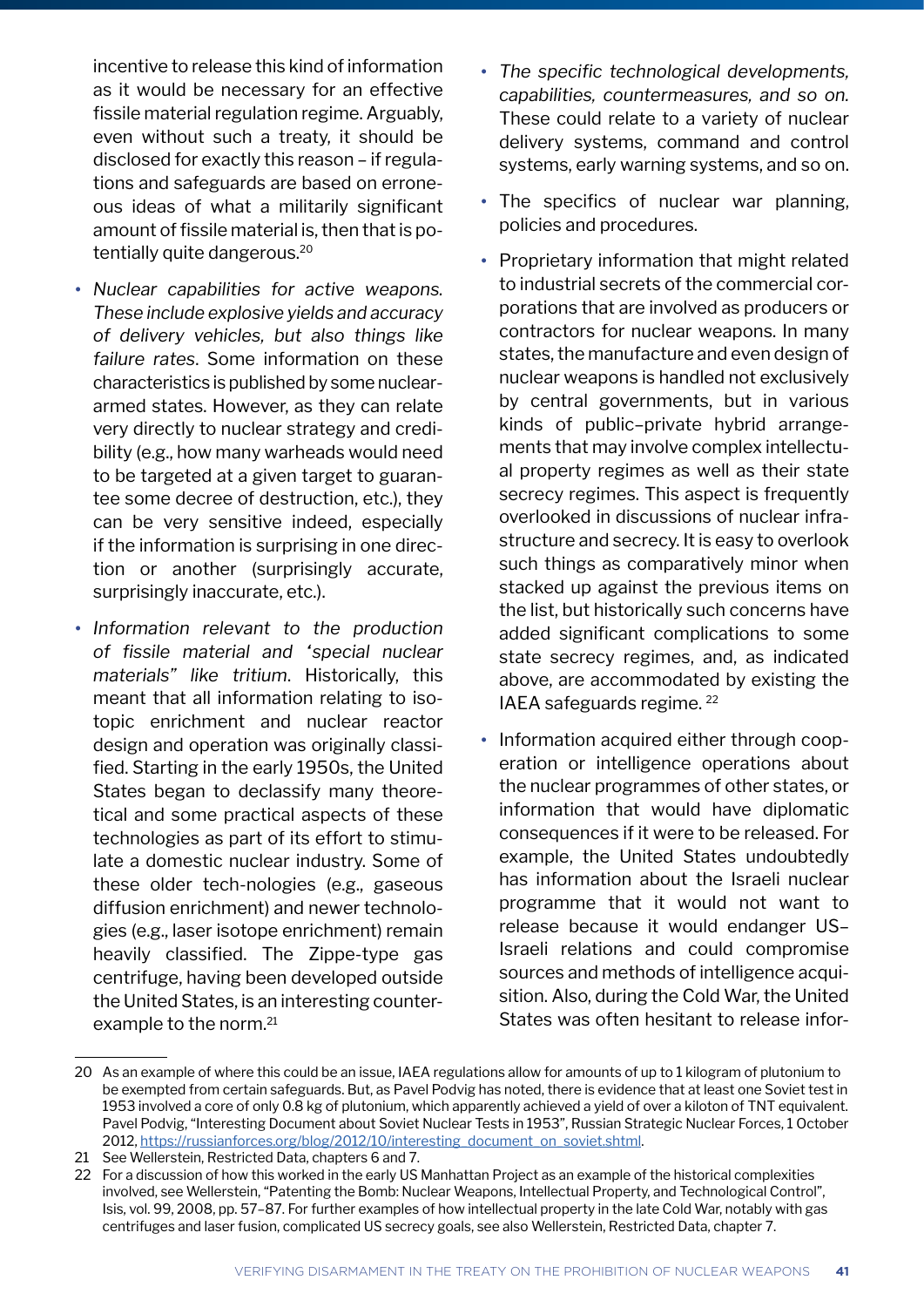mation about the foreign basing of US weapons because it did not always inform the host countries of the details of such arrangements (and the governments of the host countries did not always want to know, because plausible deniability was considered a more politically acceptable way to deal with deployments that might be unpopular to their citizens).

- *Derivative secrets.* From these chief "secrets", there is an almost endlessly long list of what we might think of as "derivative" secrets: information that is secret inasmuch as it can indicate (often through considerable effort or combination with other secrets) one of the above secrets. The most straightforward example of this is the shape of the warhead or weapon itself, which can be secret inasmuch as someone with experience can derive certain aspects about internal design choices from analysing it. Historically, this has been considered very sensitive information by the United States (e.g., the casings of the World War II weapons were not declassified until 1960 because they are extremely revealing about the basic principles behind each). Today, however, nearly all US warhead shapes are declassified.
- *Misuses of secrecy.* The previous classes of official secret are all "justified", but there are also "misuses" of secrecy: places where secrecy is used to withhold information that might be embarrassing, scandalous, compromising, illegal, unethical, hazardous, or used exclusively for bureaucratic or institutional advantage. As one example, during the early Cold War, the US Atomic Energy Commission opted to keep classified records of human experimentation done during the Manhattan Project as part of its health physics programme because it worried that the records would have an

adverse political impact on the organization.<sup>23</sup> These misuses are never part of the official justifications for secrecy, and it is difficult to judge what proportion of secrecy orders might fall under this class of secret if given external scrutiny. However, there are enough cases of such abuses of secrecy that it should be considered a possible class of its own, irrespective of its legitimacy.<sup>24</sup>

The above list is, of course, not likely to be comprehensive. But it gives a sense of the variety of uses to which secrecy has been put in nuclear weapon contexts. On many of these topics, a total disarmament treaty like the TPNW would be mute: early warning systems, bureaucratic disputes, war planning and so on. This does not mean that these classes of secret are irrelevant for thinking about disarmament. In fact, some of them, like bureaucratic advantage, are so core to the history of secrecy and the organizations that maintain it that they may present some of the most difficult hurdles to overcome. We will deal with that later in this chapter.

We can, perhaps, divide these classes of secret into three major categories of relevance to a treaty like the TPNW: proliferation-relevant secrets; secrets that have no relevance to the TPNW; and secrets that might interfere with implementation of the TPNW.

#### **Proliferation-relevant secrets**

The first category relates to information that the possessing state (and perhaps international organizations, like the IAEA, or other states) believes is important to keep hold of in order to discourage the proliferation of nuclear weapons. These could include things like warhead design and the production of fissile material, although, as noted above, different states have at times regarded the sensitivity of these topics differently over

<sup>23</sup> Wellerstein, Restricted Data, p. 188.

<sup>24</sup> For more on secrecy abuse, see especially William Burr, Thomas S. Blanton and Stephen I. Schwartz, "The Costs and Consequences of Nuclear Secrecy", in Stephen I. Schwartz (ed.), Atomic Audit: The Costs and Consequences of U.S. Nuclear Weapons since 1940, Brookings Institution, 1998, pp. 433–483.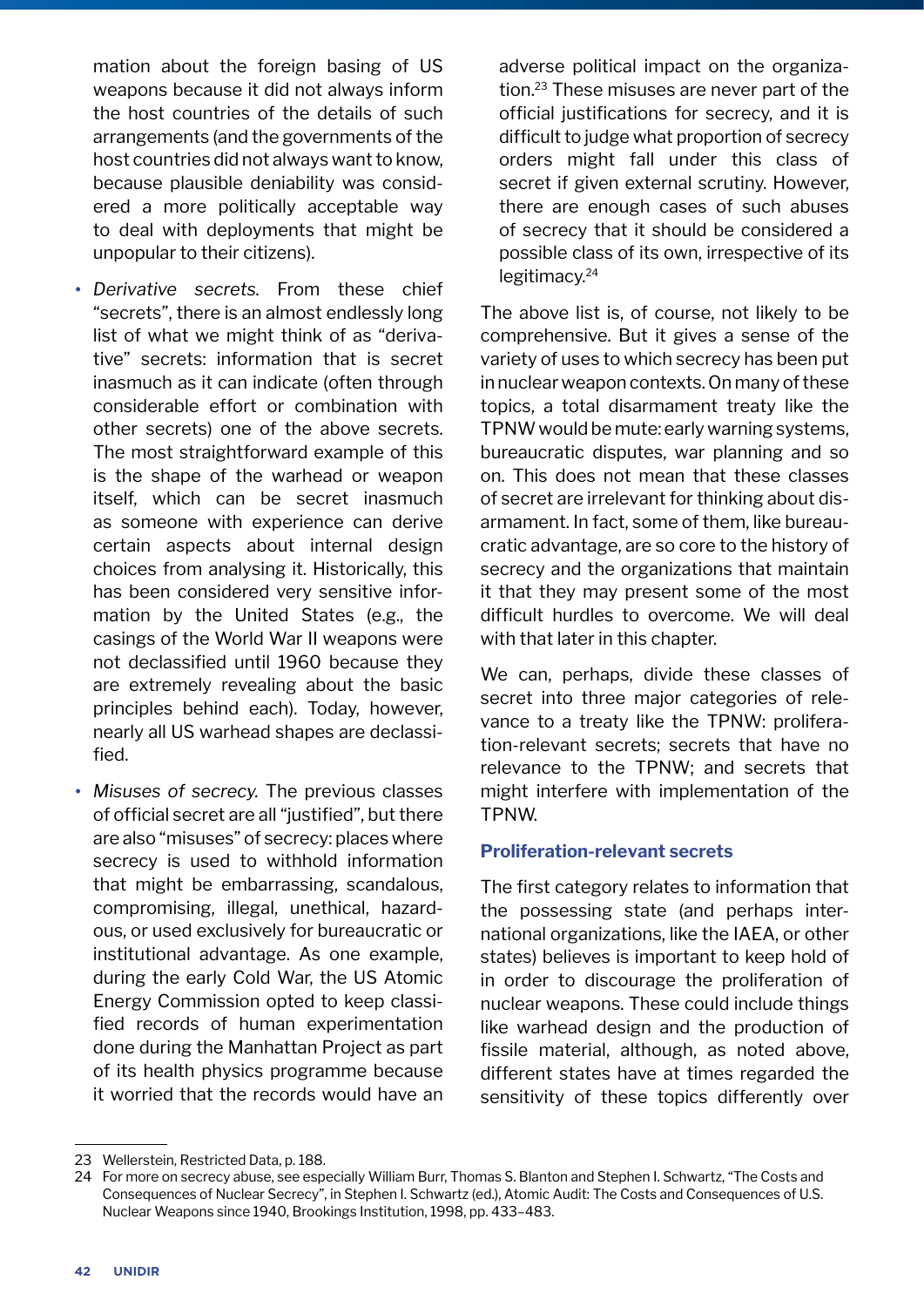time. Looked at historically, this category has been a "sliding scale" of release from the Manhattan Project through to the present day, with some concepts (e.g., the construction of nuclear reactors, or the implosion design for nuclear weapons) that are initially considered among the most important secrets eventually being declassified either because they were judged significantly compromised or because their declassification served some other end (in the case of reactors, it was Atoms for Peace and a desire for a civilian nuclear power industry; in the case of implosion, the US Atomic Energy Commission declassified the concept in order to enter it into evidence in the espionage trial of Ethel and Julius Rosenberg in 1951).25

A key point about this category of "secrets" is that in theory (if not in practice) they do not "expire". If one believes that these forms of information are vital steps in the proliferation and creation of nuclear weapons (as the classification officers and weapon designers who create and enforce these categories do) and if one is worried about the proliferation of weapons in a world where one doubts that all fissile material is under rigorous safeguards, then they will forever be risks.

Whether these kinds of "secret" are actually important to the spread of nuclear weapons (or, at least, whether the efforts made to control them are worth the costs) has been historically a hotly disputed question. Since the 1940s, there has been an explicit belief in the United States that the denial of certain categories of weapon design information played a chief role in inhibiting the acquisition of nuclear weapons by non-nuclear weapons states and inhibiting innovation in nuclear weapon designs by existing nuclear-armed states. There have been, it is worth noting, objectors to this article of faith all along, including many of those who helped develop said weapons. The argument against "secrets"

being important, which is so alien to the modern rhetoric of arms control that it is worth just briefly outlining, is twofold.<sup>26</sup>

One is an argument that explicit information – that is, the kind of information that can be written down – is not the primary vector along which nuclear acquisition or innovation occurs. This is particularly the case for new nuclear states; what holds them back is not their lack of ability to design a viable nuclear weapon (which has arguably only become easier over time, both with the amount of information about nuclear science and technology that is globally available, and with the dramatic increases in computational technology that allow for the easy simulation of ideas), but their access to fissile material. All efforts should thus be focused on the latter, which is also a much more practical and tangible vector to focus on than everdiffusive "information".27

The second argument, which has been noted above, is that, because the essential information is based on scientific and engineering facts, any secrecy must be temporary since it can be rediscovered by any other state with a sufficient technical infrastructure. Moreover, given the nature of global science and technology, nearly every state today has sufficient technical infrastructure to develop a viable nuclear weapon design. Furthermore, in a world where espionage occurs, one should never have any confidence that any of these "secrets" are not already known widely anyway (as cases of known nuclear espionage make very clear).

The counterarguments to these are that sensitive information, especially certain types of very specific sensitive information, may indeed be core stumbling blocks in a state's nuclear ambitions. Moreover, even if secrecy does not offer an absolute possibility of discouraging foreign nuclear development,

<sup>25</sup> See Wellerstein, Restricted Data, chapter 6.

<sup>26</sup> "Secrets" here is in quotes because historically there has been a gap between what is formally classified and what is actually unknown to a broader population (much less the nuclear programmes of other states). On the general argument about the shifting barrier of secrecy, see Wellerstein, Restricted Data. As a whole, that book seeks to characterize this activity, but chapters 6 and 7 in particular illustrate this action through numerous case studies of declassified fields.

<sup>27</sup> For a historical overview, see Wellerstein, Restricted Data, especially chapters 4 and 7.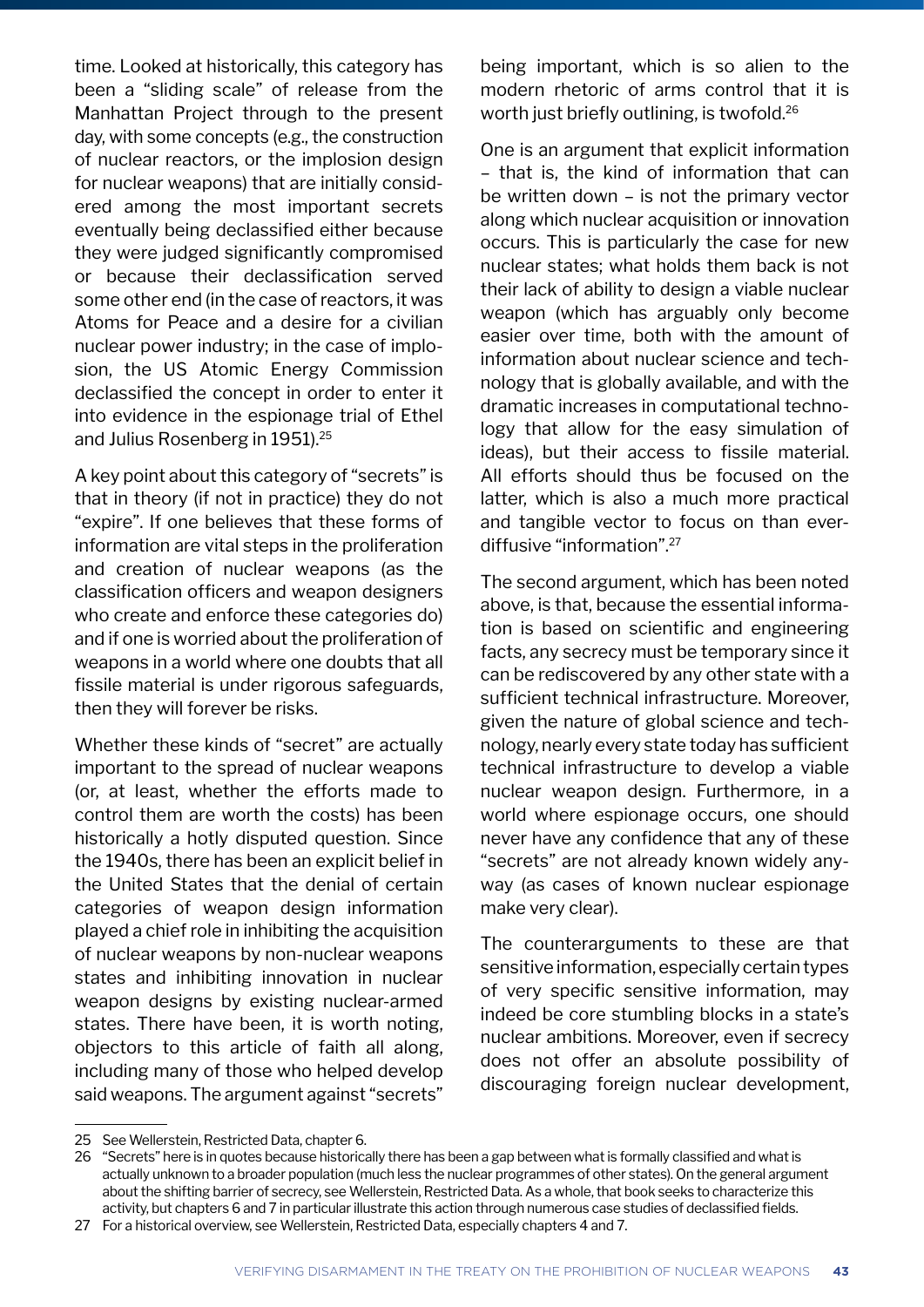its presence adds to the difficulty, and that translates into additional resources spent on the nuclear programme that cannot be spent on other programmes, as well as additional time, and time is valuable.

For our purposes, these considerations may not matter because if these states or entities believe (or profess to believe) that that these secrets "matter", then they will insist on treating them in a controlled fashion, and indeed will see such treatment as core to the success of a treaty like the TPNW, rightly or wrongly. In practice, the "forever" status of even things in this category has historically been much more limited, as changing political contexts and perceptions of what is known publicly have led, over time, to many of these "secrets" becoming formally declassified. This chapter largely takes for granted that these beliefs about the importance of secrecy exist among the nuclear-armed states, and are unlikely to change soon, even if they undergo a "paradigm shift" of the sort that accession to the TPNW would require.

But it is important not to see secrecy as an absolute, all-or-nothing state of affairs. Historically, the categories of what is a secret have changed dramatically and sometimes quickly, and how important any given secret (or all secrets) are for nuclear outcomes has waxed and waned in the official imagination. The goals of secrecy themself have also changed over time. For one simple example, only in the early 1970s did denial of nuclear weapons to non-state actors become a major US classification priority, and that can result in very different sorts of decisions on declassification questions than if the only imagined enemy is a state actor.<sup>28</sup> While it is certainly too much to imagine the existing nucleararmed states abandoning all secrecy (if that was even a good idea, which it clearly may not be), it is not historically unjustified to imagine that they could, in a relatively short period of time, rearrange their thinking on some of the core issues that may be stumbling blocks for warhead dismantlement (e.g., whether there

is still utility in keeping the exact fissile material masses in existing weapons classified).

#### **Secrets that have no relevance to the TPNW**

A second category of secrets might be secrets that have no relevance to the TPNW and should not interfere with it. This would include things like nuclear war planning and policy, details about and capabilities of specific warheads and delivery systems, details about command and control and early warning, and so on. Although these may have historically been among the most closely held and valued secrets of a nuclear-armed state, they are irrelevant for the concerns of the TPNW as that state transitions into being a former nuclear-armed state. They do not have an impact on verification, inasmuch as they do not impinge on the accounting and safeguarding of special nuclear materials.

#### **Secrets that might interfere with TPNW implementation**

Finally, a third category might be secrets that in principle should not have relevance to the TPNW but might interfere with its implementation. In this category we might include general military secrecy, which is always an issue with nuclear-specific verification treaties that do not infringe on the ability to have other categories of secrecy. This has apparently been an issue with Iranian verifications, when sites of interest to the IAEA are declared by the Iranians to be military sites but not nuclear sites, and thus out of their jurisdiction. This category also includes general bureaucratic secrets that impinge on verification activities. In principle, implementing a verifiable TPNW would not care about either of these types of secret; in practice, they may create enough uncertainty to promote fears of covert operations.

The most tricky of the above three categories is likely to be the first: the proliferationrelevant secrets. It is difficult to judge, from first principles, how much of a problem they should be seen as because it depends on how

<sup>28</sup> Discussed in Wellerstein, Restricted Data, chapter 7.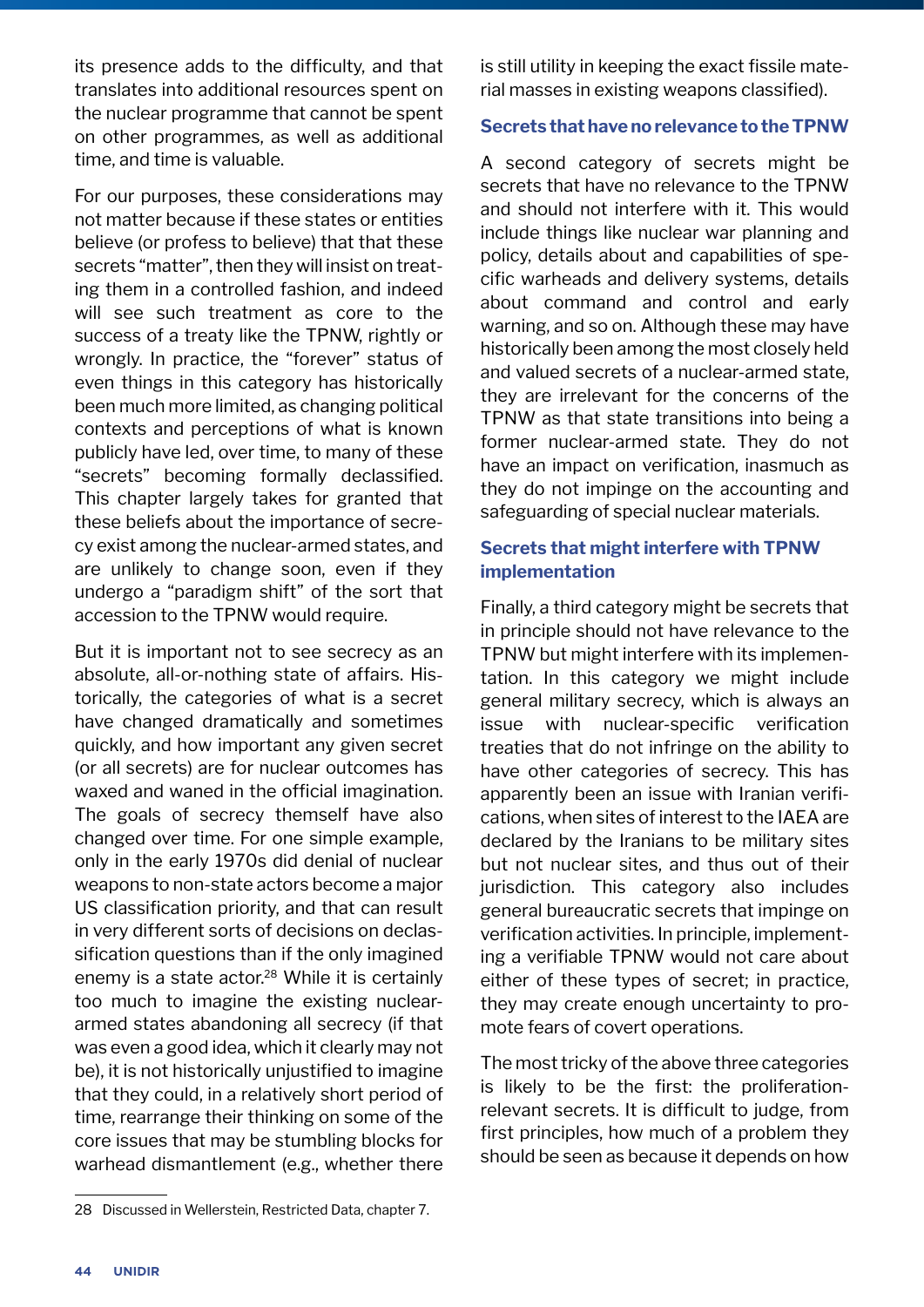serious one takes the threat of proliferationby-information (as opposed to proliferationby-materials or proliferation-by-facilities). It is possible to imagine that, in a world where the TPNW was being implemented, we may exit the mindset that is so focused on "secrets" as the vector of proliferation, or at least become less convinced that they are worth as much effort as has historically been committed to them. The United States in particular will find it quite hard to go in this direction: for over 70 years, the idea of "secrets" has been core to its ideological and rhetorical concepts of non-proliferation, even if most of its practical tools of non-proliferation focused on other vectors of technological transmission. Institutional cultures, as will be discussed in the next section, matter.

Discussions with nuclear practitioners suggests that they do not hold these beliefs cynically: they truly believe that small, transmissible bits of information (e.g., the equation of state of plutonium under many megabars of pressure, the exact ways of manufacturing and operating centrifuges) could, in the wrong hands, encourage a state to pursue nuclear weapons when it might not otherwise, could increase the speed or likelihood of proliferation, and could generally lead to very bad outcomes. Again, one can debate or reject this; there have been, since 1945, different perspectives that were not uninformed, and not all critiques of this come from people outside the nuclear weapon system (e.g., J. Robert Oppenheimer and Theodore B. Taylor are two prominent weapon designers who ultimately believed that material safeguards were much more effective than secrecy).

Non-nuclear-armed states could go either way on this issue. One could see them rejecting these claims as attempts by the nucleararmed states to maintain a paternalistic control over the field of nuclear science and technology. One could, just as easily, see them embrace the opposite idea, wanting to show their utter lack of interest in nuclear weapons and their disdain of proliferation by trying to keep these matters more controlled than they even have been. It seems reasonable to suspect that whatever one thinks about this category, if the nuclear-armed states are going to treat it as important to them, then anyone wanting them to accede to the TPNW must also allow them to treat it that way.

#### **Institutions and cultures of secrecy**

The discussion above has been primarily concerned with the technical applications of secrecy, and the official justifications and arguments in favour of it. But even secrecy of technical things is always more than just technical: it is also political, either through its use to reinforce hierarchical relations, or through its ability to obscure or derail various political efforts. It is also organizational, sociological and psychological: it is a practice implemented by institutions and people within them, and secrecy practices have long been noted, even before nuclear weapons, to be endemic to bureaucracies in general for a variety of reasons that surpass whatever official justifications are given for their existence. Acknowledgment of this is likely to be an important aspect of dealing with and understanding institutions and cultures of secrecy in the context of the TPNW, and it likely to be considered part of the overall institutional and cultural shift that would be necessary for a nuclear-armed state to disarm.

There have been many different analyses of the psychological and sociological aspects of secrecy of organizations, including government bureaucracies and "secret societies". This scholarship ranges from the early 20th-century sociology of Max Weber and Georg Simmel, through to the more recent work of nuclear anthropologists like Hugh Gusterson and Joseph Masco. The Weber and Simmel approaches appear in retrospect to identify secrecy as having particularly transhistorical and transcultural effects. For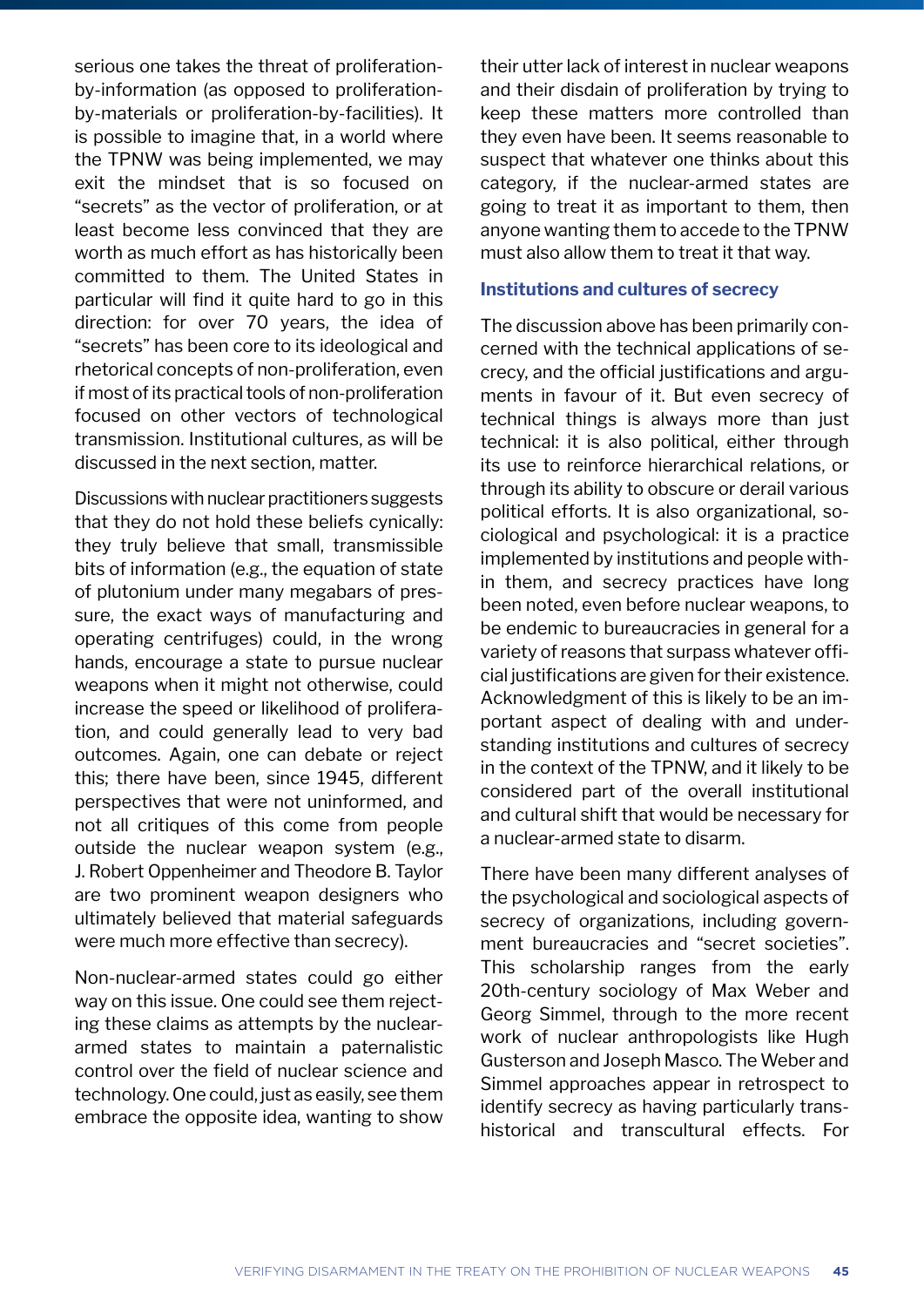Weber, for example, secrecy in bureaucracies is an inherent property that emerges as individual bureaus struggle for resources and power, and find that their ability to limit access to information is a potent weapon towards this end.<sup>29</sup>

For Simmel, secrecy is a core aspect of human behaviour. Its manifestation in secret societies (e.g., the Freemasons) provides a psychological benefit to the individuals within the society (who are united in their knowledge) and is part of the constitution of the identity of the society as a whole (i.e., in some kind of opposition to the broader world).<sup>30</sup>

Where the work of Weber and Simmel take on an air of spacious theorizing, the more recent nuclear anthropologists reinforce their study of weapon laboratories with ethnographic observation and specific historical inquiry. Gusterson, in his classic ethnographic study of weapon scientists at the Lawrence Livermore National Laboratory towards the end of and immediately after the Cold War, argues that secrecy is "an anvil on which the identity of new weapons scientists at the laboratory is forged". Its practices shape every interaction they have within the laboratory, and shape their interactions with the world outside the laboratory, even to the point of personal ruin (e.g., the inability to communicate about their daily work with their wives and children is a point of particular long-term psychological and familial harm). In general, the impression one gets from Gusterson's approach is that the institutional culture of secrecy within US nuclear weapon laboratories is one of constant reinforcement about the value of secrets, the need to keep secrets and the gradual warping of a practitioner's world into one that is almost entirely defined by the presence of a secrecy regime.<sup>31</sup>

Masco's interests, in contrast, are in the ways in which places like the Los Alamos National Laboratory interact with the broader context in which they exist. This includes sites that help to generate the political and ideological needs for large, secretive weapon complexes, and their impact on the people and locales in which they are situated. The ways in which, by the end of the Cold War, secrecy had been internalized as a national security norm, taken for granted and endlessly extended, with bouts of "hypersecurity" in the wake of real or perceived national security failures, all appear to indicate to Masco that nuclear secrecy in particular is a self-perpetuating, deeply rooted aspect of at least US political discourse.<sup>32</sup>

One last perspective is valuable here, that of a critical insider. Daniel Ellsberg, the famous *Pentagon Papers* whistle-blower and onetime RAND Corporation nuclear security expert, has written eloquently on the pernicious social effect of secrecy on people who come into organizations that require it. In his memoirs on his time as a whistle-blower, Ellsberg recounts a meeting in which he discussed with Henry Kissinger the latter's status as someone who was rapidly getting access to large amounts of classified information in 1968. First, Ellsberg says, Kissinger will feel like a fool, because he will see how much had been kept from him. Then there will be a time in which he forgets he ever did not have such information, and think that everyone without similar status are the fools. Over a much longer period of time, he will become familiar with the limits of the secret information, but before then, it will become very difficult for him to learn anything from anyone without similar access. Ultimately, he will start to see people outside the secrecy regime as essentially dupes to be manipulated towards his own ends.<sup>33</sup>

<sup>29</sup> Max Weber, "Bureaucracy [1920]", in Guenther Roth and Claus Wittich (eds.), Economy and Society: An Outline of Interpretive Sociology, 1978, pp. 956–1005.

<sup>30</sup> Georg Simmel, "The Sociology of Secrecy and of Secret Societies", American Journal of Sociology, vol. 11, no. 4, January 1906, pp. 441–498.

<sup>31</sup> Hugh Gusterson, Nuclear Rites: A Weapons Laboratory at the End of the Cold War, 1996, especially chapter 4.

<sup>32</sup> Joseph Masco, Nuclear Borderlands: The Manhattan Project in Post-Cold War New Mexico, 2006, especially chapter 6.

<sup>33</sup> Daniel Ellsberg, Secrets: A Memoir of Vietnam and the Pentagon Papers, 2003, pp. 237–238.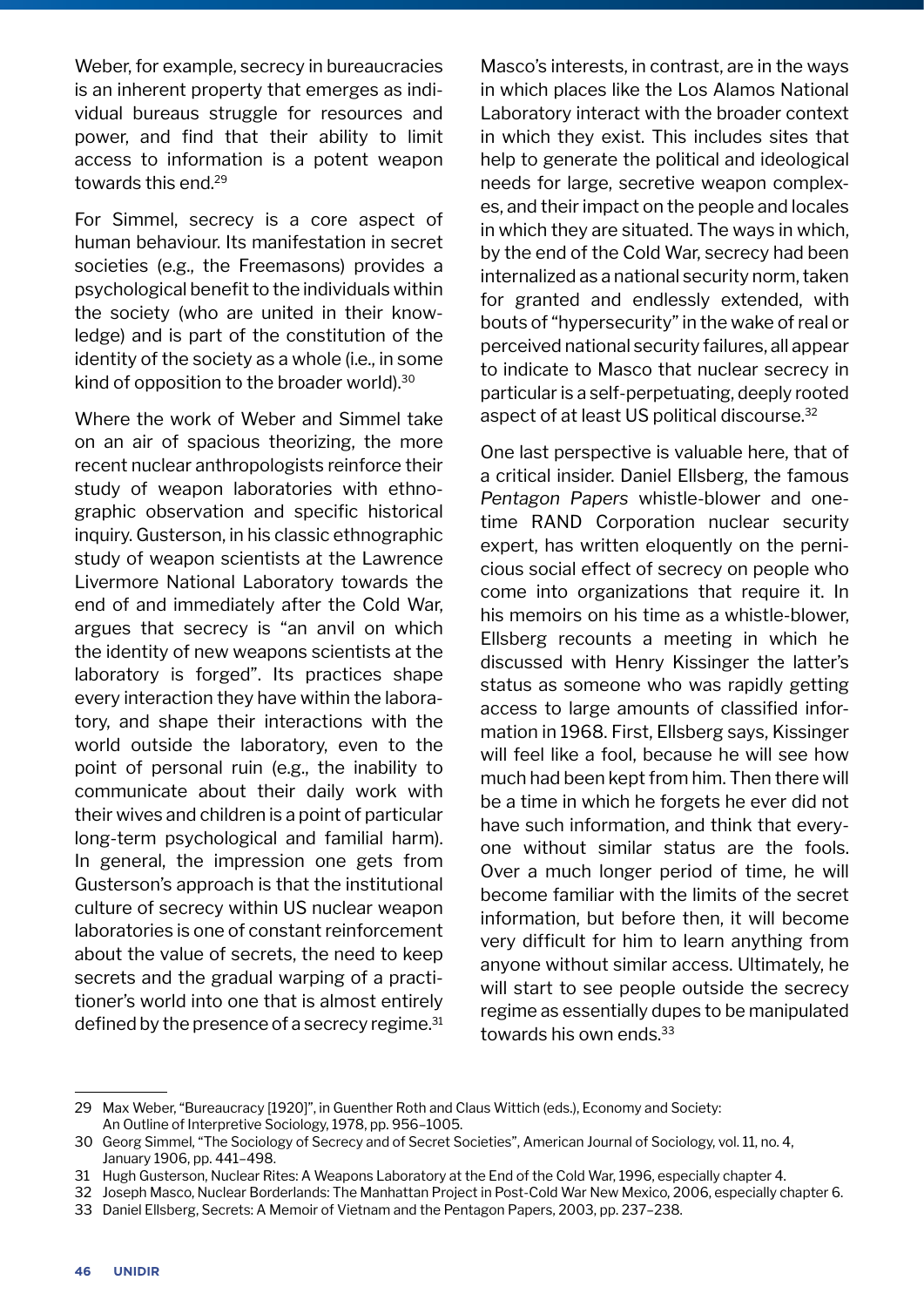The sum of all of these accounts – just a few of the many takes on secrecy and organizations that are out there – is that secrecy is more than just the content of the secrets. It is an organizational technique that, even when applied to control information that all might agree is unambiguously in need of such control (which as we have already discussed is rarely the case), has intense effects on institutions, individuals and the broader societies they are in. Secrecy is a mindset, it is an ideological enabler, it is a paradigm. It is something that confers power and status on those who have access to it. Again, this is not to say that secrecy exists only to these sorts of ends; the arguments above are that these kinds of ends will happen in any system that relies on large amount of secrecy, including "legitimate" ones protecting "legitimate" secrets. The consequence is that secrecy regimes are very difficult to unravel because nearly all psychological, sociological and political forces are in favour of their strengthening and reconstitution, and not their dissolution.

There are at least two historical examples that may be of particular utility in thinking through some of the possibilities of secrecy reform on national levels: South Africa in the early 1990s, and the Openness Initiative by the US Department of Energy (DOE) in the immediate post-Cold War United States.

#### **South Africa in the 1990s**

South Africa disarmed unilaterally in the early 1990s. Because the disarming apartheid government of South Africa anticipated being replaced by a very different post-apartheid government, there was a curious mixture of transparency (an accounting of the disarmament process) and permanent secrecy (destruction of records). This seemingly paradoxical outcome is potentially one model for

what a full disarmament might look like. The transparency is necessary, of course, to allow for some level of verification that disarmament actually occurred. However, it is interesting to note that, in the case of South Africa, a sceptic could easily suggest that verification was necessarily incomplete on a technical level, and that the acceptance of South Africa into the NPT regime was in part an act of faith and political trust. In this way, South Africa is an example of a practical disarmament regime that might not meet all of the imagined demands one would have on a hypothetical disarmament regime, but has, apparently, been accepted as legitimate by the world community (inasmuch as there are apparently no serious allegations that South Africa remains a nuclear-armed state).

Permanent secrecy is a very different state of secrecy than the regimes discussed in this chapter generally. Most secrecy regimes require the secrets to be, in principle, accessible and usable. The degree to which this is possible in practice depends on the regime and depends on the secrets, but officially most secrets are intended to be used in some way, especially in regards to a weapon programme. Permanent secrecy of the sort associated with the destruction of records means that whatever information was once known is now, in principle, totally lost, with the exception of whatever remnants remain in the heads of those who once knew the secrets. This does not mean that such information could not be "rediscovered" later – there are certainly examples of "lost" explicit and tacit knowledge being reconstructed at great cost by later generations and institutions. Yet, destroying the knowledge does to some degree increase the difficulty of its reconstitution.34 The sociologists Donald MacKenzie and Graham Spinardi have used the fact that knowledge (especially "tacit

<sup>34</sup> On recovering "lost" knowledge, the common example is Fogbank. This exotic substance was apparently used in the interstage of several thermonuclear weapons. The United States nuclear complex lost the ability to produce it by the post-Cold War period and had to develop, at some cost, new production methods for a substitute, which then had to be validated as having acceptably physical properties similar to the original. For one account, see "Fogbank: Lost Knowledge Regained", Nuclear Weapons Journal (Los Alamos National Laboratory) no. 2, 2009, [https://www.lanl.gov/](https://www.lanl.gov/orgs/padwp/pdfs/nwj2_09.pdf) [orgs/padwp/pdfs/nwj2\\_09.pdf](https://www.lanl.gov/orgs/padwp/pdfs/nwj2_09.pdf)[, pp. 20–21.](https://obamawhitehouse.archives.gov/the-press-office/2012/03/26/joint-statement-presidents-republic-kazakhstan-russian-federation-and-un)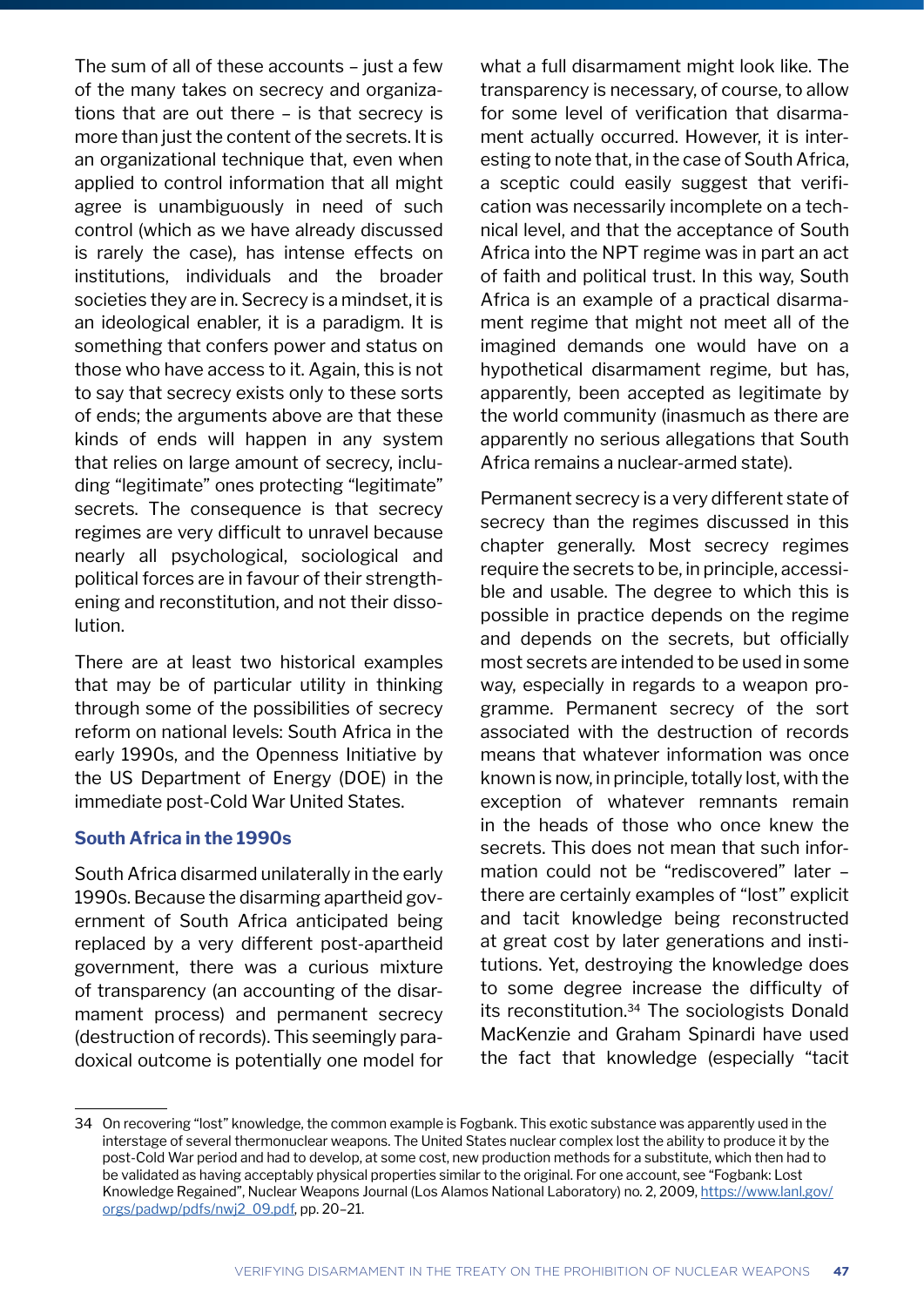knowledge", which is to say, the individual experience gained through long hands-on interactions which is hard to write down) can be destroyed and lost in this way to argue that, contrary to the usual assertion, it is possible to functionally "uninvent" nuclear weapons. This may only be true for a certain sense of "uninvent", but it does highlight the notion that information that has to some degree been actually kept secret may be more destructible as a result, in a way that might, unintuitively, help disarmament efforts like the TPNW.35 There is some irony in the idea that, if one believes that certain information obtained by nuclear-armed states is proliferation relevant and has been successfully kept secret, then a necessary consequence of that is that its destruction would be the next natural step once a state has decided to disarm.

#### **The post-Cold War United States**

In the early 1990s under the administration of US President Bill Clinton, there was an effort by the Department of Energy and its Secretary of Energy, Hazel O'Leary, to reconstitute a new institutional outlook that was based around "openness" instead of the traditional secrecy. The Openness Initiative was a broad-ranging set of policies that sought to declassify pertinent information, increase the number of stakeholders involved in DOE decision-making in general, and acknowledge Cold War sins committed by the US nuclear complex, including the non-consensual exposure of people to various kinds of radiological hazard. It included many attempted re-evaluations of the entire classification system itself, and involved many reformers and harmed parties in discussions about the corrosive effects of secrecy.

Tellingly, it was not an unambiguous success, although some of its releases and changes have held up over time. The difficulties came from several quarters. One was that reforming secrecy from the inside was incredibly difficult because there were institutional stakeholders who genuinely saw secrecy as an important part of US national security interests. Laboratory heads and weapon scientists were not particularly enthusiastic about openness, and saw it as a political imposition to be resisted. Another is that the Clinton administration was beginning to come under sustained political attack along a number of different venues (as was O'Leary), and blaming it for being lax on secrecy and security was a particularly fruitful mode of attack by its opponents. The allegation in the late 1990s that China had, over a period of decades, stolen advanced US nuclear warhead designs was deployed as a political weapon against the administration, and the DOE in particular. The accusation that the Openness Initiative had anything to do with this work is specious (the alleged espionage happened before it began), but the political liability of being seen to have lost "nuclear secrets" was still potent. It was also the case that the revelation of past US nuclear infrastructure failures (e.g., human radiation exposures and experiments) appears to have decreased public faith in said institutions – even though they were the ones doing the revealing as part of a reconciliation process. This is what I have in the past identified as one of the paradoxes of secrecy reform: releasing once-secret information seems like it ought to increase trust in institutions, but it can easily produce the opposite because it reveals to what lengths the institutions of the past were willing to go. All major attempts at nuclear secrecy reform in the United States have led to their champions being easy targets for allegations of being lax on secrecy, with the result being a pendulum swing in the other direction of more secrecy, either in the same administration or the next one.<sup>36</sup>

The sum of these two case studies is not some simple directive, but it does show some of the difficulties involved with institutional secrecy reform. In the case of the South Africa,

<sup>35</sup> Donald MacKenzie and Graham Spinardi, "Tacit Knowledge, Weapons Design, and the Uninvention of Nuclear Weapons", *American Journal of Sociology*, vol. 101, no. 1, July 1995, pp. 44–99.

<sup>36</sup> See Wellerstein, Restricted Data, chapter 9.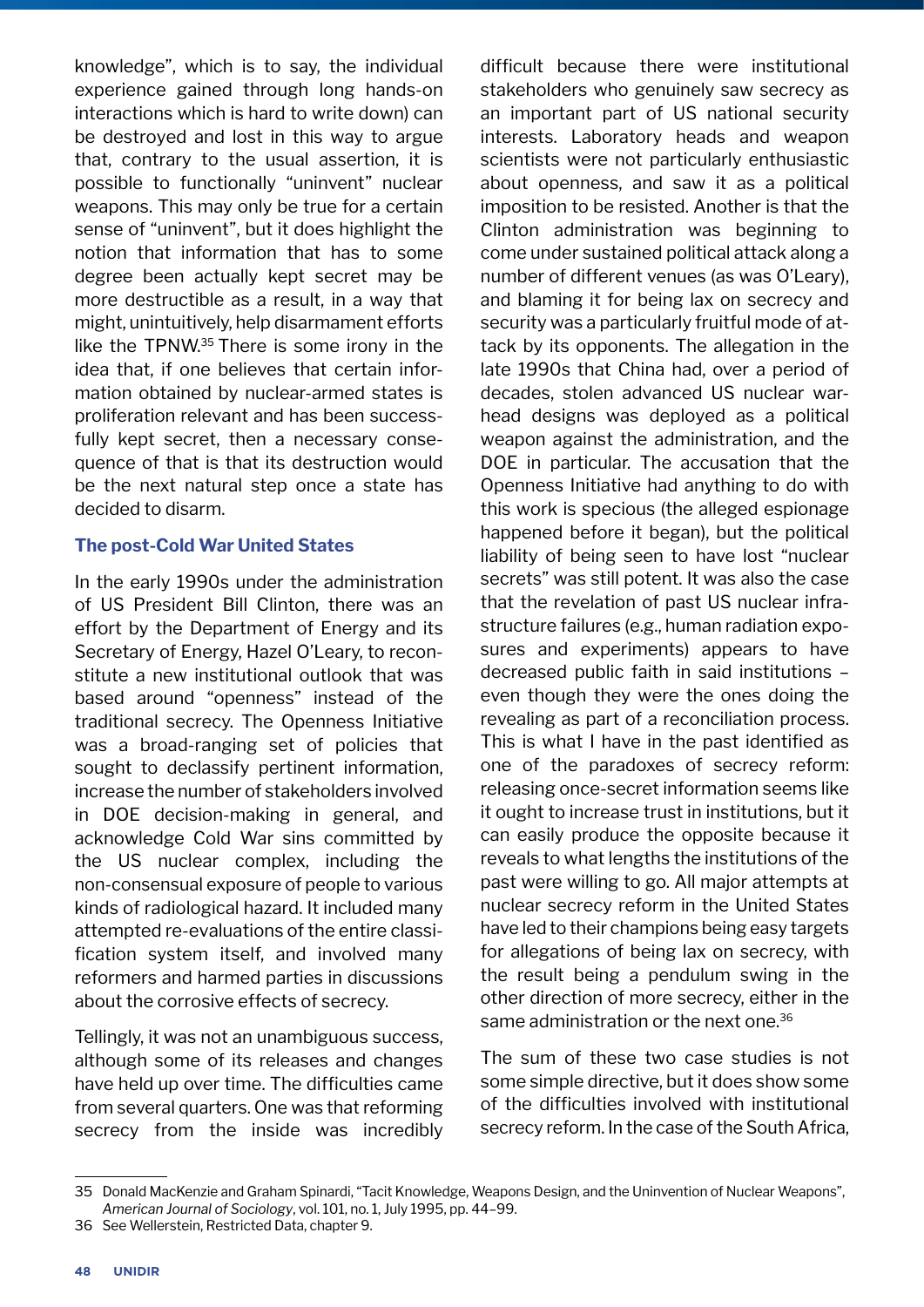it was successful, but only because the institutions keeping the secrets were (secretly) planning for their own destruction, and thus were able to tidy affairs to the degree that they (and not an external auditor) preferred. In comparison, the case of the Openness Initiative shows how difficult self-reform is for institutions of secrecy. This is the case even if it is genuinely desired (and again, not all of the stakeholders in the case of the Openness Initiative probably genuinely desired this) because of the vulnerable position it puts the institution in to do this publicly and to try to continue to operate. It is tempting to suggest that the South African case, however unsatisfying it is for those who would prefer to know more about the operation of the South African nuclear programme (and the potential for cover-ups and lost opportunities for reconciliation) is perhaps the more viable and realistic model. But these two examples no doubt do not encompass the variety of possibilities available.<sup>37</sup>

#### **Conclusions**

As national nuclear secrecy regimes necessarily reinforce the divisions between the nuclear-armed states and the non-nucleararmed states, it is easy to make the claim that their primary impact on arms control historically has been to hinder it. The degree of legitimacy one assigns to this critique depends on how seriously one takes the comitments of the nuclear-armed states to progress towards disarmament, and how seriously one takes them when their experts and institutions claim that certain information must

remain secret without direct consequences to follow.<sup>38</sup> Even the fact that a great quantity of the secrets is necessarily unknown to external, impartial observers presents a problem of asymmetry and trust.

It is worth acknowledging that this problem exists with all of the nuclear-armed states. The United States, perhaps unexpectedly given its long discourse on its long history of secrecy, is among the most transparent of the group. The United Kingdom has made some strides over the last several decades to increase its overall transparency, but it is still quite far behind the United States in its willingness to disclose even historical information about its nuclear programmes and policies. All other nuclear-armed states are far behind these two in this respect. Which is only to say that this problem gets even more difficult as one imagines trying to get other states involved in such negotiations, and that these asymmetries exist among nuclear-armed states as well as between the nuclear-armed states and the non-nucleararmed states.39 As a plan for total disarmament would necessarily be cooperative, one would imagine that some of these issues would be lessened if the parties going into it were doing so in good faith and with strict timelines for implementation. But if one of the parties suspected that other parties were not doing so, and were either trying to acquire sensitive nuclear knowledge with the goal of becoming a future nuclear state, or were attempting to use secrecy as a way to conceal a lingering nuclear capability, one can see that this would be a very tricky problem.

<sup>37</sup> One possibility not discussed here, because it is not relevant to the TPNW discussions, is that secrecy regimes are only potentially totally removed with the total dissolution of the national political regime that enabled them in the first place. Even in such cases, however, secrecy regimes can be very persistent, such as in the case of the transition from the Soviet Union to the Russian Federation.

<sup>38</sup> As someone who has spent a lot of time looking at the historical debates about classification questions from within the US nuclear complex, I should also note that the term "experts" here is probably overly vague. Within national nuclear complexes, there are many technical experts who possess a wide variety of opinions on what should or should not be kept secret, and the utility of secrecy in general. The ones who are specifically in charge of enforcing classification rules, however, tend to believe in their importance as a rule (or else do not stay in the job that long, historically). They also, I have found, frequently overestimate how good their secrecy efforts have been because they do not, without some special reason, keep especially abreast of developments in other countries or the worlds of science and industry outside of their classified contexts that might indicate what is already "known" outside. These experts are still yet distinct from those who are in positions of political authority (e.g., laboratory directors), who have additional considerations relating to their places within a broader political system colouring their views. All of which is to say, one should not see "experts" as a monolithic and homogenous category.

<sup>39</sup> Annette Schaper, "Looking for a Demarcation – between Nuclear Transparency and Nuclear Secrecy", Peace Research Institute Frankfurt Reports no. 68, 2004, pp. 23–25.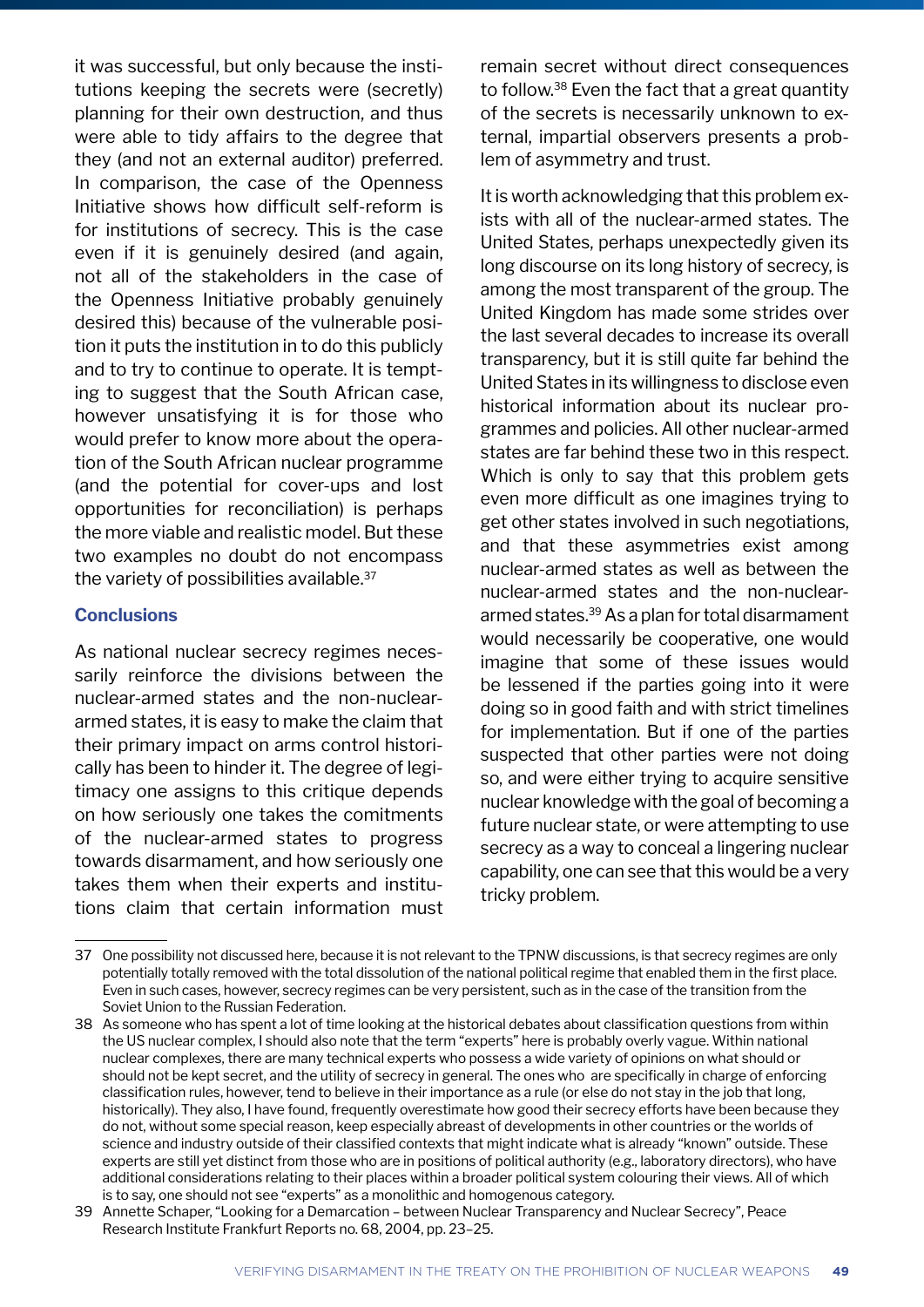It is somewhat depressingly easy to predict the kinds of dynamics likely to arise for a disarmament treaty, in part because they have already arisen in previous contexts. Nuclear-armed states will probably claim that the requirements for secrecy will mandate that they cannot accept certain arrangements. Moreover, they will not be able to explain in a level of detail that critics would find adequate why that might be as one of the difficulties of secrecy is that the person keeping the secret, even if they are entirely justified in keeping it, will have a hard time convincing others of the value of secrecy without giving up the secret itself. Those who are advocating for the TPNW may be likely to dismiss these objections as indications of bad faith negotiations, or simply paranoia. The lack of a neutral arbiter, such as a party that has access to said secrets and can evaluate their actual importance and impact, means there is no easy resolution to this scenario.

Even if a nuclear weapon state, like the United States, were able to endorse a method that it felt protected its own classification interests, it would not necessarily be sufficient to meet the requirements of other nuclear weapon states. While the classification concerns of the United States and, say, Russia, may overlap in many ways, they also no doubt differ for reasons relating to asymmetries in their nuclear forces and strategic concerns. This seems even more so when one considers the wide variety of other nuclear-armed states and their respectively different strategic situations.

Ultimately, the inherent asymmetries are likely to mean that, should the nuclear-armed states be truly interested in a total disarmament treaty, they will need to play key roles regarding problems of secrecy. They will need to endorse protocols that meet their requirements for verification and concealment or, somehow, come to agreement on how much secrecy they are willing to abandon. These will probably be a mixture of concerns relating to their own national security needs (e.g., shielding certain programmes from possible "leakage" of nonnuclear secrets), their perceived fears of adversaries who might be "cheating" (e.g., trying to make sure verification is robust) and fears about non-proliferation generally (e.g., protecting "proliferation-relevant" information). One could imagine many different perspectives on how important each of these categories might be for any given state, and there would certainly be differences of opinion about whether a given piece of information truly fits into one of these categories in a way that mattered.

Ultimately, the non-nuclear-armed states, in turn, must be willing to engage with them on this issue. They may perhaps accept that some types of secret may be worth preserving, even if there is not universal agreement on the importance of nuclear secrets to nuclear proliferation, and even if there are concerns that secrecy may inhibit peaceful nuclear developments (as has historically been argued to be the case). It may be the case that the non-nuclear-armed states might be willing to accept the destruction of secrets, despite its stink of corruption and subterfuge, if it allowed the institutions of secrecy to transition to a new disarmament footing and role. Should a total disarmament treaty like the TPNW, with strong safeguards on the facilities necessary to produce weapons themselves, be put into global effect, these issues would presumably matter less and less over time.

The insidiousness of the secrecy problem is, in the end, that it exacerbates already-existing asymmetries and tensions, by its very nature makes communication about even very seriously held concerns difficult, and is incredibly difficult to scale back or reform once it has taken root. At the core of questions about secrecy are also questions about authority: Whose judgment is valued, and whose is not? Who gets to decide what should be secret and what should not? Who even gets to decide what kinds of factors should be given weight in making that determination? These questions will not be easily resolved, but they are probably easier to resolve than the question of total disarmament more generally, and there are many indications that, although these issues are tricky, they need not be insuperable.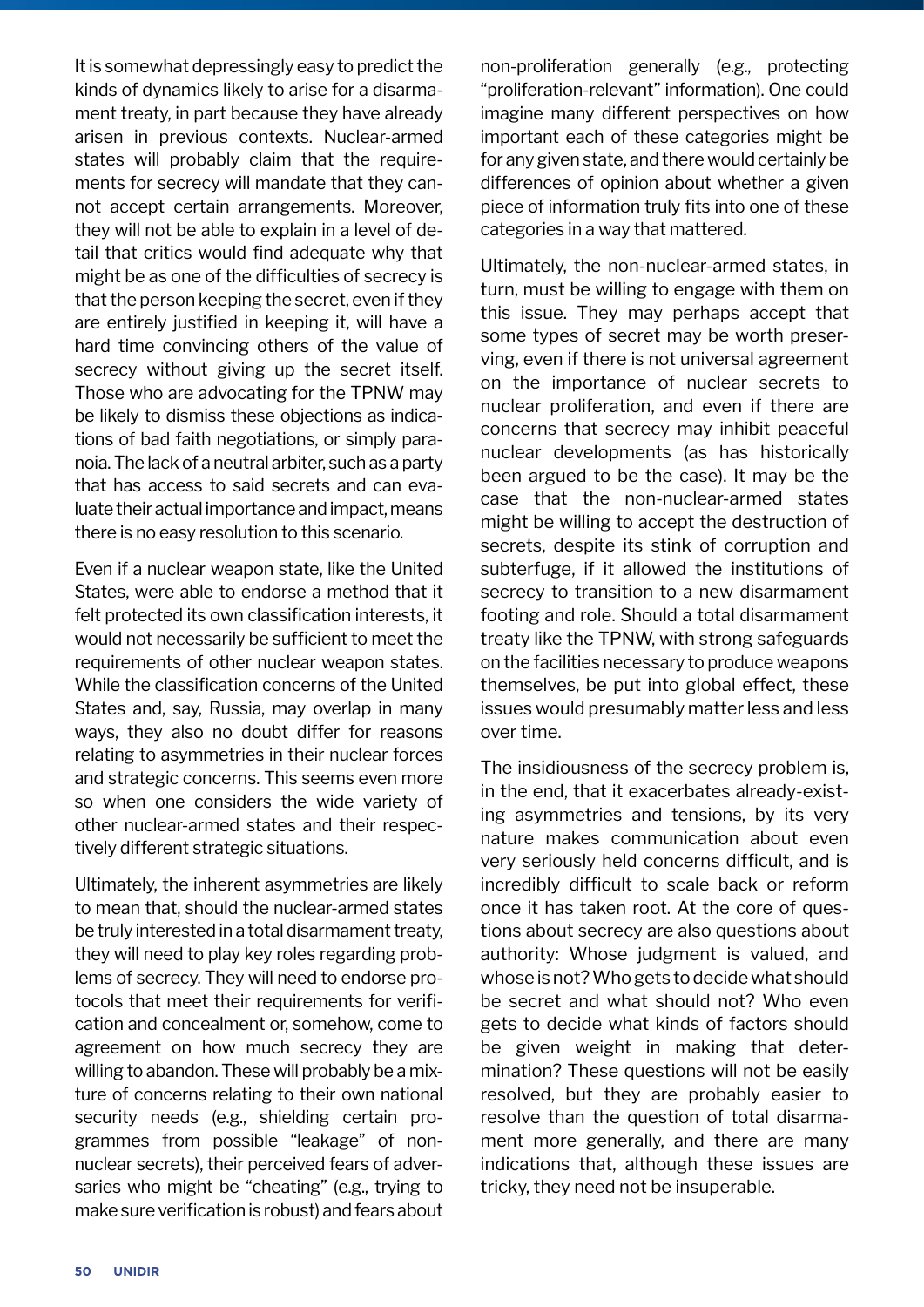### 4. Kazakhstan's nuclear history: lessons for the future of disarmament *Togzhan Kassenova1*

The 2017 Treaty on the Prohibition of Nuclear Weapons (TPNW) contains provisions that make it possible for a nuclear-armed state to eliminate its nuclear weapons and nuclear weapon programme and join the treaty. Even though this would not be entirely unprecedented, a verifiable elimination of a nuclear weapons programme will certainly present a number of challenges that the TPNW states parties would have to address. From this point of view, it is important to examine how various aspects of nuclear disarmament were handled in the past. This chapter considers the case of Kazakhstan, a former Soviet republic in Central Asia and a relative newcomer on the international stage.

Kazakhstan's nuclear story began in the late 1940s when the Soviet Government chose the Kazakh steppe for its nuclear test site. As the Soviet nuclear programme developed, its reliance on Kazakhstan's resources and land grew. Kazakhstan was the main supplier of uranium and the host of several facilities that were integral to producing and testing Soviet nuclear weapons. Kazakhstan hosted intercontinental ballistic missiles (ICBMs), heavy bombers and nuclear warheads. Kazakhstan's path from being an integral part of the Soviet nuclear programme and an inheritor of nuclear weapons, material and infrastructure to a nuclear-free country provides unique insights into how nuclear disarmament works in practice.

Before looking at lessons from Kazakhstan's case, let us address its limitations. Kazakhstan, Belarus and Ukraine – three former Soviet republics that dealt with a nuclear inheritance – are less straightforward cases for understanding disarmament than, for example, the case of South Africa. Unlike South Africa, Kazakhstan, Belarus and Ukraine were part of a large state – the Soviet Union, with Moscow serving as the central decision maker. Local leaders of Soviet republics did not choose to develop nuclear weapon programmes. Instead, Moscow brought these republics into the Soviet nuclear weapon programme and used their land and resources. While the nuclear weapons were not under the command and control of Belarus, Kazakhstan or Ukraine, when the Soviet Union collapsed and they gained independence, the weapons' legal status was not clear and it was not predetermined that those weapons must be moved to the Russian Federation or dismantled.

From a practical standpoint of denuclearization, the case of Kazakhstan (as well as Belarus and Ukraine) provides important insights and lessons, which could be relevant in the TPNW context. First, even if the government of Kazakhstan did not have access to the command and control of Soviet nuclear weapons, the weapons remained on its territory when it became a sovereign state. The fate of those weapons could not be decided without Kazakhstan. Second, nuclear infrastructure, nuclear material, space- and missile defence-related infrastructure remaining in Kazakhstan were even more consequential than the weapons themselves. They could have provided a foundation for a latent capability or an indigenous nuclear programme. But above all, Kazakhstan's case offers practical lessons how to implement denuclearization and how a state that has made a commitment to denuclearize can prove it through specific actions.

<sup>1</sup> This chapter is based on Togzhan Kassenova, Atomic Steppe: How Kazakhstan Gave Up the Bomb, Stanford University Press, 2022.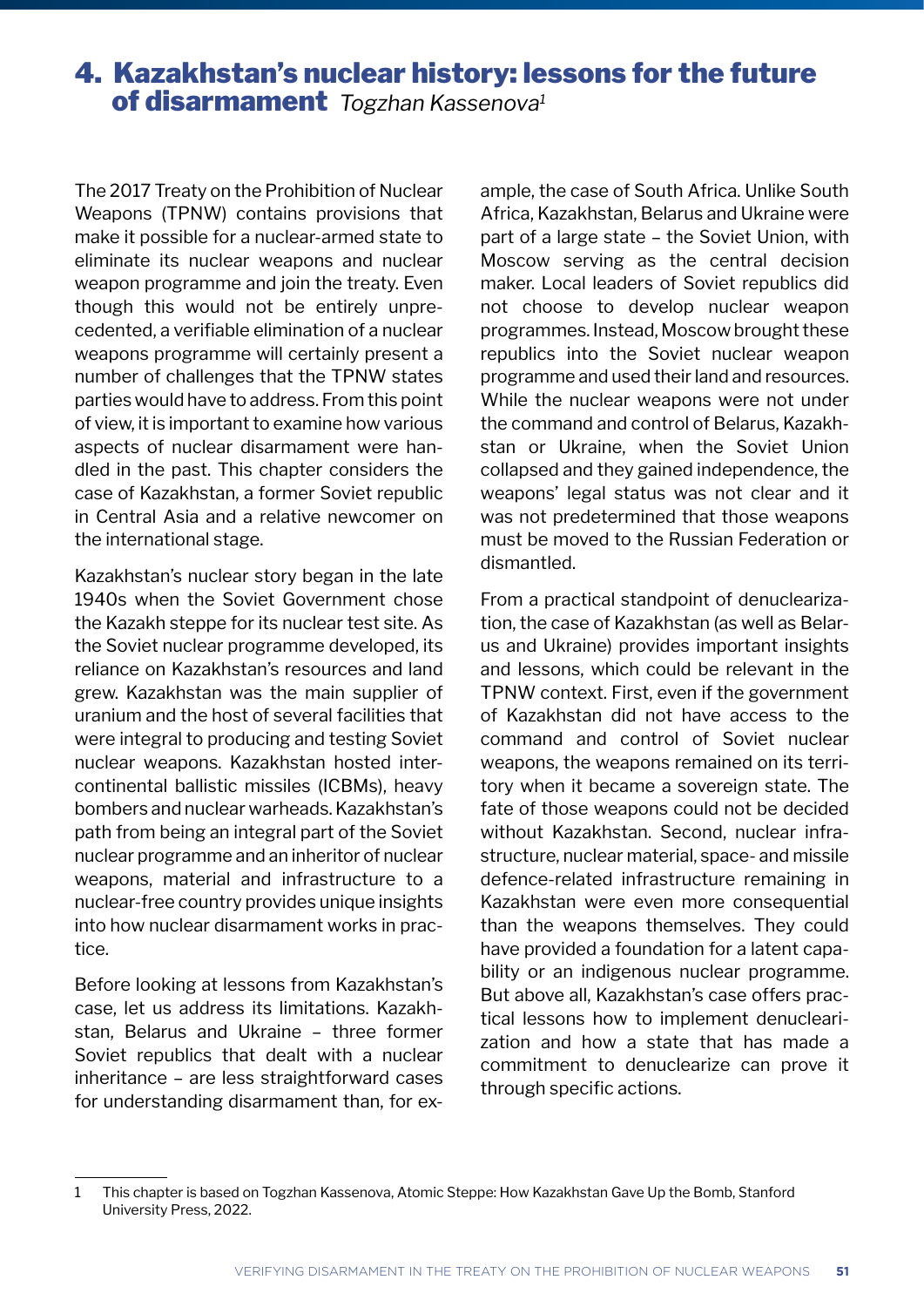The framing questions of this chapter are: Why did Kazakhstan decide to give up its nuclear inheritance? How did Kazakhstan implement its decision to become a nuclear weapon-free country? How did it deal with the technical and political challenges along the way? Which actions helped Kazakhstan demonstrate its commitment to denuclearization?

The chapter will take the reader on a journey stretching from the first step in Kazakhstan's anti-nuclear path – the closure of the Semipalatinsk Test Site (STS) during the Soviet period – on to the removal of nuclear warheads, missiles and heavy bombers, the dismantlement of nuclear testing infrastructure, and the removal and securing of nuclear material.

#### **Closure of the Semipalatinsk Test Site**

The Soviet Government chose the Semipalatinsk region of eastern Kazakhstan to build its first nuclear test site. Thousands of soldiers, construction workers and prisoners toiled for two years, over 1947–1949, to build the testing grounds. STS stretched across 18,500 square kilometres – a territory equivalent in size to Belgium. A complex infrastructure was built under and above the ground with special buildings to house hundreds of measuring devices and equipment. Kilometres of electric cables ran underground. Later, the Soviet Union built dozens of tunnels and boreholes for underground nuclear explosions.

On 29 August 1949, the Soviet Union carried out its first atomic test at STS. Forty years of nuclear tests that followed devastated the local environment and the health of tens of thousands of people who lived in the vicinity. The Soviet military conducted more than 450 nuclear tests at the site – in the atmosphere, on the ground and underground. For a brief period, the military also experimented with radiological weapons and devices. In addition to STS, the Soviet Union built another test site at Novaya Zemlya in Russia – two islands in the Arctic Ocean. Unlike Semipalatinsk, Novaya Zemlya was far from any population

centres, and its 400 inhabitants – mostly a Samoyedic ethnic group native to northern Arctic Russia – were moved to the Russian mainland.

The undeniable health consequences of radiation for Semipalatinsk locals became apparent in the 1950s, but the tests continued undeterred. The atmosphere of secrecy, lack of truthful information, prioritization of national security interests above public health and complete control of the narrative surrounding the testing programme by the state meant that, for decades, local people had no say in their own fate. The central Soviet Government suppressed several attempts by local Semipalatinsk regional governors to bring attention to the plight of their fellow countrymen and women. The Kazakh Government appointed by Moscow was powerless.

By the late 1980s, the situation changed, and several external and internal factors created a perfect storm. A new reform-oriented leader, Mikhail Gorbachev, introduced greater political freedoms. The monopoly of the Communist Party was broken, and political movements, including environmental groups, were now allowed. In Kazakhstan, the anger with the nuclear tests reached its peak amid the general push of the Soviet republics for greater autonomy from Moscow.

A breaking point came on 12 February 1989, when an underground nuclear explosion resulted in radioactive release. "Partially contained" explosions with a radioactive release had happened in the past, but this time, the information became public. A military commander from a base hosting heavy bombers confirmed to the Semipalatinsk local governor, Keshrim Boztayev, that the base's radiation safety devices showed elevated levels of radiation. The STS leadership tried to suppress the information, but it was too late. The news of confirmed radioactive contamination spurred action at several levels in Kazakhstan: on the ground in Semipalatinsk region under the leadership of Boztayev, nationwide led by Kazakhstan's famous writer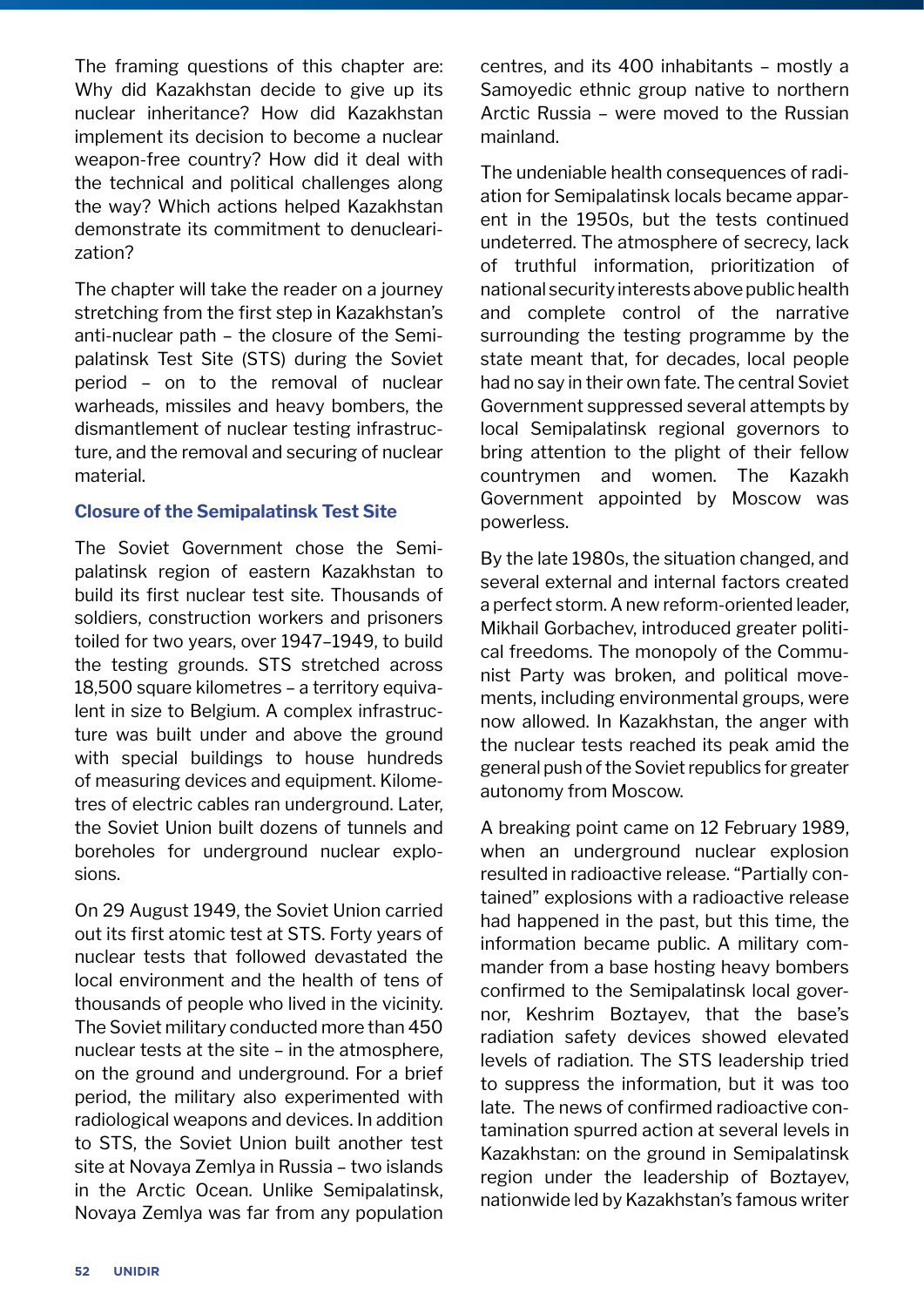Olzhas Suleimenov, who created a public anti-nuclear movement named Nevada-Semipalatinsk, and at the level of the republic, which was still part of the Soviet Union.

During 1989–1991, the fight for the end of nuclear tests raged on the ground, with massive protest rallies and in the tug of war between Soviet and Kazakh officials. Gorbachev was in favour of slowing down the arms race, but the powerful Soviet militaryindustrial establishment pressured for at least a few more years of testing at STS.

Finally, on 29 August 1991, 42 years after the first Soviet atomic test and days after conservative hardliners in Moscow attempted to overthrow Gorbachev, Kazakhstan's President Nursultan Nazarbayev, backed by a powerful anti-nuclear movement, signed a decree to shut down the test site. This was Kazakhstan's first step to withdraw itself from the Soviet nuclear weapon programme and a conscious effort to reclaim agency over its own land. It provided the foundation for its anti-nuclear identity as an independent country. Shortly after, the Soviet Union collapsed, and Kazakhstan found itself with a nuclear inheritance it did not seek.

#### **The decision to give up the nuclear arsenal**

The young state inherited 104 ICBMs (SS-18 in NATO classification), 40 heavy bombers and as many as 1,400 nuclear warheads associated with them. Tactical nuclear weapons were removed from Kazakhstan to Russia by early 1992 and were not part of the post-collapse nuclear deliberations. ICBMs sat in 122 silo launchers in two locations – Derzhavinsk and Zhangiz Tobe. Both towns, not identified on any maps for secrecy reasons, hosted divisions of the Soviet Strategic Rocket Forces. Another 14 test silo launchers were located at the Balapan site at the Semipalatinsk Test Site, and 12 more in Leninsk near the space-launching site at Baikonur. Heavy bomber divisions were stationed in a military airbase called Chagan, not far from STS.

In addition to warheads, missiles and bombers, the nuclear test site, and the space-launching pad Baikonur, Kazakhstan hosted facilities involved in the production of nuclear material (i.e., uranium mining and milling, production of fuel pellets, plutonium breeding), scientific experiments with nuclear material and nuclear systems, and testing grounds for anti-missile defence at Sary-Shagan.

The decision to give up its nuclear weapon inheritance came relatively soon after the leadership considered Kazakhstan's security interests and its economic, political and diplomatic priorities. A fortunate combination of Kazakhstan's priorities and the responsiveness of the international community to Kazakhstan's needs created a conducive environment.

Kazakhstan's leadership recognized that trying to keep nuclear weapons and nuclear infrastructure was incompatible with how it wanted to present itself to the outside world. Even more importantly, Kazakhstan's decision makers understood that attempts to push its way into a nuclear club would preclude access to what the new country needed the most: security guarantees of its sovereignty and territorial integrity, foreign direct investment, and access to international institutions and markets.

The international community, in its turn, was ready to offer Kazakhstan all that, as well as technical and financial resources for the actual denuclearization.

The number one concern for a young state was its security – its sovereignty and territorial integrity. Kazakhstan was a newly independent state in a geopolitically challenging environment bordering on two nuclear powers – Russia and China. Nationalist politicians in Russia, struggling to accept the new post-collapse reality, laid claims to northern parts of Kazakhstan. As for China, Kazakhstan inherited Sino-Soviet border disputes, and there were concerns that China could also claim some parts of Kazakhstan's land. The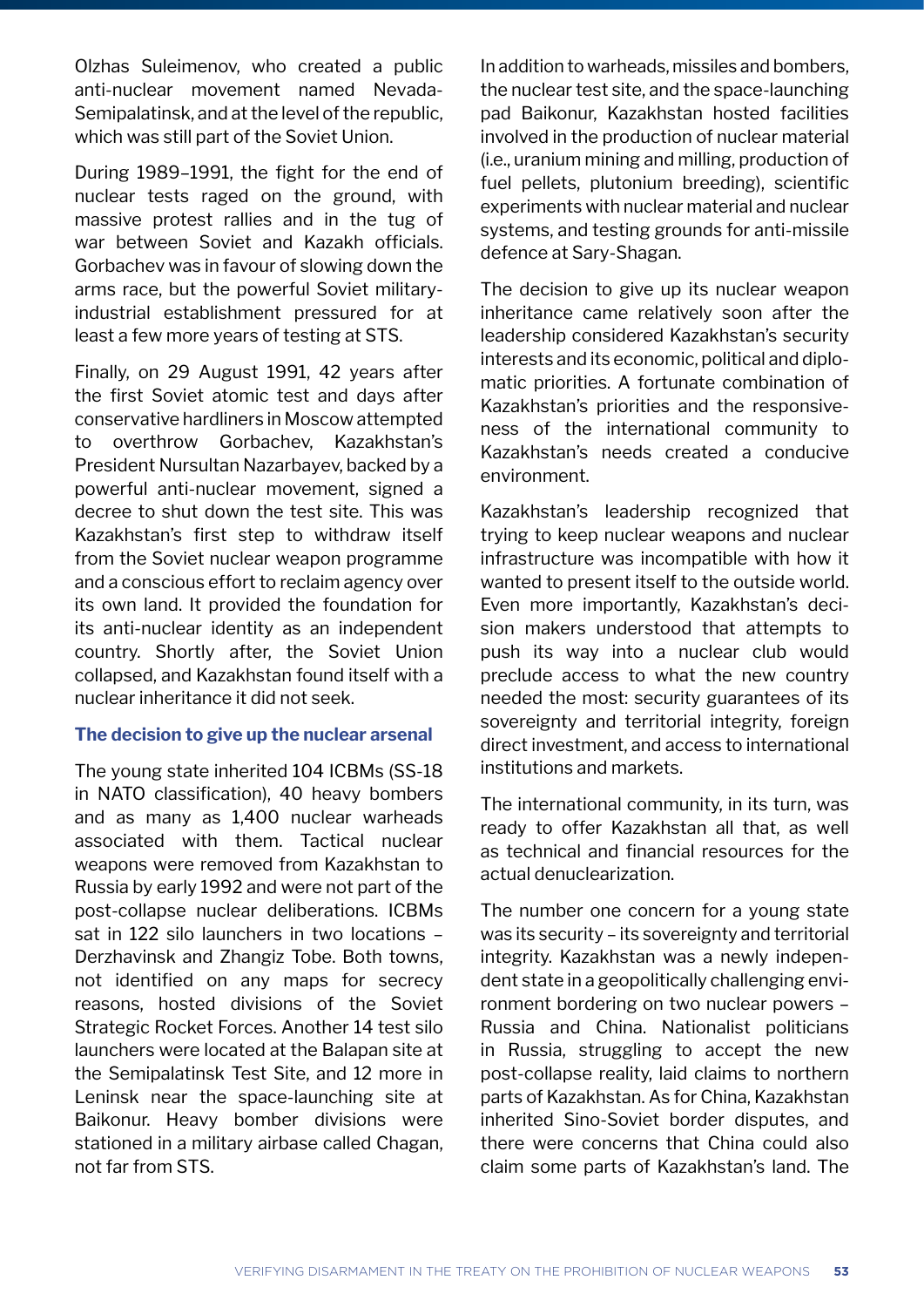Central Asian region was unstable. In those circumstances, receiving security guarantees from the nuclear powers, especially the United States, was very important for Kazakhstan's leadership.

In 1992, Kazakhstan signed the Collective Security Treaty, an alliance of several former Soviet states that in 2002 became the Collective Security Treaty Organization (CSTO) – this meant that Kazakhstan and Russia were now part of a collective defence mechanism. In November 1993, Kazakhstan and the United States finalized the language of security assurances that would be codified in early 1994 as part of the US–Kazakhstan Charter on Democratic Partnership. Later in 1994, Kazakhstan – like Belarus and Ukraine – signed the Budapest Memorandum in which Russia, the United Kingdom and the United States provided security assurances in recognition of Kazakhstan joining the NPT as a non-nuclear weapon state.

Attracting foreign direct investment was another priority. Following the dissolution of the Soviet Union, Kazakhstan's economy collapsed. Abundant natural resources were Kazakhstan's best hope to get itself back on a firm footing, but it needed investments and technical resources to help develop oil fields and produce other minerals for export.

As a new country on the international scene, Kazakhstan was eager to join the international community – international organizations and markets – as soon as possible. The Government of the United States provided explicit support for Kazakhstan joining the United Nations, the World Bank, the International Monetary Fund and other key institutions.

Kazakhstan's leadership was concerned with the financial resources and technical expertise required for safe denuclearization. Thanks to the Nunn–Lugar Cooperative Threat Reduction (CTR) programme, which authorized assistance to the former Soviet Union to reduce nuclear risks, the US Government could offer both. Assistance also came from other countries and international organizations. This practical assistance played a direct role in the eventual denuclearization of Kazakhstan.

The domestic political situation in Kazakhstan was also conducive to a non-nuclear path. The trauma of the Soviet nuclear tests meant that Kazakhstan's society was strongly antinuclear. Centralized decision-making and the absence of any strong pro-nuclear interest groups meant that Kazakhstan's president and a handful of advisors did not face the same degree of opposition to denuclearization as, for example, the leadership of Ukraine faced in a more politically diverse environment.

The normative aspect of Kazakhstan's decision-making process deserves special mention. Foreign policy advisors who worked on nuclear issues in the early days of Kazakhstan's independence argued that, should Kazakhstan attempt to go nuclear, it would undermine the NPT.<sup>2</sup> Decades later, a former senior Kazakh official described this by saying, "We did not want to become a Central Asian North Korea."3

Based on the favourable combination of Kazakhstan's priorities and the readiness of the international community to offer Kazakhstan what it sought, in December 1993, Kazakhstan's parliament voted for Kazakhstan to join the NPT as a non-nuclear weapon state, and the country was ready to free itself of the nuclear arsenal.

<sup>2</sup> Oumirserik Kassenov, "The Fragile Future of the NPT", memorandum, 1992.

<sup>3</sup> Author's interview with Tulegen Zhukeev, Almaty, 2018.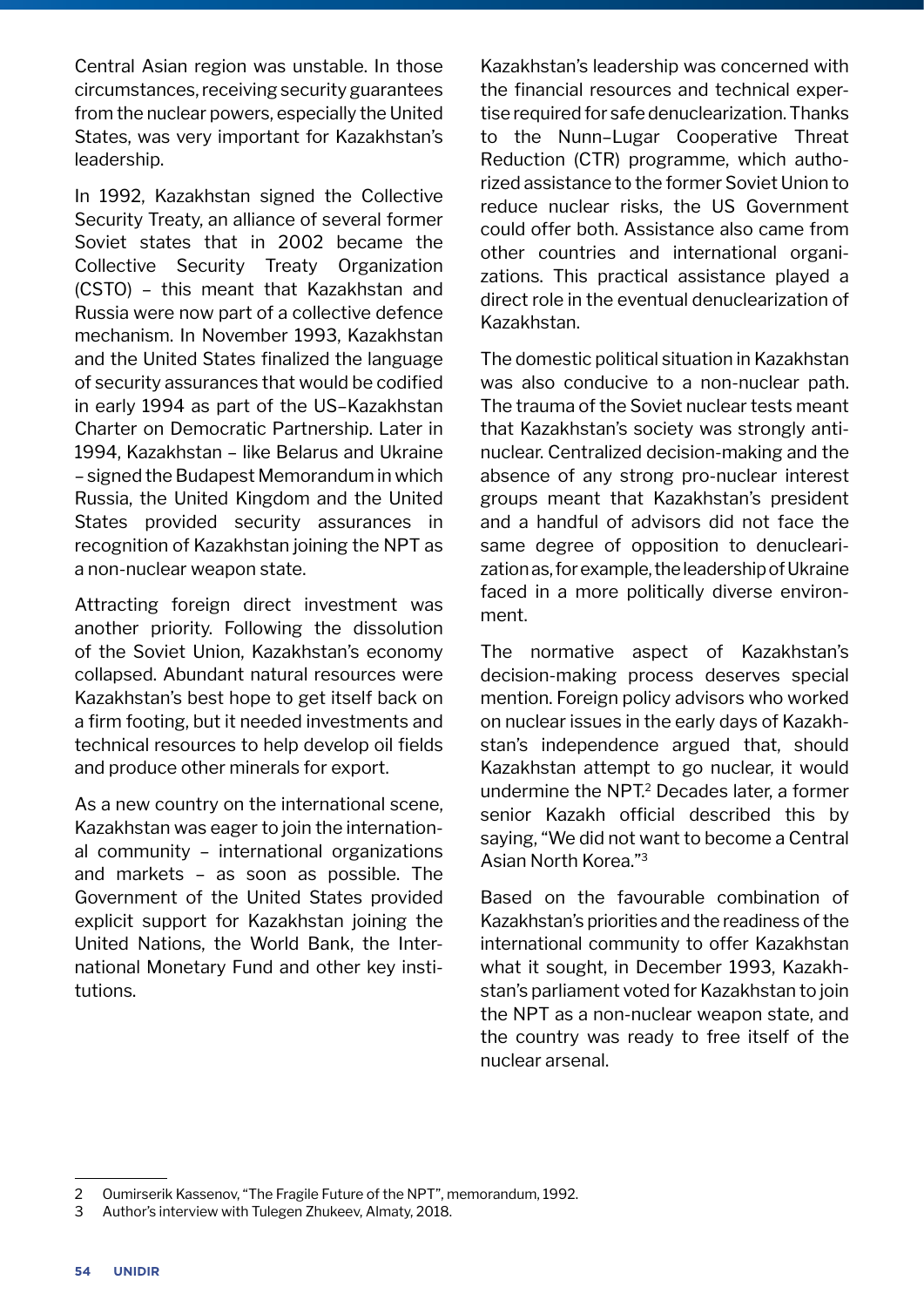#### **Removal of the nuclear arsenal**

#### Removal of nuclear warheads, missiles and heavy bombers

The formal status of the nuclear arsenal in Kazakhstan remained unclear until March 1994. The first two documents that addressed the status of the nuclear weapons in the non-Russian republics to a limited extent were the agreements on strategic forces signed as part of the Alma-Ata Declaration and the Minsk Declaration. Both documents were signed in December 1991 by 11 former Soviet republics that decided to become part of the Commonwealth of Independent States (CIS) – a loose union created in place of the Soviet Union. The agreements noted that Belarus and Ukraine committed to join the NPT as non-nuclear weapon states. Interestingly, the documents did not include a reference to Kazakhstan on that matter. A statement that any decision on the necessity of using nuclear weapons will be taken by the Russian president in consultation with the leaders of Belarus, Kazakhstan and Ukraine was political in nature.<sup>4</sup> There were no technical means for these three non-Russian republics to stop the launch of nuclear weapons from their territory.

In March 1994, Russia and Kazakhstan signed more than 20 bilateral agreements, two of which specifically dealt with nuclear weapons on Kazakhstan's territory – "On Strategic Nuclear Forces Temporarily Located on the Territory of the Republic of Kazakhstan" and "On Military Cooperation". The two countries agreed that nuclear weapons on Kazakhstan's territory belonged to Russian strategic nuclear forces, and Russia committed to removing them. That finally removed the ambiguity over the fate of ICBMs and warheads, which throughout the period of ambiguity of their legal status remained in the custody of Russian forces.

By early 1994, the Russian military flew heavy bombers out of Kazakhstan. Removing ICBMs from their silos and transporting them to Russia was a more complicated endeavour. Each missile, with a launch weight of almost 200 tonnes, had to be de-fuelled, lifted from an underground silo and put on special rail transporters. The Russian military did all this without the participation of Kazakhstan's forces. By April 1995, Kazakhstan and Russia announced that all ICBMs and nuclear warheads had been removed from Kazakhstan to Russia. But in fact, one nuclear device (not a weapon) remained buried at STS.

#### **The unexploded nuclear device**

The Soviet military placed a nuclear device in one of the tunnels at STS in May 1991, hoping that they could carry out a test. This was despite no tests having been conducted at STS since 1989 due to pressure from the Kazakh anti-nuclear movement. In August 1991, Kazakhstan's government shut down STS, and the nuclear device was left sitting underground.

Meanwhile, as Kazakhstan banned nuclear tests on its territory and joined the NPT as a non-nuclear weapon state in December 1993, the unexploded device presented a serious political and technical problem. The Kazakh Government wanted to get rid of the device as soon as possible, not least because it was worried about the radioactive contamination of underground waters should the device remain indefinitely. At the same time, Kazakhstan did not have the technical expertise to deal with it on its own.

Kazakh officials were adamant that they would not permit anything that would even remotely resemble a nuclear test.<sup>5</sup> The Kazakh Government appealed to the Russian Ministry of Defence and the Russian Ministry of Atomic Energy, asking them how the

<sup>4</sup> Agreement on Joint Measures with Respect to Nuclear Weapons, Alma-Ata, 1991, [https://www.venice.coe.int/web](https://www.venice.coe.int/webforms/documents/?pdf=CDL(1994)054-e)[forms/documents/?pdf=CDL\(1994\)054-e, pp](https://www.venice.coe.int/webforms/documents/?pdf=CDL(1994)054-e). 152–153; Agreement on Strategic Forces, 30 December 1991, <https://www.bits.de/NRANEU/START/documents/strategicforces91.htm>.

<sup>5</sup> Letter from S. Tereshchenko, Prime Minister of the Republic of Kazakhstan to S. Abdildin, Chair of the Supreme Soviet, 30 November 1992, f. 5H, o. 1, d. 1958, Archive of the President of the Republic of Kazakhstan.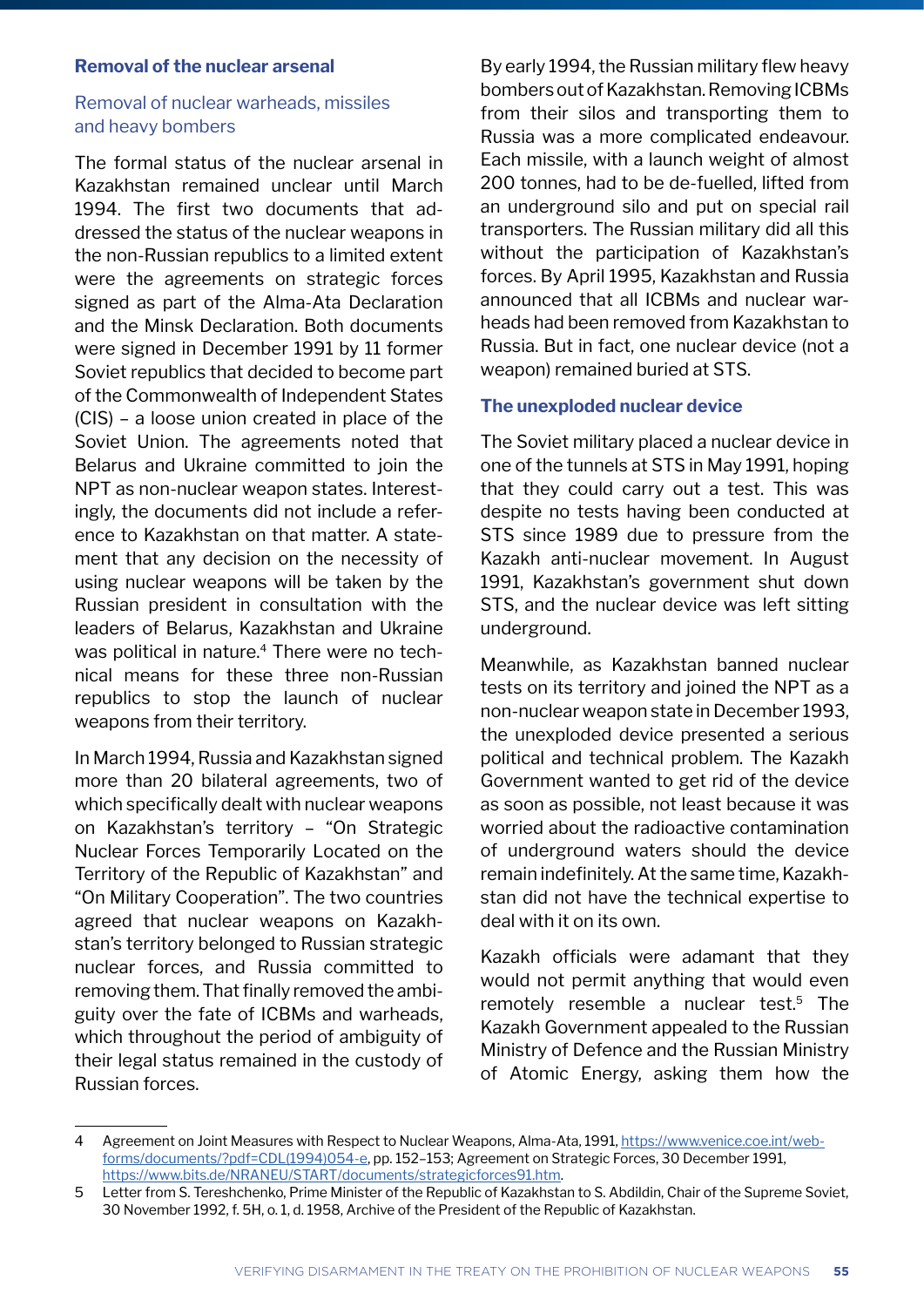device could be destroyed, how soon, and how to prevent damage to people and the environment.

Finally, by March 1994, when Russia and Kazakhstan finalized agreements on the status of nuclear weapons on the territory of Kazakhstan, they also agreed on how to proceed with the emplaced device. Russia agreed to pay for the dismantlement of the device and, more importantly, promised that, if the engineers could not extract it, they would use a chemical explosive to detonate it to avoid a nuclear explosion.<sup>6</sup>

It would take another year for the device to be destroyed. When the engineers opened the tunnel, they discovered that water had seeped inside in the four years that the device was sitting underground, making their task even harder. Nevertheless, they succeeded, and on 30 May 1995, a month after all ICBMs and warheads were removed from Kazakhstan, a chemical explosive obliterated the last remaining nuclear device.<sup>7</sup>

#### **Nuclear material in Kazakhstan**

Whether a young state would give up Soviet nuclear weapons attracted the most attention from the international community. But in practical terms, the availability of nuclear material and nuclear material production facilities could be considered even more consequential. Kazakhstan did not have access to command and control of the Soviet nuclear weapons even when they remained on its territory. Practically no ethnic Kazakhs served in the Soviet Strategic Rocket Forces due to an unofficial policy of a hierarchy of ethnicities in the Soviet Union.<sup>8</sup> Kazakhstan had neither access nor expertise when it came to Soviet strategic nuclear weapons.

With the nuclear material, the story was different. In theory, Kazakhstan, with its natural uranium reserves, nuclear material production facilities, and significant amounts of already produced nuclear material, could turn its inheritance into a foundation for a nuclear programme if it was ever interested in it, or keep material as an important symbolic step and a nuclear hedge.

As Kazakhstan's actions demonstrated, the country had no interest in nuclear weaponrelated infrastructure or nuclear material. Instead, it was keen to dismantle or convert infrastructure relevant to weapons of mass destruction (WMD), and to minimize and secure nuclear material – by removing it from a country altogether, making it unusable in a weapon or, as was the case with the spent fuel, placing it in long-term secure storage.

#### Project Sapphire

In 1993, Kazakhstan was preparing to join the NPT as a non-nuclear weapon state. To comply with the NPT, the next step would be putting its nuclear material and nuclear facilities under International Atomic Energy Agency (IAEA) safeguards. Nuclear facilities conducted internal housekeeping before opening to the international inspectors. As a soon-to-be non-nuclear weapon state with no plans or ambitions to build a nuclear weapon or have a latent nuclear capability, Kazakhstan had to demonstrate that whatever nuclear material it kept was necessary for peaceful nuclear purposes, such as nuclear science or a civilian nuclear programme. Any material that Kazakhstan kept, it had to ensure was safely and securely stored.

In that context, more than 2 tonnes of fuel elements containing almost 600 kilograms of highly enriched uranium (HEU) stored at the Ulba Metallurgical Plant was a major headache for the Kazakh Government. Fuel elements containing beryllium and uranium enriched to 90 per cent were left from the Soviet Alfa-class nuclear submarine project. The project was folded in the 1980s, but the fuel remained at Ulba.

<sup>6</sup> Deputy Chair of the State Committee of the Russian Federation on Economic Cooperation with CIS (M. Khusnutdinov) to the Council of Ministers of the Republic of Kazakhstan, 23 December 1993, f. 75H, o. 1, d. 602, Archive of the President of the Republic of Kazakhstan.

<sup>7</sup> André Grabot, "Kazakhstan Officially Non-nuclear but Legacy Remains", Agence France-Presse, 6 June 1995.

<sup>8</sup> Mariana Budjeryn and Togzhan Kassenova, "Nuclear Shades of Red Racism", Inkstick, 24 September 2020, <https://inkstickmedia.com/nuclear-shades-of-red-racism>.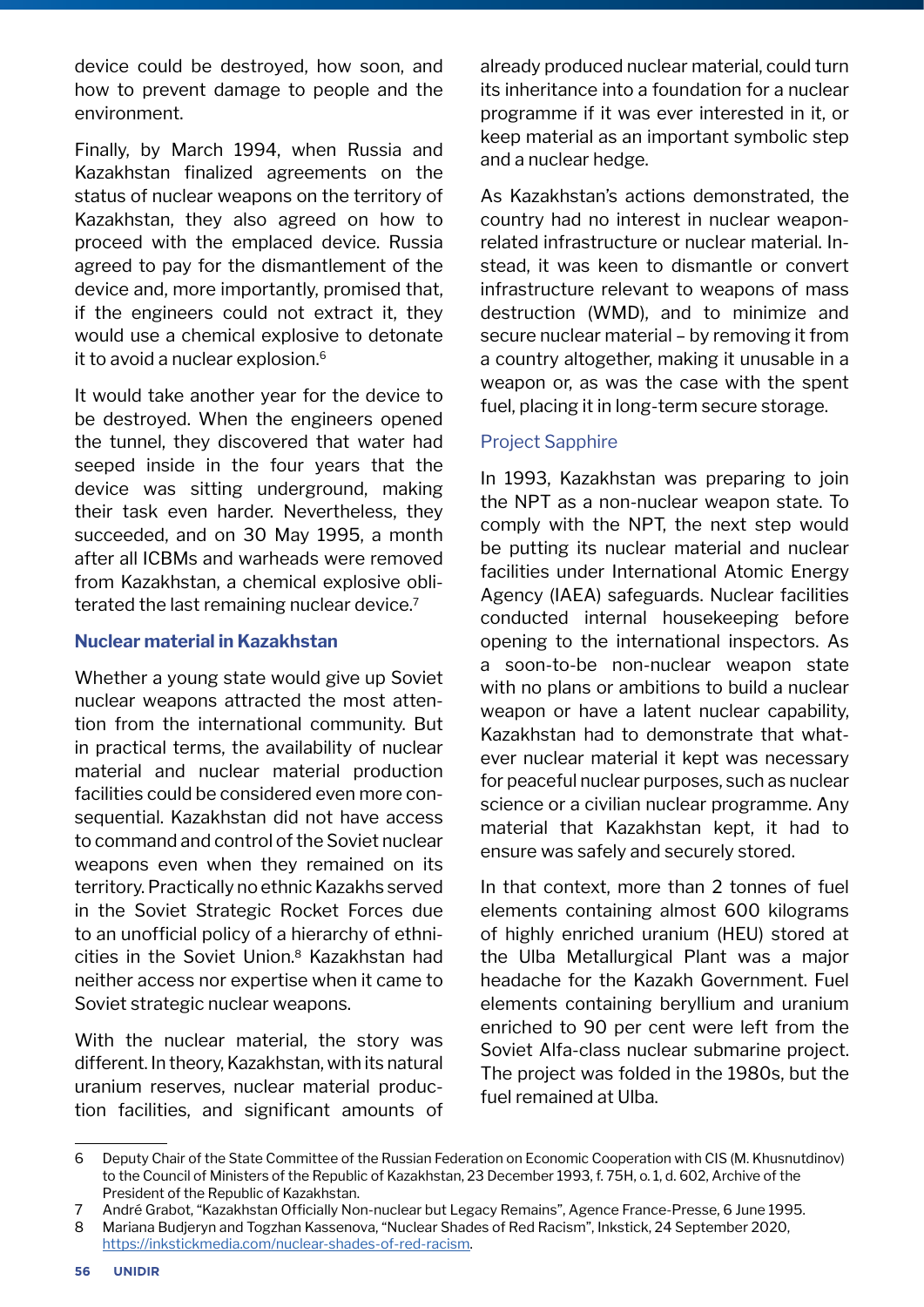In the early 1990s, Ulba, which in its heyday produced almost half of all fuel pellets used in Soviet-type nuclear reactors, struggled to keep itself afloat. With the collapse of the Soviet economy and the dissolution of the Soviet Union, it stopped receiving orders from the formerly powerful Soviet ministries.<sup>9</sup> In these conditions of socio-economic crisis, the facility managers and the government had to decide what to do with the valuable but dangerous contents of its warehouses.

The questions that the Kazakh Government faced were not trivial: How high was the risk of theft? Did Kazakhstan want to keep this material? If not, to whom should it be offered?

Kazakhstan decided that it wanted to remove the material and reached out to the United States. While the decision to disclose the presence of a HEU stockpile was made at the highest political level, the very first communication on the subject started informally in 1993. Ulba's director, Vitalii Mette, first communicated with the chief of the US Embassy's political-military section in Almaty, Andy Weber. Later the same day, Weber, now joined by the US ambassador to Kazakhstan, William Courtney, met with Mette again. Mette revealed to the US diplomats that there was uranium at his facility without disclosing the level of enrichment or the quantity.

In December 1993, the vote on Kazakhstan's accession to the NPT as a non-nuclear weapon state coincided (but not by coincidence) with the visit of US Vice President Al Gore to Kazakhstan. During that visit, the United States and Kazakhstan signed an umbrella agreement on the CTR programme that authorized US non-proliferation assistance.

Against the backdrop of elevated US– Kazakhstan cooperation in the nuclear field, Mette disclosed to Weber that the material in question was " $U_{235}$ , 90 percent, 600 kilos".<sup>10</sup>

There is no clarity on whether the HEU at Ulba was forgotten by top Russian nuclear officials, or the information was compartmentalized and that those who knew had moved on. Russia's Minister of Atomic Energy, Viktor Mikhailov, initially referred to the material as "waste". After some back and forth, the Russian Prime Minister, Viktor Chernomyrdin, told his US counterpart, Al Gore, that the United States could have the HEU.<sup>11</sup> Kazakh President Nazarbayev also reached out directly to Russian President Boris Yeltsin. According to Nazarbayev, Yeltsin told Nazarbayev that Kazakhstan could keep the HEU but added: "Why would you need it?" The bottom line, according to Nazarbayev, was that Kazakhstan was "left alone with the United States [to deal with it]".12 Once both Kazakhstan and the United States were sure that Russia was not interested in the material, the two governments started planning the operation – known as Operation Sapphire – in earnest.

In October 1994, gigantic US military cargo aeroplanes landed in Ust-Kamenogorsk. The planes carried a team of technical experts and all the equipment necessary to carry out the work. It took the team four weeks to handle 2,200 kg of material that included 600 kg of HEU. Three military cargo aeroplanes carried the team and the HEU to the United States. The governments of Kazakhstan and the United States carried out the operation in conditions of high secrecy.<sup>13</sup>

 <sup>9</sup> Vitalii Mette, footage from 1992, in "Operatsiia Sapfir" [Operation Sapphire], documentary, Khabar TV, 2015, <https://youtu.be/kjHIj9K-4jc>.

<sup>10</sup> Author's interview with Andy Weber, by email, Washington, DC, 2020.

<sup>11</sup> William C. Potter, "Project Sapphire: U.S.–Kazakhstani Cooperation for Non-Proliferation", in John M. Shields and William C. Potter (eds.), Dismantling the Cold War: U.S. and NIS Perspectives on the Nunn-Lugar Cooperative Threat Reduction Program, 1997, pp. 345–362; William C. Potter, "The Changing Nuclear Threat: The 'Sapphire' File", Transitions Online, 17 November 1995.

<sup>12</sup> Operatsiia Sapfir" [Operation Sapphire], Khabar TV.

<sup>13</sup> US Defense Threat Reduction Agency, "Project Sapphire After-Action Report", National Security Archive, <https://nsarchive2.gwu.edu/NSAEBB/NSAEBB491/docs/01 - After Action report DTRA.pdf>.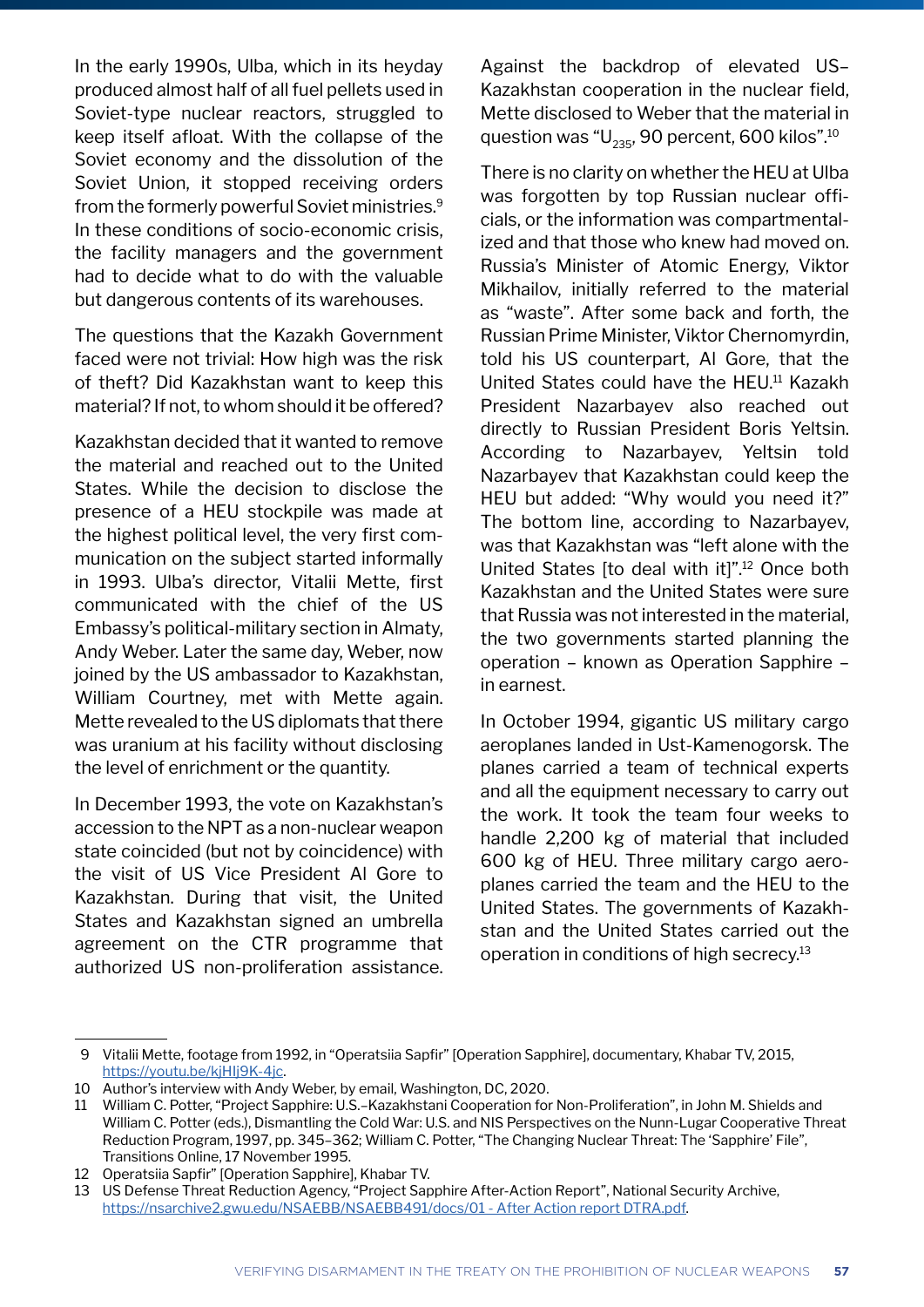The United States paid for the operation and offered compensation for the removed material. Cobbling those funds together required creative thinking. The US Department of Energy and Department of Defense covered their involvement from their budgets, and the Department of State reimbursed Ulba for the SWU value of the HEU (SWU is a separative work unit, a standard measure of the effort required to separate isotopes of uranium during an enrichment process). Compensation also included in-kind assistance for nuclear facilities and government agencies – medical equipment, computer equipment, transport vehicles, as well as funding for inspection at nuclear facilities and funding via the International Science and Technology Center (ISTC) for projects dealing with Kazakhstan's immediate nuclear challenges (e.g., analysis of the radioactive contamination at the Semipalatinsk nuclear test site; strengthened controls on nuclear material; etc.).14

Kazakhstan's lack of interest in keeping the HEU at Ulba was another important indicator that the country had no interest in building a nuclear programme of its own. As the first operation of its kind to remove a large amount of nuclear material from one country to another, it required political will and mutual trust from Kazakhstan and the United States. In practical terms, the success of Project Sapphire required innovation – both in meeting the technical challenges but also in terms of securing the necessary funding.

#### **Nuclear material at other nuclear facilities**

Ulba was not the only location that stored nuclear material. The Mangyshlak Atomic Energy Combine (MAEK) in Aktau, the Institute of Atomic Energy in Kurchatov, and the Institute of Nuclear Physics in Almaty all had varying quantities of nuclear material. The US-funded Material Protection, Control and Accounting (MPC&A) programme paid for security improvements at all nuclear facilities in Kazakhstan, ranging from improving the physical security of facilities to establishing computerized accounting systems for the material. Other international partners helped Kazakhstan as well.

The Mangyshlak Atomic Energy Combine, built on the shore of the Caspian Sea, hosted a fast breeder reactor, BN-350. Since 1973, BN-350 had provided heat, electricity and fresh water. The reactor ran on HEU fuel and could breed more than 100 kg of plutonium per year.15 Like Ulba, MAEK used to be an important Soviet nuclear industry facility, but it fell on hard times in the 1990s. As with the rest of its nuclear inheritance, Kazakhstan faced a problem on how to proceed. In MAEK's case, the main question revolved around spent reactor fuel that contained three tonnes of "ivory-grade" plutonium (i.e., plutonium in which the amount of less desirable isotopes is extremally low, making it attractive for use in a weapon).

Starting from 1995, Kazakhstan began cooperation with the United States on securing MAEK and its material. Initial MPC&A efforts focused on material characterization and accounting.16 Once inventory work was complete, the material was placed under IAEA safeguards. US–Kazakh technical teams analysed, categorized, accounted and packaged all spent fuel assemblies into 480 stainless steel casks. Still, they could not be stored at the facility indefinitely and had to be moved to a secure location. The Kazakh Government decided to move the spent fuel to the Baikal-1 reactor site at Kurchatov, near STS, for longterm storage.

<sup>14</sup> K.K. Tokayev and V.S. Shkolnik (eds.), CTR v Kazakhstane [CTR in Kazakhstan], unpublished manuscript, p. 23.

<sup>15</sup> "Nuclear Successor States of the Soviet Union: Status Report on Nuclear Weapons, Fissile Material, and Export Controls", Monterey Institute of International Studies and Carnegie Endowment for International Peace, no. 5, March 1998, pp. 38–42.

<sup>16</sup> R. Case et al., "Nuclear Material, Control, and Accounting Program at the Mangyshlak Atomic Energy Complex, Aktau, Republic of Kazakhstan", Sandia National Laboratories, 1998.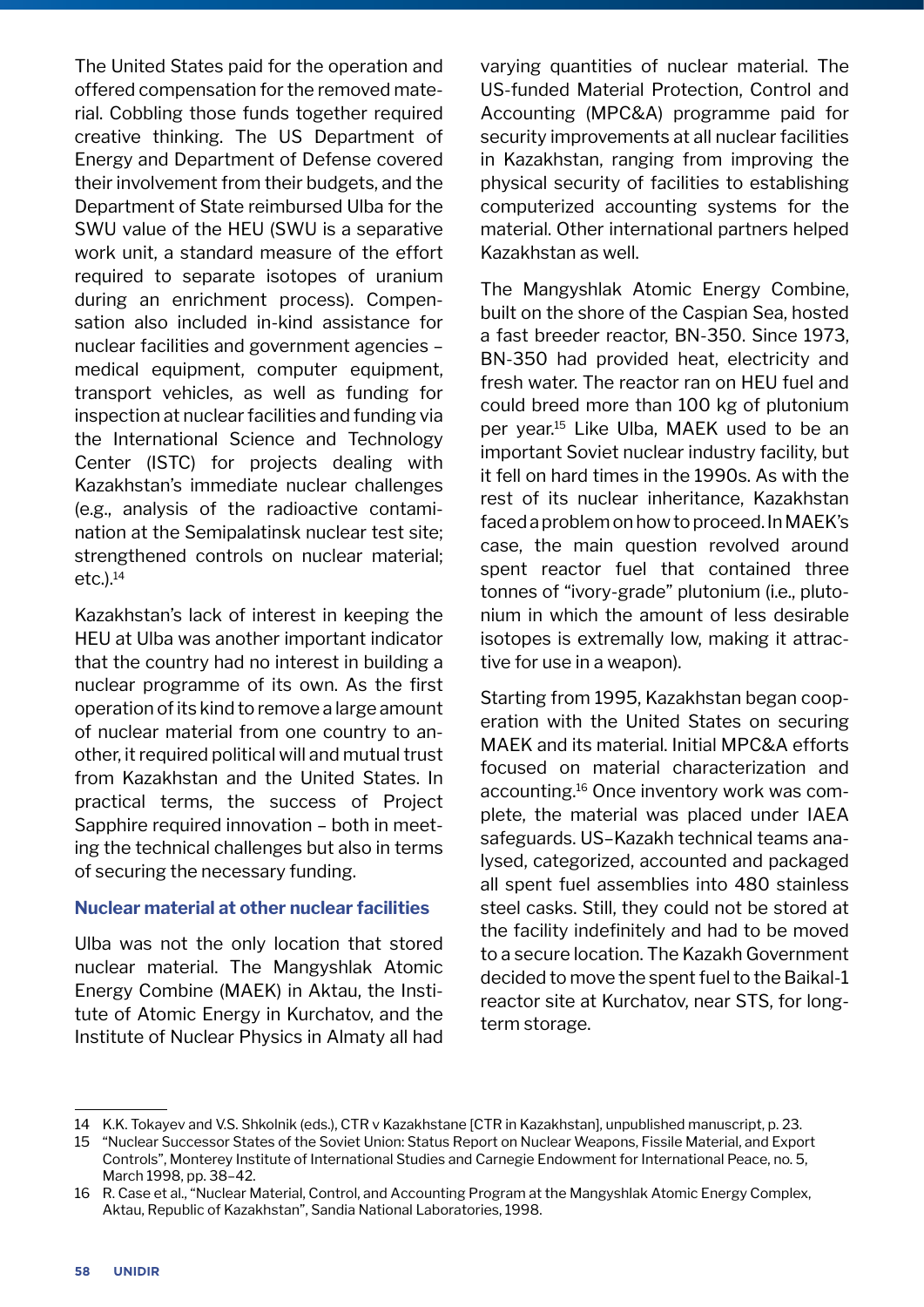Moving the spent fuel from MAEK to Baikal-1 was an arduous task. It required political trust between Kazakhstan and the United States, financial resources, and technical innovation. Every stage of the removal demanded technical solutions – from what type of cask to choose for transport to where to procure cranes that could lift 100-tonne casks.

By 2010, the moving operation began in earnest. The casks filled with spent fuel travelled from Aktau to Kurchatov in five special railcars accompanied by two security railcars. From Kurchatov, casks continued by heavyhaul trucks to the Baikal-1 reactor complex. Hundreds of Kazakh troops helped with the safe transfer. It took 12 runs, with the last casks reaching Baikal-1 in November 2010, and the site was immediately connected to the IAEA safeguards monitoring system.17

In addition to the spent fuel, MAEK also housed almost 3 tonnes of fresh HEU fuel. A US non-governmental organization, the Nuclear Threat Initiative (NTI), helped Kazakhstan move fresh fuel to Ulba and downblend it to low-enriched uranium (LEU).18

Aside from significant quantities of material stored at MAEK and Ulba, sites with Kazakhstan's four nuclear research reactors stored spent and fresh HEU fuel. The Institute of Atomic Energy in Kurchatov hosted three nuclear research: two reactors at the Baikal-1 complex (IVG-1M and RA) and the IGR. From 1996 to 1998, 138 kg of spent HEU fuel from

Baikal-1 were shipped to Russia, followed by RA's reactor core with 10 kg of HEU.<sup>19</sup> The remaining IVG-1M reactor was converted to work on LEU fuel. Spent HEU fuel from the third nuclear research reactor in Kurchatov – the IGR – was moved to Ulba and downblended into LEU there. By 2020, the final 2.9 kg of fresh HEU fuel from the reactor was transported to Ulba and converted to LEU.20 By 2014, the United States had helped to remove 158 kg of spent HEU fuel from the Institute of Nuclear Physics in Almaty. Almost 50 kg of the Institute's fresh HEU fuel was downblended to LEU at Ulba. By 2017, the nuclear research reactor was converted to LEU fuel.<sup>21</sup>

#### **Securing nuclear material at the Semipalatinsk Test Site**

From the international non-proliferation point of view, the Semipalatinsk Test Site presented two broad risks: (1) the weapon infrastructure could theoretically be used for testing again, by Kazakhstan or Russia – an unlikely scenario, although this fear was shared by some international observers; and (2) state or non-state actors could get access to nuclear and radiological material remaining from various experiments at STS.

The Kazakh Government was concerned with both safety and security. As the sprawling site stood unprotected in the early 1990s, people and animals roamed freely. Driven by dire economic conditions, locals came to the site searching for scrap metal to collect and

<sup>17</sup> "Moving Kazakh Nuclear Cache a Massive Undertaking", All Things Considered, National Public Radio, 17 November 2010.

<sup>18</sup> Author's interview with Laura Holgate, by phone, 2020.

<sup>19</sup> NTI, "Baykal-1 (Baikal) Research Reactor Complex", [https://www.nti.org/learn/facilities/453/](https://www.nti.org/learn/facilities/453); Second National Report of the Republic of Kazakhstan on Compliance with Obligations Subsequent upon the Convention on Nuclear Safety, Astana, 2016, [https://www.iaea.org/sites/default/files/kazakhstan\\_nr-7th-rm.pdf](https://www.iaea.org/sites/default/files/kazakhstan_nr-7th-rm.pdf).

<sup>20</sup> US National Nuclear Security Administration, "Kazakhstan and U.S. Cooperate to Eliminate Highly Enriched Uranium in Kazakhstan", 22 September 2020, [https://www.energy.gov/nnsa/articles/kazakhstan-and-us-cooperate-elimi](https://www.energy.gov/nnsa/articles/kazakhstan-and-us-cooperate-eliminate-highly-enriched-uranium-kazakhstan)[nate-highly-enriched-uranium-kazakhstan](https://www.energy.gov/nnsa/articles/kazakhstan-and-us-cooperate-eliminate-highly-enriched-uranium-kazakhstan).

<sup>21</sup> "Kazakhstan Removes Research Reactor HEU", World Nuclear News, 3 October 2014, [https://www.world-nucle](https://www.world-nuclear-news.org/RS-Kazakhstan-removes-research-reactor-HEU-03101401.html)[ar-news.org/RS-Kazakhstan-removes-research-reactor-HEU-03101401.html](https://www.world-nuclear-news.org/RS-Kazakhstan-removes-research-reactor-HEU-03101401.html); US National Nuclear Security Administration, "Kazakhstan and U.S. Cooperate to Eliminate Highly Enriched Uranium in Kazakhstan", 22 September 2020, [https://www.energy.gov/nnsa/articles/kazakhstan-and-us-cooperate-eliminate-highly-enriched-uranium-ka](https://www.energy.gov/nnsa/articles/kazakhstan-and-us-cooperate-eliminate-highly-enriched-uranium-kazakhstan)[zakhstan;](https://www.energy.gov/nnsa/articles/kazakhstan-and-us-cooperate-eliminate-highly-enriched-uranium-kazakhstan) US National Nuclear Security Administration, "NNSA Partners with Kazakhstan Research Institute to Remove All of its Highly Enriched Uranium", 19 September 2017, [https://www.energy.gov/nnsa/articles/nnsa-part](https://www.energy.gov/nnsa/articles/nnsa-partners-kazakhstan-research-institute-remove-all-its-highly-enriched-uranium)[ners-kazakhstan-research-institute-remove-all-its-highly-enriched-uranium](https://www.energy.gov/nnsa/articles/nnsa-partners-kazakhstan-research-institute-remove-all-its-highly-enriched-uranium); International Panel on Fissile Materials, "Russia Prepares to Accept Spent Fuel of Kazakhstan's VVR-K Reactor", 29 September 2016, [http://fissilematerials.](http://fissilematerials.org/blog/2016/09/russia_prepares_to_accept.html) [org/blog/2016/09/russia\\_prepares\\_to\\_accept.html](http://fissilematerials.org/blog/2016/09/russia_prepares_to_accept.html).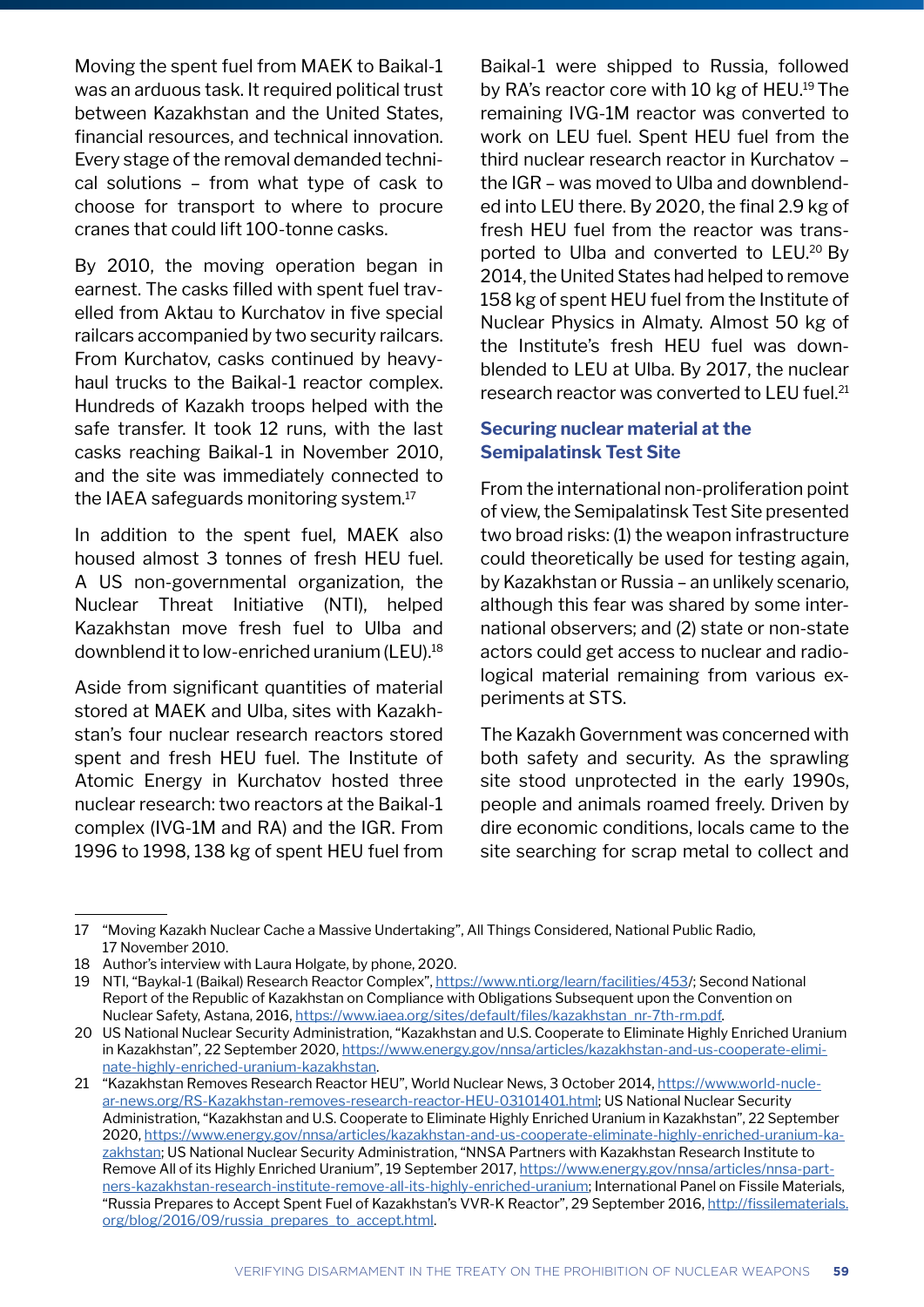sell. In addition to amateur scrap metal scavengers, at some point, entrepreneurial individuals started showing up with mining equipment. Metal hunters could access tunnels and boreholes built for nuclear tests, not fully aware that some parts of STS were still highly contaminated and presented a health hazard.

Unknown to those who came to collect metal, the tunnels and boreholes contained unvaporized nuclear material from the Soviet tests and experiments. As would become known later, Kazakhstan's nuclear inheritance included special large containers – *kolbas* and end-boxes – used for experiments with nuclear material. Those containers, abandoned by the Soviet Union, still held some leftover material. What if it not only entrepreneurial metal scavengers, but also determined non-state actors or state agents seeking nuclear material showed up at an unprotected site?

Lack of information on what exactly remained at STS presented the main challenge for the Kazakh Government. This information could only come from Russia. Kazakhstan also did not have information on the radioactive contamination – on which parts of the enormous site presented health dangers.

From the very start, the Kazakh Government reached out to the international community for help. In 1993, after the withdrawal of the Russian military, Kazakhstan received full control of STS and the town of Kurchatov. In 1993–1994, the IAEA conducted two preliminary radiological surveys of the territory.<sup>22</sup> In November 1993, a joint team of Kazakh and US scientists conducted their radiological survey and briefed their findings to scientists from Kazakhstan, the United States and Russia who gathered in Kurchatov for a scientific conference.<sup>23</sup>

In 1995, Kazakhstan and the United States signed an agreement, "Concerning the Elimination of Nuclear Weapons Infrastructure". Under this agreement, the United States committed to funding the sealing of tunnels and boreholes at the test site, under the provisions of the CTR programme.

Kazakh and US technical specialists, mainly from Kazakhstan's National Nuclear Center (NNC) and the US Defense Threat Reduction Agency, worked together. Over 1995 and 1996, the NNC team surveyed the tunnels and boreholes and assessed the radioactive contamination of each. In some areas, the team discovered radionuclides, including strontium-90, cesium-137 and plutonium.<sup>24</sup> Each tunnel and borehole required a tailored approach, as some had accumulated water and required special handling.25 This took the labour of almost 200 local experts over three years.

Experiments with nuclear material and explosives had been conducted in giant steel containers called *kolbas*. Each kolba weighed close to 30 tonnes and could hold the equivalent of 200 kg of dynamite. Kazakhstan did not possess full information on which parts of the enormous territory required attention: how many *kolbas* there were, where they were buried and where else nuclear material remained. In 1997, Kazakhstan and Russia signed an agreement on *kolbas*. It was Kazakhstan's second major STS-specific agreement, following the 1995 US–Kazakhstan agreement on dismantling the STS infrastructure.

For a while, Kazakhstan's cooperation with Russia and the United States proceeded on parallel tracks under bilateral agreements. But soon, those bilateral tracks merged into trilateral cooperation between Kazakhstan,

<sup>22</sup> IAEA, "Radiological Conditions at the Semipalatinsk Test Site, Kazakhstan: Preliminary Assessment and Recommendations for Further Study", 1998, pp. 1, 10.

<sup>23</sup> Joseph P. Harahan, "With Courage and Persistence: Eliminating and Securing Weapons of Mass Destruction with the Nunn–Lugar Cooperative Threat Reduction Cooperative Threat Reduction Programs", Defense Threat Reduction Agency, 2014, p. 195.

<sup>24</sup> N. Nazarbayev et al., "Provedenie kompleksa nauchno-tekhnicheskih i inzhenernyh rabot po privedeniiu byvshego Semipalatinskogo ispytatel'nogo poligona v bezopasnoe sostoianie" [Scientific-Technical Measures and Engineering Work to Transform the Former Semipalatinsk Polygon into a Safe State], vol. 1, National Nuclear Center, 2016, pp. 39, 70.

<sup>25</sup> Ibid., pp. 39, 197.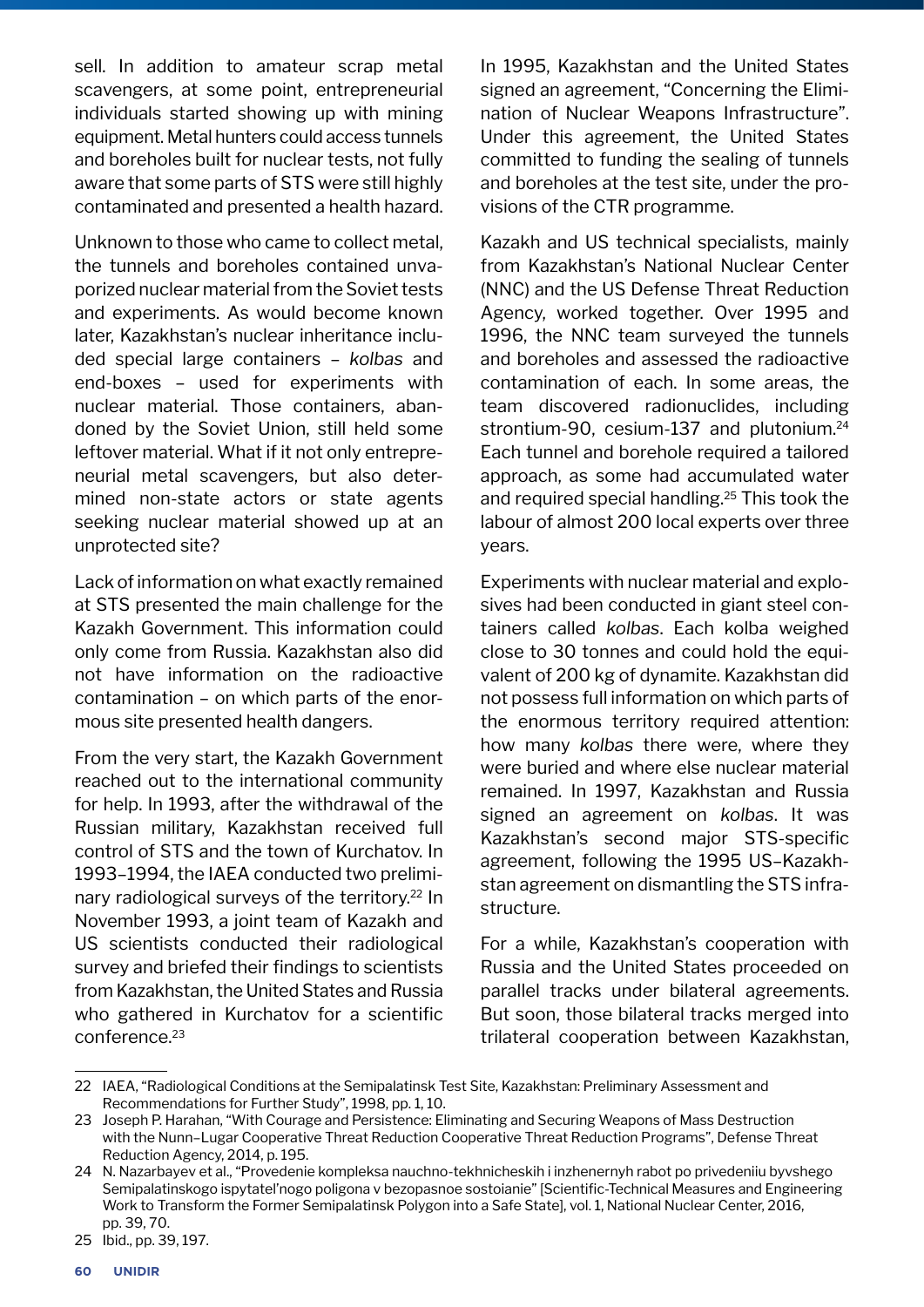Russia and the United States. That convergence became possible to a large extent thanks to scientists from the three countries, who pushed their respective governments to cooperate in the sensitive field.26 By 2000, a meeting between high-level officials from Kazakhstan, Russia and the United States helped to move the process forward.<sup>27</sup>

By 2000, all tunnels and 13 unused boreholes were sealed, and the trilateral scientific teams focused on securing the remaining boreholes by building a sarcophagus to cover them. The construction began in August 2000, but two developments stalled it: in the United States, the new administration of President George W. Bush requested a review of all CTR programmes; and in Kazakhstan, the original CTR umbrella agreement expired, and a new agreement was pending ratification in the parliament. The attacks on the United States of 11 September 2001 and Al-Qaeda's expressed interest in acquiring WMD, as well as the information that scrap metal hunters had breached up to 70 per cent of previously sealed tunnels, reinforced the urgency of securing the former nuclear test site.<sup>28</sup>

By 2003, the sarcophagus, more than 70 metres in length, rose above the boreholes. The engineers used more than 1,000 plates made of cement as a foundation. The dome was made of steel, with the cement poured on top. The construction appeared to blend into the landscape as a low hill.<sup>29</sup>

In 2004, the trilateral teams secured three *kolbas* stored above the ground in a bunker by filling them with a mixture of cement and sand.30 By that time, Russian scientists had persuaded the Russian Ministry of Atomic Energy to release information about three more *kolbas* sitting in one of the tunnels.<sup>31</sup>

Securing these *kolbas* was a more challenging task. They could be taken out of the mountain tunnels and filled with cement, but they would be too heavy to insert back into the tunnel. Plus, the US partners were not keen on re-opening the previously sealed tunnels. The Russian side agreed to provide information on the precise location of *kolbas* to allow the engineers to drill into the tunnels at those exact points. They punctured one kolba and filled it with sand and cement. With the other two, they filled the space around *kolbas* with the same sand–cement mixture to prevent access.<sup>32</sup>

The work on *kolbas* was completed in 2005. Yet again, thanks to Russian scientists, the Russian Government disclosed additional information to Kazakhstan and the United States. This time, it concerned so-called end-boxes – less secure containers than *kolbas* – with almost 100 kg of plutonium.

<sup>26</sup> For first-hand accounts of scientists who worked at STS, see Siegfried S. Hecker (ed.), Doomed to Cooperate: How American and Russian Scientists Joined Forces to Avert Some of the Greatest Post-Cold War Nuclear Dangers, vol. 1, 2016.

<sup>27</sup> Siegfried S. Hecker, "Semipalatinsk Project: A Trilateral Cooperation to Secure Fissile Materials at the Former Soviet Semipalatinsk Nuclear Test Site", in Hecker (ed.), Doomed to Cooperate, vol. 1, p. 466.

<sup>28</sup> Nazarbayev et al., [Scientific-Technical Measures and Engineering Work to Transform the Former Semipalatinsk Polygon into a Safe State], vol. 1, p. 207.

<sup>29</sup> Ibid., p. 112–114, 117; Viktor S. Stepanyuk, "Liquidation of the Consequences of Nuclear Tests at the Semipalatinsk Testing Site (STS) in Trilateral Cooperation (Russian Federation, Republic of Kazakhstan, United States)", in Hecker (ed.), Doomed to Cooperate, vol. 1, p. 492.

<sup>30</sup> Eben Harrell and David Hoffman, Plutonium Mountain: Inside the 17-Year Mission to Secure a Legacy of Soviet Nuclear Testing, Belfer Center, 2013, p. 25.

<sup>31</sup> Stepanyuk, "Liquidation of the Consequences of Nuclear Tests at the Semipalatinsk Testing Site (STS) in Trilateral Cooperation", p. 495.

<sup>32</sup> Nazarbayev et al., [Scientific-Technical Measures and Engineering Work to Transform the Former Semipalatinsk Polygon into a Safe State], vol. 1, p. 150; Stepanyuk, "Liquidation of the Consequences of Nuclear Tests at the Semipalatinsk Testing Site (STS) in Trilateral Cooperation", pp. 493–94.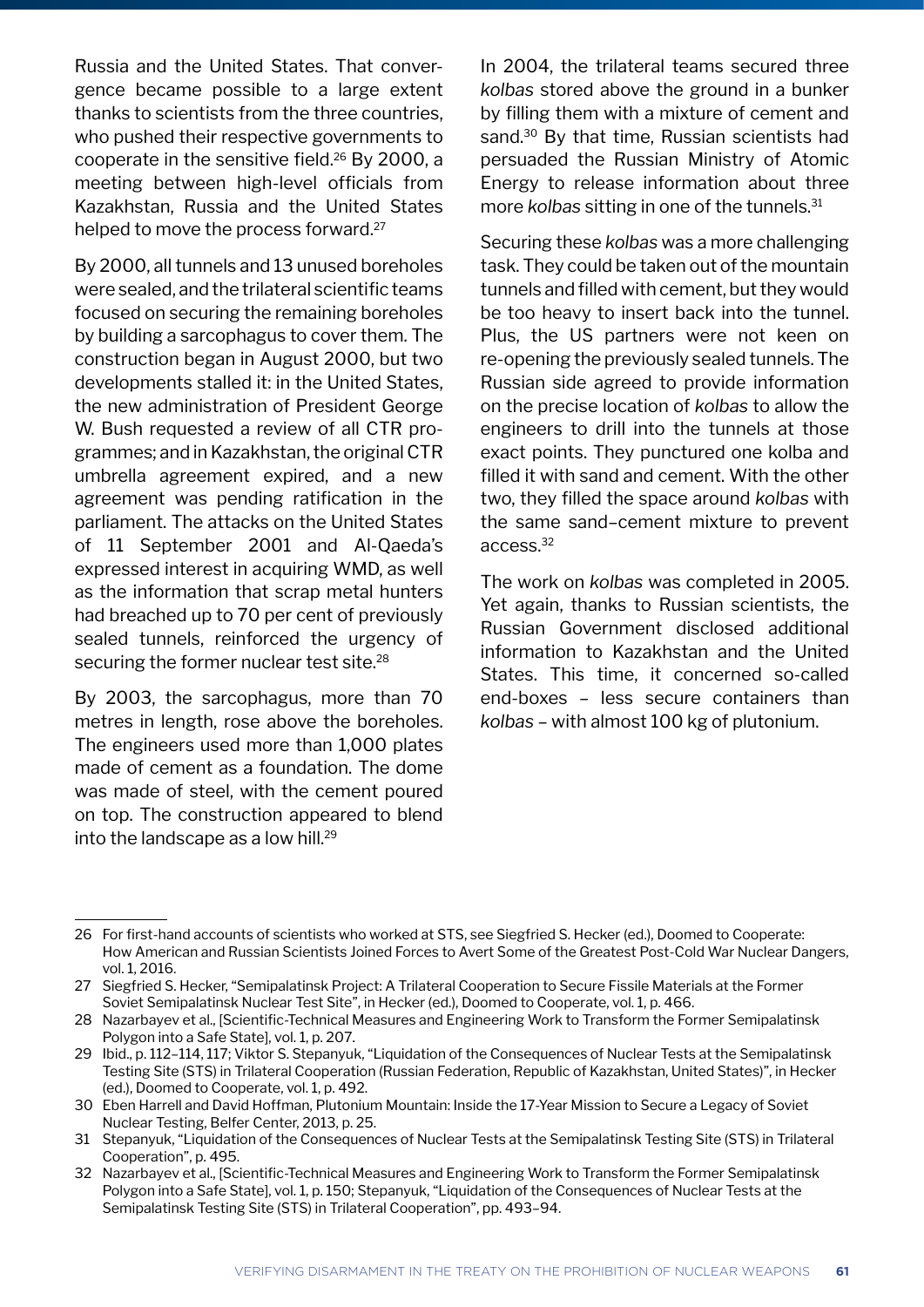Three sites, referred to as Special Projects X, Y and Z, were categorized as the highest risk among the newly disclosed locations. As with the earlier endeavours, trilateral teams worked with complex technical tasks. In one of the tunnels, rock formations had been encased in ice. Mountain rescuers helped cut a passage through. $33$  Teams manually removed metal from the frozen rocks. Debris removed from two of the tunnels, referred to as "special technical equipment", was taken back to Russia.34

Over the next few years, the trilateral teams properly secured and sealed all tunnels. By 2012, they had secured additional sites identified as low risk and eliminated all manholes. In March 2012, at the Nuclear Security Summit in Seoul, the presidents of Kazakhstan, Russia and the United States shared with the world that the work to make the former nuclear test site safe and secure was almost complete.<sup>35</sup>

#### **Conclusion: lessons for the future of disarmament**

As we look into the future, hoping that other countries will give up on nuclear weapons and join the TPNW, we can draw lessons from Kazakhstan's case.

Kazakhstan made a strategic decision to give up nuclear weapons, their supporting infrastructure and nuclear material. Kazakhstan's leaders understood that attempts to enter the nuclear club were not commensurate with its national strategic interests and its national identity. Kazakhstan's leadership carefully weighed its security situation in the context of nuclear decision-making. It was clear that a nuclear weapon programme

would not help with the types of security vulnerability it faced. On the contrary, trying to embark on a nuclear path would be detrimental to its security and sovereignty. Kazakhstan would not be able to build itself up as an independent state if it cut itself off from access to international institutions, markets and foreign direct investment. A non-nuclear choice aligned with the national identity of Kazakhstan, a country that suffered from the Soviet nuclear tests and a newly independent state that wanted to enter the world on good terms, as a responsible member of the international community. Based on its security interests and an understanding of what kind of state it wanted to become, Kazakhstan made a strategic decision to get rid of its nuclear inheritance.

At almost every stage of denuclearization, Kazakhstan faced informational, technical, financial and sometimes political challenges. The fundamental challenge was the lack of information on the nuclear activity that had transpired on its territory during the Soviet period. Kazakhstan relied on Russia for this information. Technical challenges, such as the destruction of a remaining nuclear device, dealing with flooded tunnels at STS or removing tonnes of spent fuel from one location to another, required innovative technical approaches and financing. Kazakhstan would not be able to deal with them on its own without Russia and the United States. The United States especially played a decisive role: technical expertise and financial resources made available thanks to the Nunn–Lugar Cooperative Threat Reduction programme and other funding streams made Kazakhstan's denuclearization possible.

<sup>33</sup> Nazarbayev et al., [Scientific-Technical Measures and Engineering Work to Transform the Former Semipalatinsk Polygon into a Safe State], vol. 1, pp. 184, 170.

<sup>34</sup> Philip H. Hemberger, "The Semipalatinsk Project: A Los Alamos Scientist's Perspective", in Hecker (ed.), Doomed to Cooperate, vol. 1, p. 479.

<sup>35</sup> Joint Statement of the Presidents of Kazakhstan, the Russian Federation and the United States of America Regarding the Trilateral Cooperation at the Former Semipalatinsk Test Site, White House, 26 March 2012, [https://obamawhite](https://obamawhitehouse.archives.gov/the-press-office/2012/03/26/joint-statement-presidents-republic-kazakhstan-russian-federation-and-un)[house.archives.gov/the-press-office/2012/03/26/joint-statement-presidents-republic-kazakhstan-russian-federa](https://obamawhitehouse.archives.gov/the-press-office/2012/03/26/joint-statement-presidents-republic-kazakhstan-russian-federation-and-un)[tion-and-un](https://obamawhitehouse.archives.gov/the-press-office/2012/03/26/joint-statement-presidents-republic-kazakhstan-russian-federation-and-un).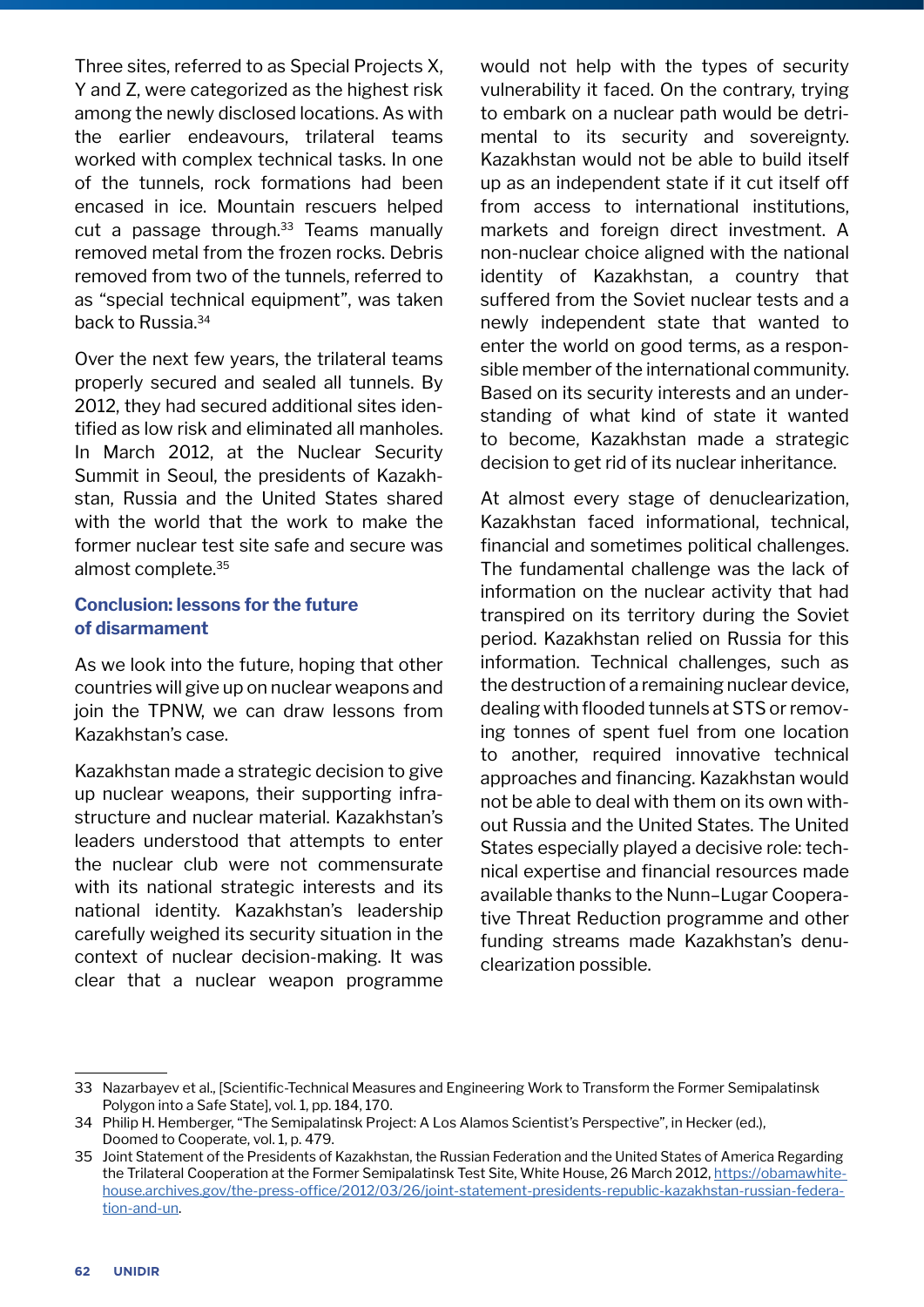On the political level, Kazakhstan balanced equally well its relationship with Russia and the United States, two partners it needed the most for successful denuclearization. Despite the unclear status of the nuclear weapons on its territory during the first years of independence, the negative impact of the Soviet nuclear tests on its people and the environment, and general points of tension between the former metropole and a former republic, the Kazakh Government maintained a close relationship with Russia as it dealt with the Soviet nuclear legacy. Similarly, Kazakhstan proved to be a reliable partner for the United States, fully open to cooperation in the nuclear field.

The trilateral cooperation at STS required flexibility from all parties. It can be cited as a success story of cooperation between nuclear weapon states and non-nuclear weapon states. When Kazakhstan, Russia and the United States together dealt with reducing nuclear risks at STS, some information could only be shared between Russia and the United States (as nuclear weapon states), some information could only be shared between Russia and Kazakhstan (as Russia, like the United States, still held on to its nuclear weapon programme and protected sensitive data from rivals). For every challenge, the three countries managed to find a solution.

The fundamental role in the success of Kazakhstan's denuclearization belongs to scientists and technical experts from Kazakhstan, the United States and Russia. They are the ones who not only found solutions to every technical problem they encountered but also built the trust between the countries that made political breakthroughs possible. The high-stakes trilateral cooperation at STS was a fine example of how scientists pushed their governments towards closer collaboration.

What does Kazakhstan's case teach us in terms of disarmament verification, especially as applied to the TPNW? Why is the international community confident that Kazakhstan does not bear nuclear ambitions? Part of Kazakhstan's denuclearization relied on bilateral verification built into the US–Russian arms control framework, specifically the 1991 Strategic Arms Reduction Treaty (START). ICBMs located in Kazakhstan fell under START limitations. The rest of Kazakhstan's denuclearization credentials were built on the combination of its circumstances (no visible drivers for a nuclear option), its strategic decision not to pursue a nuclear weapon programme and trust accumulated thanks to its actions in support of its strategic decision.

The IAEA safeguard procedures played an important role. Once Kazakhstan joined the NPT, it understood that nuclear material should be accounted for and put under safeguards. Despite the unique complications of Kazakhstan's case (centred mostly around lack of full information and unique challenges of securing nuclear material at a former nuclear test site, etc.) and necessity to improvise on the go, Kazakhstan and its international partners found ways.

Once Kazakhstan made the decision, its actions helped to build trust with the international community. Two factors are especially significant. The first is a policy of transparency. As the historical record shows, Kazakhstan did not try to hide the details of its nuclear inheritance from the start. If anything, it faced the opposite problem – it lacked full information and tried to obtain it. The second important factor is Kazakhstan's policy on nuclear infrastructure and nuclear material. Agreeing to join the NPT as a non-nuclear weapon state and support moving nuclear weapons from its territory to Russia was an important first step. Taking action to dismantle all weapon-related infrastructure and removing nuclear material truly demonstrated the commitment to its nonnuclear choice. Transparency and the consistency of Kazakhstan's policy played key roles in removing any doubts about Kazakhstan's commitment.